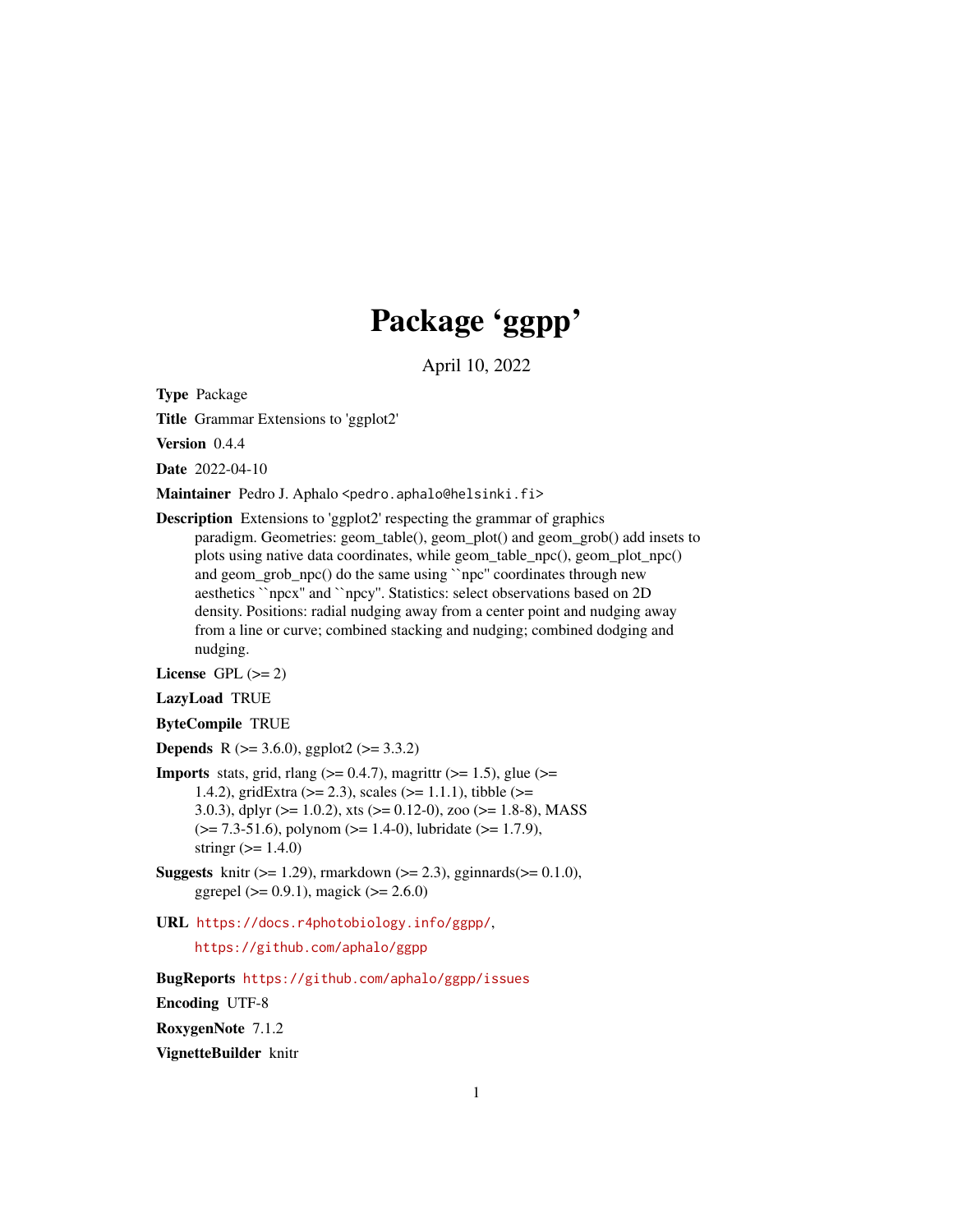### NeedsCompilation no

```
Author Pedro J. Aphalo [aut, cre] (<https://orcid.org/0000-0003-3385-972X>),
     Kamil Slowikowski [ctb] (<https://orcid.org/0000-0002-2843-6370>),
     Michał Krassowski [ctb] (<https://orcid.org/0000-0002-9638-7785>)
```
Repository CRAN

Date/Publication 2022-04-10 19:42:29 UTC

# R topics documented:

|      | 3              |
|------|----------------|
|      | $\overline{4}$ |
|      | 6              |
|      | 9              |
| 12   |                |
| 16   |                |
| 20   |                |
| 22   |                |
| 24   |                |
| 29   |                |
| 31   |                |
| 32   |                |
| 34   |                |
| 36   |                |
| 38   |                |
| 41   |                |
| 46   |                |
| 51   |                |
| 52   |                |
| 55   |                |
| 55   |                |
| 60   |                |
| 64   |                |
| 67   |                |
| 71   |                |
|      |                |
|      |                |
| - 79 |                |
| 80   |                |
| 84   |                |
|      |                |

**Index [86](#page-85-0). In the set of the set of the set of the set of the set of the set of the set of the set of the set of the set of the set of the set of the set of the set of the set of the set of the set of the set of the set of**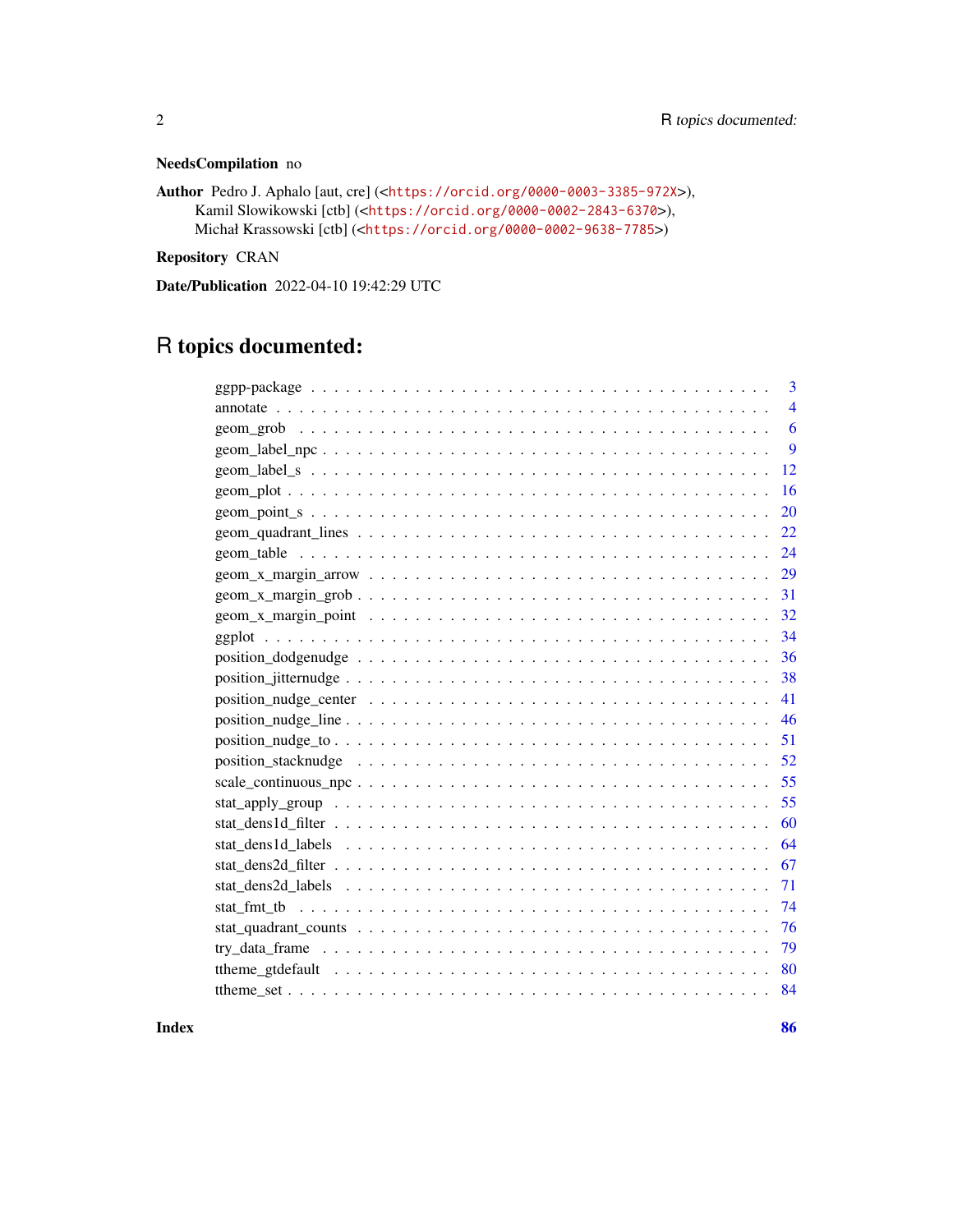<span id="page-2-0"></span>

### **Description**

Extensions to 'ggplot2' respecting the grammar of graphics paradigm. Geometries: geom\_table(), geom plot() and geom grob() add insets to plots using native data coordinates, while geom table npc(), geom\_plot\_npc() and geom\_grob\_npc() do the same using "npc" coordinates through new aesthetics "npcx" and "npcy". Statistics: select observations based on 2D density. Positions: radial nudging away from a center point and nudging away from a line or curve; combined stacking and nudging; combined dodging and nudging.

### Details

Package 'ggpp' provides functions that extend the grammar of graphics as implemented in 'ggplot2'. It attempts to stay true to the original grammar and to respect the naming conventions used in 'ggplot2'.

Extensions provided:

- Geoms adding support for plot, table and grob insets within the gramamr. Geoms using a parallel pseudo-scale based on native plot coordinates (npc) to allow annotations consistent with the grammar and so supporting facets and grouping. Geoms for annotations on the edges of the plotting area. Geom for easily drawing lines separating the quadrants of a plot.
- Stats for filtering-out/filtering-in observations in regions of a panel or group where the density of observations is high. Statistics simultaneously computing summaries, optionally using different functions, along x and y. Stat computing quadrant counts.
- Position functions implementing multi-directional nudging based on the data.
- Scales. Pseudo-scales supporting npc coordinates for x and y.
- Specializations of the ggplot() generic accepting time series objects of classes ts and xts as data argument.

### Acknowledgements

We thank Kamil Slowikowski not only for contributing ideas and code examples to this package but also for adding new features to his package 'ggrepel' that allow new use cases for stat\_dens2d\_labels(), position\_nudge\_center(), position\_nudge\_line() and position\_nudge\_to() from this package. This package includes code copied and/or modified from that in package 'ggplot2'.

### Author(s)

Maintainer: Pedro J. Aphalo <pedro.aphalo@helsinki.fi> [\(ORCID\)](https://orcid.org/0000-0003-3385-972X)

Other contributors:

- Kamil Slowikowski [\(ORCID\)](https://orcid.org/0000-0002-2843-6370) [contributor]
- Michal Krassowski [\(ORCID\)](https://orcid.org/0000-0002-9638-7785) [contributor]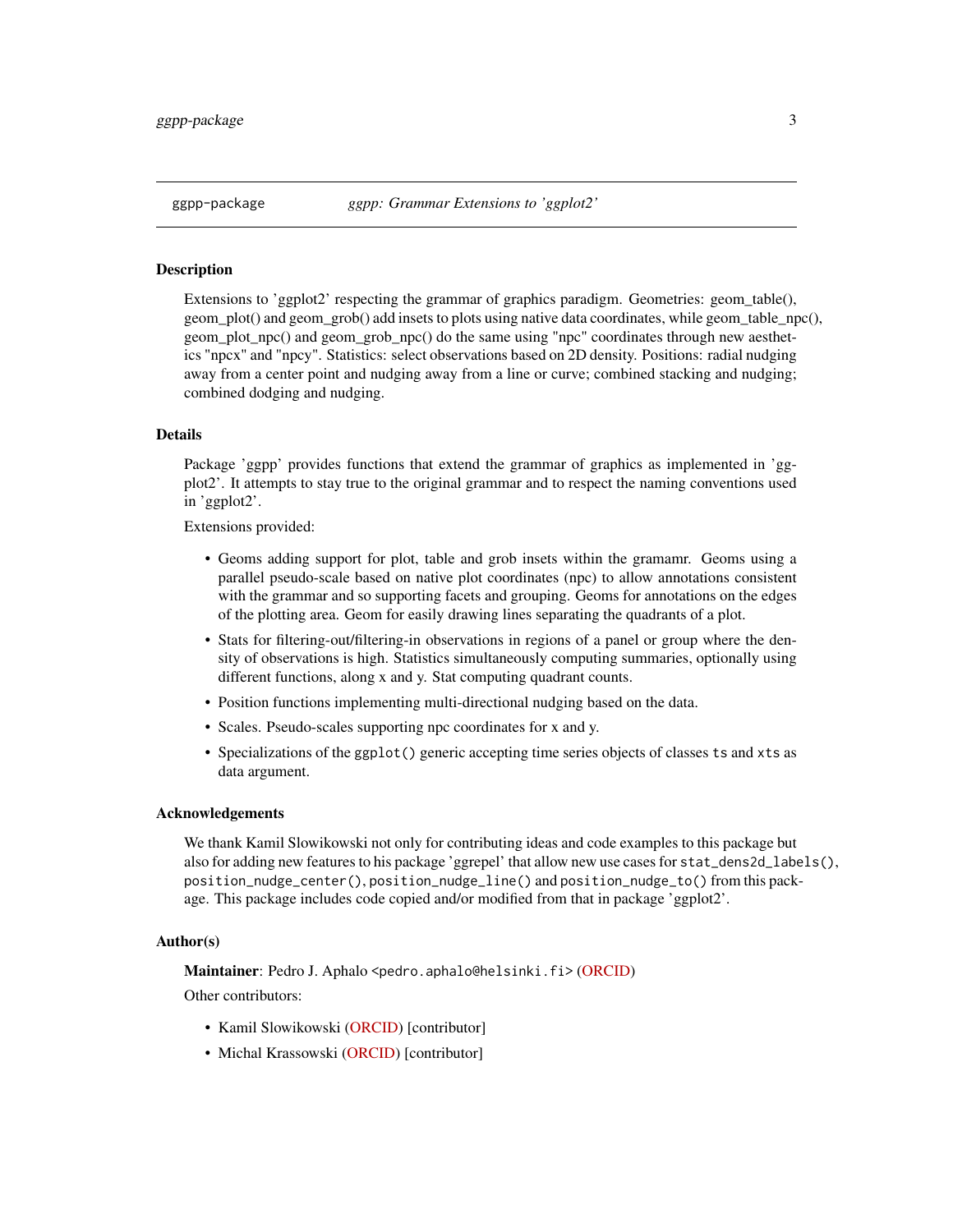### <span id="page-3-0"></span>References

Package 'ggplot2' documentation is available at <https://ggplot2.tidyverse.org/> Package 'ggplot2' source code at <https://github.com/tidyverse/ggplot2>

### See Also

Useful links:

- <https://docs.r4photobiology.info/ggpp/>
- <https://github.com/aphalo/ggpp>
- Report bugs at <https://github.com/aphalo/ggpp/issues>

<span id="page-3-1"></span>annotate *Annotations supporting NPC*

### Description

A revised version of annotate() from package 'ggplot2' adding support for npcx and npcy position aesthetics, allowing use of the geometries defined in the current package such as geom\_text\_npc(). It also has a parameter label that directly accepts data frames, ggplots and grobs as arguments in addition to objects of atomic classes like character. When package 'ggpmisc' is loaded this definition of annotate() overrides that in package 'ggplot2'.

```
annotate(
  geom,
 x = NULL,y = NULL,xmin = NULL,xmax = NULL,
  ymin = NULL,ymax = NULL,
  xend = NULL,yend = NULL,
 npcx = NULL,npcy = NULL,
 label = NULL,...,
 na.rm = FALSE
)
```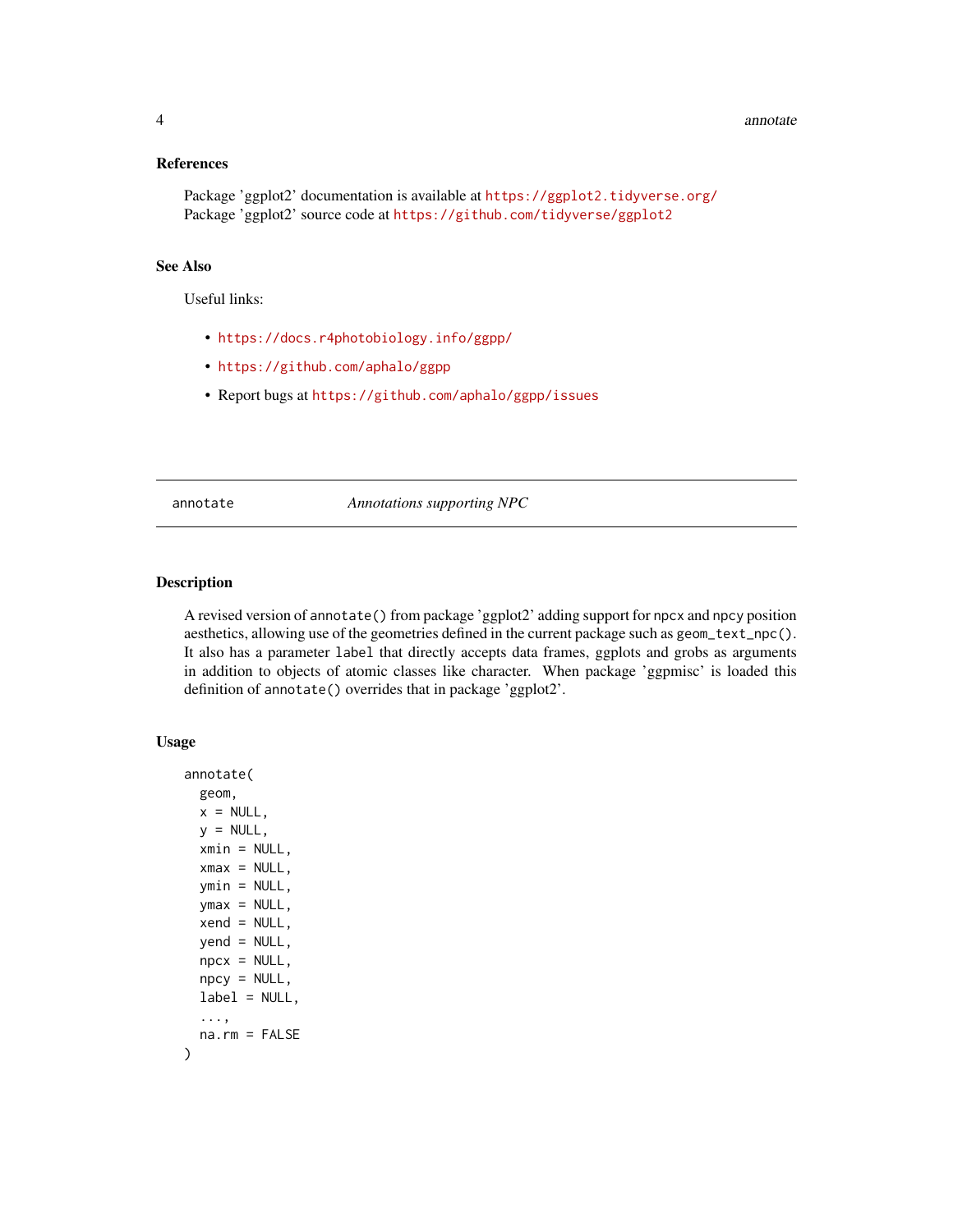### annotate 5

### Arguments

| geom    | character Name of geom to use for annotation.                                                                                                                                                                  |
|---------|----------------------------------------------------------------------------------------------------------------------------------------------------------------------------------------------------------------|
|         | x, y, xmin, ymin, xmax, ymax, xend, yend, npcx, npcy<br>numeric Positioning aesthetics - you must specify at least one of these.                                                                               |
| label   | character, data.frame, ggplot or grob.                                                                                                                                                                         |
| $\cdot$ | Other named arguments passed on to layer (). These are often aesthetics, used<br>to set an aesthetic to a fixed value, like color = "red" or size = 3. They may also<br>be parameters to the paired geom/stat. |
| na.rm   | logical If FALSE, the default, missing values are removed with a warning. If<br>TRUE, missing values are silently removed.                                                                                     |

### Details

Note that all position aesthetics are scaled (i.e., they will expand the limits of the plot so they are visible), but all other aesthetics are set. This means that layers created with this function will never affect the legend.

### Value

A plot layer instance.

### Note

To use the original definition of annotate() after loading package 'ggpmisc', use ggplot2::annotate().

```
p \leq - ggplot(mtcars, \text{aes}(x = wt, y = mpg)) + \text{geom\_point}()# Works as ggplot2::annotate()
p + annotate("text", x = 5, y = 32, label = "Some text")
p + annotate("label", x = c(2, 5), y = c(15, 32),
             label = c("A", "B")p + annotate("table", x = 5, y = 30,
            label = data-frame(A = 1:2, B = letters[1:2]))p + annotate("plot", x = 5.5, y = 34,
            label = p + the me_bw(9)p + annotate("rect", xmin = 3, xmax = 4.2, ymin = 12, ymax = 21, alpha = .2)
p + annotate("segment", x = 2.5, xend = 4, y = 15, yend = 25, colour = "blue")p + annotate("pointrange", x = 3.5, y = 20, ymin = 12, ymax = 28,
 color = "red", size = 1.5)# But ggpmisc::annotate() also works with npcx and npcy pseudo-aesthetics
p + annotate("label_npc", npcx = c(0.1, 0.9), npcy = c(0.1, 0.9),
            label = c("A", "B")p + annotate("label_npc", npcx = 0.9, npcy = c(0.1, 0.9),
            label = c("A", "B")p + annotate("text_npc", npcx = 0.9, npcy = 0.9, label = "Some text")
```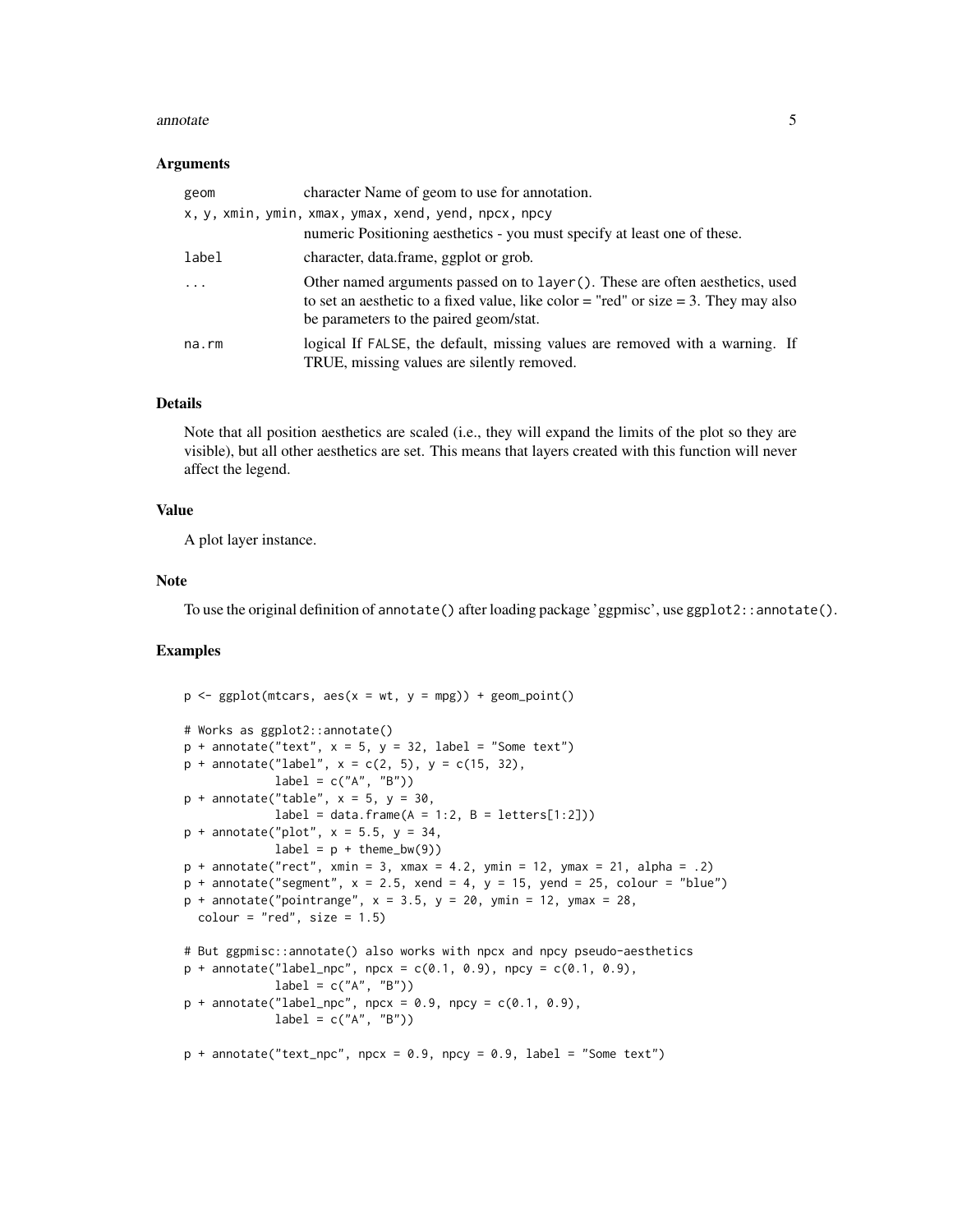```
p + annotate("text_npc", npcx = "right", npcy = "top", label = "Some text")
p + annotate("table_npc", npcx = 0.9, npcy = 0.9,
            label = data frame(A = 1:2, B = letters[1:2]))p + annotate("plot_npc", npcx = 1, npcy = 1,
            label = p + the me_bw(9)p + annotate("plot_npc", npcx = c(0, 1), npcy = c(0, 1),
            label = list(p + theme_bw(9), p + theme\_grey(9)),vp.width = 0.3, vp.height = 0.4)
```
<span id="page-5-1"></span>

### geom\_grob *Inset graphical objects*

### Description

geom\_grob and geom\_grob\_npc add Grobs as insets to the ggplot using syntax similar to that of [geom\\_text](#page-0-0) and [geom\\_text\\_s](#page-11-1). In most respects they behave as any other ggplot geometry: ther add a layer containing one or more grobs and faceting works as usual.

```
geom_grob(
 mapping = NULL,
  data = NULL,
  stat = "identity",
  position = "identity",
  ...,
  nudge_x = 0,
  nudge_y = 0,
  add.segments = TRUE,
  arrow = NULL,na.rm = FALSE,show.legend = FALSE,
  inherit.aes = FALSE
)
geom_grob_npc(
  mapping = NULL,
  data = NULL,stat = "identity",
  position = "identity",
  ...,
  na.rm = FALSE,show.legend = FALSE,
  inherit.aes = FALSE
)
```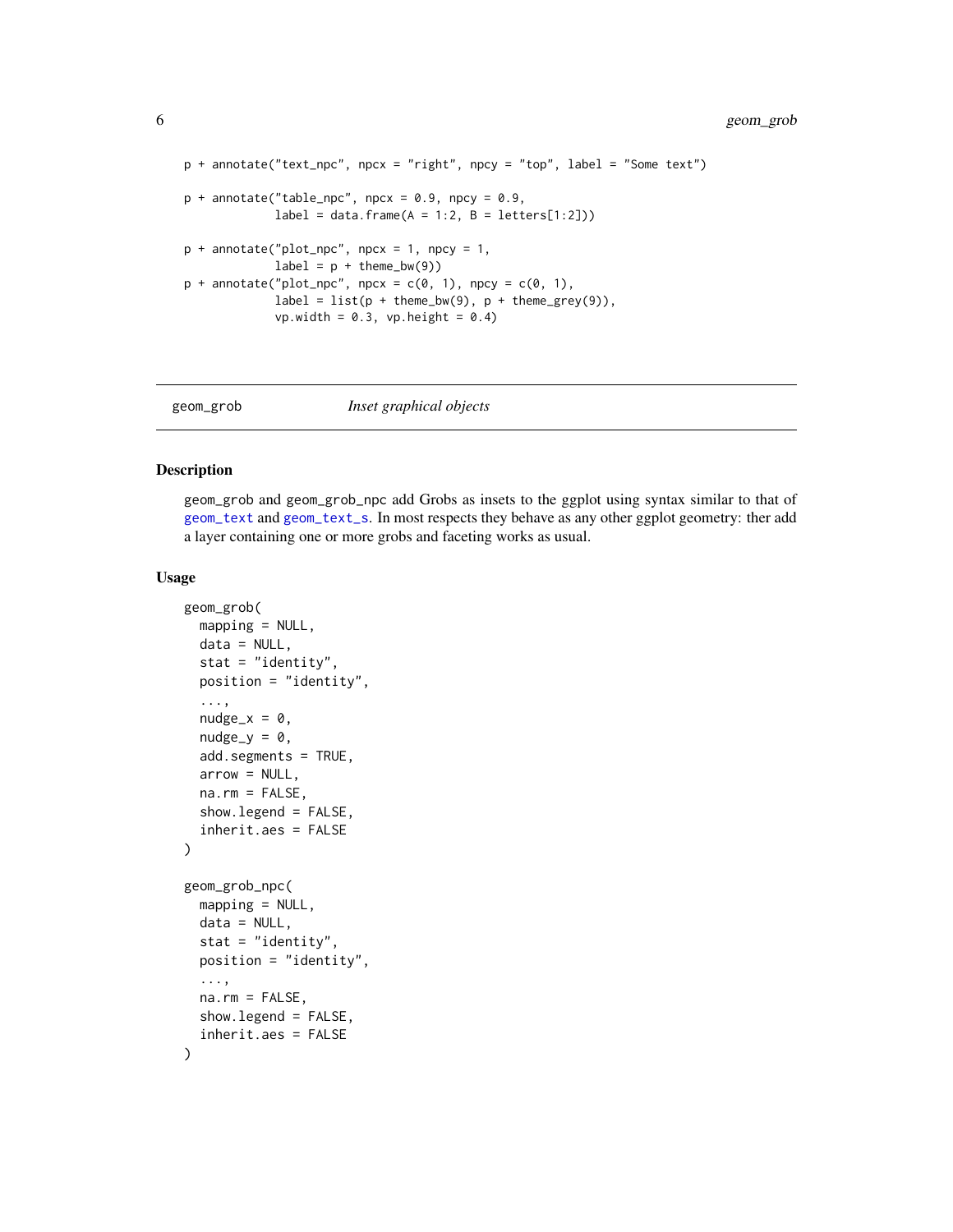### geom\_grob 7

### Arguments

| mapping          | The aesthetic mapping, usually constructed with aes or aes_. Only needs to be<br>set at the layer level if you are overriding the plot defaults.                                                                                                    |
|------------------|-----------------------------------------------------------------------------------------------------------------------------------------------------------------------------------------------------------------------------------------------------|
| data             | A layer specific dataset - only needed if you want to override the plot defaults.                                                                                                                                                                   |
| stat             | The statistical transformation to use on the data for this layer, as a string.                                                                                                                                                                      |
| position         | Position adjustment, either as a string, or the result of a call to a position adjust-<br>ment function.                                                                                                                                            |
| .                | other arguments passed on to layer. This can include aesthetics whose values<br>you want to set, not map. See layer for more details.                                                                                                               |
| nudge_x, nudge_y |                                                                                                                                                                                                                                                     |
|                  | Horizontal and vertical adjustments to nudge the starting position of each text<br>label. The units for nudge_x and nudge_y are the same as for the data units on<br>the x-axis and y-axis.                                                         |
| add.segments     | logical Display connecting segments or arrows between original positions and<br>displaced ones if both are available.                                                                                                                               |
| arrow            | specification for arrow heads, as created by arrow                                                                                                                                                                                                  |
| na.rm            | If FALSE (the default), removes missing values with a warning. If TRUE silently<br>removes missing values.                                                                                                                                          |
| show.legend      | logical. Should this layer be included in the legends? NA, the default, includes if<br>any aesthetics are mapped. FALSE never includes, and TRUE always includes.                                                                                   |
| inherit.aes      | If FALSE, overrides the default aesthetics, rather than combining with them.<br>This is most useful for helper functions that define both data and aesthetics and<br>shouldn't inherit behaviour from the default plot specification, e.g. borders. |

### Details

You can modify the alignment of inset grobs with the vjust and hjust aesthetics. These can either be a number between 0 (right/bottom) and 1 (top/left) or a character ("left", "middle", "right", "bottom", "center", "top").

You can modify the size of inset grobs with the vp. width and vp. height aesthetics. These can take a number between 0 (smallest possible inset) and 1 (whole plotting area width or height). The default value for for both of these aesthetics is 1/5. Thus, in contrast to [geom\\_text](#page-0-0) and [geom\\_text\\_s](#page-11-1) the size of the insets remains the same relative to the size of the plotting area irrespective of how the plot is rendered. The aspect ratio of insets is preserved and size is adjusted until the whole inset fits within the viewport.

You can modify inset grob alignment with the 'vjust' and 'hjust' aesthetics. These can either be a number between 0 (right/bottom) and 1 (top/left) or a character ('"left"', '"middle"', '"right"', '"bottom"', '"center"', '"top"'). There several two special alignments: '"inward"' and '"outward"'. Inward always aligns text towards the center of the plotting area, and outward aligns it away from the center of the plotting area. It tagged with '\_mean' or '\_median' the mean or median of the data in the panel along the corresponding axis is used as center.

By default this geom uses [position\\_nudge\\_center](#page-40-1) which is backwards compatible with [position\\_nudge](#page-0-0) but provides additional control on the direction of the nudging. In contrast to [position\\_nudge](#page-0-0), [position\\_nudge\\_center](#page-40-1) and all other position functions defined in packages 'ggpp' and 'ggrepel' keep the original coordinates thus allowing the plotting of connecting segments and arrows.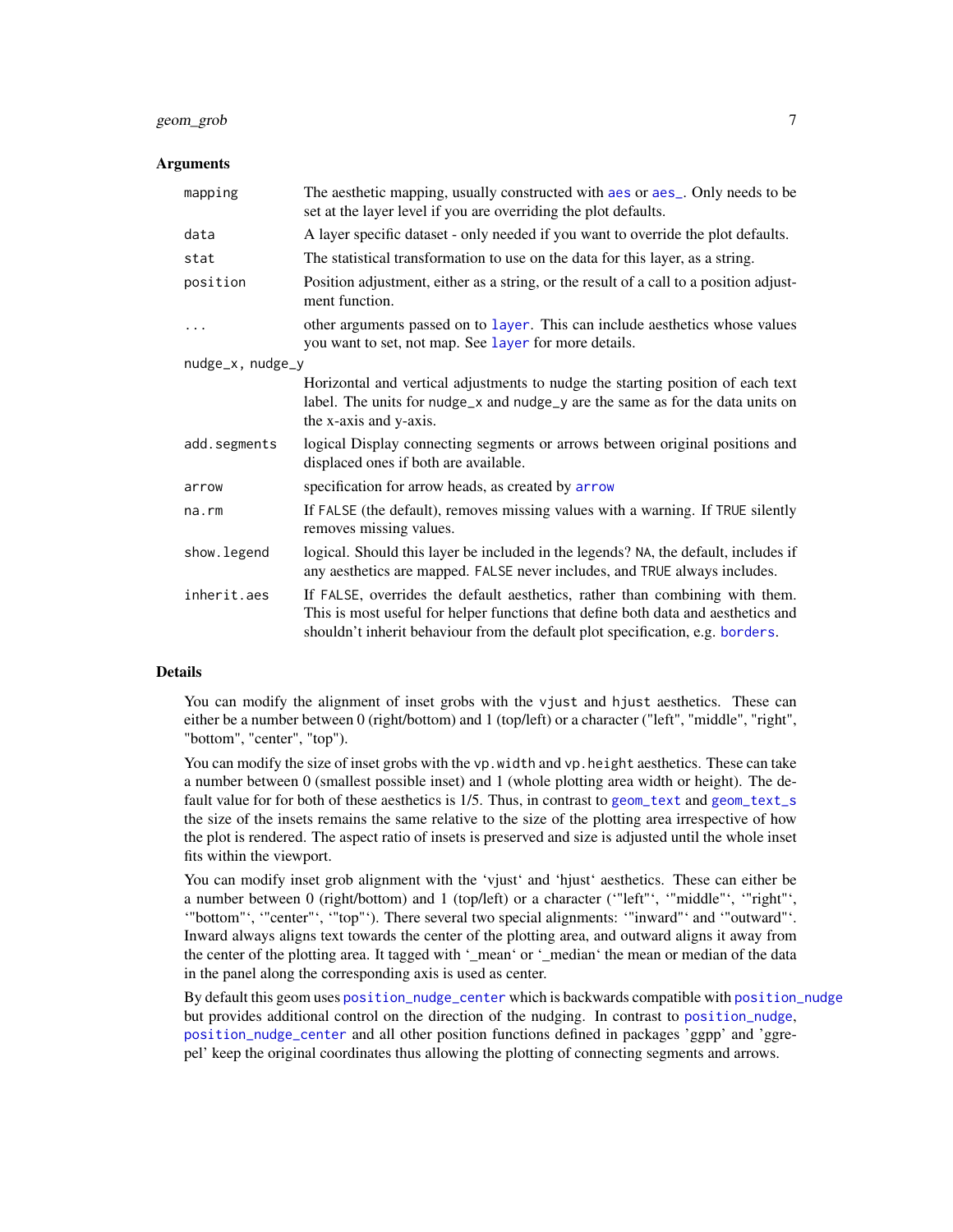This geom works only with tibbles as data, as its expects a list of graphics objects ("grob") to be mapped to the label aesthetic.

The x and y aesthetics determine the position of the whole inset grob, similarly to that of a text label, justification is interpreted as indicating the position of the grob with respect to its \$x\$ and \$y\$ coordinates in the data, and angle is used to rotate the grob as a whole.

In the case of geom\_grob\_npc(), npcx and npcy aesthetics determine the position of the inset grob. As for text labels, justification is interpreted as indicating the position of the grob with respect to the x and y coordinates in "npc" units, and angle is used to rotate the plot as a whole.

[annotate](#page-3-1) cannot be used with geom = "grob". Use [annotate](#page-3-1) (automatic unless 'ggpp' is not attached) as redefined in 'ggpp' when adding inset grobs as annotations (automatic unless 'ggpp' is not attached).

### Value

A plot layer instance.

### References

The idea of implementing a geom\_custom() for grobs has been discussed as an issue at [https:](https://github.com/tidyverse/ggplot2/issues/1399) [//github.com/tidyverse/ggplot2/issues/1399](https://github.com/tidyverse/ggplot2/issues/1399).

### See Also

[geom\\_plot](#page-15-1), [geom\\_table](#page-23-1), [annotate](#page-3-1), [position\\_nudge\\_keep](#page-40-2), [position\\_nudge\\_to](#page-50-1), [position\\_jitternudge](#page-37-1), [position\\_dodgenudge](#page-35-1) and [position\\_stacknudge](#page-51-1).

Other geometries adding layers with insets: [geom\\_plot\(](#page-15-1)), [geom\\_table\(](#page-23-1))

```
library(tibble)
df \le tibble(x = 2, y = 15, grob = list(grid::circleGrob(r = 0.2)))
# without nudging no segments are drawn
ggplot(data = mtcars, aes(wt, mpg)) +geom_point(aes(colour = factor(cyl))) +
 geom\_grob(data = df, aes(x, y, label = grob))# with nudging segments are drawn
ggplot(data = mtcars, aes(wt, mpg)) +geom\_point(aes(colour = factor(cyl))) +geom\_grob(data = df, aes(x, y, label = grob),nudge_x = 0.5,
           segment.colour = "red")
# with nudging plotting of segments can be disabled
ggplot(data = mtcars, aes(wt, mpg)) +geom_point(aes(colour = factor(cyl))) +
 geom\_grob(data = df, aes(x, y, label = grob),add.segments = FALSE,
           nudge_x = 0.5
```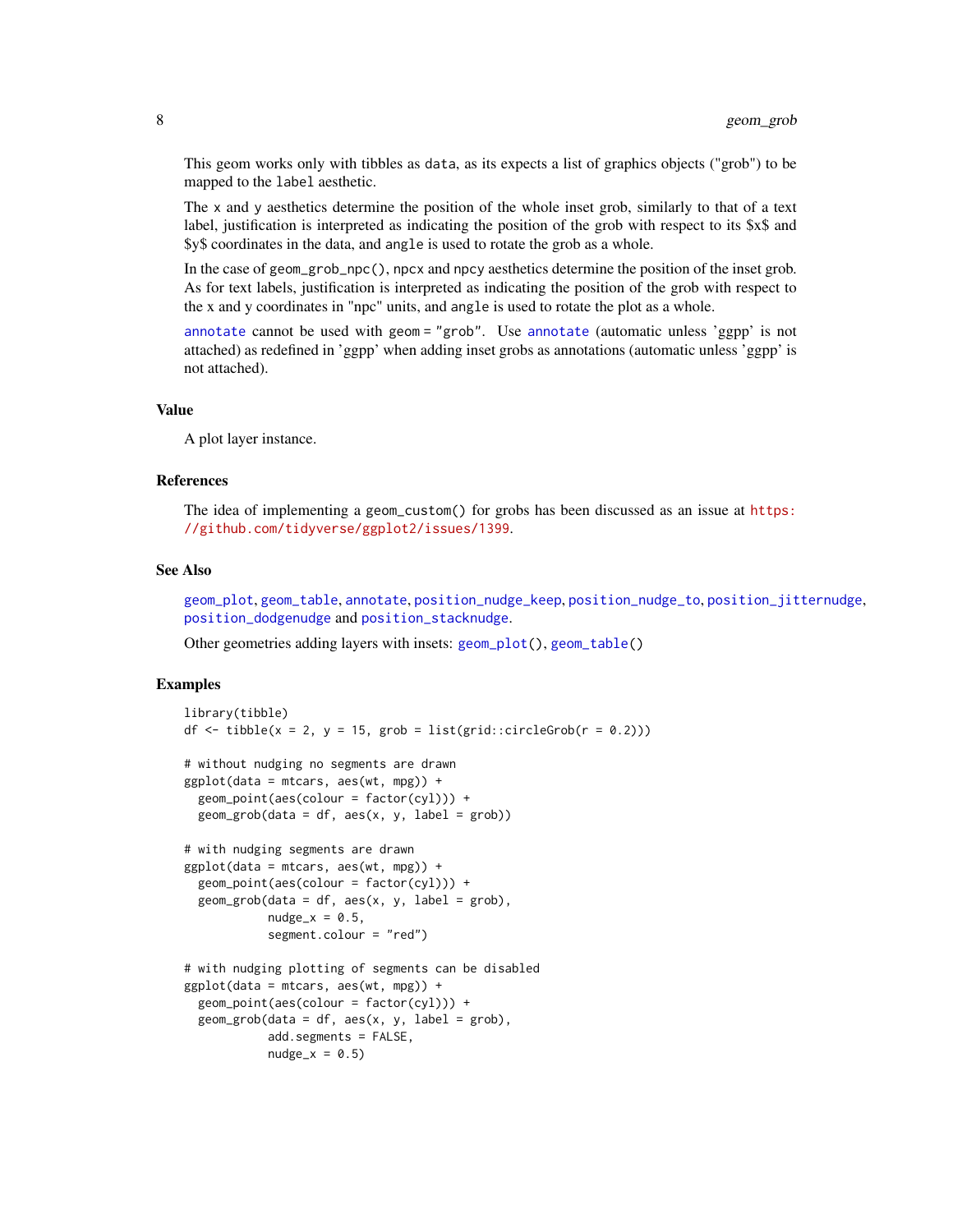### <span id="page-8-0"></span>geom\_label\_npc *Text with Normalised Parent Coordinates*

### Description

'geom\_text\_npc()' adds text directly to the plot. 'geom\_label\_npc()' draws a rectangle behind the text, making it easier to read. The difference is that x and y mappings are expected to be given in 'npc' graphic units. They are intended to be used for positioning text relative to the physical dimensions of a plot. This can be achieved with 'annotate()' except when faceting is used.

```
geom_label_npc(
 mapping = NULL,data = NULL,
  stat = "identity",
 position = "identity",
  ...,
  parse = FALSE,
  nudge_x = 0,
 nudge_v = 0,
  label.padding = grid::unit(0.25, 'lines").label.r = grid::unit(0.15, "lines"),label.size = 0.25,
  na.rm = FALSE,show.legend = FALSE,
  inherit.aes = FALSE
)
geom_text_npc(
 mapping = NULL,
 data = NULL,stat = "identity",
 position = "identity",
  ...,
 parse = FALSE,
 nudge_x = 0,
 nudge_v = 0,
  check_overlap = FALSE,
  na.rm = FALSE,show.legend = FALSE,
  inherit.aes = FALSE
)
```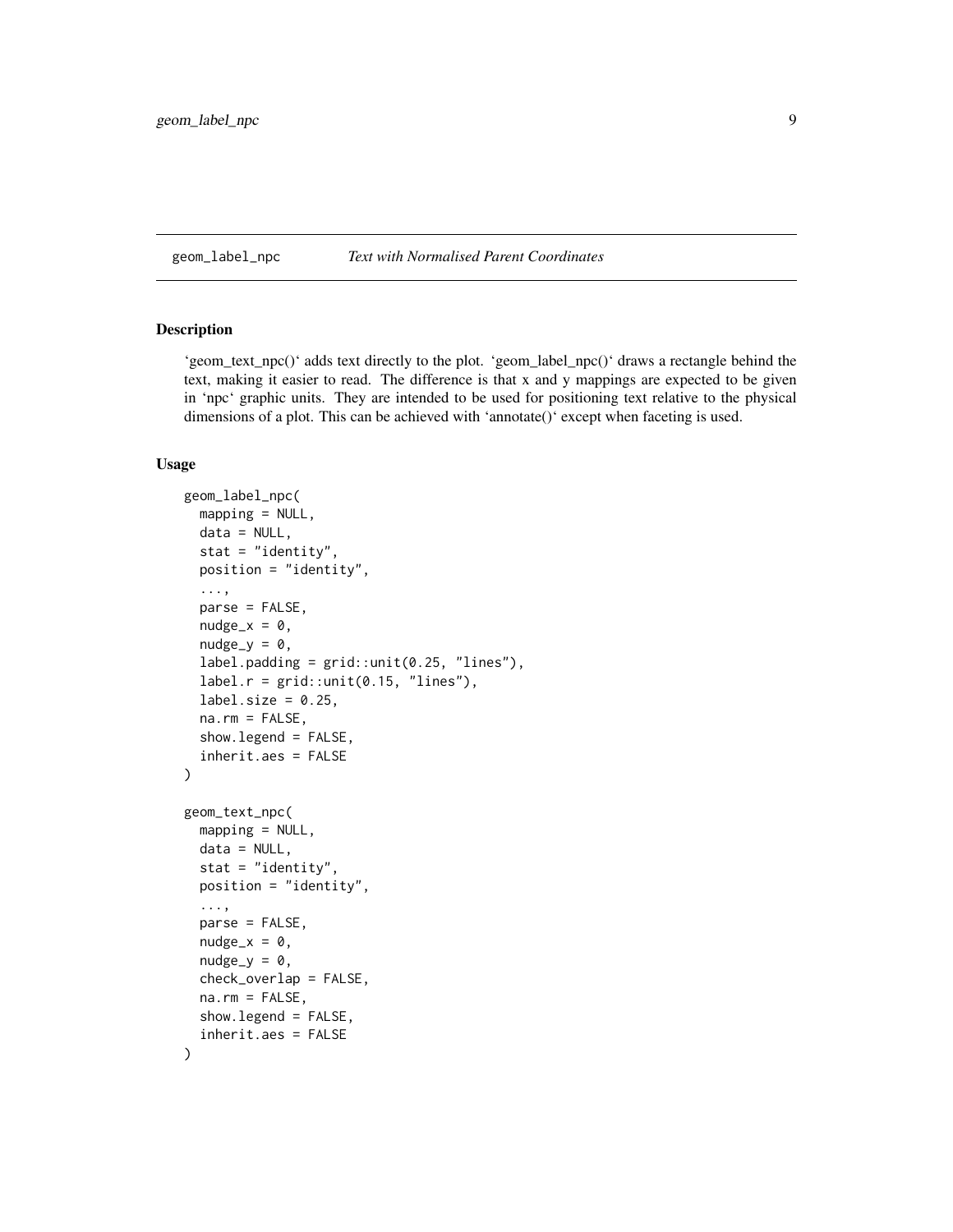### **Arguments**

| mapping          | The aesthetic mapping, usually constructed with aes or aes_. Only needs to be<br>set at the layer level if you are overriding the plot defaults.                                                                                                    |  |
|------------------|-----------------------------------------------------------------------------------------------------------------------------------------------------------------------------------------------------------------------------------------------------|--|
| data             | A layer specific data set - only needed if you want to override the plot defaults.                                                                                                                                                                  |  |
| stat             | The statistical transformation to use on the data for this layer, as a string.                                                                                                                                                                      |  |
| position         | Position adjustment, either as a string, or the result of a call to a position adjust-<br>ment function.                                                                                                                                            |  |
| .                | other arguments passed on to layer. This can include aesthetics whose values<br>you want to set, not map. See layer for more details.                                                                                                               |  |
| parse            | If TRUE, the labels will be parsed into expressions and displayed as described<br>in ?plotmath.                                                                                                                                                     |  |
| nudge_x, nudge_y |                                                                                                                                                                                                                                                     |  |
|                  | Horizontal and vertical adjustment to nudge labels by. Useful for offsetting text<br>from points, particularly on discrete scales.                                                                                                                  |  |
| label.padding    | Amount of padding around label. Defaults to 0.25 lines.                                                                                                                                                                                             |  |
| label.r          | Radius of rounded corners. Defaults to 0.15 lines.                                                                                                                                                                                                  |  |
| label.size       | Size of label border, in mm.                                                                                                                                                                                                                        |  |
| na.rm            | If FALSE (the default), removes missing values with a warning. If TRUE silently<br>removes missing values.                                                                                                                                          |  |
| show.legend      | logical. Should this layer be included in the legends? NA, the default, includes if<br>any aesthetics are mapped. FALSE never includes, and TRUE always includes.                                                                                   |  |
| inherit.aes      | If FALSE, overrides the default aesthetics, rather than combining with them.<br>This is most useful for helper functions that define both data and aesthetics and<br>shouldn't inherit behaviour from the default plot specification, e.g. borders. |  |
| check_overlap    | If 'TRUE', text that overlaps previous text in the same layer will not be plotted.                                                                                                                                                                  |  |

### Details

Note that the "width" and "height" of a text element are 0, so stacking and dodging text will not work by default, and axis limits are not automatically expanded to include all text. Obviously, labels do have height and width, but they are physical units, not data units. The amount of space they occupy on the plot is not constant in data units: when you resize a plot, labels stay the same size, but the size of the axes changes.

'geom\_text\_npc()' and 'geom\_label\_npc()' add labels for each row in the data, even if coordinates x, y are set to single values in the call to 'geom\_label\_npc()' or 'geom\_text\_npc()'. To add labels at specified points use  $[annotate()]$  with 'annotate(geom = "text\_npc", ...)' or 'annotate(geom = "label\_npc", ...) $\cdot$ .

### Value

A plot layer instance.

### 'geom\_label\_npc()'

Currently 'geom\_label\_npc()' does not support the 'angle' aesthetic and is considerably slower than 'geom\_text\_npc()'. The 'fill' aesthetic controls the background colour of the label.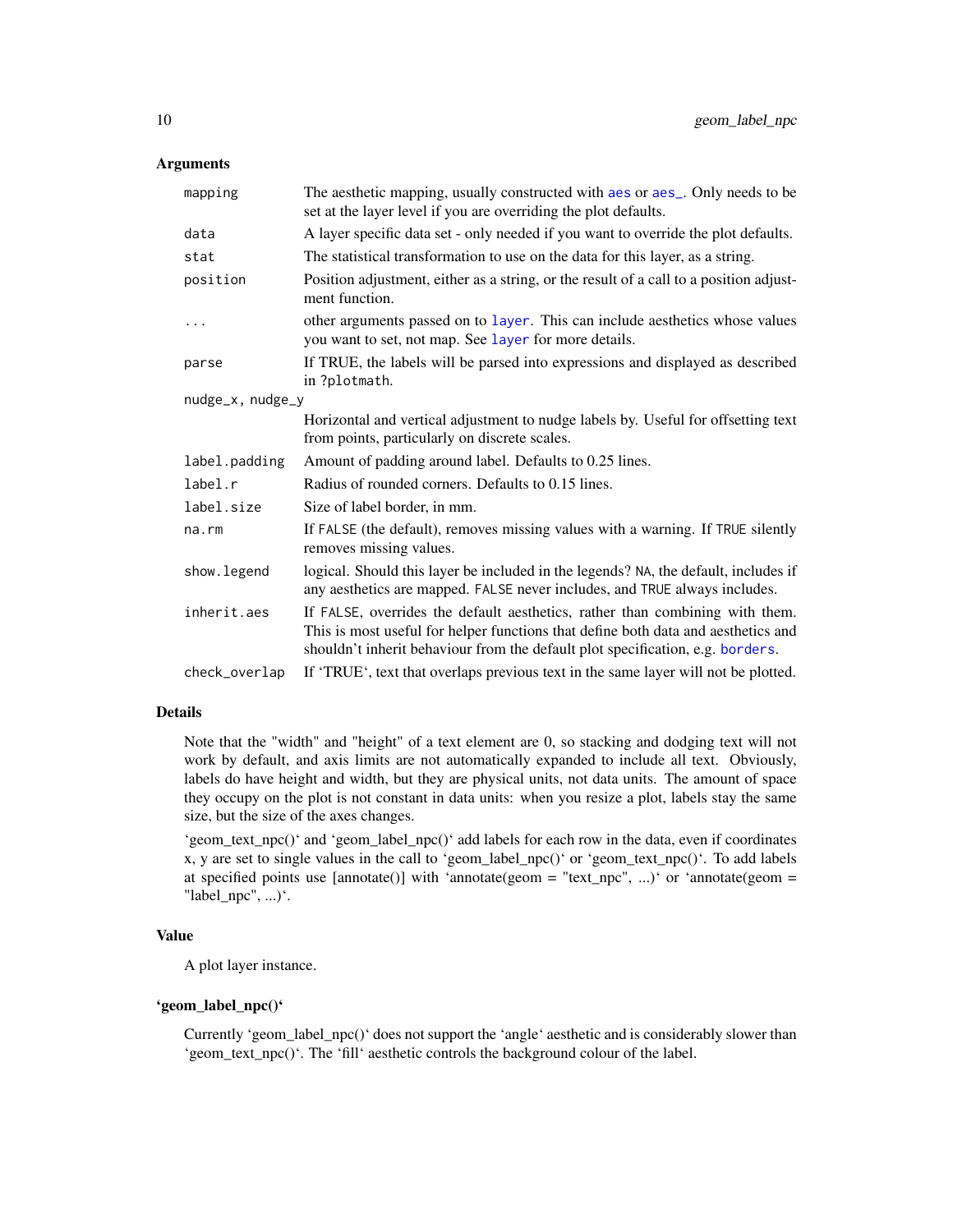### Alignment

You can modify text alignment with the 'vjust' and 'hjust' aesthetics. These can either be a number between 0 (right/bottom) and 1 (top/left) or a character ('"left"', '"middle"', '"right"', '"bottom"', '"center"', '"top"'). There are two special alignments: '"inward"' and '"outward"'. Inward always aligns text towards the center, and outward aligns it away from the center. When using textual positions a shift is added based on grouping, however unused levels are not dropped. In plots with faceting so that not all groups appear in each panel, gaps will appear in between labels. To solve this pass numeric values for the npc coordinates of each label instead of character strings.

### Note

This geom is identical to 'ggplot2' geom\_text() except that it interprets x and y positions in npc units. It translates x and y coordinates from npc units to native data units and calls functions from 'ggplot2"s GeomText().

### See Also

[geom\\_text](#page-0-0)

```
df <- data.frame(
 x = c(0, 0, 1, 1, 0.5),
 x.chr = c("left", "left", "right", "right", "center"),
 y = c(0, 1, 0, 1, 0.5),
 y.chr = c("bottom", "top", "bottom", "top", "middle"),
 text = c("bottom-left", "top-left", "bottom-right", "top-right", "center-middle")
)
ggplot(df) +
 geom\_text\_npc(aes(npcx = x, npcy = y, label = text))ggplot(df) +
 geom\_text\_npc(aes(npcx = x.chr, npcy = y.chr, label = text))ggplot(data = mtcars, mapping = aes(wt, mpg)) +geom_point() +
 geom\_text\_npc(data = df, aes(npcx = x, npcy = y, label = text))ggplot(data = mtcars, mapping = aes(wt, mpg)) +geom_point() +
 geom\_text\_npc(data = df, aes(npcx = x, npcy = y, label = text)) +expand_limits(y = 40, x = 6)
ggplot(data = mtcars) +geom\_point(mapping = aes(wt, mpg)) +geom\_label\_proc(data = df, aes(npcx = x, npcy = y, label = text)
```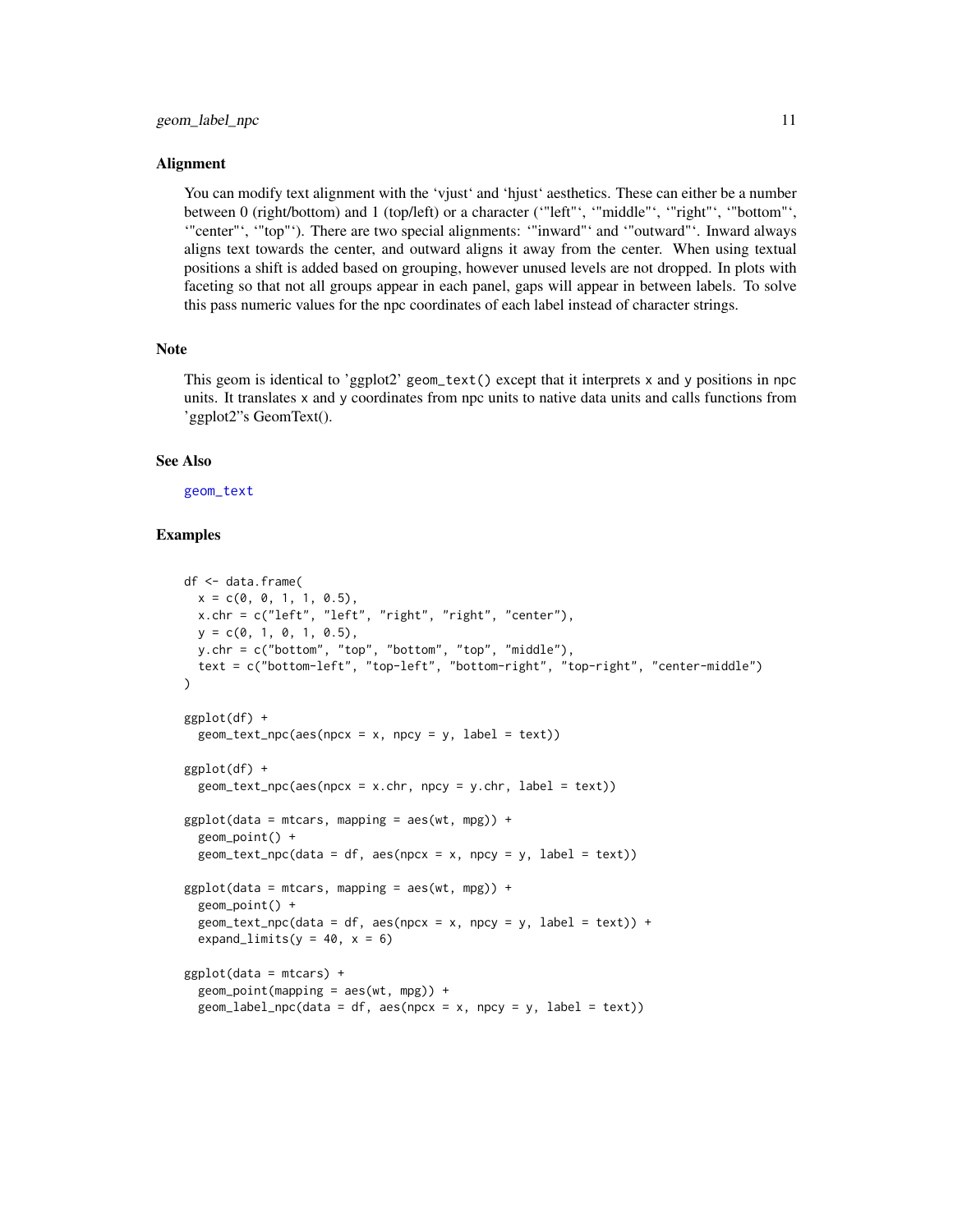<span id="page-11-0"></span>geom\_label\_s *Linked Text*

### <span id="page-11-1"></span>Description

Text geoms are most useful for labelling plots. 'geom\_text\_s()' adds text to the plot and for nudged positions links the original location to the nudged text with a segment.

```
geom_label_s(
 mapping = NULL,
  data = NULL,stat = "identity",
  position = "identity",
  ...,
  parse = FALSE,
  nudge_x = 0,
  nudge_y = 0,
  label.padding = grid::unit(0.25, "lines"),
  label.r = grid::unit(0.15, 'lines").label.size = 0.25,
  add.segments = TRUE,
  arrow = NULL,
  na.rm = FALSE,
  show.legend = NA,
  inherit.aes = TRUE
)
geom_text_s(
 mapping = NULL,
  data = NULL,
  stat = "identity",
  position = "identity",
  ...,
  parse = FALSE,
  nudge_x = 0,
  nudge_y = 0,
  add.segments = TRUE,
  arrow = NULL,check_overlap = FALSE,
  na.rm = FALSE,
  show.legend = NA,
  inherit.aes = TRUE
)
```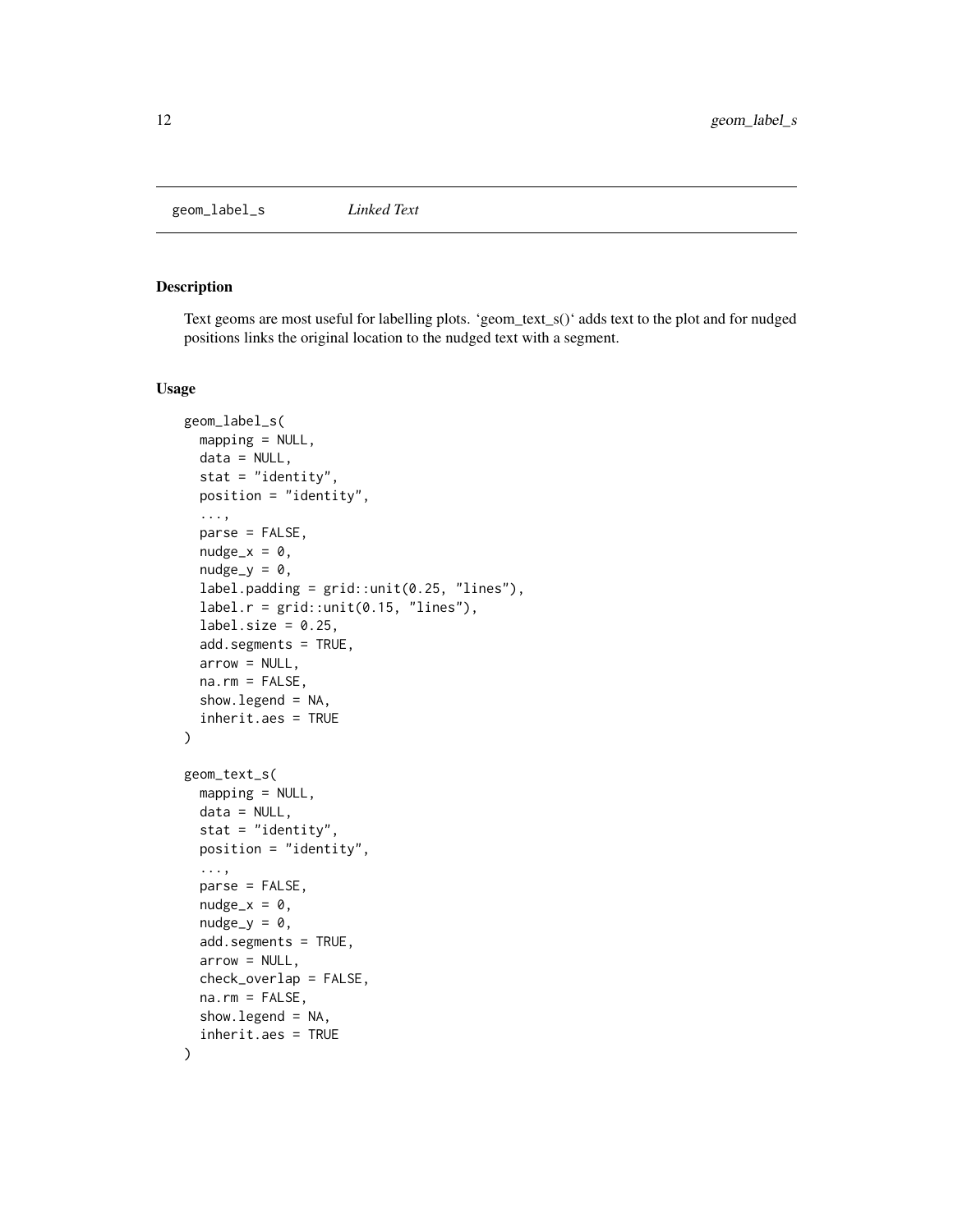### Arguments

| mapping          | Set of aesthetic mappings created by [ggplot2::aes]. If specified and inherit.aes<br>= TRUE (the default), is combined with the default mapping at the top level of the<br>plot. You only need to supply mapping if there isn't a mapping defined for the<br>plot. |
|------------------|--------------------------------------------------------------------------------------------------------------------------------------------------------------------------------------------------------------------------------------------------------------------|
| data             | A data frame. If specified, overrides the default data frame defined at the top<br>level of the plot.                                                                                                                                                              |
| stat             | The statistical transformation to use on the data for this layer, as a string.                                                                                                                                                                                     |
| position         | Position adjustment, either as a string, or the result of a call to a position adjust-<br>ment function.                                                                                                                                                           |
| .                | other arguments passed on to layer. There are three types of arguments you<br>can use here:                                                                                                                                                                        |
|                  | • Aesthetics: to set an aesthetic to a fixed value, like colour = "red" or size<br>$= 3.$                                                                                                                                                                          |
|                  | • Other arguments to the layer, for example you override the default stat<br>associated with the layer.                                                                                                                                                            |
|                  | • Other arguments passed on to the stat.                                                                                                                                                                                                                           |
| parse            | If TRUE, the labels will be parsed into expressions and displayed as described in<br>?plotmath.                                                                                                                                                                    |
| nudge_x, nudge_y |                                                                                                                                                                                                                                                                    |
|                  | Horizontal and vertical adjustments to nudge the starting position of each text<br>label. The units for nudge_x and nudge_y are the same as for the data units on<br>the x-axis and y-axis.                                                                        |
| label.padding    | Amount of padding around label. Defaults to 0.25 lines.                                                                                                                                                                                                            |
| label.r          | Radius of rounded corners. Defaults to 0.15 lines.                                                                                                                                                                                                                 |
| label.size       | Size of label border, in mm.                                                                                                                                                                                                                                       |
| add.segments     | logical Display connecting segments or arrows between original positions and<br>displaced ones if both are available.                                                                                                                                              |
| arrow            | specification for arrow heads, as created by arrow                                                                                                                                                                                                                 |
| na.rm            | If FALSE (the default), removes missing values with a warning. If TRUE silently<br>removes missing values.                                                                                                                                                         |
| show.legend      | logical. Should this layer be included in the legends? NA, the default, includes if<br>any aesthetics are mapped. FALSE never includes, and TRUE always includes.                                                                                                  |
| inherit.aes      | If FALSE, overrides the default aesthetics, rather than combining with them.<br>This is most useful for helper functions that define both data and aesthetics and<br>shouldn't inherit behaviour from the default plot specification, e.g. borders.                |
| check_overlap    | If TRUE, text that overlaps previous text in the same layer will not be plotted.<br>check_overlap takes place at draw time and in the order of the data, thus its<br>action depends of the size at which the plot is drawn.                                        |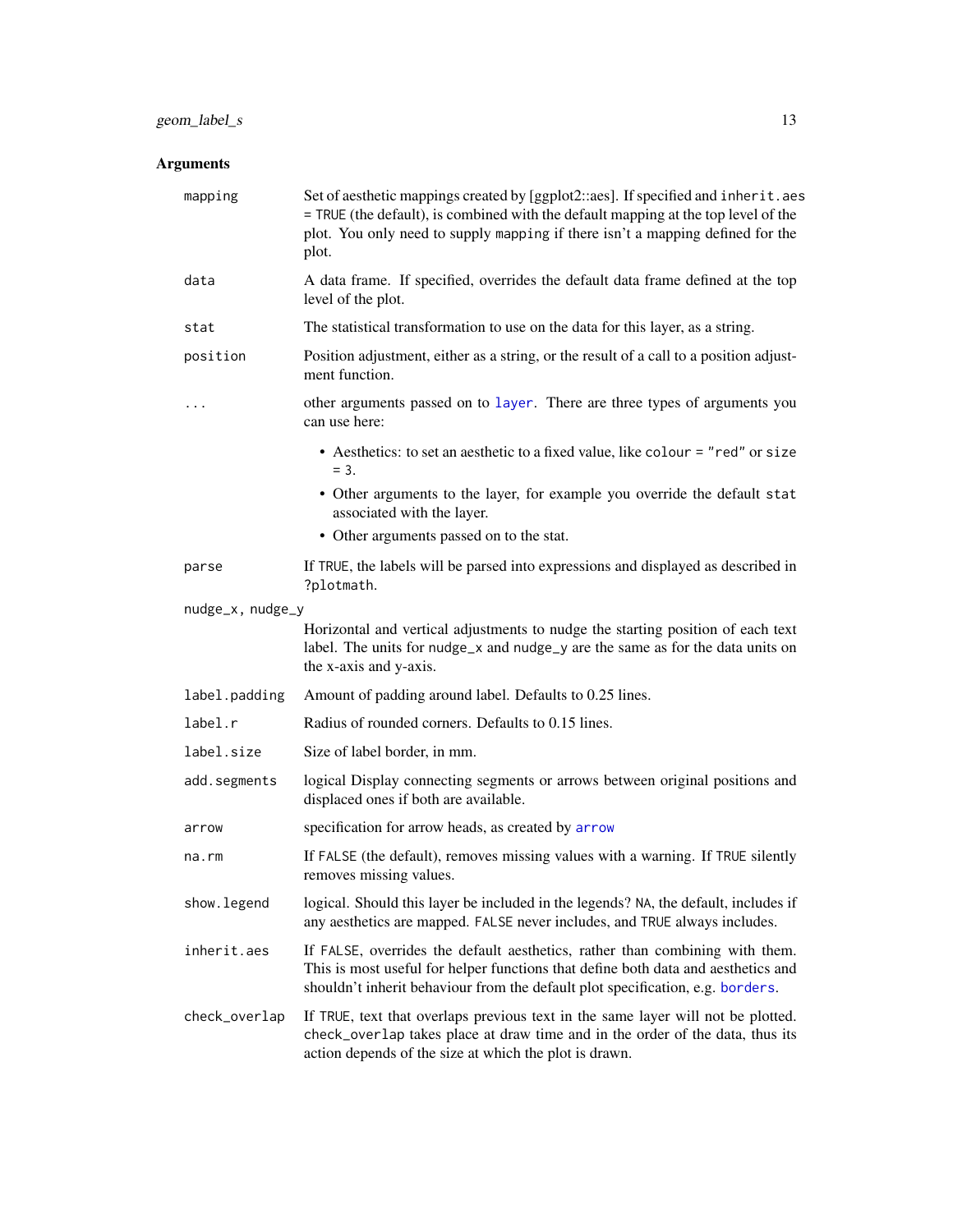### Details

Note that when you change the scale limits for x and/or y of a plot, text labels stay the same size, as determined by the size aesthetic. The actual size as seen in the plotted output is decided during the rendering of the plot to a graphics device. Limits are expanded only to include the anchor point of the labels because the "width" and "height" of a text element are 0 (as seen by ggplot2). For the same reason, stacking and dodging text will not work as they take place within 'ggplot2' before the rendered size of text is known. Text labels do have height and width, but in grid units, not data units.

By default this geom uses [position\\_nudge\\_center](#page-40-1) which is backwards compatible with [position\\_nudge](#page-0-0) but provides additional control on the direction of the nudging. In contrast to [position\\_nudge](#page-0-0), [position\\_nudge\\_center](#page-40-1) and all other position functions defined in packages 'ggpp' and 'ggrepel' keep the original coordinates thus allowing the plotting of connecting segments and arrows.

### Value

A plot layer instance.

### Under development

This is preliminary version of the geom. I plan to add features like padding around text and points. I aim to make use of the new features of 'grid' in  $R \ge 4.1.0$  to keep the implementation as fast and simple as possible. Currently this geom does all drawing using at most two vectorized calls to 'grid' functions. As a temporary replacement of padding around text one can use 'slightly out-ofrange' numeric values for justification as shown in the examples. Aesthetics 'segment.colour' and 'segment.alpha' are implemented, but 'segment.linetype' not yet.

### Alignment

You can modify text alignment with the 'vjust' and 'hjust' aesthetics. These can either be a number between 0 (right/bottom) and 1 (top/left) or a character ('"left"', '"middle"', '"right"', '"bottom"', '"center"', '"top"'). There several two special alignments: '"inward"' and '"outward"'. Inward always aligns text towards the center of the plotting area, and outward aligns it away from the center of the plotting area. It tagged with '\_mean' or '\_median' the mean or median of the data in the panel along the corresponding axis is used as center.

### Note

You can alternatively use  $geom\_label\_repel,$  possibly setting 'max.iter = 0' to disable repulsion when needed.

```
my.cars <- mtcars[c(TRUE, FALSE, FALSE, FALSE), ]
my.cars$name <- rownames(my.cars)
p \leftarrow \text{ggplot}(\text{my}.\text{cars}, \text{aes}(\text{wt}, \text{mpg}, \text{ label} = \text{name}))# default behavior is as for geon_text()
p + geom_text_s()
```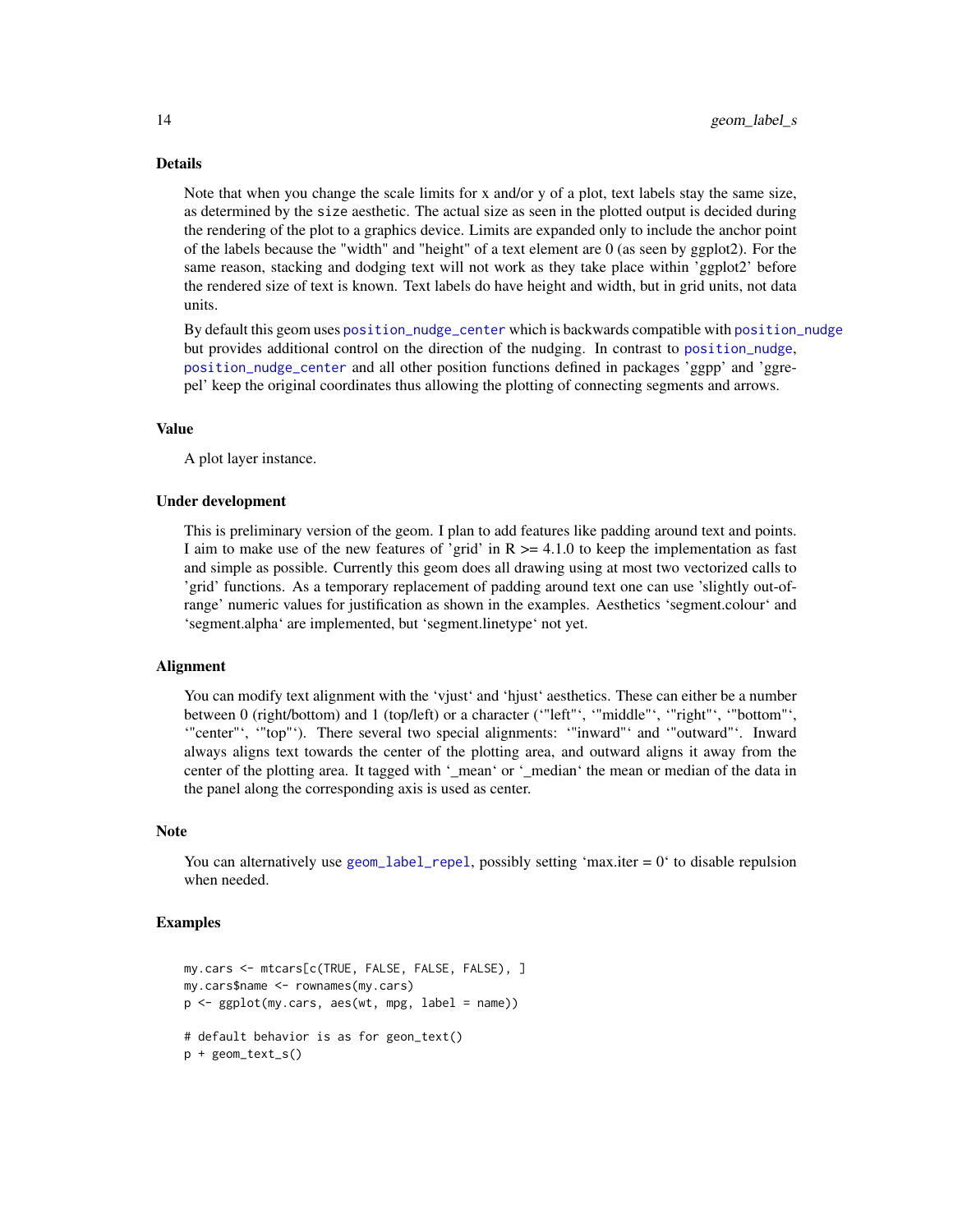geom\_label\_s 15

```
# Avoid overlaps
p + geom_text_s(check_overlap = TRUE)
# Change size of the label
p + geometry = 2.5)
# default behavior is as for geon_label()
p + geom_label_s()
# Change size of the label
p + geom\_label\_s(size = 2.5)# Use nudging
p +geom_point() +
  geom\_text_s(hjust = -0.04, nudge_x = 0.12) +expand_limits(x = 6.2)
p +
  geom_point() +
  geom\_text_s(hjust = -0.04, nudge_x = 0.12,arrow = arrow(length = grid::unit(1.5, "mm")) +expand_limits(x = 6.2)
p +geom_point() +
  geom\_text_s(vjust = -0.5, nudge_y = 0.5)p +
  geom_point() +
  geom_text_s(angle = 90,
             hjust = -0.04, nudge_y = 1,
             arrow = arrow(length = grid::unit(1.5, "mm")),
             segment.colour = "red") +
  expand_limits(y = 30)
p +
  geom_point() +
  geom\_label\_s(hjust = 0, nudge_x = 0.12) +expand_limits(x = 6.2)
# Add aesthetic mappings and adjust arrows
p +
  geom_point() +
  geom_text_s(aes(colour = factor(cyl)),
              segment.colour = "black",
              angle = 90,
             hjust = -0.04, nudge_y = 1,
              arrow = arrow(name = 20,length = grid::unit(1.5, "mm"),
                            ends = "first",
                            type = "closed"),
              show.legend = FALSE) +
  scale_colour_discrete(l = 40) + # luminance, make colours darker
  expand_limits(y = 40)
# Add aesthetic mappings and adjust arrows
p +
```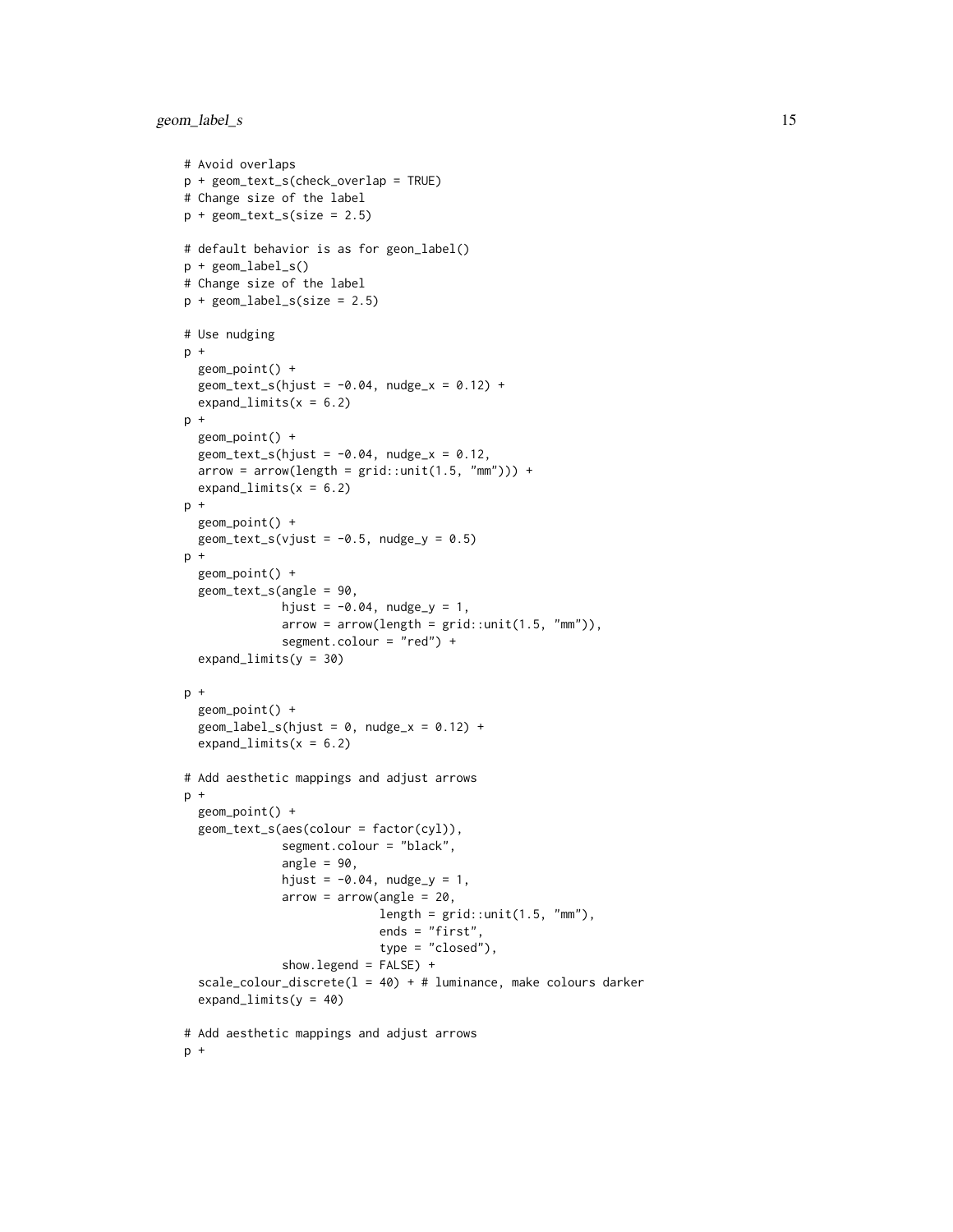```
geom_point() +
 geom_label_s(aes(colour = factor(cyl)),
             hjust = 0, nudge_x = 0.3,
             arrow = arrow(angle = 20,length = grid::unit(2/3, "lines")) +
 scale_colour_discrete(l = 40) + # luminance, make colours darker
 expand_limits(x = 7)
# Scale height of text, rather than sqrt(height)
p +
 geom_point() +
 geom_text_s(aes(size = wt), nudge_x = -0.1, hjust = "right") +
 scale_radius(range = c(3,6)) + # override scale_area()
    expand_limits(x = c(1.8, 5.5))
```

```
geom_plot Inset plots
```
### Description

geom\_plot and geom\_plot\_npc add ggplot objects as insets to the base ggplot, using syntax similar to that of [geom\\_label](#page-0-0) and [geom\\_text\\_s](#page-11-1). In most respects they behave as any other ggplot geometry: a layer con contain multiple tables and faceting works as usual.

```
geom_plot(
 mapping = NULL,
  data = NULL,stat = "identity",
 position = "identity",
  ...,
  nudge_x = 0,
  nudge_y = 0,
  add.segments = TRUE,
  arrow = NULL,na.rm = FALSE,showu = FALSE,inherit.aes = FALSE
\mathcal{L}geom_plot_npc(
 mapping = NULL,
 data = NULL,
  stat = "identity",position = "identity",
  ...,
```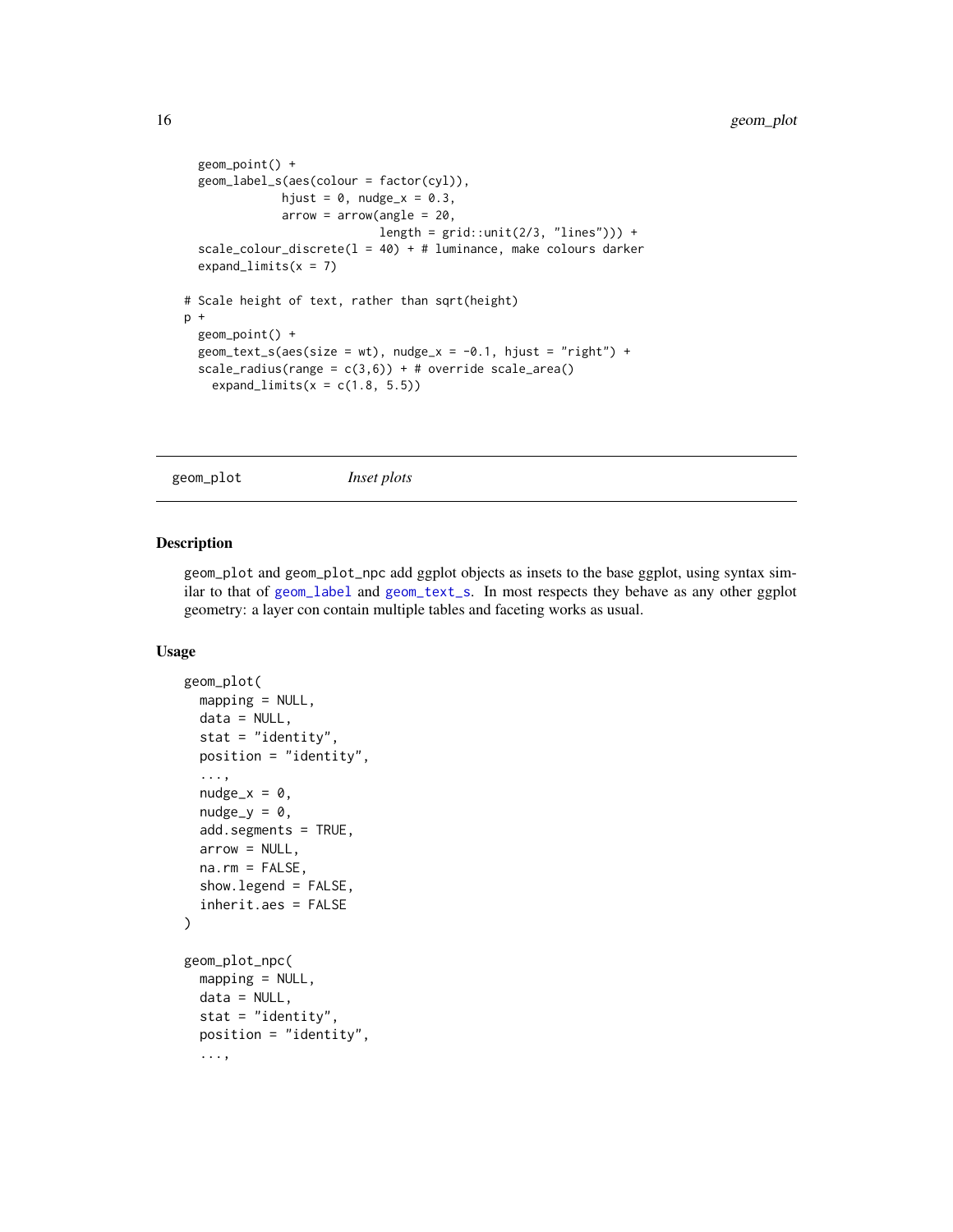### geom\_plot 17

```
na.rm = FALSE,show.legend = FALSE,
  inherit.aes = FALSE
\lambda
```
### Arguments

| mapping          | The aesthetic mapping, usually constructed with aes or aes_. Only needs to be<br>set at the layer level if you are overriding the plot defaults.                                                                                                    |
|------------------|-----------------------------------------------------------------------------------------------------------------------------------------------------------------------------------------------------------------------------------------------------|
| data             | A layer specific data set - only needed if you want to override the plot defaults.                                                                                                                                                                  |
| stat             | The statistical transformation to use on the data for this layer, as a string.                                                                                                                                                                      |
| position         | Position adjustment, either as a string, or the result of a call to a position adjust-<br>ment function.                                                                                                                                            |
| $\ddots$         | other arguments passed on to layer. This can include aesthetics whose values<br>you want to set, not map. See layer for more details.                                                                                                               |
| nudge_x, nudge_y |                                                                                                                                                                                                                                                     |
|                  | Horizontal and vertical adjustments to nudge the starting position of each text<br>label. The units for nudge_x and nudge_y are the same as for the data units on<br>the x-axis and y-axis.                                                         |
| add.segments     | logical Display connecting segments or arrows between original positions and<br>displaced ones if both are available.                                                                                                                               |
| arrow            | specification for arrow heads, as created by arrow                                                                                                                                                                                                  |
| na.rm            | If FALSE (the default), removes missing values with a warning. If TRUE silently<br>removes missing values.                                                                                                                                          |
| show.legend      | logical. Should this layer be included in the legends? NA, the default, includes if<br>any aesthetics are mapped. FALSE never includes, and TRUE always includes.                                                                                   |
| inherit.aes      | If FALSE, overrides the default aesthetics, rather than combining with them.<br>This is most useful for helper functions that define both data and aesthetics and<br>shouldn't inherit behaviour from the default plot specification, e.g. borders. |

### Details

You can modify the alignment of inset plots with the vjust and hjust aesthetics. These can either be a number between 0 (right/bottom) and 1 (top/left) or a character ("left", "middle", "right", "bottom", "center", "top").

You can modify the size of inset plots with the vp. width and vp. height aesthetics. These can take a number between 0 (smallest possible inset) and 1 (whole plotting area width or height). The default value for for both of these aesthetics is 1/5. Thus, in contrast to [geom\\_text](#page-0-0) and [geom\\_text\\_s](#page-11-1) the size of the insets remains the same relative to the size of the plotting area irrespective of how the plot is rendered. The aspect ratio of insets is preserved and size is adjusted until the whole inset fits within the viewport.

You can modify inset plot alignment with the 'vjust' and 'hjust' aesthetics. These can either be a number between 0 (right/bottom) and 1 (top/left) or a character ('"left"', '"middle"', '"right"', '"bottom"', '"center"', '"top"'). There several two special alignments: '"inward"' and '"outward"'. Inward always aligns text towards the center of the plotting area, and outward aligns it away from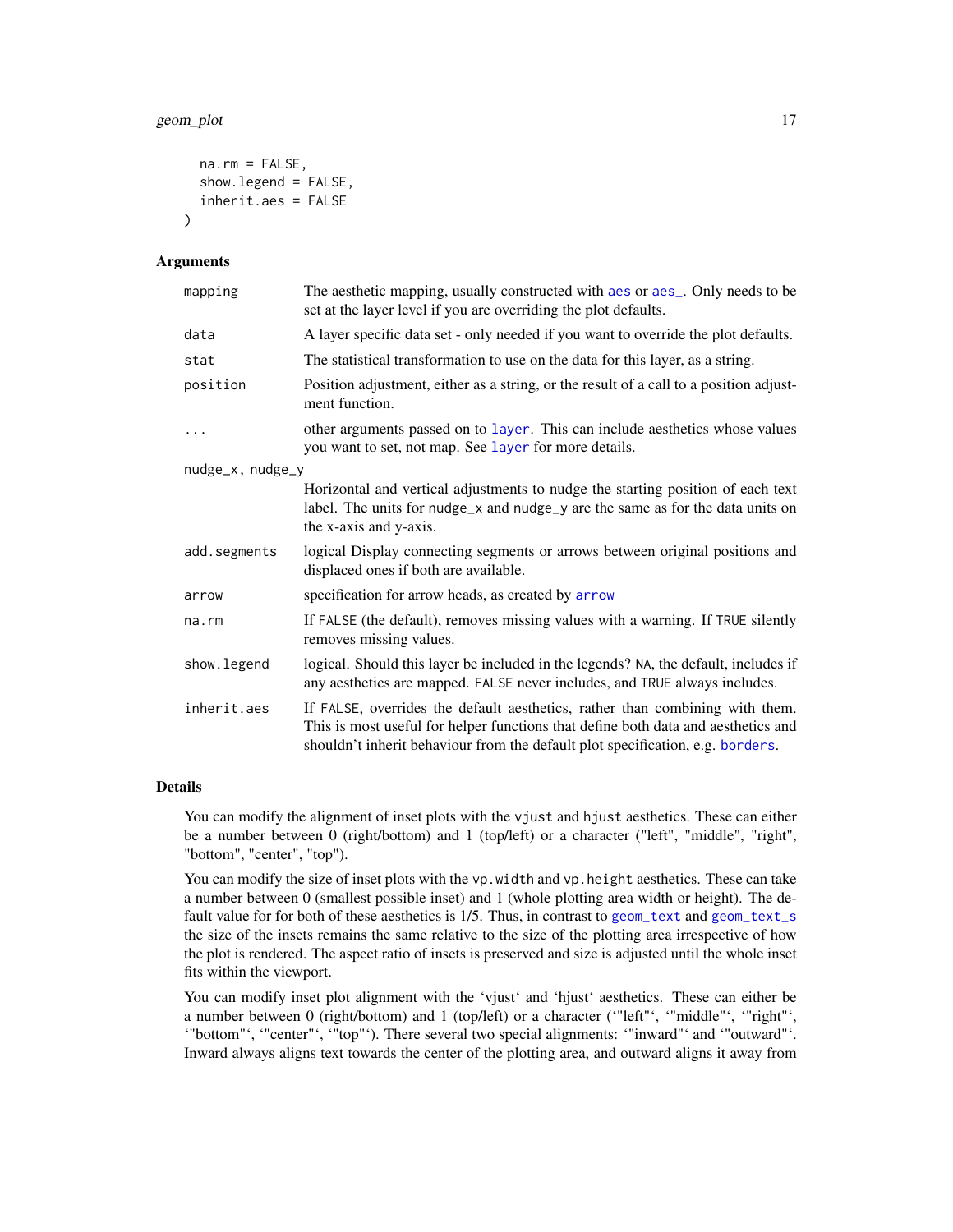the center of the plotting area. It tagged with '\_mean' or '\_median' the mean or median of the data in the panel along the corresponding axis is used as center.

By default this geom uses [position\\_nudge\\_center](#page-40-1) which is backwards compatible with [position\\_nudge](#page-0-0) but provides additional control on the direction of the nudging. In contrast to [position\\_nudge](#page-0-0), [position\\_nudge\\_center](#page-40-1) and all other position functions defined in packages 'ggpp' and 'ggrepel' keep the original coordinates thus allowing the plotting of connecting segments and arrows.

This geom works only with tibbles as data, as its expects a list of ggplot objects ("gg" class) to be mapped to the label aesthetic.

The x and y aesthetics determine the position of the whole inset plot, similarly to that of a text label, justification is interpreted as indicating the position of the plot with respect to its x and y coordinates in the data, and angle is used to rotate the plot as a whole.

In the case of geom\_plot\_npc(), npcx and npcy aesthetics determine the position of the inset plot. As for text labels, justification is interpreted as indicating the position of the inset plot with respect to its npcx and npcy coordinates, and angle is used to rotate the plot as a whole.

[annotate](#page-3-1) cannot be used with geom = "plot". Use [annotate](#page-3-1) (automatic unless 'ggpp' is not attached) as redefined in 'ggpp' when adding inset plots as annotations (automatic unless 'ggpp' is not attached).

The "width" and "height" of an inset as for a text element are 0, so stacking and dodging inset plots will not work by default, and axis limits are not automatically expanded to include all inset plots. Obviously, insets do have height and width, but they are physical units, not data units. The amount of space they occupy on the main plot is not constant in data units of the base plot: when you modify scale limits, inset plots stay the same size relative to the physical size of the base plot.

### Value

A plot layer instance.

### Known problem!

In some cases when explicit coordinates are added to the inner plot, it may be also necessary to add explicitly coordinates to the outer plots.

### Note

These geoms work only with tibbles as data, as they expects a list of ggplots ("gg" objects) to be mapped to the label aesthetic. Aesthetics mappings in the inset plot are independent of those in the base plot.

In the case of geom\_plot(), x and y aesthetics determine the position of the whole inset plot, similarly to that of a text label, justification is interpreted as indicating the position of the plot with respect to the \$x\$ and \$y\$ coordinates in the data, and angle is used to rotate the plot as a whole.

In the case of geom\_plot\_npc(), npcx and npcy aesthetics determine the position of the whole inset plot, similarly to that of a text label, justification is interpreted as indicating the position of the plot with respect to the \$x\$ and \$y\$ coordinates in "npc" units, and angle is used to rotate the plot as a whole.

annotate() cannot be used with geom = "plot". Use [annotation\\_custom](#page-0-0) directly when adding inset plots as annotations.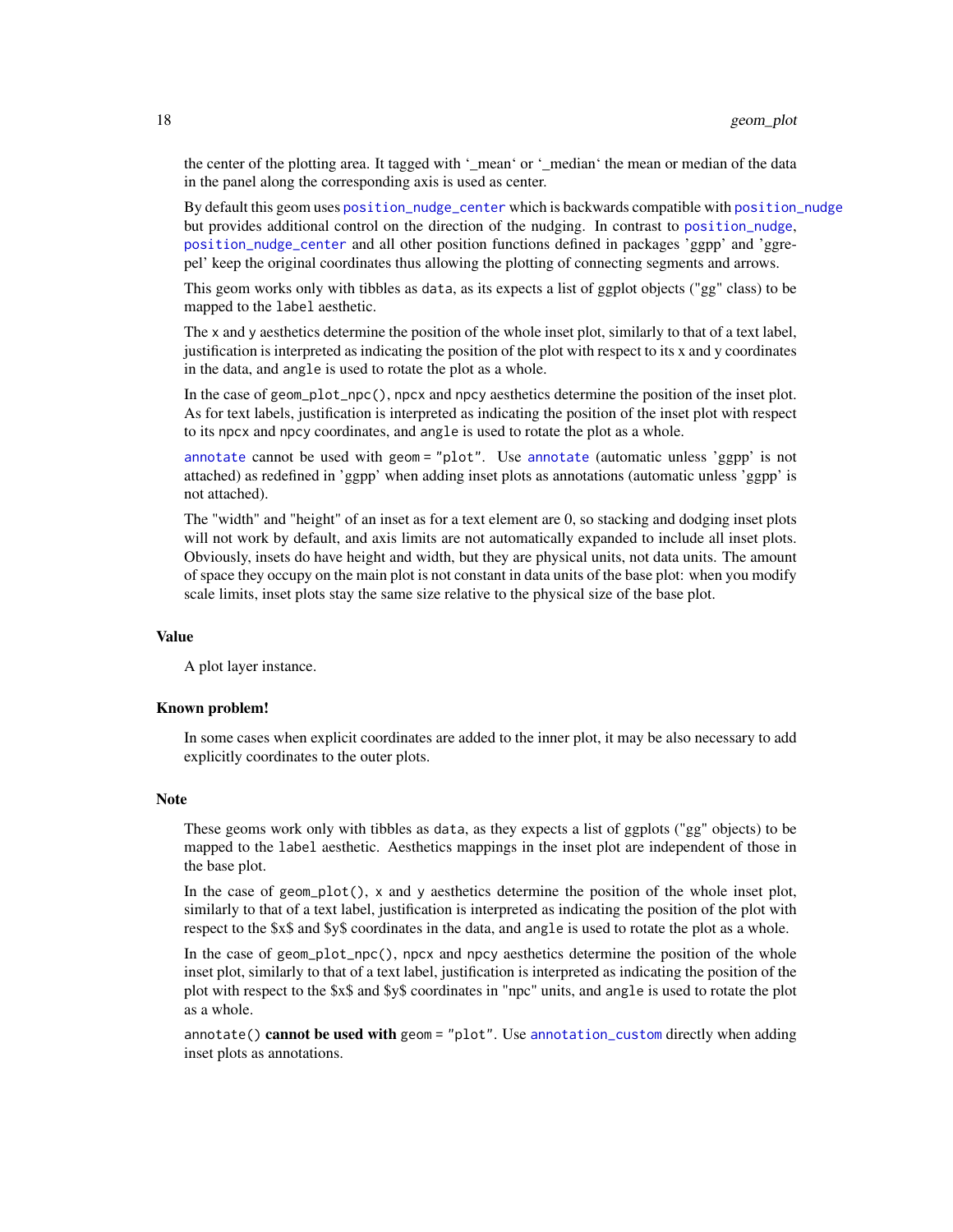### geom\_plot 19

### References

```
The idea of implementing a geom_custom() for grobs has been discussed as an issue at https:
//github.com/tidyverse/ggplot2/issues/1399.
```
### See Also

[geom\\_plot](#page-15-1), [geom\\_table](#page-23-1), [annotate](#page-3-1), [position\\_nudge\\_keep](#page-40-2), [position\\_nudge\\_to](#page-50-1), [position\\_jitternudge](#page-37-1), [position\\_dodgenudge](#page-35-1) and [position\\_stacknudge](#page-51-1).

Other geometries adding layers with insets: [geom\\_grob\(](#page-5-1)), [geom\\_table\(](#page-23-1))

```
# inset plot with enlarged detail from a region of the main plot
library(tibble)
p < -ggplot(data = mtcars, mapping = aes(wt, mpg)) +geom_point()
df \le tibble(x = 0.01,
             y = 0.01,
             plot = list(p +coord\_cartesian(xlim = c(3, 4),ylim = c(13, 16) +
                         \text{labs}(x = \text{NULL}, y = \text{NULL}) + \text{L}theme_bw(10)))
p +
  expand_limits(x = 0, y = 0) +
  geom\_plot\_npc(data = df, aes(npcx = x, npcy = y, label = plot))p +
  expand_limits(x = 0, y = 0) +
  geom_plot_npc(data = df,
                vp.width = 1/2, vp.height = 1/4,
                aes(npcx = x, npcy = y, label = plot)p +
  expand_limits(x = 0, y = 0) +
  geom_plot_npc(data = df,
                aes(npcx = x, npcy = y, label = plot),
                vp.width = 1/4, vp.height = 1/4p +
  geom_plot(data = df,
            aes(x = x + 3, y = y + 20, label = plot),nudge_x = -1, nudge_y = -7,
            hjust = 0.5, vjust = 0.5,
            arrow = arrow(length = unit(0.5, "lines")),
            segment.colour = "red",
            vp.width = 1/5, vp.height = 1/5)
```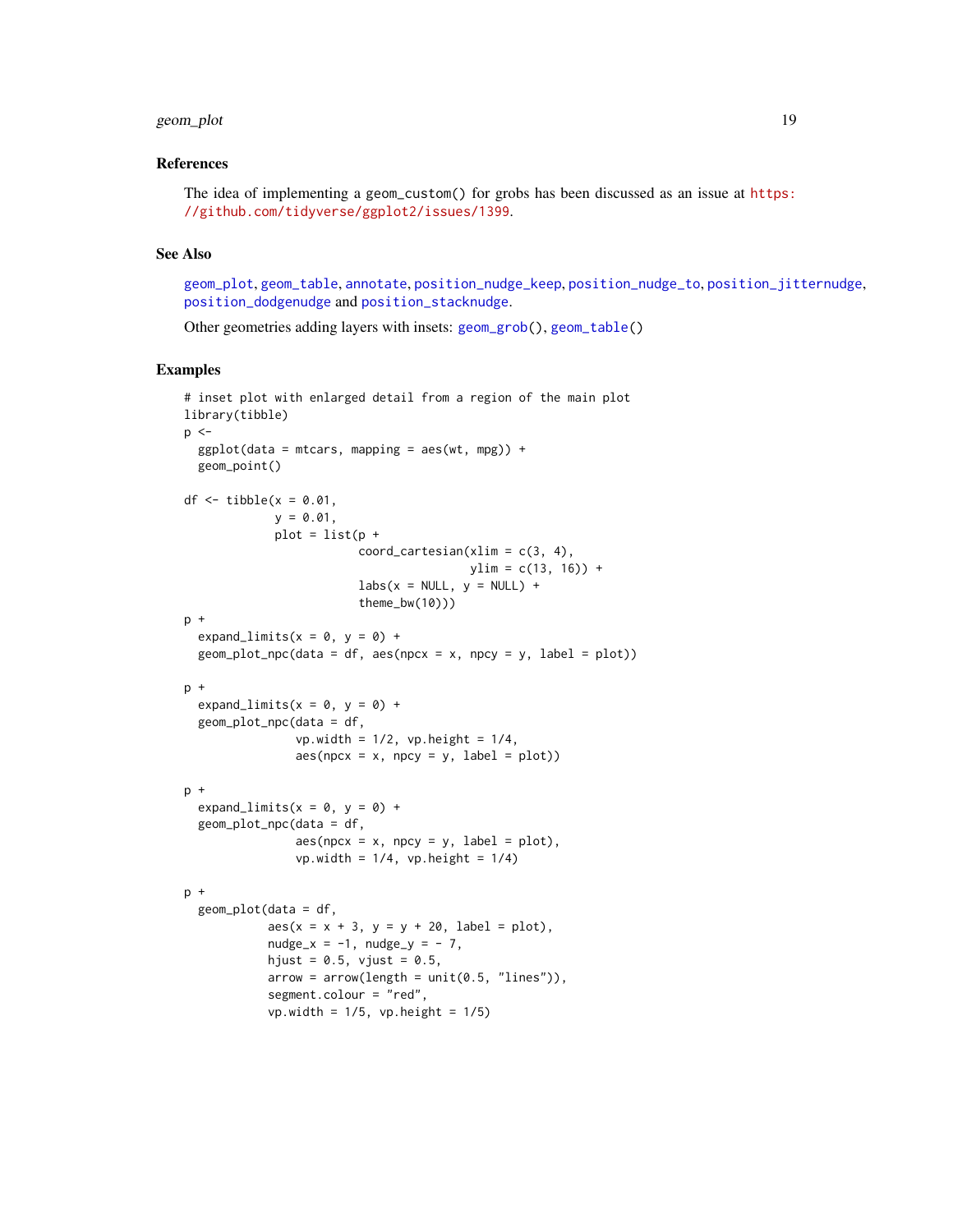<span id="page-19-0"></span>

### Description

The "point\_s" geom provides a superset of the capabilities of geom "point" from package 'ggplot2' by allowing plotting of segments joining the original position of displaced observations to their current potition rendered as points or graphic symbols. Displacements by position functions from packages 'ggpp' and 'ggrepel' are supported.

### Usage

```
geom_point_s(
 mapping = NULL,
 data = NULL,
  stat = "identity",
 position = "identity",
  ...,
  nudge_x = 0,
  nudge_y = 0,
  arrow = NULL,
  add.segments = TRUE,
  na.rm = FALSE,show.legend = NA,
  inherit.aes = TRUE
)
```
## Arguments

| mapping  | Set of aesthetic mappings created by aes. If specified and inherit.aes = TRUE<br>(the default), is combined with the default mapping at the top level of the plot.<br>You only need to supply mapping if there isn't a mapping defined for the plot. |
|----------|------------------------------------------------------------------------------------------------------------------------------------------------------------------------------------------------------------------------------------------------------|
| data     | A data frame. If specified, overrides the default data frame defined at the top<br>level of the plot.                                                                                                                                                |
| stat     | The statistical transformation to use on the data for this layer, as a string.                                                                                                                                                                       |
| position | Position adjustment, either as a string, or the result of a call to a position adjust-<br>ment function.                                                                                                                                             |
| .        | other arguments passed on to layer. There are three types of arguments you<br>can use here:                                                                                                                                                          |
|          | • Aesthetics: to set an aesthetic to a fixed value, like colour = "red" or size<br>$= 3.$                                                                                                                                                            |
|          | • Other arguments to the layer, for example you override the default stat<br>associated with the layer.                                                                                                                                              |

• Other arguments passed on to the stat.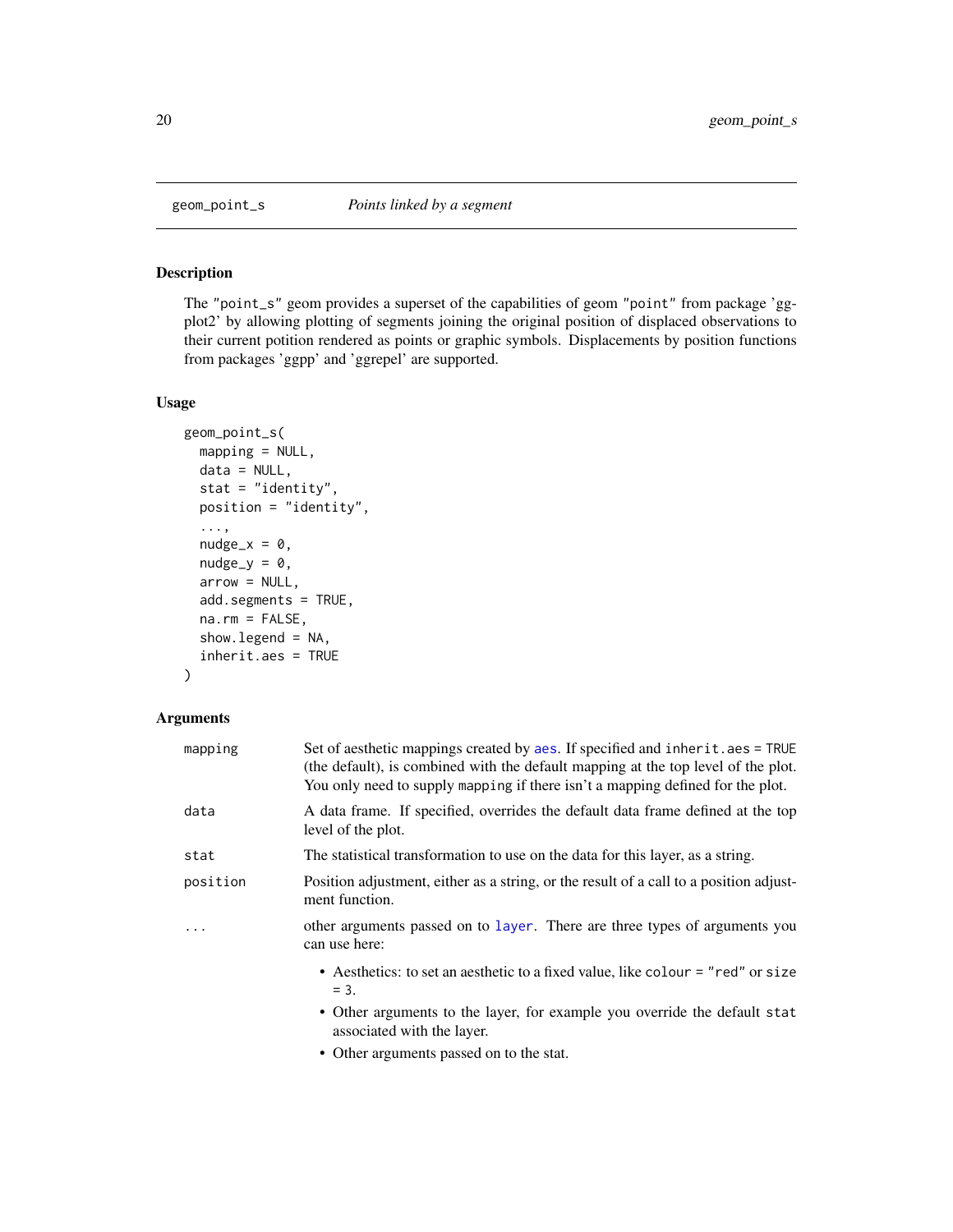### geom\_point\_s 21

| nudge_x, nudge_y |                                                                                                                                                                                                                                                     |  |
|------------------|-----------------------------------------------------------------------------------------------------------------------------------------------------------------------------------------------------------------------------------------------------|--|
|                  | Horizontal and vertical adjustments to nudge the starting position of each text<br>label. The units for nudge_x and nudge_y are the same as for the data units on<br>the x-axis and y-axis.                                                         |  |
| arrow            | specification for arrow heads, as created by arrow                                                                                                                                                                                                  |  |
| add.segments     | logical Display connecting segments or arrows between original positions and<br>displaced ones if both are available.                                                                                                                               |  |
| $na$ . $rm$      | If FALSE (the default), removes missing values with a warning. If TRUE silently<br>removes missing values.                                                                                                                                          |  |
| show.legend      | logical. Should this layer be included in the legends? NA, the default, includes if<br>any aesthetics are mapped. FALSE never includes, and TRUE always includes.                                                                                   |  |
| inherit.aes      | If FALSE, overrides the default aesthetics, rather than combining with them.<br>This is most useful for helper functions that define both data and aesthetics and<br>shouldn't inherit behaviour from the default plot specification, e.g. borders. |  |

### Details

The plotting of segments is similar in idea at that available in [geom\\_text\\_repel](#page-0-0) and relies on position functions that rename instead of removing the original original x and y coordinates from the data object.

By default this geom uses [position\\_nudge\\_center](#page-40-1) which is backwards compatible with [position\\_nudge](#page-0-0) but provides additional control on the direction of the nudging. In contrast to [position\\_nudge](#page-0-0), [position\\_nudge\\_center](#page-40-1) and all other position functions defined in packaged 'ggpp' and 'ggrepel' keep the original coordinates thus allowing the plotting of connecting segments and arrows.

### Value

A plot layer instance.

### See Also

[geom\\_point](#page-0-0), [geom\\_text\\_s](#page-11-1), [position\\_nudge\\_keep](#page-40-2), [position\\_nudge\\_to](#page-50-1), [position\\_jitternudge](#page-37-1), [position\\_dodgenudge](#page-35-1) and [position\\_stacknudge](#page-51-1).

```
# Same output as with geom_point()
ggplot(mpg[1:20, ],
       aes(cyl, hwy)) +
  geom_point_s()
ggplot(mpg[1:20, ],
       \text{aes(cyl}, \text{hwy}, \text{label} = \text{drv}) +
  geom\_point\_s (position = position\_nudge\_keep(x = 0.2),
                color = "red",
                segment.colour = "brown") +
  geom_point_s()
```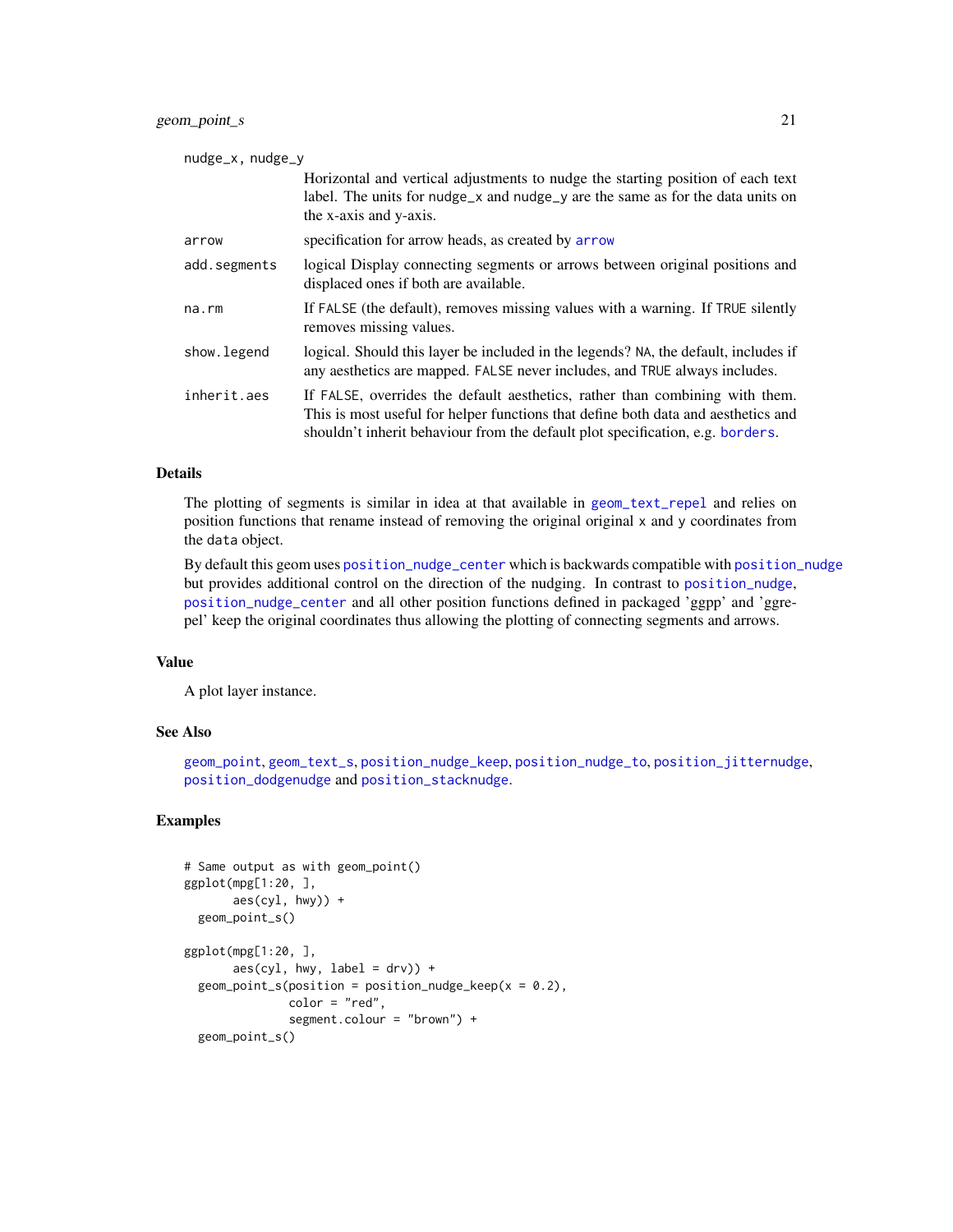```
ggplot(mpg[1:20, ],
        \text{aes(cyl}, \text{hwy}, \text{label} = \text{drv}) +
  geom\_point\_s(position = position\_nudge\_keep(x = 0.2),
                 color = "red",
                 segment.colour = "brown") +
  geom_point_s()
ggplot(mpg[1:50, ],
        \text{aes}(\text{cyl}, \text{hwy}, \text{label} = \text{drv})) +
  geom_point_s(position = position_jitternudge(width = 0.66, height = 2,
                                                      seed = 456,
                                                      nudge.from = "jittered",
                                                      kept.origin = "original"),
                 color = "red",
                 arrow = grid::arrow(length = grid::unit(0.4, "lines")) +geom_point_s()
```
geom\_quadrant\_lines *Reference lines: horizontal plus vertical, and quadrants*

### Description

geom\_vhlines() adds in a single layer both vertical and horizontal guide lines. Can be thought of as a convenience function that helps with producing consistent vertical and horizontal guide lines. It behaves like geom\_vline() and geom\_hline(). geom\_quadrant\_lines() displays the boundaries of four quadrants with an arbitrary origin. The quadrants are specified in the same way as in stat\_quadrant\_counts() and is intended to be used to add guide lines consistent with the counts by quadrant computed by this stat.

```
geom_quadrant_lines(
 mapping = NULL,data = NULL,stat = "identity",
 position = "identity",
 pool.along = "none",
  xintercept = 0,
 yintercept = 0,
  na.rm = FALSE,show.legend = FALSE,
  inherit.aes = FALSE,
  ...
)
geom_vhlines(
 mapping = NULL,
```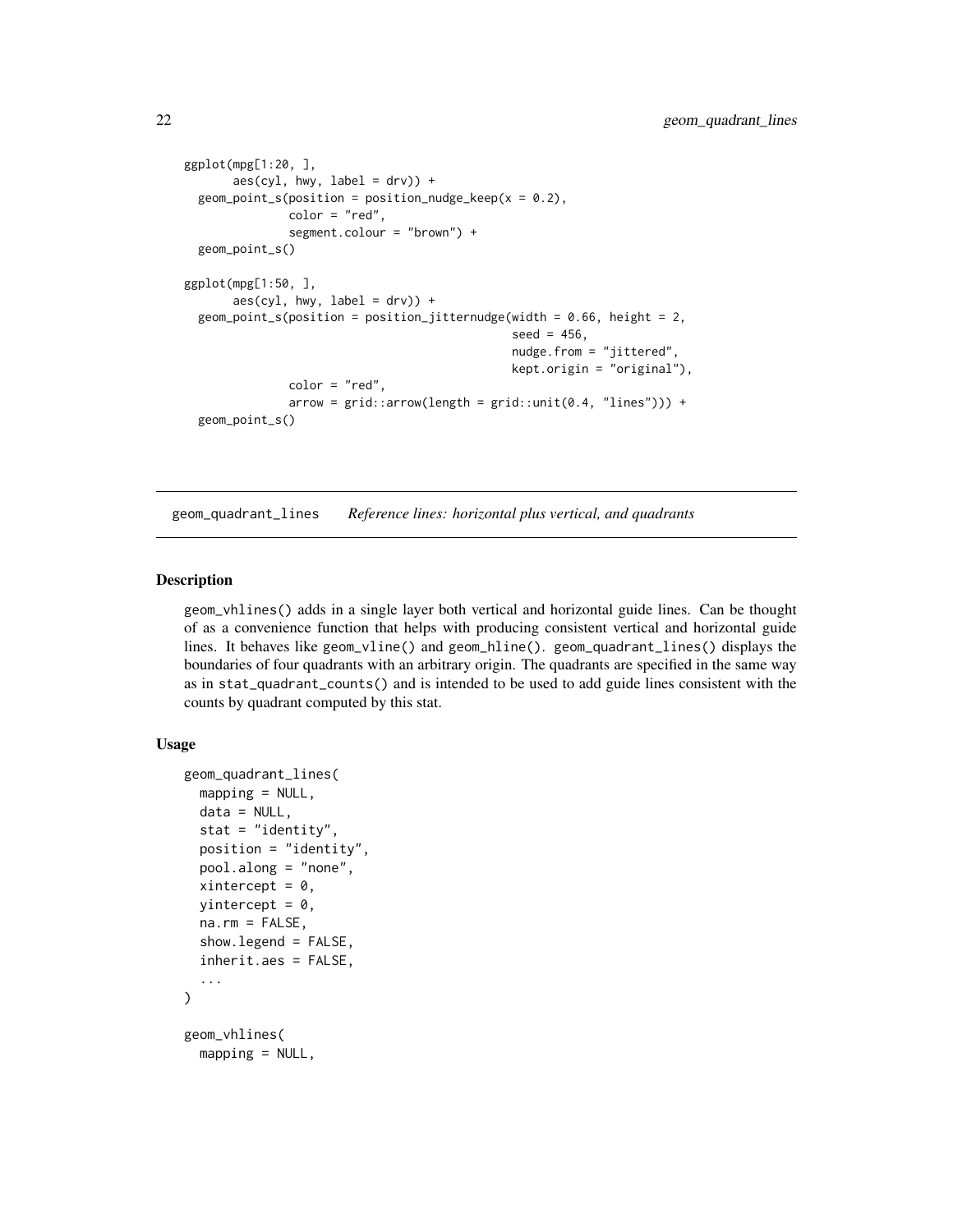### geom\_quadrant\_lines 23

```
data = NULL,
stat = "identity",
position = "identity",
xintercept = NULL,
yintercept = NULL,
na.rm = FALSE,
show.legend = FALSE,
inherit.aes = FALSE,
...
```
### Arguments

)

| mapping                | The aesthetic mapping, usually constructed with aes or aes <sub>-</sub> . Only needs to be<br>set at the layer level if you are overriding the plot defaults.                                                                                        |
|------------------------|------------------------------------------------------------------------------------------------------------------------------------------------------------------------------------------------------------------------------------------------------|
| data                   | A layer specific data set - only needed if you want to override the plot defaults.                                                                                                                                                                   |
| stat                   | The statistic object to use display the data                                                                                                                                                                                                         |
| position               | The position adjustment to use for overlapping points on this layer                                                                                                                                                                                  |
| pool.along             | character, one of "none", "x" or "y", indicating which quadrants to pool to cal-<br>culate counts by pair of quadrants.                                                                                                                              |
| xintercept, yintercept |                                                                                                                                                                                                                                                      |
|                        | numeric vectors the coordinates of the origin of the quadrants.                                                                                                                                                                                      |
| na.rm                  | a logical indicating whether NA values should be stripped before the computa-<br>tion proceeds.                                                                                                                                                      |
| show.legend            | logical. Should this layer be included in the legends? NA, the default, includes if<br>any aesthetics are mapped. FALSE never includes, and TRUE always includes.                                                                                    |
| inherit.aes            | If FALSE, overrides the default aesthetics, rather than combining with them. This<br>is most useful for helper functions that define both data and aesthetics and should<br>not inherit behaviour from the default plot specification, e.g. borders. |
|                        | other arguments passed on to layer. This can include aesthetics whose values<br>you want to set, not map. See layer for more details.                                                                                                                |

### Details

While geom\_vhlines() does not provide defaults for the intercepts and accept vectors of length > 1, geom\_quadrant\_lines() sets by default the intercepts to zero producing the natural quadrants and only accepts vectors of length one per panel. That is geom\_vhlines() can be used to plot a grid while geom\_quadrant\_lines() plots at most one vertical and one horizontal line. In the case of geom\_quadrant\_lines() the pooling along axes can be specified in the same way as in [stat\\_quadrant\\_counts\(](#page-75-1)).

### Value

A plot layer instance.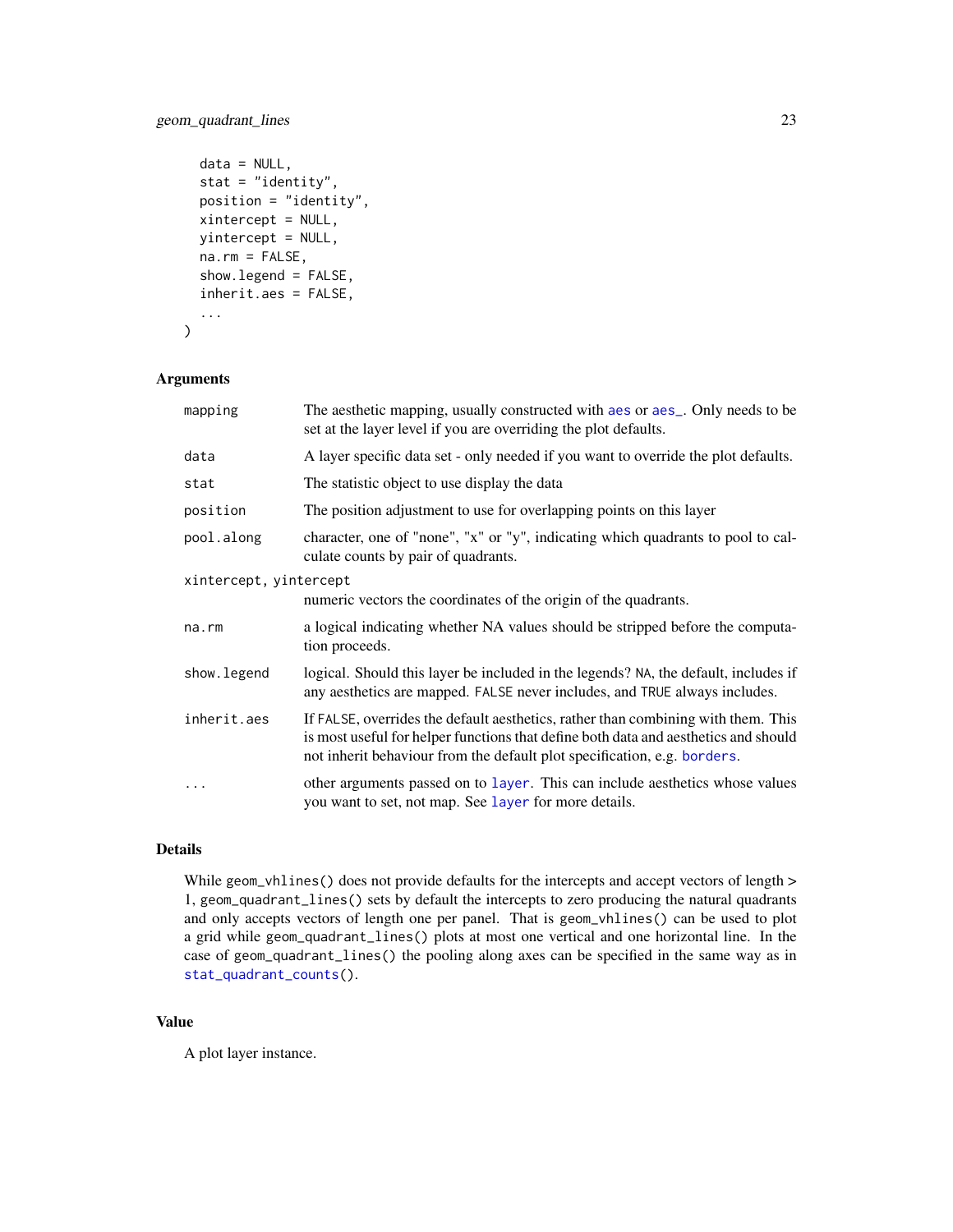### See Also

[geom\\_abline](#page-0-0), the topic where geom\_vline() and geom\_hline() are described.

Other Functions for quadrant and volcano plots: [stat\\_quadrant\\_counts\(](#page-75-1))

### Examples

```
# generate artificial data
set.seed(4321)
x < -1:100y \le - rnorm(length(x), mean = 10)
my.data \leq data.frame(x, y)ggplot(my.data, aes(x, y)) +
  geom_quadrant_lines() +
  geom_point()
ggplot(my.data, aes(x, y)) +geom_quadrant_lines(linetype = "dotted") +
  geom_point()
ggplot(my.data, aes(x, y)) +geom_quadrant_lines(xintercept = 50, yintercept = 10, colour = "blue") +
  geom_point()
ggplot(my.data, aes(x, y)) +
  geom_quadrant_lines(xintercept = 50, pool.along = "y", colour = "blue") +
  geom_point()
ggplot(my.data, aes(x, y)) +
  geom_vhlines(xintercept = c(25, 50, 75), yintercept = 10,
               linetype = "dotted", colour = "red") +
  geom_point() +
  theme_bw()
```
<span id="page-23-1"></span>geom\_table *Inset tables*

### Description

geom\_table and geom\_table\_npc add data frames as table insets to the base ggplot, using syntax similar to that of [geom\\_text](#page-0-0) and [geom\\_text\\_s](#page-11-1). In most respects they behave as any other ggplot geometry: a layer con contain multiple tables and faceting works as usual.

```
geom_table(
 mapping = NULL,
 data = NULL,
```
<span id="page-23-0"></span>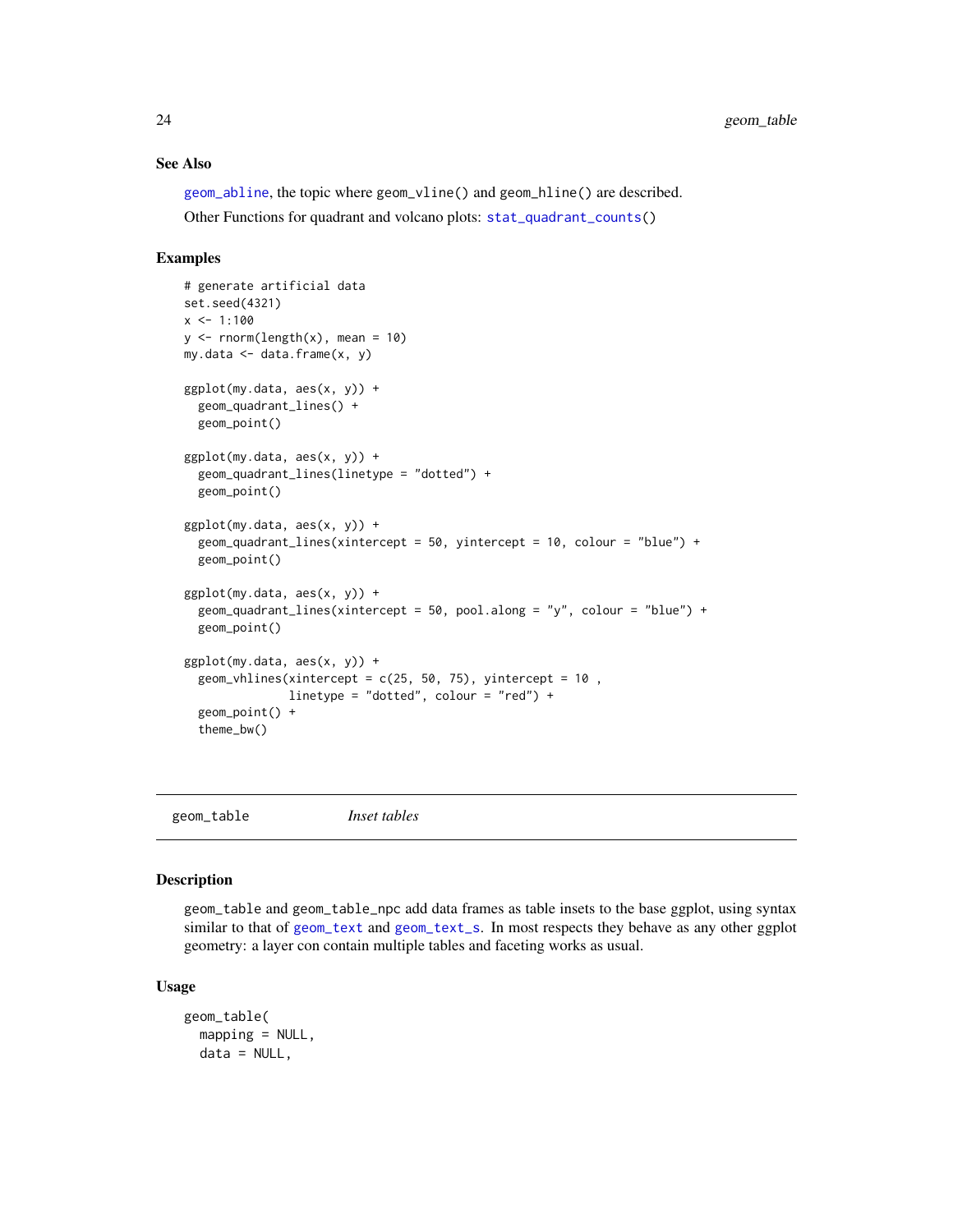```
stat = "identity",
 position = "identity",
  ...,
 nudge_x = 0,
 nudge_y = 0,
  add.segments = TRUE,
 arrow = NULL,table.theme = NULL,
  table.rownames = FALSE,
  table.colnames = TRUE,
  table.hjust = 0.5,
 parse = FALSE,
 na.rm = FALSE,show.legend = FALSE,
  inherit.aes = FALSE
)
geom_table_npc(
 mapping = NULL,
 data = NULL,stat = "identity",
 position = "identity",
  ...,
  table.theme = NULL,
  table.rownames = FALSE,
  table.colnames = TRUE,
  table.hjust = 0.5,
 parse = FALSE,
 na.rm = FALSE,show.legend = FALSE,
  inherit.aes = FALSE
\mathcal{L}
```
### Arguments

| mapping               | The aesthetic mapping, usually constructed with a es or a es_. Only needs to be<br>set at the layer level if you are overriding the plot defaults. |
|-----------------------|----------------------------------------------------------------------------------------------------------------------------------------------------|
| data                  | A layer specific data set - only needed if you want to override the plot defaults.                                                                 |
| stat                  | The statistical transformation to use on the data for this layer, as a string.                                                                     |
| position              | Position adjustment, either as a string, or the result of a                                                                                        |
| .                     | other arguments passed on to layer. This can include aesthetics whose values                                                                       |
|                       | you want to set, not map. See layer for more details.                                                                                              |
| $nudge_x$ , $nudge_y$ |                                                                                                                                                    |
|                       | Horizontal and vertical adjustments to nudge the starting position of each text                                                                    |
|                       | label. The units for nudge_x and nudge_y are the same as for the data units on                                                                     |
|                       | the x-axis and y-axis.                                                                                                                             |
| add.segments          | logical Display connecting segments or arrows between original positions and<br>displaced ones if both are available.                              |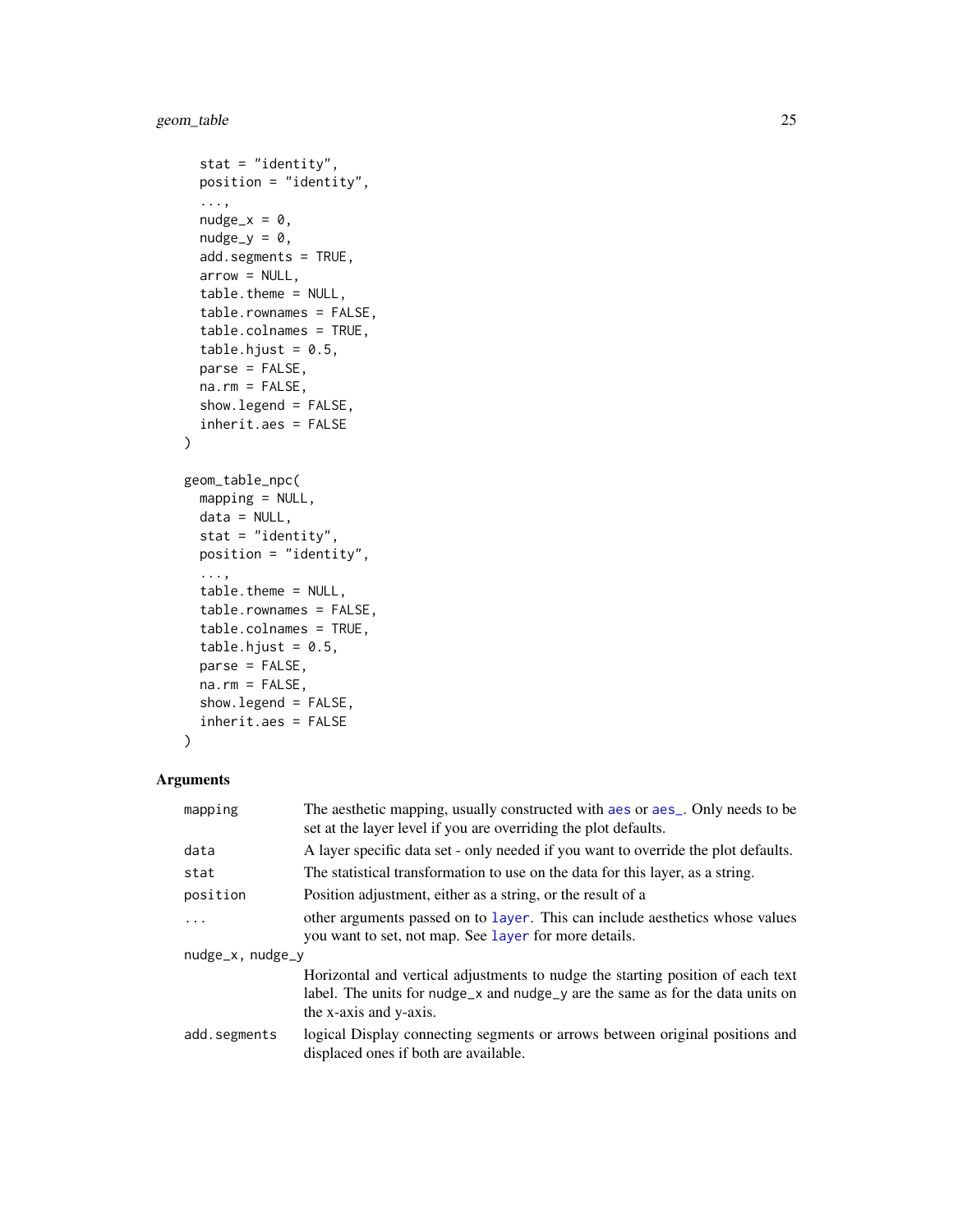| arrow                          | specification for arrow heads, as created by arrow                                                                                                                                                                                                  |
|--------------------------------|-----------------------------------------------------------------------------------------------------------------------------------------------------------------------------------------------------------------------------------------------------|
| table.theme                    | NULL, list or function A gridExtra theme definition, or a constructor for a<br>ttheme or NULL for default.                                                                                                                                          |
| table.rownames, table.colnames |                                                                                                                                                                                                                                                     |
|                                | logical flag to enable or disable printing of row names and column names.                                                                                                                                                                           |
| table.hjust                    | numeric Horizontal justification for the core and column headings of the table.                                                                                                                                                                     |
| parse                          | If TRUE, the labels will be parsed into expressions and displayed as described<br>in ?plotmath.                                                                                                                                                     |
| na.rm                          | If FALSE (the default), removes missing values with a warning. If TRUE silently<br>removes missing values.                                                                                                                                          |
| show.legend                    | logical. Should this layer be included in the legends? NA, the default, includes if<br>any aesthetics are mapped. FALSE never includes, and TRUE always includes.                                                                                   |
| inherit.aes                    | If FALSE, overrides the default aesthetics, rather than combining with them.<br>This is most useful for helper functions that define both data and aesthetics and<br>shouldn't inherit behaviour from the default plot specification, e.g. borders. |

### Details

You can modify the alignment of inset tables with the vjust and hjust aesthetics. These can either be a number between 0 (right/bottom) and 1 (top/left) or a character ("left", "middle", "right", "bottom", "center", "top").

You can modify the size of inset tabls with the vp. width and vp. height aesthetics. These can take a number between 0 (smallest possible inset) and 1 (whole plotting area width or height). The default value for for both of these aesthetics is 1/5. Thus, in contrast to [geom\\_text](#page-0-0) and [geom\\_text\\_s](#page-11-1) the size of the insets remains the same relative to the size of the plotting area irrespective of how the plot is rendered. The aspect ratio of insets is preserved and size is adjusted until the whole inset fits within the viewport.

You can modify inset table alignment with the 'vjust' and 'hjust' aesthetics. These can either be a number between 0 (right/bottom) and 1 (top/left) or a character ('"left"', '"middle"', '"right"', '"bottom"', '"center"', '"top"'). There several two special alignments: '"inward"' and '"outward"'. Inward always aligns text towards the center of the plotting area, and outward aligns it away from the center of the plotting area. It tagged with '\_mean' or '\_median' the mean or median of the data in the panel along the corresponding axis is used as center.

By default this geom uses [position\\_nudge\\_center](#page-40-1) which is backwards compatible with [position\\_nudge](#page-0-0) but provides additional control on the direction of the nudging. In contrast to [position\\_nudge](#page-0-0), [position\\_nudge\\_center](#page-40-1) and all other position functions defined in packages 'ggpp' and 'ggrepel' keep the original coordinates thus allowing the plotting of connecting segments and arrows.

This geom works only with tibbles as data, as its expects a list of data frames (or tibbles) to be mapped to the label aesthetic. A table is built with function gridExtra::gtable() for each data frame in the list, and formatted according to a table theme or ttheme. The character strings in the data frame can be parsed into R expressions so the inset tables can include maths.

If the argument passed to table. theme is a constructor function (passing its name without parenthesis), the values mapped to size, colour, fill, alpha, and family aesthetics will the passed to this theme constructor for each individual table. In contrast, if a ready constructed ttheme stored as a list object is passed as argument (e.g., by calling the constructor, using constructor name followed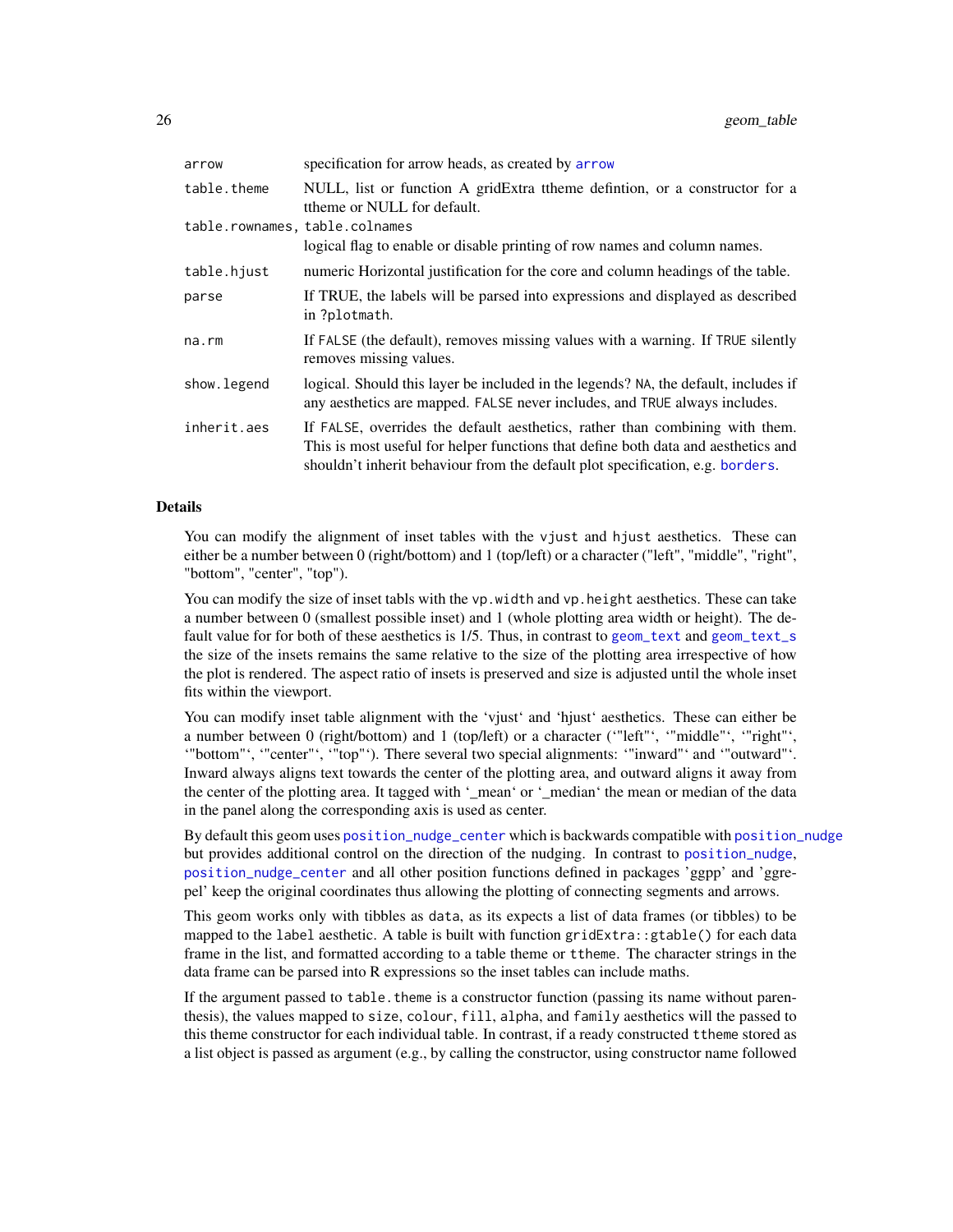### geom\_table 27

by parenthesis), it will be used as is, i.e., mappings to aesthetics such as colour are ignored if present. By default the constructor ttheme\_gtdefault is used and colour and fill, are mapped to NA. Mapping these aesthetics to NA triggers the use of the default base\_colour of the ttheme. As the table is built with function gridExtra::gtable(), for formatting details, please, consult [tableGrob](#page-0-0).

The x and y aesthetics determine the position of the whole inset table, similarly to that of a text label, justification is interpreted as indicating the position of the inset table with respect to its x and y coordinates in the data, and angle is used to rotate the inset table as a whole.

In the case of geom\_table\_npc(), npcx and npcy aesthetics determine the position of the inset table. As for text labels, justification is interpreted as indicating the position of the inset plot with respect to its npcx and npcy coordinates, and angle is used to rotate the plot as a whole.

[annotate](#page-3-1) cannot be used with geom = "table". Use [annotate](#page-3-1) (automatic override unless 'ggpp' is not attached) as redefined in 'ggpp' when adding inset plots as annotations (automatic unless 'ggpp' is not attached).

### Value

A plot layer instance.

### **Note**

Complex tables with annotations or different colouring of rows or cells can be constructed with functions in package 'gridExtra' or in any other way as long as they can be saved as grid graphical objects and then added to a ggplot as a new layer with [geom\\_grob](#page-5-1).

### References

This geometry is inspired on answers to two questions in Stackoverflow. In contrast to these earlier examples, the current geom obeys the grammar of graphics, and attempts to be consistent with the behaviour of 'ggplot2' geometries. [https://stackoverflow.com/questions/12318120/](https://stackoverflow.com/questions/12318120/adding-table-within-the-plotting-region-of-a-ggplot-in-r) [adding-table-within-the-plotting-region-of-a-ggplot-in-r](https://stackoverflow.com/questions/12318120/adding-table-within-the-plotting-region-of-a-ggplot-in-r) [https://stackoverflow.](https://stackoverflow.com/questions/25554548/adding-sub-tables-on-each-panel-of-a-facet-ggplot-in-r?) [com/questions/25554548/adding-sub-tables-on-each-panel-of-a-facet-ggplot-in-r?](https://stackoverflow.com/questions/25554548/adding-sub-tables-on-each-panel-of-a-facet-ggplot-in-r?)

### See Also

Formatting of tables stat\_fmt\_table, [ttheme\\_gtdefault](#page-79-1), [ttheme\\_set](#page-83-1), [tableGrob](#page-0-0). Other geometries adding layers with insets: [geom\\_grob\(](#page-5-1)), [geom\\_plot\(](#page-15-1))

```
library(dplyr)
library(tibble)
mtcars %>%
 group_by(cyl) %>%
 summarize(wt = mean(wt), mpg = mean(mpg)) %>%
 ungroup() %>%
 mutate(wt = sprintf("%.2f", wt),
         mpg = sprintf("%, 1f", mpg)) \rightarrow tb
```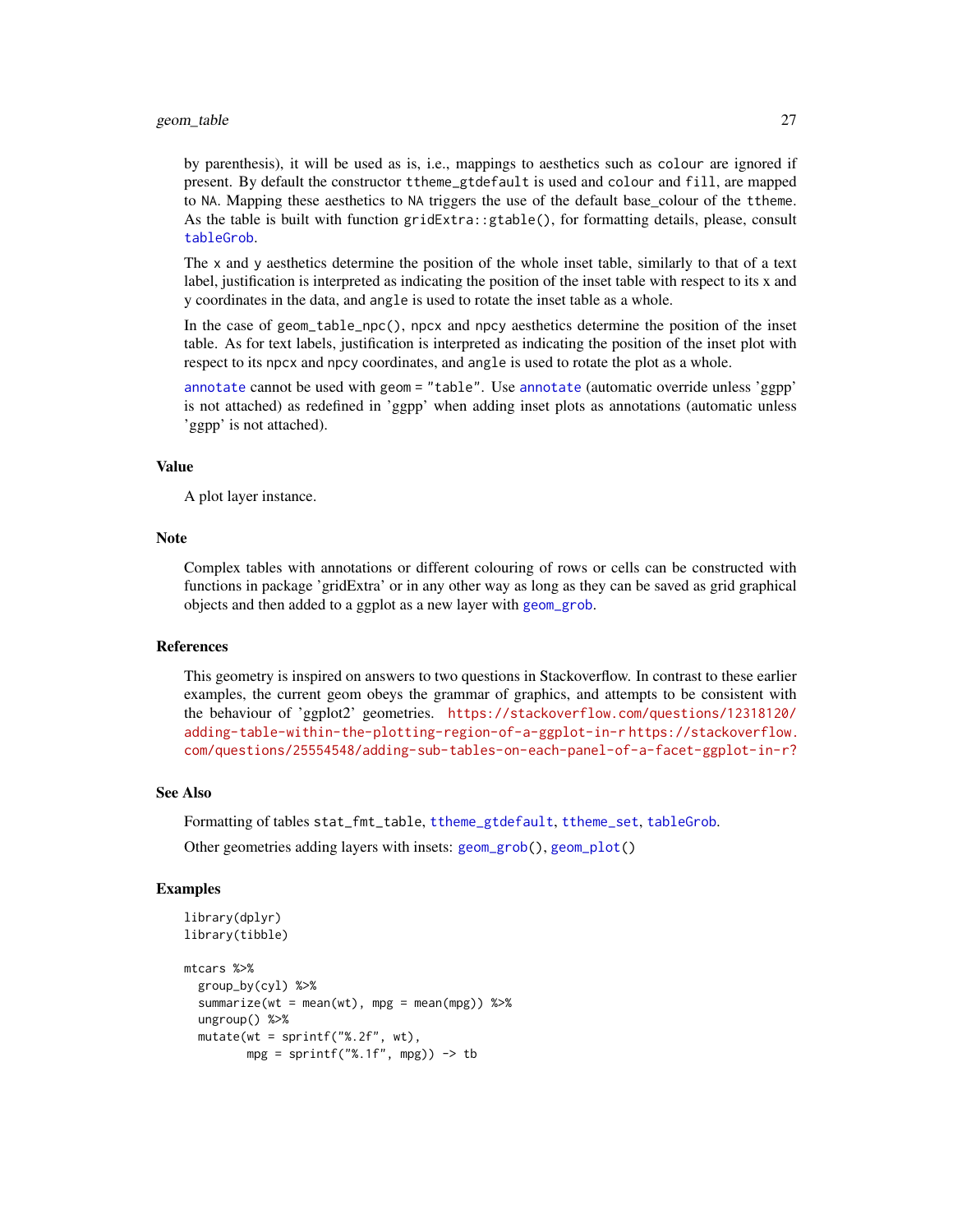```
df \leftarrow tibble(x = 5.45, y = 34, tb = list(tb))
# using defaults
ggplot(mtcars, aes(wt, mpg, colour = factor(cyl))) +geom_point() +
 geom_table(data = df, aes(x = x, y = y, label = tb))
ggplot(mtcars, aes(wt, mpg, colour = factor(cyl))) +geom_point() +
 geom\_table(data = df, aes(x = x, y = y, label = tb),table.rownames = TRUE, table.theme = ttheme_gtstripes)
# settings aesthetics to constants
ggplot(mtcars, aes(wt, mpg, colour = factor(cyl))) +
 geom_point() +
 geom_table(data = df, aes(x = x, y = y, label = tb),
             color = "red", fill = "#FFCCC", family = "serif", size = 5,angle = 90, vjust = 0)
# passing a theme constructor as argument
ggplot(mtcars, aes(wt, mpg, colour = factor(cyl))) +geom_point() +
 geom\_table(data = df, aes(x = x, y = y, label = tb),table.theme = ttheme_gtminimal) +
 theme_classic()
df2 \leftarrow tibble(x = 5.45,
              y = c(34, 29, 24),
              x1 = c(2.29, 3.12, 4.00),
              y1 = c(26.6, 19.7, 15.1),
              cyl = c(4, 6, 8),
              tb = list(tb[1, 1:3], tb[2, 1:3], tb[3, 1:3])# mapped aesthetics
ggplot(data = mtears, mapping = aes(wt, mpg, color = factor(cyl))) +geom_point() +
 geom_table(data = df2,
             inherit.aes = TRUE,
             mapping = \text{aes}(x = x, y = y, \text{ label} = \text{tb}))# nudging and segments
ggplot(data = mtcars, mapping = aes(wt, mpg, color = factor(cyl))) +geom_point(show.legend = FALSE) +
 geom_table(data = df2,
             inherit.aes = TRUE,
             nudge_x = 0.7, nudge_y = 3,
             vjust = 0.5, hjust = 0.5,
             arrow = arrow(length = unit(0.5, "lines")),
             mapping = aes(x = x1, y = y1, label = tb)) +
 theme_classic()
```
# Using native plot coordinates instead of data coordinates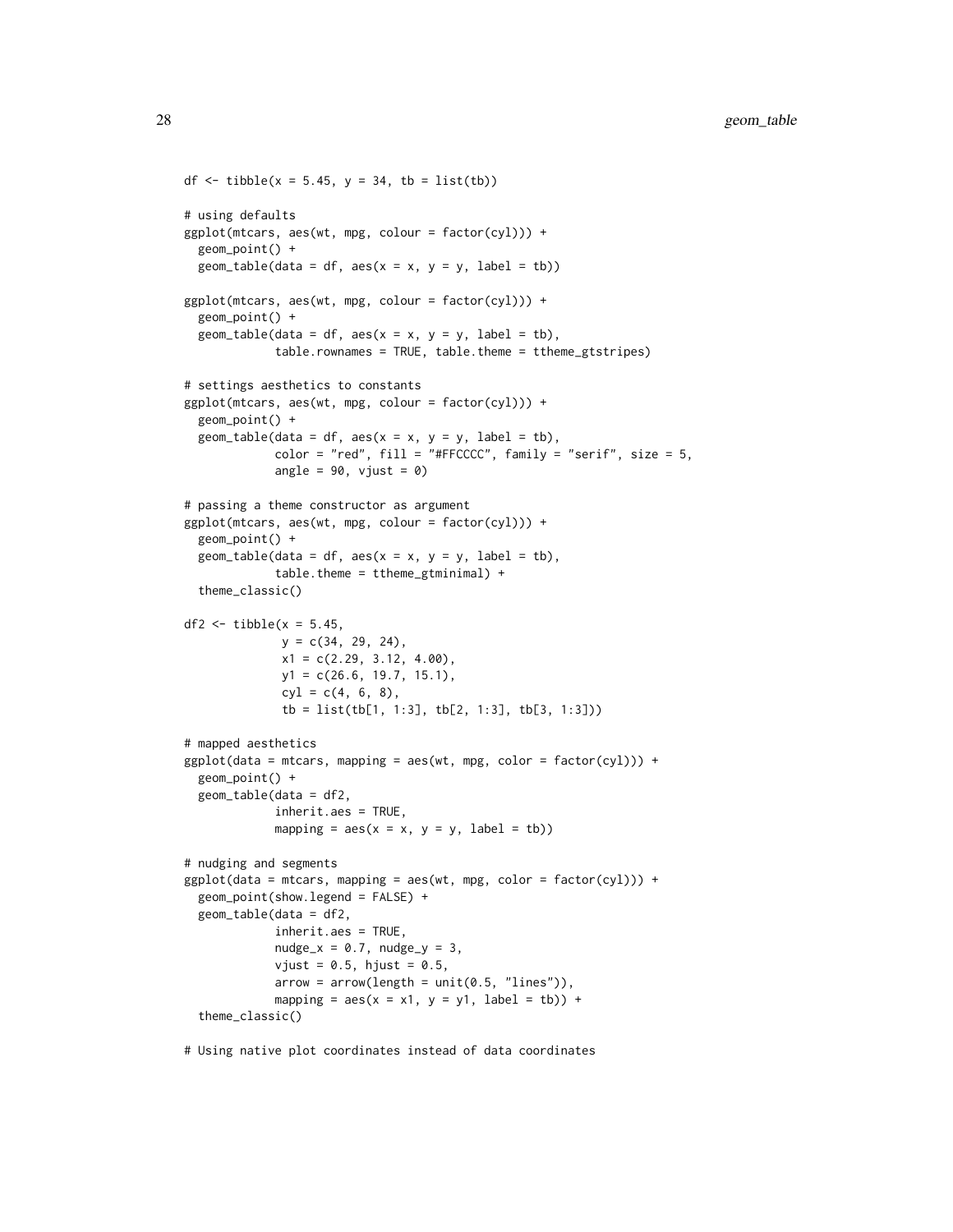```
dfnpc <- tibble(x = 0.95, y = 0.95, tb = list(tb))
ggplot(mtcars, aes(wt, mpg, colour = factor(cyl))) +
  geom_point() +
  geom_table\_npc(data = dfnpc, aes(npcx = x, npcy = y, label = tb))
```
<span id="page-28-1"></span>geom\_x\_margin\_arrow *Reference arrows on the margins*

### Description

Small arrows on plot margins can supplement a 2d display with annotations. Arrows can be used to highligth specific values along a margin. The geometries geom\_x\_margin\_arrow() and geom\_y\_margin\_arrow() behave similarly geom\_vline() and geom\_hline() and share their "double personality" as both annotations and geometries.

```
geom_x_margin_arrow(
  mapping = NULL,
  data = NULL,stat = "identity",
  position = "identity",
  ...,
  xintercept,
  sides = "b",
  arrow.length = 0.03,
  na.rm = FALSE,show.legend = FALSE,
  inherit.aes = FALSE
\lambdageom_y_margin_arrow(
  mapping = NULL,
  data = NULL,stat = "identity",
  position = "identity",
  ...,
  yintercept,
  sides = "1".
  arrow.length = 0.03,
  na.rm = FALSE,show.legend = FALSE,
  inherit.aes = FALSE
)
```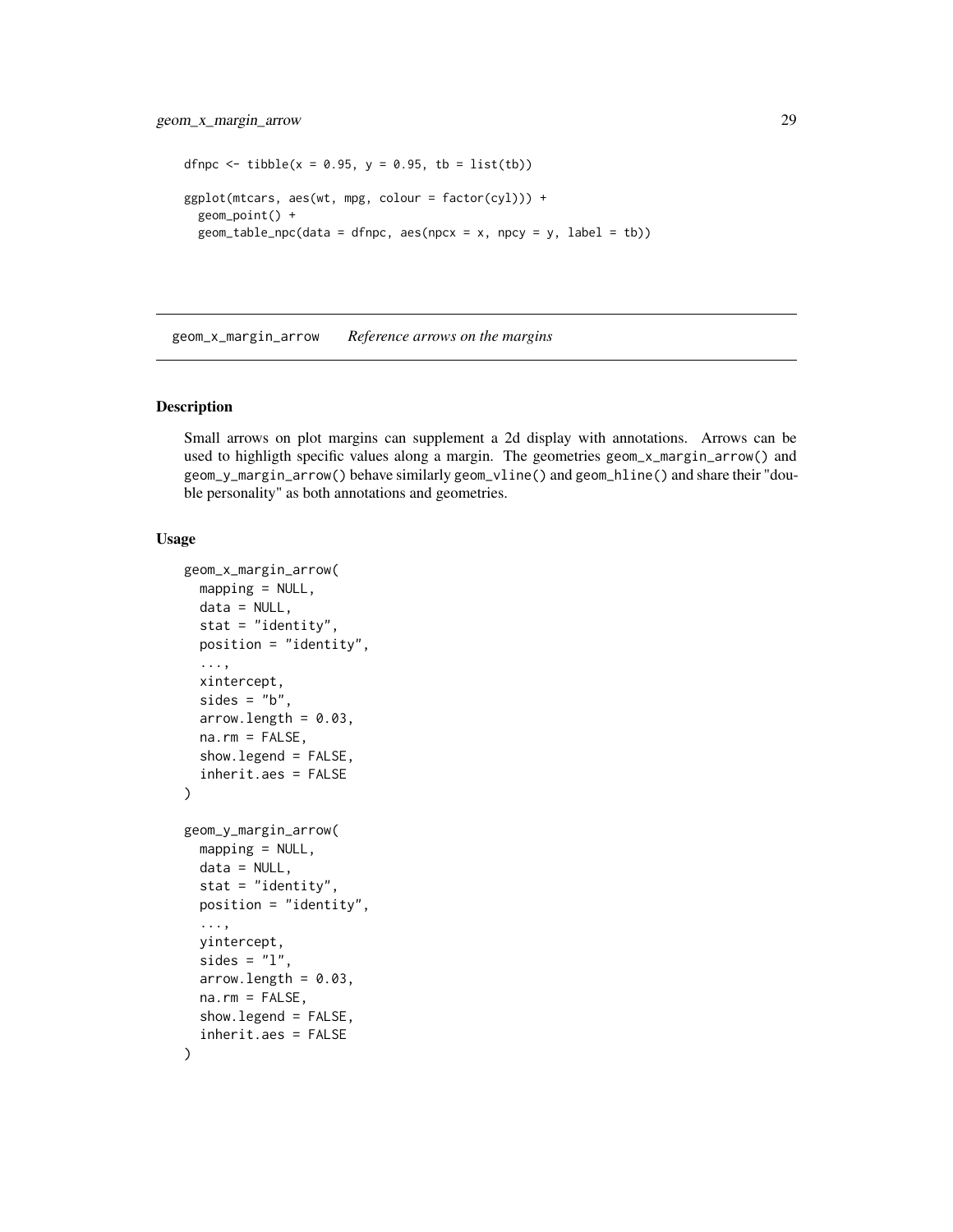### Arguments

| mapping                | The aesthetic mapping, usually constructed with aes or aes_. Only needs to be<br>set at the layer level if you are overriding the plot defaults.                                                                                                    |
|------------------------|-----------------------------------------------------------------------------------------------------------------------------------------------------------------------------------------------------------------------------------------------------|
| data                   | A layer specific dataset - only needed if you want to override the plot defaults.                                                                                                                                                                   |
| stat                   | The statistical transformation to use on the data for this layer, as a string.                                                                                                                                                                      |
| position               | Position adjustment, either as a string, or the result of a call to a position adjust-<br>ment function.                                                                                                                                            |
| $\cdots$               | other arguments passed on to layer. This can include aesthetics whose values<br>you want to set, not map. See layer for more details.                                                                                                               |
| xintercept, yintercept |                                                                                                                                                                                                                                                     |
|                        | numeric Parameters that control the position of the marginal points. If these are<br>set, data, mapping and show.legend are overridden.                                                                                                             |
| sides                  | A string that controls which sides of the plot the rugs appear on. It can be set to<br>a string containing any of "trbl"', for top, right, bottom, and left.                                                                                        |
| arrow.length           | numeric value expressed in npc units for the length of the arows inwards from<br>the edge of the plotting area.                                                                                                                                     |
| $na$ . $rm$            | If FALSE (the default), removes missing values with a warning. If TRUE silently<br>removes missing values.                                                                                                                                          |
| show. legend           | logical. Should this layer be included in the legends? NA, the default, includes if<br>any aesthetics are mapped. FALSE never includes, and TRUE always includes.                                                                                   |
| inherit.aes            | If FALSE, overrides the default aesthetics, rather than combining with them.<br>This is most useful for helper functions that define both data and aesthetics and<br>shouldn't inherit behaviour from the default plot specification, e.g. borders. |

### Value

A plot layer instance.

### See Also

Other Geometries for marginal annotations in ggplots: [geom\\_x\\_margin\\_grob\(](#page-30-1)), [geom\\_x\\_margin\\_point\(](#page-31-1))

```
p <- ggplot(mtcars, aes(wt, mpg)) +
  geom_point()
p
p + geom_x_margin_arrow(xintercept = 3.5)
p + geom_y_margin_arrow(yintercept = c(18, 28, 15))p + geom_x_margin_arrow(data = data-frame(x = c(2.5, 4.5)),mapping = \text{aes}(\text{xintercept} = x))p + geom_x_margin_arrow(data = data-frame(x = c(2.5, 4.5)),mapping = \text{aes}(\text{xintercept} = x),
                           sides="tb")
```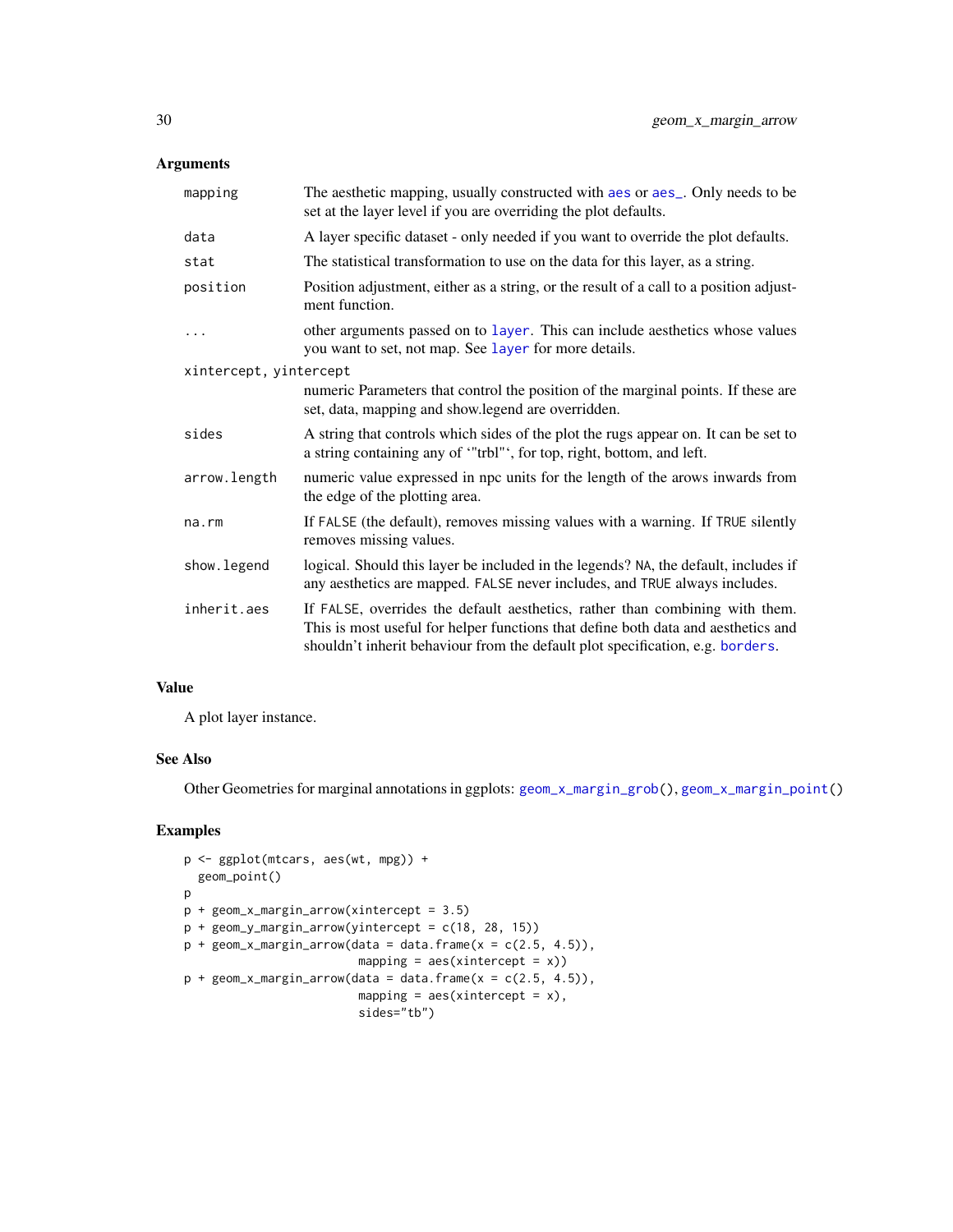### <span id="page-30-1"></span><span id="page-30-0"></span>Description

Marging points can supplement a 2d display with annotations. Marging points can highligth individual cases or values along a margin. The geometries geom\_x\_margin\_grob() and geom\_y\_margin\_grob() behave similarly geom\_vline() and geom\_hline() and share their "double personality" as both annotations and geometries.

### Usage

```
geom_x_margin_grob(
  mapping = NULL,data = NULL,stat = "identity",
  position = "identity",
  ...,
  xintercept,
  sides = "b",grob.shift = 0,
  na.rm = FALSE,show.legend = FALSE,
  inherit.aes = FALSE
\mathcal{L}geom_y_margin_grob(
  mapping = NULL,
  data = NULL,
  stat = "identity",
  position = "identity",
  ...,
  yintercept,
  sides = "1",grob.shift = 0,
  na.rm = FALSE,
  show.legend = FALSE,
  inherit.aes = FALSE
)
```
### Arguments

| mapping | The aesthetic mapping, usually constructed with a es or a es_. Only needs to be<br>set at the layer level if you are overriding the plot defaults. |
|---------|----------------------------------------------------------------------------------------------------------------------------------------------------|
| data    | A layer specific dataset - only needed if you want to override the plot defaults.                                                                  |
| stat    | The statistical transformation to use on the data for this layer, as a string.                                                                     |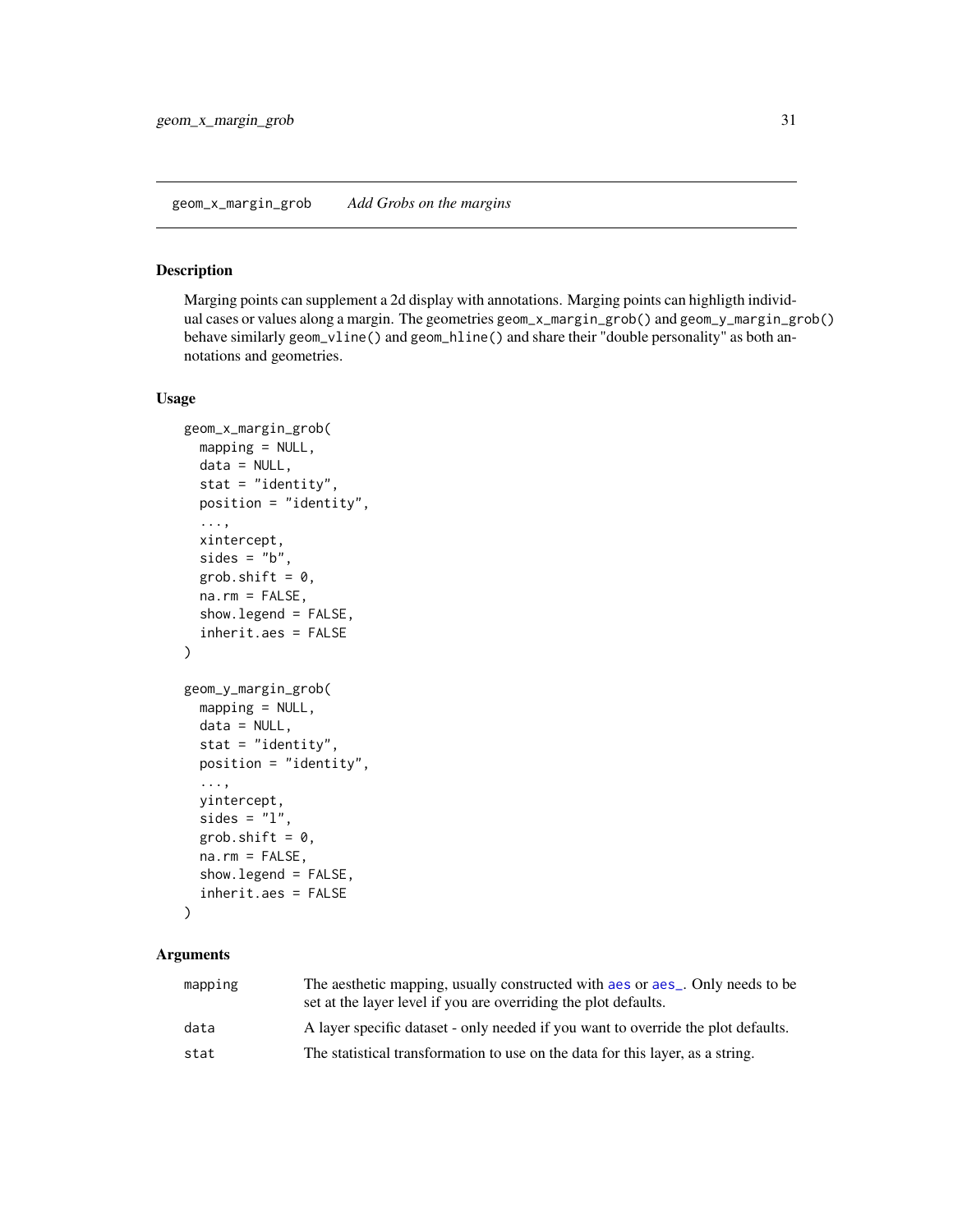<span id="page-31-0"></span>

| position               | Position adjustment, either as a string, or the result of a call to a position adjust-<br>ment function.                                                                                                                                            |
|------------------------|-----------------------------------------------------------------------------------------------------------------------------------------------------------------------------------------------------------------------------------------------------|
|                        | other arguments passed on to layer. This can include aesthetics whose values<br>you want to set, not map. See layer for more details.                                                                                                               |
| xintercept, yintercept |                                                                                                                                                                                                                                                     |
|                        | numeric Parameters that control the position of the marginal points. If these are<br>set, data, mapping and show.legend are overridden.                                                                                                             |
| sides                  | A character string of length one that controls on which side of the plot the grob<br>annotations appear on. It can be set to a string containing one of "t", "r", "b"<br>or "1", for top, right, bottom, and left.                                  |
| grob.shift             | numeric value expressed in npc units for the shift of the marginal grob inwards<br>from the edge of the plotting area.                                                                                                                              |
| na.rm                  | If FALSE (the default), removes missing values with a warning. If TRUE silently<br>removes missing values.                                                                                                                                          |
| show.legend            | logical. Should this layer be included in the legends? NA, the default, includes if<br>any aesthetics are mapped. FALSE never includes, and TRUE always includes.                                                                                   |
| inherit.aes            | If FALSE, overrides the default aesthetics, rather than combining with them.<br>This is most useful for helper functions that define both data and aesthetics and<br>shouldn't inherit behaviour from the default plot specification, e.g. borders. |

### Value

A plot layer instance.

### See Also

Other Geometries for marginal annotations in ggplots: [geom\\_x\\_margin\\_arrow\(](#page-28-1)), [geom\\_x\\_margin\\_point\(](#page-31-1))

### Examples

# We can add icons to the margin of a plot to signal events

<span id="page-31-1"></span>geom\_x\_margin\_point *Reference points on the margins*

### Description

Marging points can supplement a 2d display with annotations. Marging points can highligth individual cases or values along a margin. The geometries geom\_x\_margin\_point() and geom\_y\_margin\_point() behave similarly geom\_vline() and geom\_hline() and share their "double personality" as both annotations and geometries.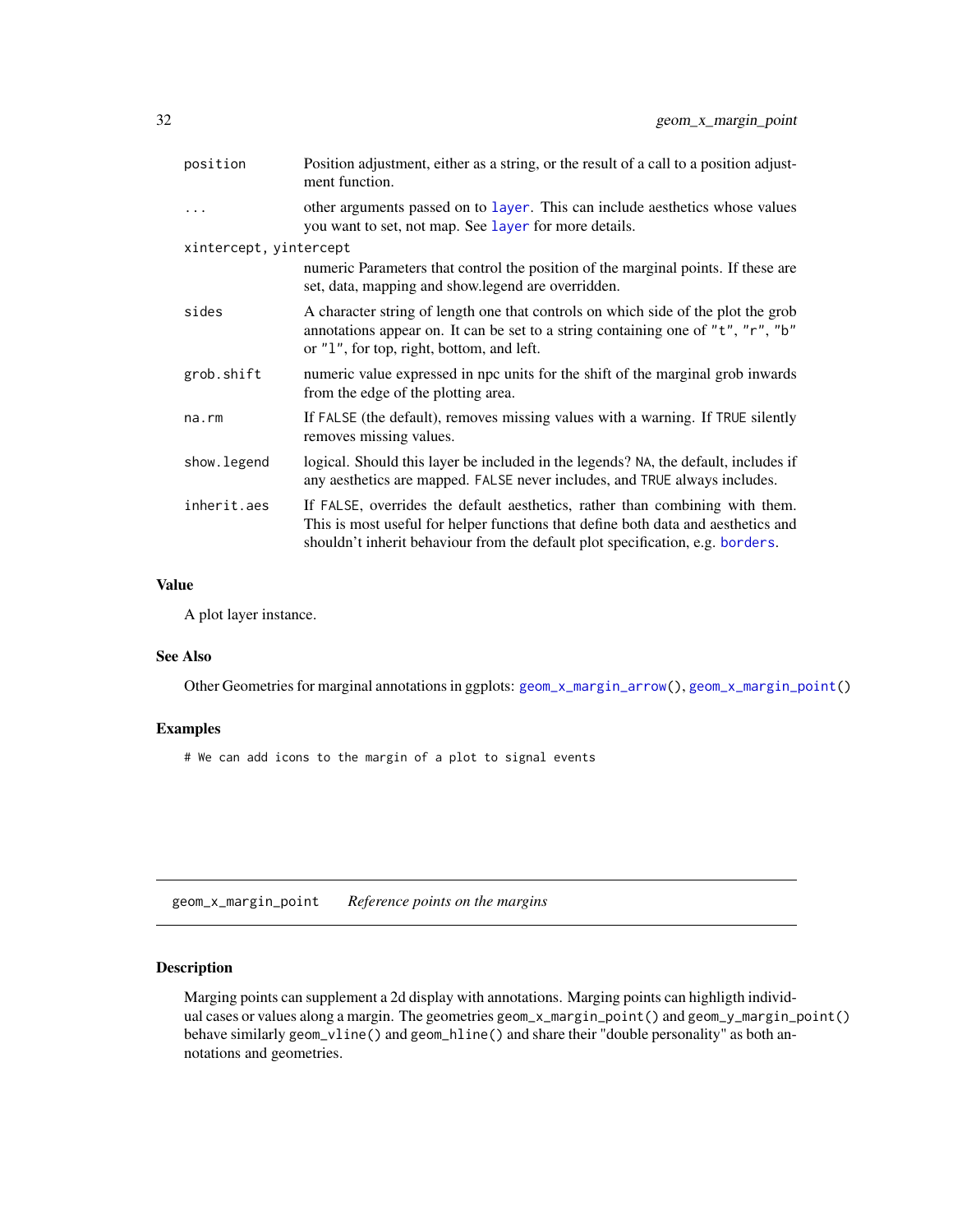### Usage

```
geom_x_margin_point(
 mapping = NULL,
 data = NULL,
 stat = "identity",
 position = "identity",
  ...,
 xintercept,
  sides = "b",point.shift = 0.017,
 na.rm = FALSE,show.legend = FALSE,
  inherit.aes = FALSE
\mathcal{L}geom_y_margin_point(
 mapping = NULL,
 data = NULL,
 stat = "identity",
 position = "identity",
  ...,
 yintercept,
 sides = "1",point.shift = 0.017,
 na.rm = FALSE,show.legend = FALSE,
  inherit.aes = FALSE
\mathcal{L}
```
### Arguments

| mapping                | The aesthetic mapping, usually constructed with aes or aes <sub>-</sub> . Only needs to be<br>set at the layer level if you are overriding the plot defaults. |  |
|------------------------|---------------------------------------------------------------------------------------------------------------------------------------------------------------|--|
| data                   | A layer specific dataset - only needed if you want to override the plot defaults.                                                                             |  |
| stat                   | The statistical transformation to use on the data for this layer, as a string.                                                                                |  |
| position               | Position adjustment, either as a string, or the result of a call to a position adjust-<br>ment function.                                                      |  |
|                        | other arguments passed on to layer. This can include aesthetics whose values<br>you want to set, not map. See layer for more details.                         |  |
| xintercept, yintercept |                                                                                                                                                               |  |
|                        | numeric Parameters that control the position of the marginal points. If these are<br>set, data, mapping and show. legend are overridden.                      |  |
| sides                  | A string that controls which sides of the plot the rugs appear on. It can be set to<br>a string containing any of "trbl"', for top, right, bottom, and left.  |  |
| point.shift            | numeric value expressed in npc units for the shift of the rug points inwards from<br>the edge of the plotting area.                                           |  |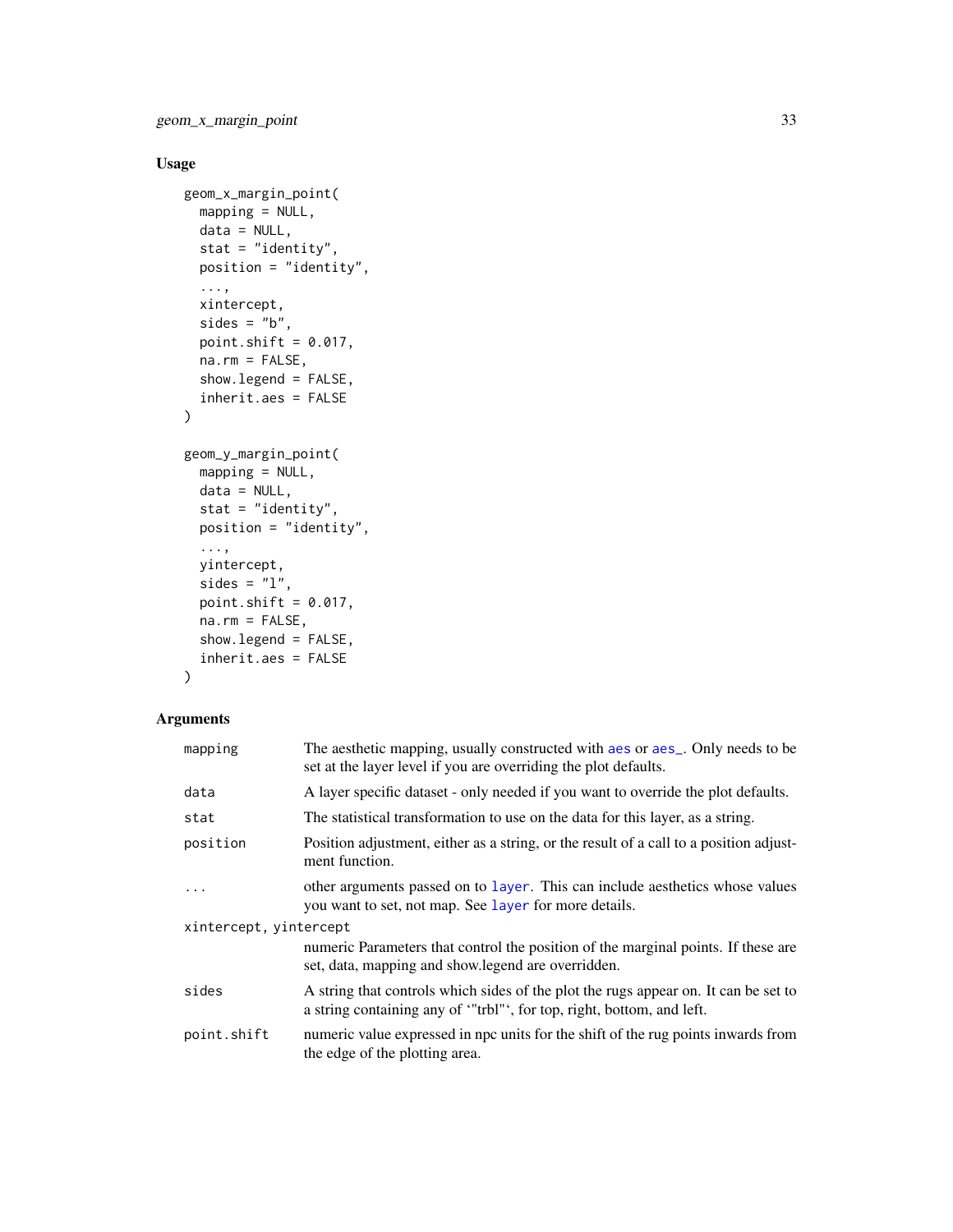<span id="page-33-0"></span>

| na.rm       | If FALSE (the default), removes missing values with a warning. If TRUE silently<br>removes missing values.                                                                                                                                          |
|-------------|-----------------------------------------------------------------------------------------------------------------------------------------------------------------------------------------------------------------------------------------------------|
| show.legend | logical. Should this layer be included in the legends? NA, the default, includes if<br>any aesthetics are mapped. FALSE never includes, and TRUE always includes.                                                                                   |
| inherit.aes | If FALSE, overrides the default aesthetics, rather than combining with them.<br>This is most useful for helper functions that define both data and aesthetics and<br>shouldn't inherit behaviour from the default plot specification, e.g. borders. |

### Value

A plot layer instance.

### See Also

Other Geometries for marginal annotations in ggplots: [geom\\_x\\_margin\\_arrow\(](#page-28-1)), [geom\\_x\\_margin\\_grob\(](#page-30-1))

### Examples

```
p <- ggplot(mtcars, aes(wt, mpg)) +
  geom_point()
\mathbf{p}p + geom_x_margin_point(xintercept = 3.5)
p + geom_y_margin_point(yintercept = c(18, 28, 15))p + geom_x_margin\_point(data = data-frame(x = c(2.5, 4.5)),mapping = \text{aes}(\text{xintercept} = x))p + geom_x_margin\_point(data = data-frame(x = c(2.5, 4.5)),mapping = aes(xintercept = x),
                          sides="tb")
```
<span id="page-33-1"></span>ggplot *Create a new ggplot plot from time series data*

### Description

ggplot() initializes a ggplot object. It can be used to declare the input spectral object for a graphic and to optionally specify the set of plot aesthetics intended to be common throughout all subsequent layers unless specifically overridden.

```
## S3 method for class 'ts'
ggplot(
 data,
 mapping = NULL,...,
  time.resolution = "day",
  as.numeric = TRUE,
```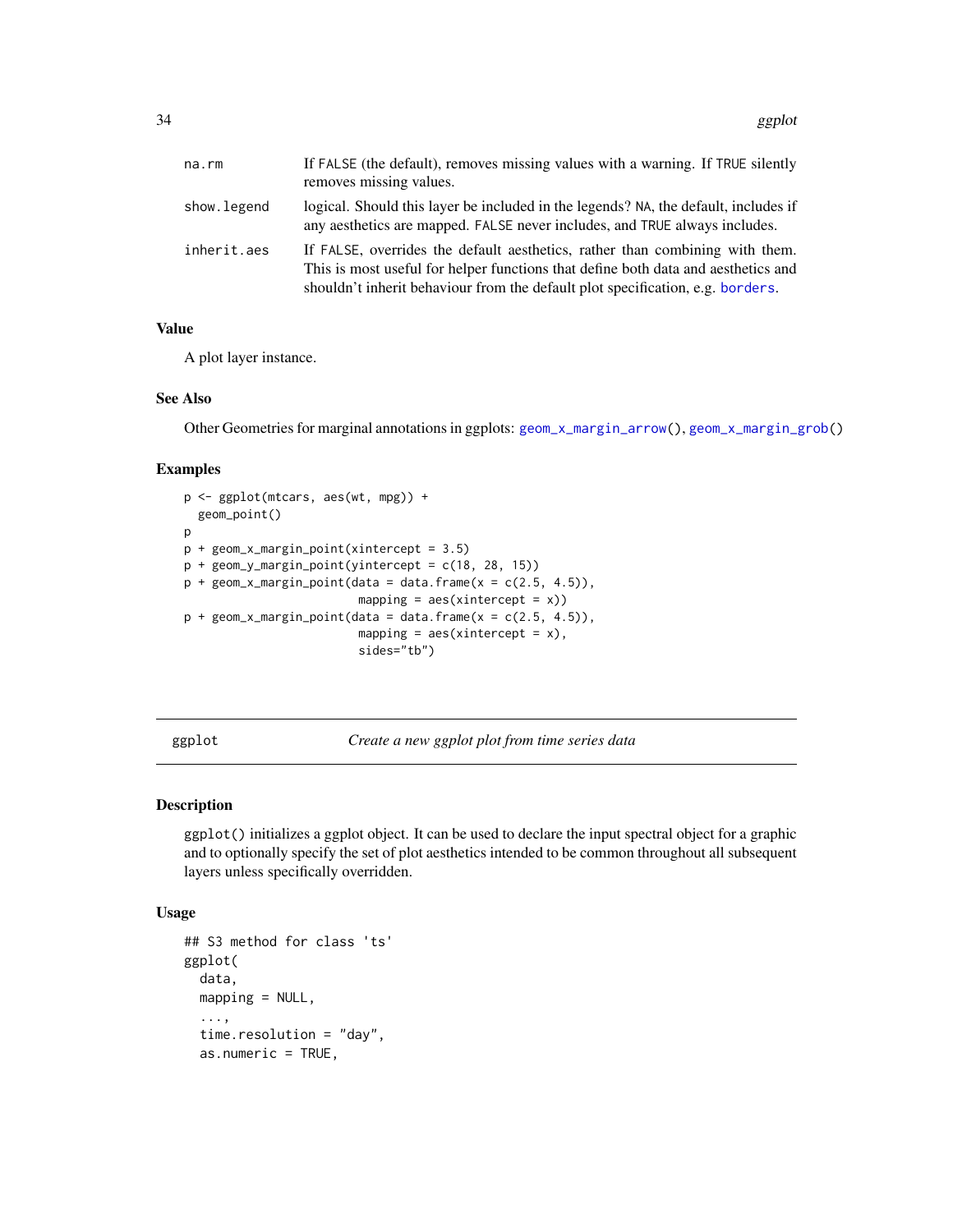### ggplot 35

```
environment = parent.frame()\lambda## S3 method for class 'xts'
ggplot(
  data,
 mapping = NULL,...,
  time.resolution = "day",
  as.numeric = TRUE,
  environment = parent.frame()
)
```
### Arguments

| data            | Default spectrum dataset to use for plot. If not a spectrum, the methods used<br>will be those defined in package ggplot 2. See ggplot. If not specified, must be<br>suppled in each layer added to the plot. |  |
|-----------------|---------------------------------------------------------------------------------------------------------------------------------------------------------------------------------------------------------------|--|
| mapping         | Default list of aesthetic mappings to use for plot. If not specified, in the case of<br>spectral objects, a default mapping will be used.                                                                     |  |
| $\ddots$ .      | Other arguments passed on to methods. Not currently used.                                                                                                                                                     |  |
| time.resolution |                                                                                                                                                                                                               |  |
|                 | character The time unit to which the returned time values will be rounded.                                                                                                                                    |  |
| as.numeric      | logical If TRUE convert time to numeric, expressed as fractional calendar years.                                                                                                                              |  |
| environment     | If an variable defined in the aesthetic mapping is not found in the data, ggplot<br>will look for it in this environment. It defaults to using the environment in which<br>$ggplot()$ is called.              |  |

### Details

ggplot() is typically used to construct a plot incrementally, using the + operator to add layers to the existing ggplot object. This is advantageous in that the code is explicit about which layers are added and the order in which they are added. For complex graphics with multiple layers, initialization with ggplot is recommended.

There are three common ways to invoke ggplot:

- ggplot(ts,aes(x,y,<other aesthetics>))
- ggplot(ts)

The first method is recommended if all layers use the same data and the same set of aesthetics, although this method can also be used to add a layer using data from another data frame. See the first example below. The second method specifies the default spectrum object to use for the plot, and the units to be used for y in the plot, but no aesthetics are defined up front. This is useful when one data frame is used predominantly as layers are added, but the aesthetics may vary from one layer to another. The third method specifies the default spectrum object to use for the plot, but no aesthetics are defined up front. This is useful when one spectrum is used predominantly as layers are added, but the aesthetics may vary from one layer to another.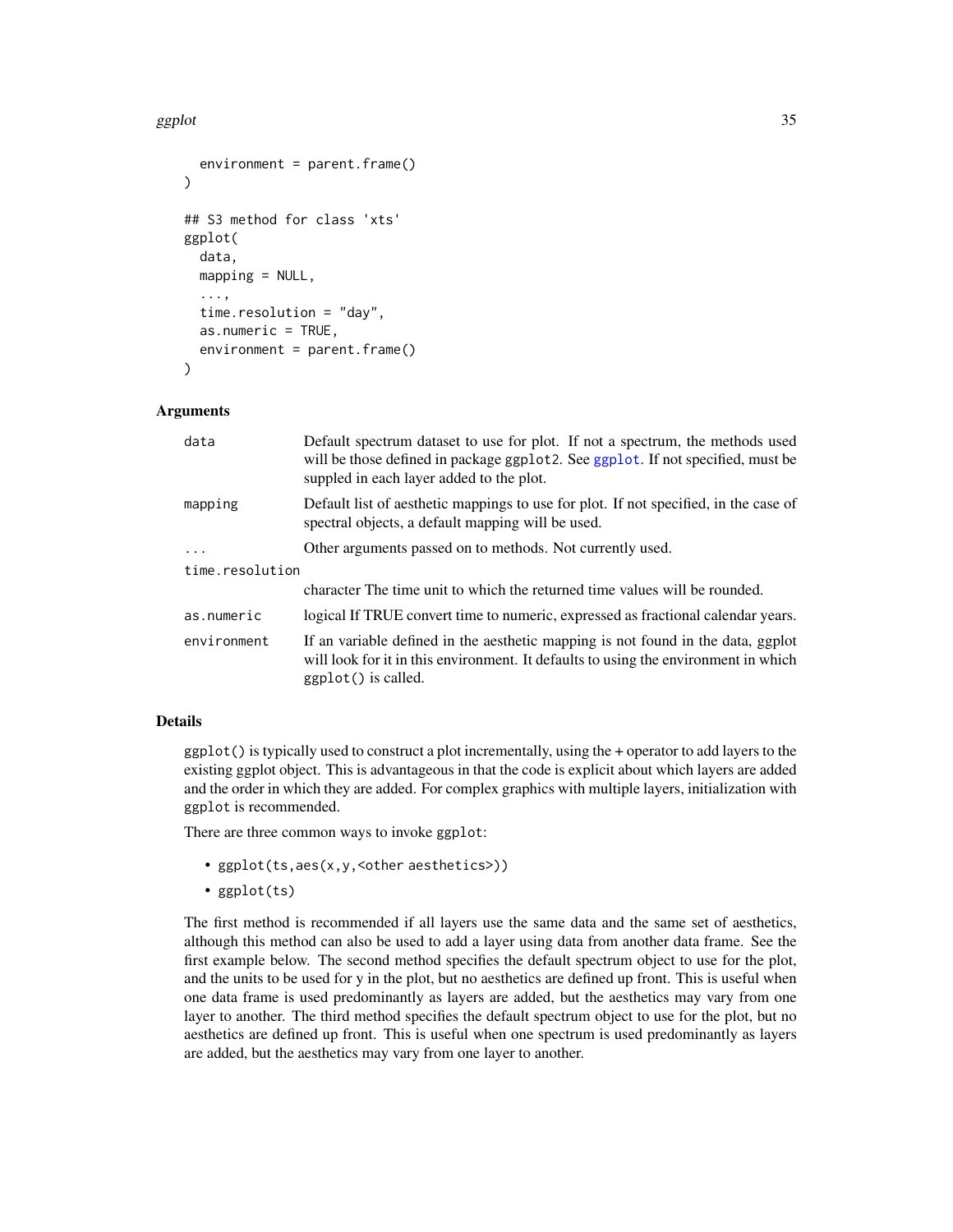### Value

A "ggplot" object.

### **Note**

Current implementation does not merge default mapping with user supplied mapping. If user supplies a mapping, it is used as is. To add to the default mapping, aes() can be used by itself to compose the ggplot.

### Examples

```
library(ggplot2)
ggplot(lynx) + geom_line()
```
<span id="page-35-1"></span>position\_dodgenudge *Combined positions dodge and nudge*

### Description

'position\_dodgenudge()' combines into one function the action of [ggplot2::position\_dodge] and [ggplot2::position\_nudge] and 'position\_dodge2nudge()' combines into one function the action of [ggplot2::position\_dodge2] and [ggplot2::position\_nudge]. They are useful when labelling plots such as grouped bars, columns, etc. and when adding dodged to text labels linked to observations plotted without dodge. It can replace other position functions as it is backwards compatible. Like all other position functions in 'ggpp' and 'ggrepel' it preserves the initial position to allow drawing of segments or arrow linking the original position to the displaced one.

```
position_dodgenudge(
  width = 1,
  preserve = c("total", "single"),
  x = 0,
 y = 0,
  direction = "none",
  kept.origin = "dodged"
)
position_dodge_keep(width = 1, preserve = c("total", "single"))
position_dodge2_keep(width = 1, preserve = c("total", "single"))
position_dodge2nudge(
  width = 1,
  preserve = c("total", "single"),
  padding = 0.1,
```
<span id="page-35-0"></span>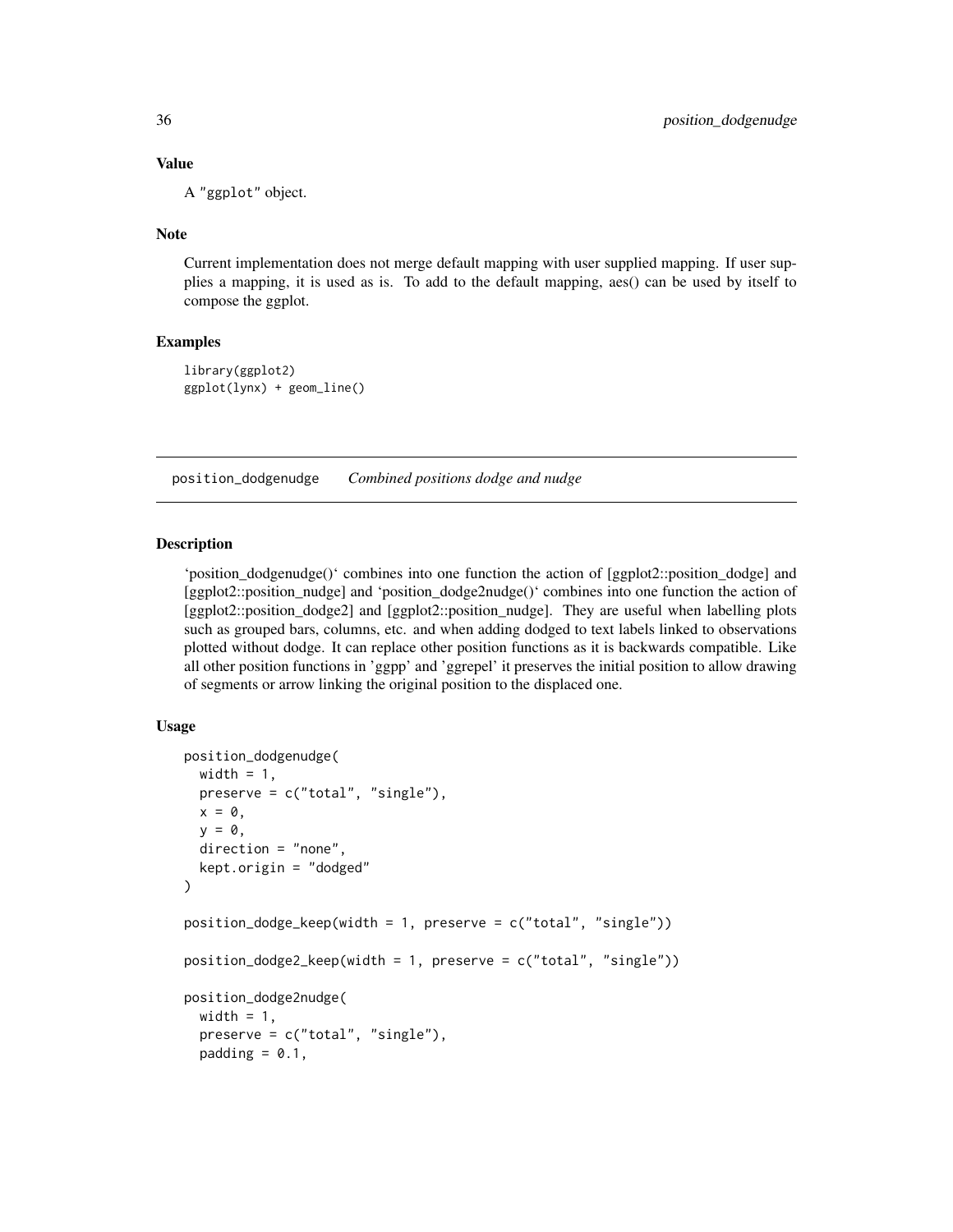# position\_dodgenudge 37

```
reverse = FALSE,
 x = 0,
 y = 0,
 direction = "none",
 kept.origin = "dodged"
)
```
# Arguments

| width       | Dodging width, when different to the width of the individual elements. This<br>is useful when you want to align narrow geoms with wider geoms. See the<br>examples.                                                                                |
|-------------|----------------------------------------------------------------------------------------------------------------------------------------------------------------------------------------------------------------------------------------------------|
| preserve    | Should dodging preserve the total width of all elements at a position, or the<br>width of a single element?.                                                                                                                                       |
| x, y        | Amount of vertical and horizontal distance to move. A numeric vector of length<br>1, or of the same length as rows there are in 'data',                                                                                                            |
| direction   | One of "none", "split", "split.x" or "split.y". A value of "none" replicates the<br>behavior of [ggplot2::position_nudge]. At the moment "split" changes the sign<br>of the nudge at zero, which is suiable for column plots with negative slices. |
| kept.origin | One of "original", "dodged" or "none".                                                                                                                                                                                                             |
| padding     | Padding between elements at the same position. Elements are shrunk by this<br>proportion to allow space between them. Defaults to 0.1.                                                                                                             |
| reverse     | If TRUE, will reverse the default stacking order. This is useful if you're rotating<br>both the plot and legend.                                                                                                                                   |

# Details

The appled dodge is identical to that by [ggplot2::position\_dodge] while nudging is similar to that by [ggplot2::position\_nudge].

There are two posible uses for these functions. First they can be used to label dodged bars or boxplots. In this case, it is mandatory to use the same argument to 'width' when passing 'position\_dodge()' to 'geom\_col()' and 'position\_dodgenudge()' to 'geom\_text()' or 'geom\_label()' or their repulsive equivalents. Otherwise the arrows or segments will fail to connect to the labels. In other words jittering is computed twice. Jitter should be identical with the same arguments as 'position\_dodgenudge()' as this last function simply call the same code from package 'ggplot2'.

The second use is to dodge labels to be connected to elements that have not been jittered. The return of original positions instead of the dodged ones is achieved by passing 'origin = "original"' instead of the default of 'origin = "dodged".'

# Value

A "Position" object.

# Author(s)

Michał Krassowski, edited by Pedro J. Aphalo.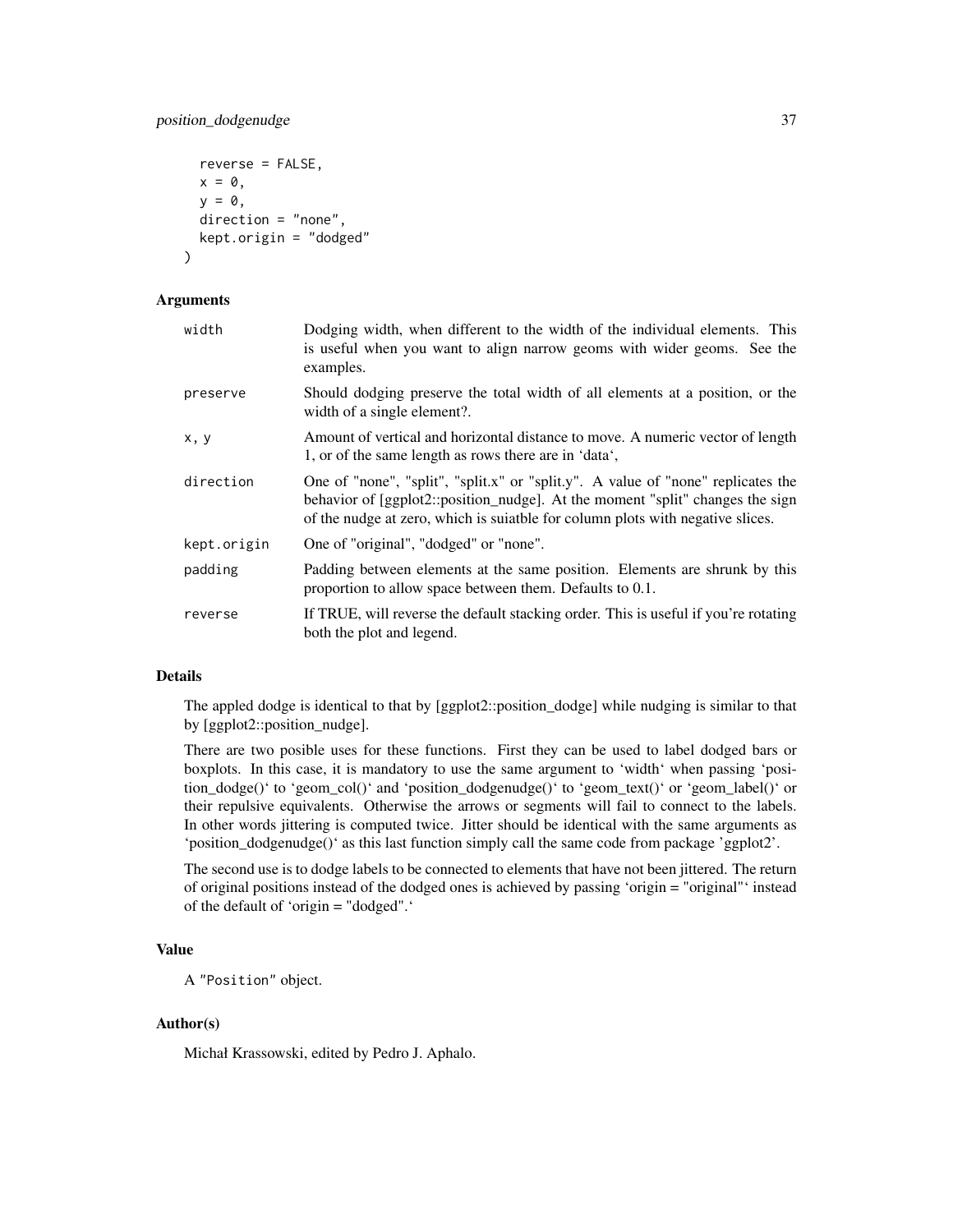### Source

<https://github.com/slowkow/ggrepel/issues/161>.

## See Also

[ggplot2::position\_nudge()], [ggrepel::position\_nudge\_repel()].

Other position adjustments: [position\\_jitternudge\(](#page-37-0)), [position\\_nudge\\_center\(](#page-40-0)), [position\\_nudge\\_line\(](#page-45-0)), [position\\_nudge\\_to\(](#page-50-0)), [position\\_stacknudge\(](#page-51-0))

### Examples

```
df <- data.frame(x1 = c(1, 2, 1, 3, -1),
                 x2 = c("a", "a", "b", "b", "b",grp = c("some long name", "other name", "some name",
                         "another name", "some long name"))
# Add labels to a horizontal column plot (stacked by default)
ggplot(data = df, aes(x1, x2, group = grp)) +geom\_col(aes(fill = grp), width = 1,position = position_dodge()) +
 geom\_vline(xintercept = 0) +geom_text(
   aes(label = grp),position = position_dodgenudge(x = 0.09, direction = "split"),
   angle = 90) +
 theme(legend.position = "none")
ggplot(data = df, aes(x2, x1, group = grp)) +geom_{col(aes(fill = grp), width = 0.75,position = position_dodge(width = 0.75)) +
 geom\_vline(xintercept = 0) +geom\_text(aes(label = grp),
            position = position_dodgenudge(y = 0.1,
                                           direction = "split",
                                           width = 0.75) +
 theme(legend.position = "none")
```
<span id="page-37-0"></span>position\_jitternudge *Combined positions jitter and nudge*

#### Description

'position\_jitternudge()' combines into one function the action of [ggplot2::position\_jitter] and [ggplot2::position\_nudge]. It is useful when labels to jittered plots and when adding jitter to text labels linked to points plotted without jitter. It can replace other position functions as it is backwards compatible. Like all other position functions in 'ggpp' and 'ggrepel' it preserves the initial position to allow drawing of segments or arrow linking the original position to the displaced one.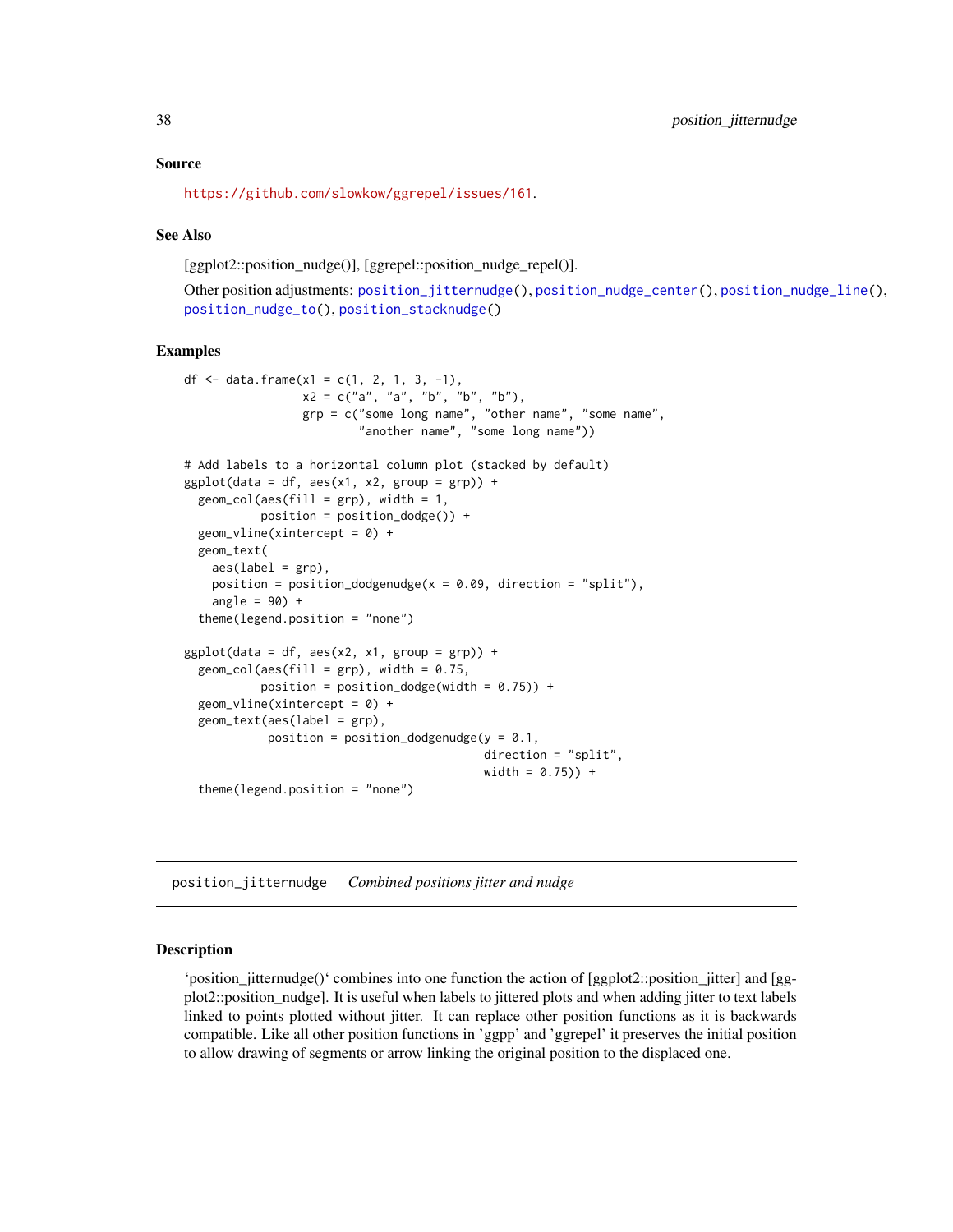position\_jitternudge 39

### Usage

```
position_jitternudge(
 width = NULL,
 height = NULL,seed = NA,
 x = 0,
  y = 0,
  direction = "as.is",
  nudge.from = "original",
 kept.origin = "jittered"
\mathcal{L}
```
position\_jitter\_keep(width = NULL, height = NULL, seed = NA)

# Arguments

| width, height | Amount of vertical and horizontal jitter. The jitter is added in both positive<br>and negative directions, so the total spread is twice the value specified here. If<br>omitted, defaults to 40 resolution of the data: this means the jitter values will<br>occupy 80 implied bins. Categorical data is aligned on the integers, so a width<br>or height of 0.5 will spread the data so it's not possible to see the distinction<br>between the categories.         |
|---------------|----------------------------------------------------------------------------------------------------------------------------------------------------------------------------------------------------------------------------------------------------------------------------------------------------------------------------------------------------------------------------------------------------------------------------------------------------------------------|
| seed          | A random seed to make the jitter reproducible. Useful if you need to apply the<br>same jitter twice, e.g., for a point and a corresponding label. The random seed<br>is reset after jittering. If NA (the default value), the seed is initialised with a<br>random value; this makes sure that two subsequent calls start with a different<br>seed. Use NULL to use the current random seed and also avoid resetting (the<br>behaviour of ggplot 2.2.1 and earlier). |
| x, y          | Amount of vertical and horizontal distance to move. A numeric vector of length<br>1, or of the same length as rows there are in 'data',                                                                                                                                                                                                                                                                                                                              |
| direction     | One of "as.is", "alternate", "split", "split.x" or "split.y". A value of "none" repli-<br>cates the behavior of [ggplot2::position_nudge]. At the moment "split" changes<br>the sign of the nudge depending on the direction of the random jitter applied to<br>each indidual observation, which is suitable for nudging labels outward of the<br>jittered data.                                                                                                     |
| nudge.from    | One of "original", "jittered", "original.y" (or "jittered.x"), "original.x" (or "jit-<br>tered.y"). A value of "original" applies the nudge before jittering the observa-<br>tions, while "jittered" applies the nudging after jittering.                                                                                                                                                                                                                            |
| kept.origin   | One of "original", "jittered" or "none".                                                                                                                                                                                                                                                                                                                                                                                                                             |
|               |                                                                                                                                                                                                                                                                                                                                                                                                                                                                      |

# Details

Jitter is identical to that by [ggplot2::position\_jitter] while nudging is enhanced compared to [ggplot2::position\_nudge] by taking into use cases specific to the combination of jitter and nudge.

There are two posible uses for this function. First it can be used to label jittered point in a plot. In this case, it is mandatory to use the same arguments to 'width', 'height' and 'seed' when passing 'position\_jitter()' to 'geom\_point()' and 'position\_jitternudge()' to 'geom\_text()' or 'geom\_label()'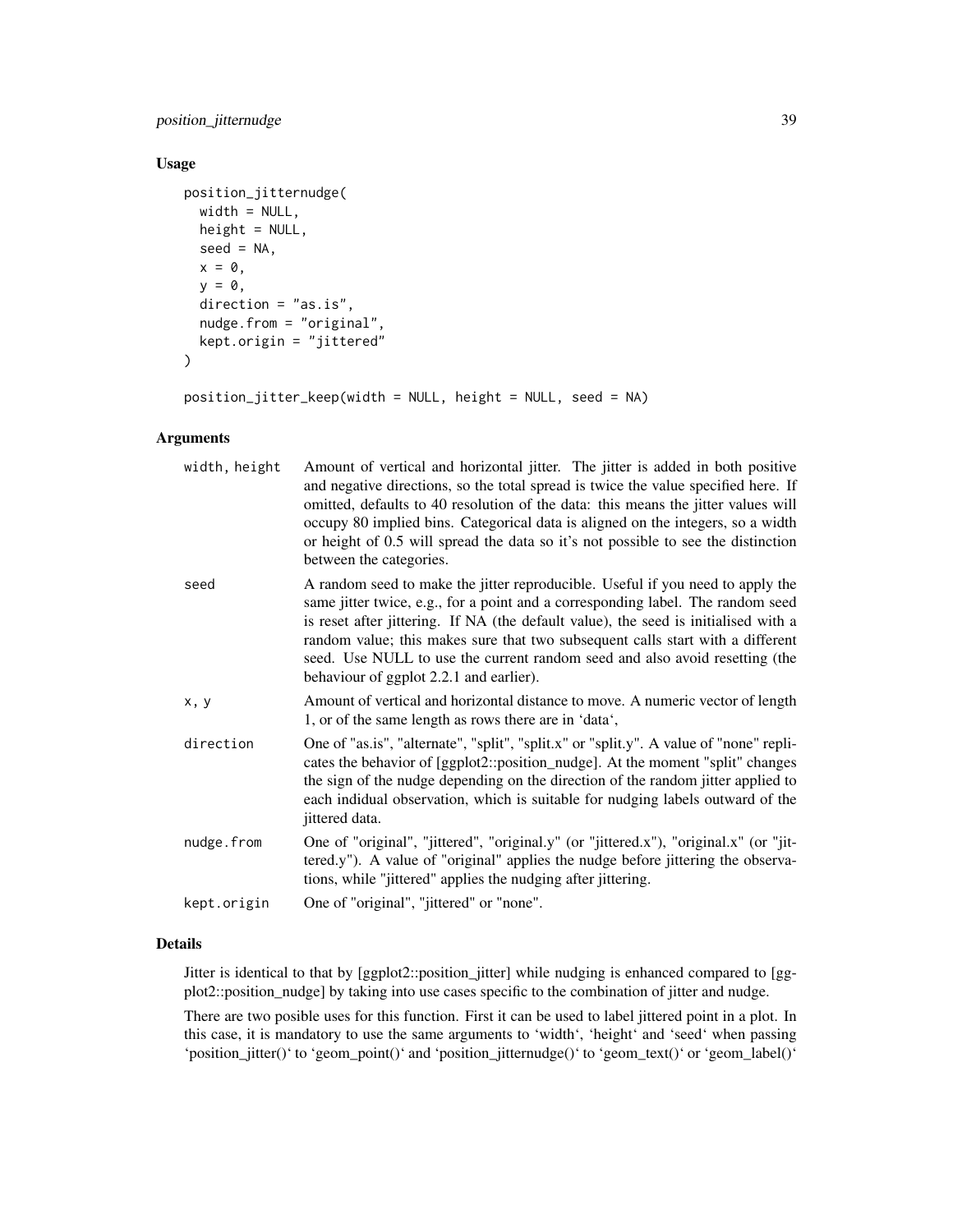or their repulsive equivalents. Otherwise the arrows or segments will fail to connect to the labels. In other words jittering is computed twice. Jitter should be identical with the same arguments as 'position\_jitternudge()' as this last function simply call the same code from package 'ggplot2'.

The second use is to jitter labels to be connected to points that have not been jittered. The return of original positions instead of the jittered ones is achieved by passing 'origin = "original"' instead of the default of 'origin = "jittered".'

# Value

A "Position" object. The layer function within it returns a data frame, with the jittered + nudged values in columns 'x' and 'y' and by default the jittered values with no nudging as 'x\_orig' and 'y\_orig'. When passing 'nudge.from = "original' the original values with no jitter or nudge applied are returned instead as 'x\_orig' and 'y\_orig'.

### Note

When 'direction = "split" is used together with no jitter, the split to left and right, or up and down is done at random.

#### Author(s)

Michał Krassowski, edited by Pedro J. Aphalo.

#### Source

<https://github.com/slowkow/ggrepel/issues/161>.

# See Also

[ggplot2::position\_jitter()], [ggplot2::position\_nudge()], [ggrepel::position\_nudge\_repel()].

Other position adjustments: [position\\_dodgenudge\(](#page-35-0)), [position\\_nudge\\_center\(](#page-40-0)), [position\\_nudge\\_line\(](#page-45-0)), [position\\_nudge\\_to\(](#page-50-0)), [position\\_stacknudge\(](#page-51-0))

```
jitter \leq position_jitter(width = 0.3, height = 2, seed = 123)
jitter_nudge <- position_jitternudge(width = 0.3, height = 2,
                                     seed = 123, x = 0.4,
                                     direction = "as.is",
                                     nudge.from = "original.x")
ggplot(mpg[1:20, ],
      aes(cyl, hwy, label = dry) +
 geom_point(position = jitter) +
 geom_text_s(position = jitter_nudge)
jitter_nudge <- position_jitternudge(width = 0.3, height = 2,
                                     seed = 123, x = -0.4,
                                     direction = "as.is",
```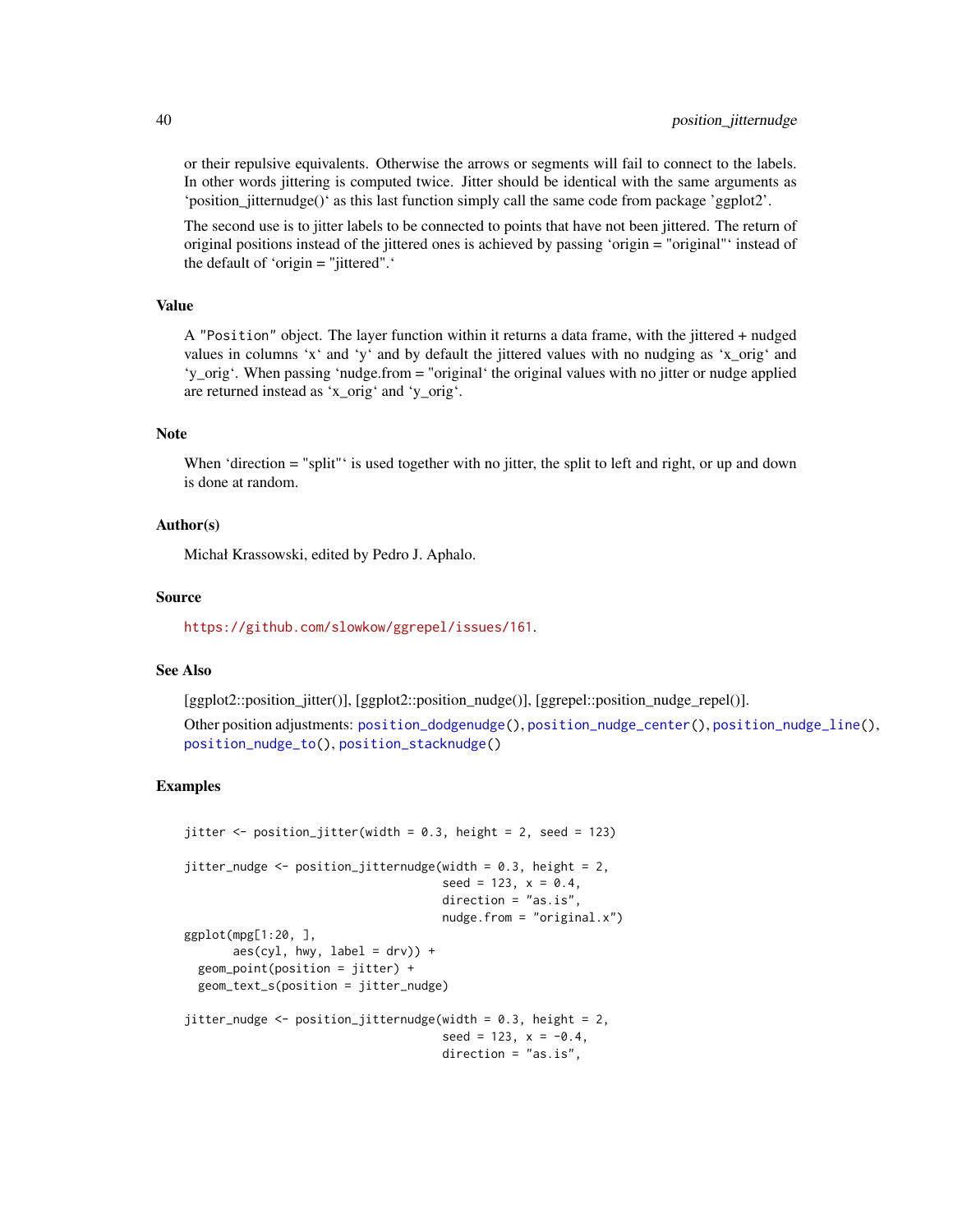```
nudge.from = "original.x")
ggplot(mpg[1:20, ],
       aes(cyl, hwy, label = dry) +
 geom_point(position = jitter) +
 geom_text_s(position = jitter_nudge)
jitter <- position_jitter(width = 0, height = 2, seed = 123)
jitter_nudge <- position_jitternudge(width = 0, height = 2,
                                      seed = 123, x = 0.4,
                                      direction = "split",
                                      nudge.from = "original.x")
ggplot(mpg[1:20, ],
       \text{aes}(\text{cyl}, \text{hwy}, \text{label} = \text{drv}) +
 geom_point(position = jitter) +
 geom_text_s(position = jitter_nudge)
jitter_nudge <- position_jitternudge(width = 0, height = 2,
                                      seed = 123, x = 0.4,
                                      direction = "alternate",
                                      nudge.from = "original.x")
ggplot(mpg[1:20, ],
       aes(cyl, hwy, label = dry) +
 geom_point(position = jitter) +
 geom_text_s(position = jitter_nudge)
# No nudge, show how points have moved with jitter
ggplot(mpg[1:20, ],
       aes(cyl, hwy, label = dry) +
 geom_point() +
 geom_point_s(position =
               position_jitter_keep(width = 0.3, height = 2, seed = 123),
               color = "red",
               arrow = grid::arrow(length = unit(0.4, "lines")))
```
<span id="page-40-0"></span>position\_nudge\_center *Nudge labels away from a central point*

# Description

'position nudge center()' is generally useful for adjusting the position of labels or text, both on a discrete or continuous scale. In contrast to [ggplot2::position\_nudge], 'position\_nudge\_center()' returns in 'data' both the original coordinates and the nudged coordinates.

```
position_nudge_center(
  x = 0,
```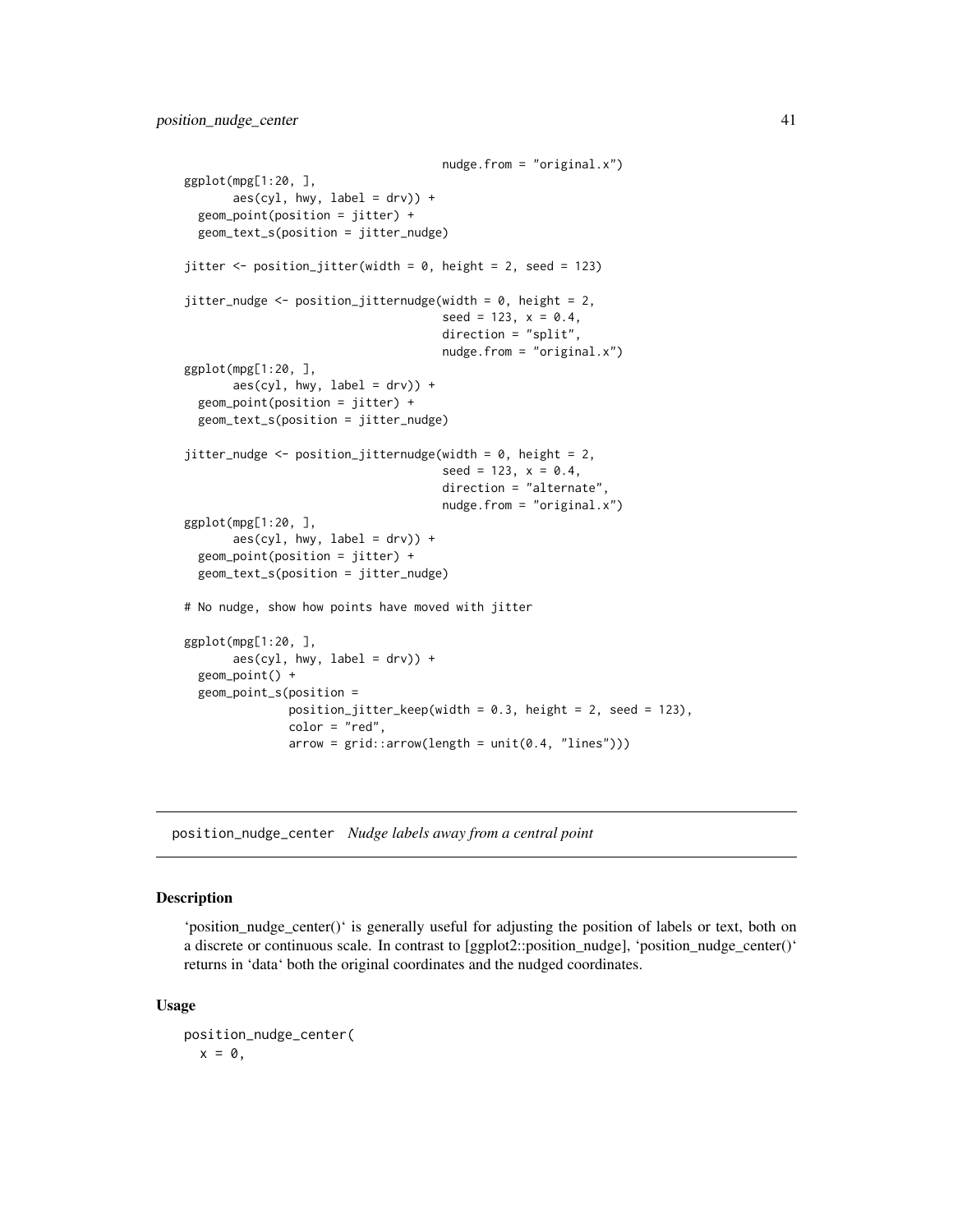```
y = 0,
  center_x = NULL,center_v = NULL,
 direction = NULL,
  obey_grouping = NULL,
 kept.origin = "original"
)
position_nudge_centre(
  x = 0,
 y = 0,
  center_x = NULL,center_y = NULL,
  direction = NULL,
  obey_grouping = NULL,
  kept.origin = "original"
\mathcal{L}
```
position\_nudge\_keep( $x = 0$ ,  $y = 0$ )

# Arguments

| x, y               | Amount of vertical and horizontal distance to move. A numeric vector of length<br>1, or of the same length as rows there are in 'data',                                                                                                                                                                                  |
|--------------------|--------------------------------------------------------------------------------------------------------------------------------------------------------------------------------------------------------------------------------------------------------------------------------------------------------------------------|
| center_x, center_y |                                                                                                                                                                                                                                                                                                                          |
|                    | The coordinates of the virtual origin out from which nudging radiates or splits<br>in opposite directions. A numeric vector of length 1 or of the same length as<br>rows there are in 'data', or a function returning either of these vectors computed<br>from the variables in data mapped to 'x' or 'y', respectively. |
| direction          | One of "none", "radial", or "split". A value of "none" replicates the behavior of<br>[ggplot2::position_nudge]. Which of these three values is the default depends<br>on the values passed to the other parameters.                                                                                                      |
| obey_grouping      | A logical flag indicating whether to obey or not groupings of the observations.<br>By default, grouping is obeyed when both of the variables mapped to $\mathbf{x}_-$ and<br>$_y$ are continuous numeric and ignored otherwise.                                                                                          |
| kept.origin        | One of "original" or "none".                                                                                                                                                                                                                                                                                             |

## Details

This position function is backwards compatible with [ggplot2::position\_nudge] but extends it by adding support for nudging that varies across the plotting region, either in opposite directions or radially from a virtual \_center point\_.

The wrapper 'position\_nudge\_keep()' with exactly the same signature and behaviour as [ggplot2::position\_nudge] provides an easier to remember name when the desire is only to have access to both the original and nudged coordinates.

Positive values as arguments to 'x' and 'y' are added to the original position along either axis. If no arguments are passed to 'center\_x', 'center\_y' or 'direction', the nudging is applied as is, as is the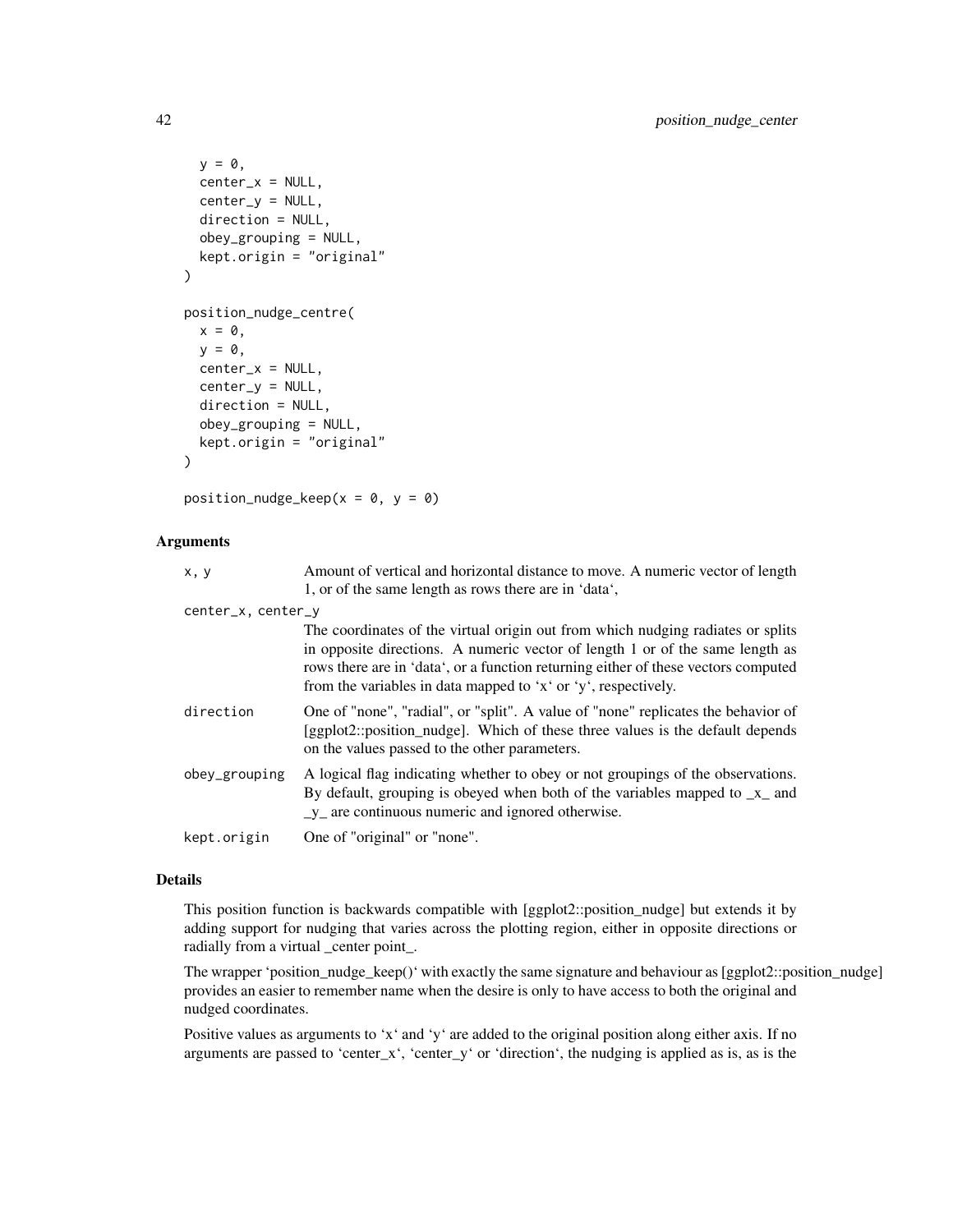case if 'direction = "none"'. If non-'NULL' arguments are passed to both 'center\_x' and 'center\_y', 'direction = "radial"' is assumed. In this case, if 'x' and/or 'y' positive nudging is applied radially outwards from the center, while if negative, inwards towards the center. When a non-'NULL' argument is passed only to one of 'center\_x' or 'center\_y', 'direction = "split"' is assumed. In this case when the initial location of the point is to the left of 'center\_x', '-x' is used instead of 'x' for nudging, and when the initial location of the point is to the below of 'center\_y', '-y' is used instead of 'y' for nudging. If non-'NULL' arguments are passed to both 'center\_x' and 'center\_y', and 'direction' is passed '"split"' as argument, then the split as described above is applied to both  $_x$ and y coordinates.

#### Value

A "Position" object.

#### **Note**

Some situations are handled as special cases. When 'direction = "split"' or 'direction = "radial"', observations at exactly the \_center\_ are nudged using 'x' and 'y' unchanged. When 'direction = "split"', and both 'center\_x' and 'center\_y' have been supplied, segments are drawn at eight different possible angles. When segments are exactly horizontal or vertical they would be shorter than when drawn at the other four angles, in which case 'x' or 'y' are extended to ensure these segments are of the same lengths as those at other angles.

This position is most useful when labeling points forming a cloud or along vertical or horizontal lines or "divides".

### See Also

[ggplot2::position\_nudge()], [ggrepel::position\_nudge\_repel()].

Other position adjustments: [position\\_dodgenudge\(](#page-35-0)), [position\\_jitternudge\(](#page-37-0)), [position\\_nudge\\_line\(](#page-45-0)), [position\\_nudge\\_to\(](#page-50-0)), [position\\_stacknudge\(](#page-51-0))

```
df <- data.frame(
 x = c(1, 3, 2, 5, 4, 2.5),
 y = c("abc","cd","d","c","bcd","a")
)
# Plain nudging, same as with ggplot2::position_nudge()
ggplot(df, aes(x, y, label = y)) +geom_point() +
 geom_text(hjust = 0, vjust = 0,
            position = position_nudge(x = 0.05, y = 0.07)
 )
ggplot(df, aes(x, y, label = y)) +
 geom_point() +
 geom_text(hjust = 0, vjust = 0,
            position = position_nudge_center(x = 0.05, y = 0.07)
```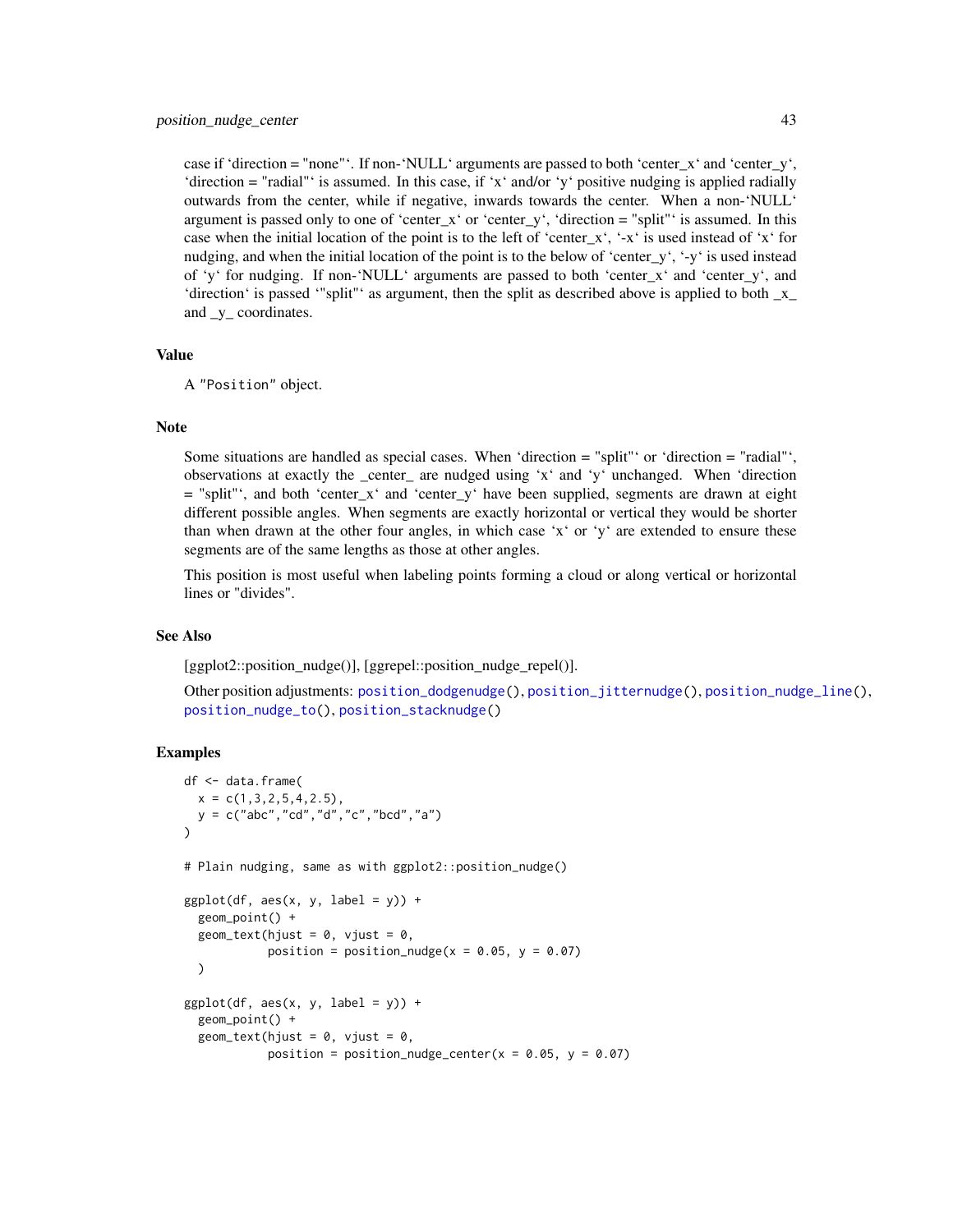```
)
# "split" nudging
ggplot(df, aes(x, y)) +geom_point() +
 geom\_text(aes(label = y),
            hjust = "outward", vjust = "outward",
            position = position_nudge_center(x = 0.05,
                                             y = 0.07,
                                             direction = "split"))
ggplot(df, aes(x, y)) +geom_point() +
 geom_text(aes(label = y),
            hjust = "outward",
            position = position\_nudge\_center(x = 0.08,direction = "split"))
ggplot(df, aes(x, y)) +
 geom_point() +
 geom_text(aes(label = y),
            vjust = "outward",
            position = position_nudge_center(y = 0.1,
                                             direction = "split"))
ggplot(df, aes(x, y)) +geom_point() +
 geom_text(aes(label = y),
            vjust = "outward", hjust = "outward",
            position = position_nudge_center(x = 0.06,
                                             y = 0.08,
                                             center_y = 2,
                                             center_x = 1.5,
                                             direction = "split"))
ggplot(df, aes(x, y)) +geom_point() +
 geom_text(aes(label = y),
            vjust = "outward", hjust = "outward",
            position = position_nudge_center(x = 0.06,
                                             y = 0.08,
                                             center_y = 2)ggplot(df, aes(x, y)) +geom_point() +
 geom_text(aes(label = y),
            vjust = "outward", hjust = "outward",
            position = position\_nudge\_center(x = 0.1,center_x = 2.5)
ggplot(df, aes(x, y)) +geom_point() +
```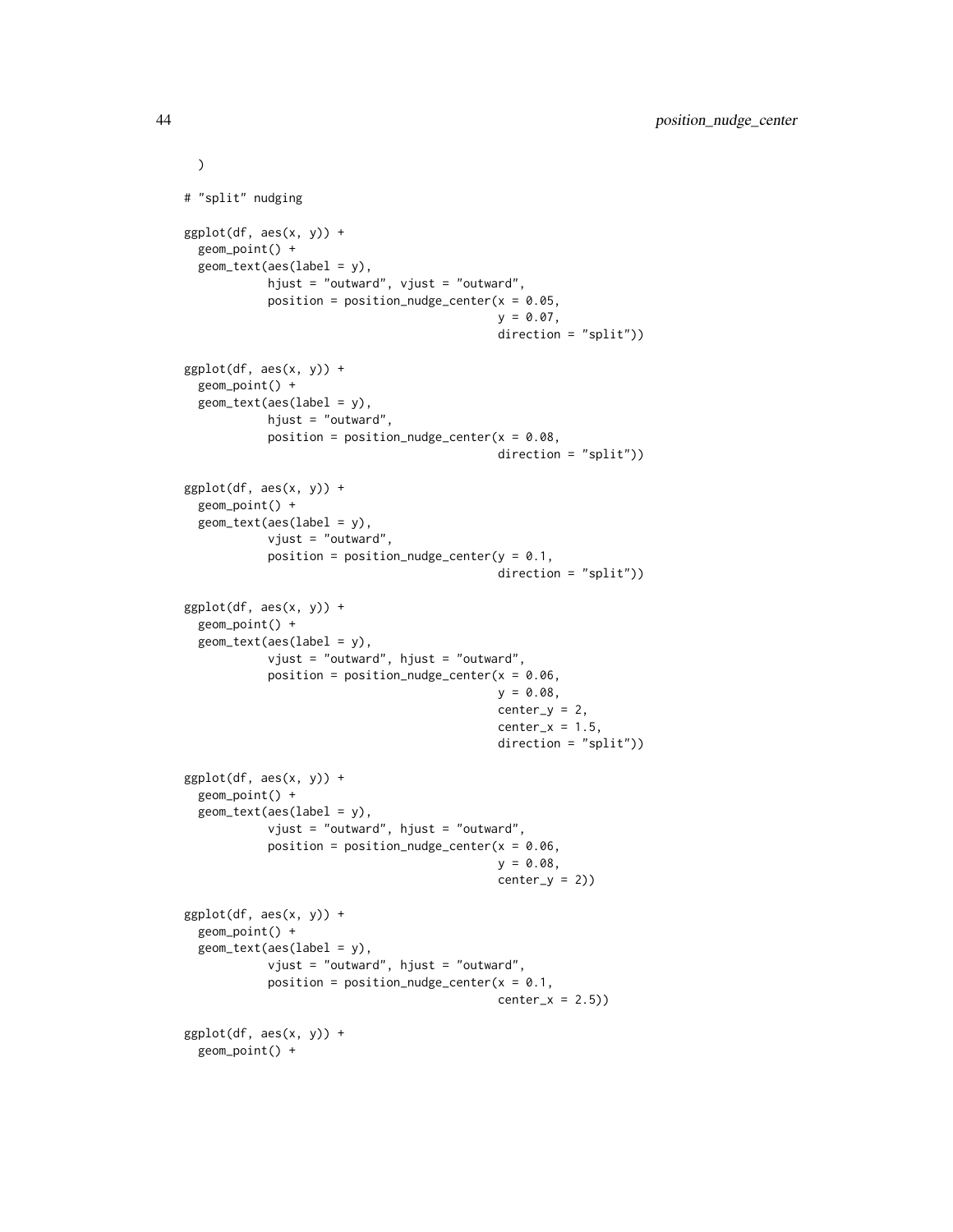```
geom\_text(aes(label = y),
            vjust = "outward", hjust = "outward",
            position = position_nudge_center(x = 0.06,
                                             y = 0.08,
                                             center_x = median,center_y = median,direction = "split"))
# "Radial" nudging
ggplot(df, aes(x, y)) +geom_point() +
  geom_text(aes(label = y),
            vjust = "outward", hjust = "outward",
            position = position_nudge_center(x = 0.1,
                                             y = 0.2,
                                             direction = "radial"))
ggplot(df, aes(x, y)) +geom_point() +
  geom_text(aes(label = y),
            vjust = "inward", hjust = "inward",
            position = position\_nudge\_center(x = -0.1,y = -0.1,
                                             direction = "radial"))
df <- data.frame(
 x = -10:10,
  z = (-10:10)^2,
  y = letters[1:21],
  group = rep(c("a", "b"), rep(c(11, 10)))\lambdaggplot(df, aes(x, z)) +
  geom_point() +
  geom_line() +
  geom_text(aes(label = y),
            vjust = "inward", hjust = "inward",
            position = position_nudge_center(x = -0.9,
                                              y = -2.7,
                                             center_x = mean,center_y = max))
ggplot(df, aes(x, z)) +
  geom_point() +
  geom_line() +
  geom_text(aes(label = y),
            vjust = "outward", hjust = "outward",
            position = position_nudge_center(x = 0.9,
                                             y = 2.7,
                                             center_x = mean,center_y = max)
```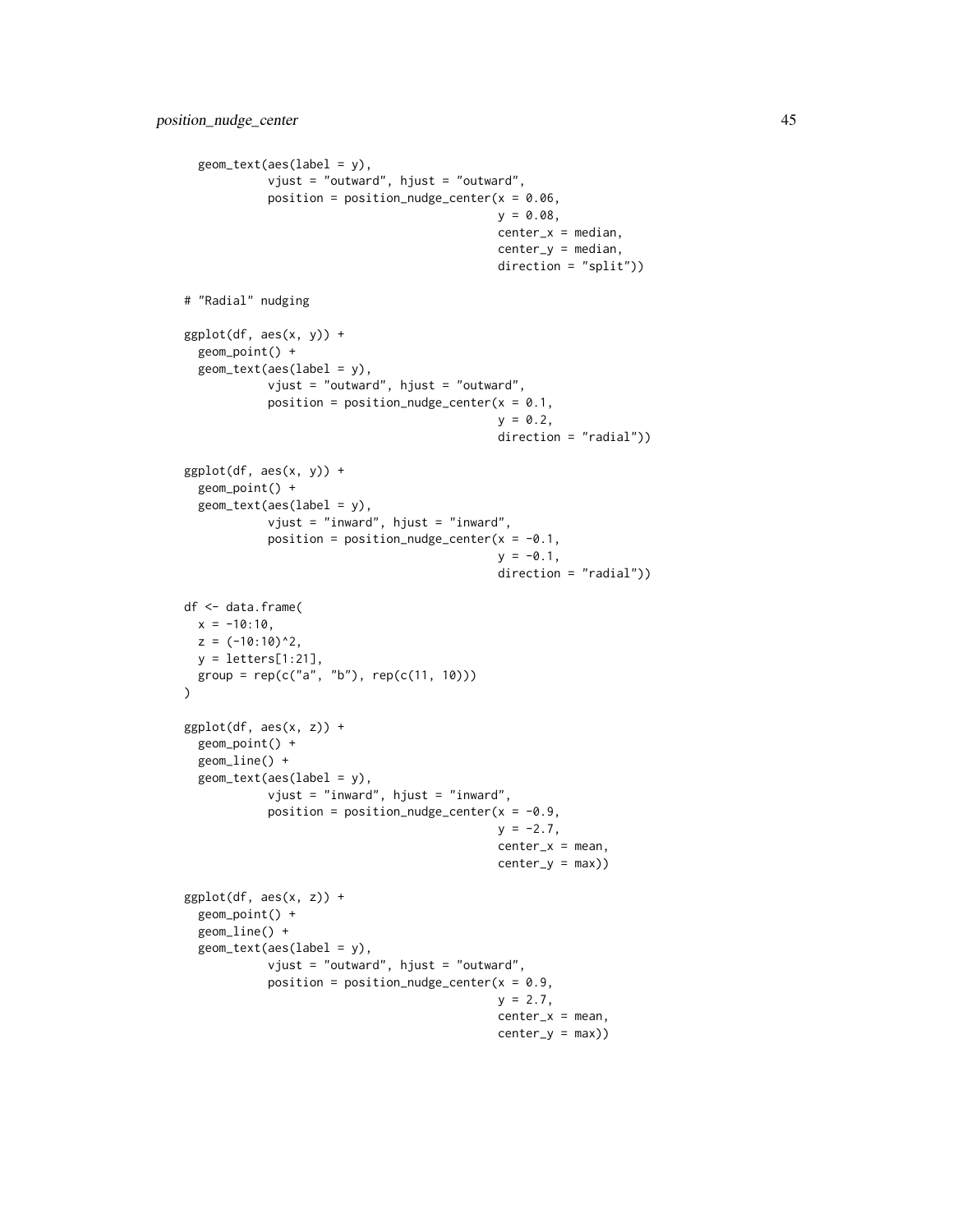```
above_max <- function(x) \{1.2 * max(x)\}ggplot(df, aes(x, z)) +geom_point() +
 geom_line() +
 geom_text(aes(label = y),
            vjust = "inward", hjust = "inward",
            position = position_nudge_center(x = -1.2,
                                             y = -3,
                                             center_x = mean,center_y = above_max))
ggplot(df, aes(x, z, color = group)) +geom_point() +
 geom_line(color = "black", linetype = "dotted") +
 geom_text(aes(label = y),
            vjust = "inward", hjust = "inward",
            position = position_nudge_center(x = -0.9,
                                             y = -2.7,
                                             center_x = mean,center_y = max)ggplot(df, aes(x, z, color = group)) +
 geom_point() +
 geom_line(color = "black", linetype = "dotted") +
 geom\_text(aes(label = y),
            vjust = "inward", hjust = "inward",
            position = position_nudge_center(x = -0.9,
                                             y = -2.7,
                                             center_x = mean,center_y = max,obey_grouping = FALSE))
```
<span id="page-45-0"></span>position\_nudge\_line *Nudge labels away from a line*

#### **Description**

'position\_nudge\_line' is generally useful for adjusting the starting position of labels or text to be repelled while preserving the original position as the start of the segments. The difference compared to [position\_nudge\_center()] is that the nudging is away from from a line or curve fitted to the data points or supplied as coefficients. While [position\_nudge\_center()] is most useful for "round-shaped", vertically- or horizontally elongated clouds of points, [position\_nudge\_line()] is most suitable when observations follow a linear or curvilinear relationship between  $\mathbf{x}_-$  and  $\mathbf{y}_$ values. In contrast to [ggplot2::position\_nudge], 'position\_nudge\_line()' returns in 'data' both the original coordinates and the nudged coordinates.

```
position_nudge_line(
```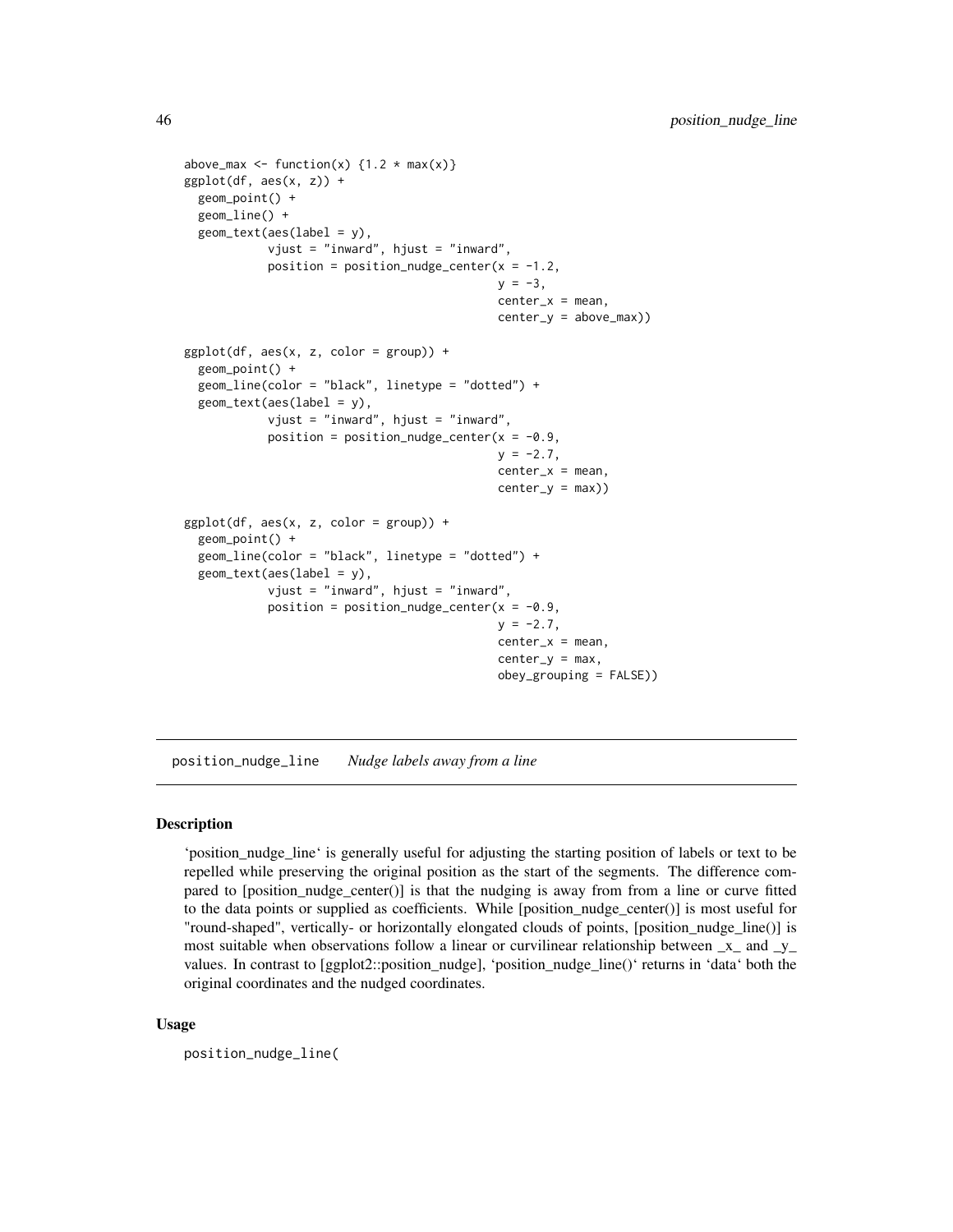```
x = NA\_real_y = NA_{real},
  xy_{relative} = c(0.03, 0.03),
  abline = NULL,
  method = NULL,formula = y \sim x,
  direction = NULL,
  line\_nudge = 1,
  kept.origin = "original"
)
```
#### Arguments

| x, y        | Amount of vertical and horizontal distance to move. A numeric vector of length<br>1, or of the same length as rows there are in 'data'. |
|-------------|-----------------------------------------------------------------------------------------------------------------------------------------|
| xy_relative | Nudge relative to $\mathbf{x}_-$ and $\mathbf{y}_-$ data expanse, ignored unless 'x' and 'y' are both<br>'NA's.                         |
| abline      | a vector of length two giving the intercept and slope.                                                                                  |
| method      | One of "spline"', "lm"' or "auto"'.                                                                                                     |
| formula     | A model formula for $[Im()]$ when 'method = "lm"'. Ignored otherwise.                                                                   |
| direction   | One of "none", or "split".                                                                                                              |
| line_nudge  | A positive multiplier $\geq$ 1, increasing nudging away from the curve or line com-<br>pared to nudging from points.                    |
| kept.origin | One of "original" or "none".                                                                                                            |

# Details

The default ammount of nudging is  $3 \text{ x}$  and  $\text{ y}$  axes, which in most cases is good. In most cases it is best to apply nudging along a direction perpendicular to the line or curve, if this is the aim, passing an argument to only one of 'x', 'y' or 'xy\_relative' will be enough. When 'direction = "split"' nudging is away from an implicit line or curve on either side with positive nudging. The line of curve can be smooth spline or linear regression fitted on-the-fly to the data points, or a straight line defined by its coefficients passed to 'abline'. The fitting is well defined only if the observations fall roughly on a curve or straight line that is monotonic in 'y'. By means of 'line\_nudge' one can increment nudging away from the line or curve compared to away from the points, which is useful for example to keep labels outside of a confidence band. Direction defaults to '"split"' when 'line\_nudge > 1', and otherwise to '"none"'.

#### Value

A "Position" object.

#### Note

For 'method = "lm"' only model formulas corresponding to polynomials with no missing terms are supported. If using  $[poly()]$ , 'raw = TRUE' is required.

In practice, 'x' and 'y' should have the same sign for nudging to work correctly.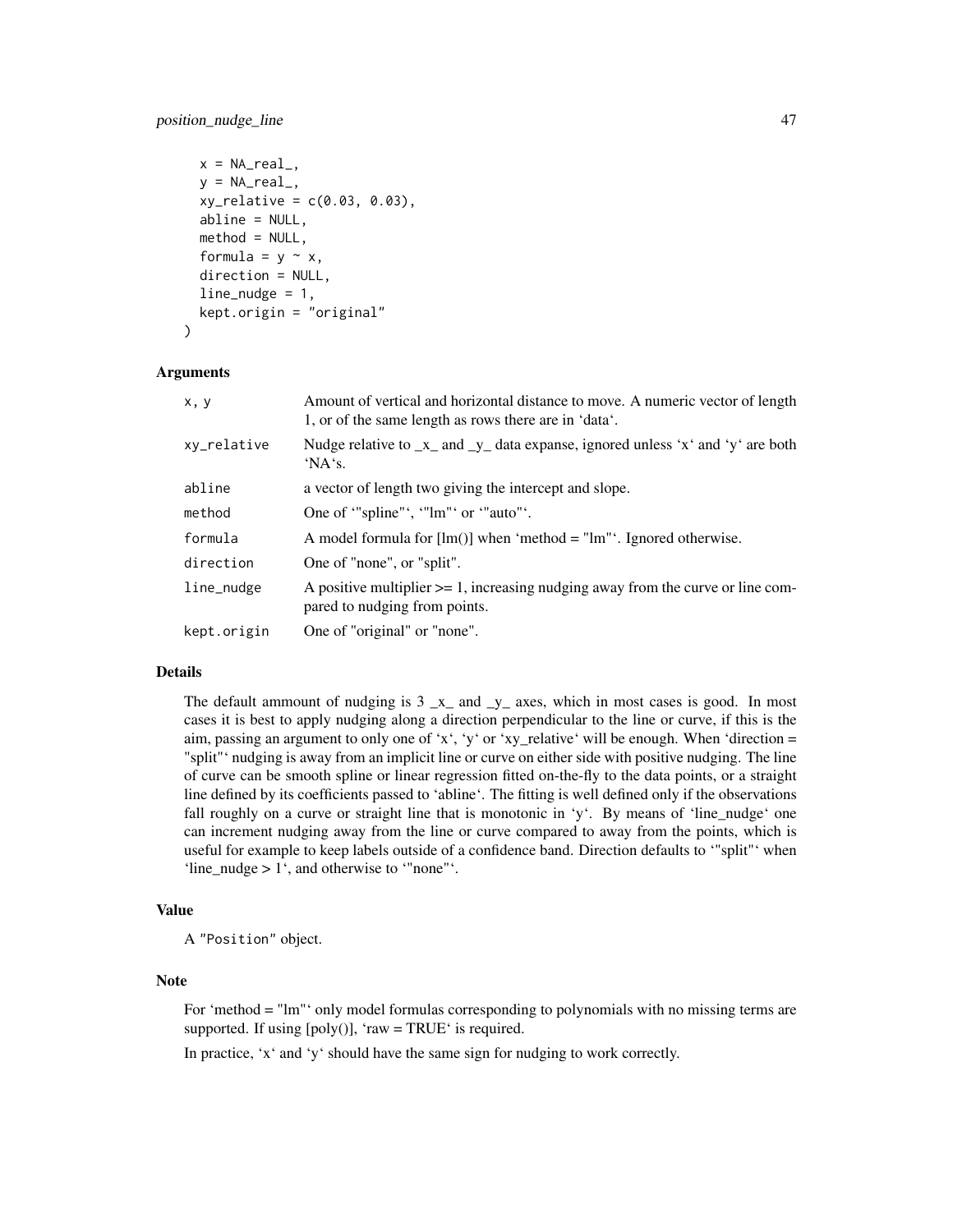This position is most useful when labeling points conforming a cloud along an arbitrary curve or line.

#### See Also

[ggplot::position\_nudge()], [ggrepel::position\_nudge\_repel()].

Other position adjustments: [position\\_dodgenudge\(](#page-35-0)), [position\\_jitternudge\(](#page-37-0)), [position\\_nudge\\_center\(](#page-40-0)), [position\\_nudge\\_to\(](#page-50-0)), [position\\_stacknudge\(](#page-51-0))

```
set.seed(16532)
df <- data.frame(
 x = -10:10,
 y = (-10:10)^{2},
  yy = (-10:10)^2 + \text{rnorm}(21, 0, 4),yyy = (-10:10) + rnorm(21, 0, 4),l = letters[1:21])
# Setting the nudging distance
ggplot(df, aes(x, y, label = 1)) +geom_line(linetype = "dotted") +
  geom_point() +
  geom_text(position = position_nudge_line())
ggplot(df, aes(x, y, label = 1)) +geom_line(linetype = "dotted") +
  geom_point() +
  geom_text(position = position_nudge_line(xy_relative = -0.03))
ggplot(df, aes(x, y, label = 1)) +geom_line(linetype = "dotted") +
  geom_point() +
  geom_text(position = position_nudge_line(x = 0.6))
ggplot(df, aes(x, y, label = 1)) +geom_line(linetype = "dotted") +
  geom_point() +
  geom\_text(position = position\_nudge\_line(y = 3.2))ggplot(df, aes(x, y, label = 1)) +geom_line(linetype = "dotted") +
  geom_point() +
  geom_text(position = position_nudge_line(x = 0.6, y = 3.2))
ggplot(df, aes(x, y, label = 1)) +geom_line(linetype = "dotted") +
  geom_point() +
  geom_text(position = position_nudge_line(x = -0.6, y = -4))
```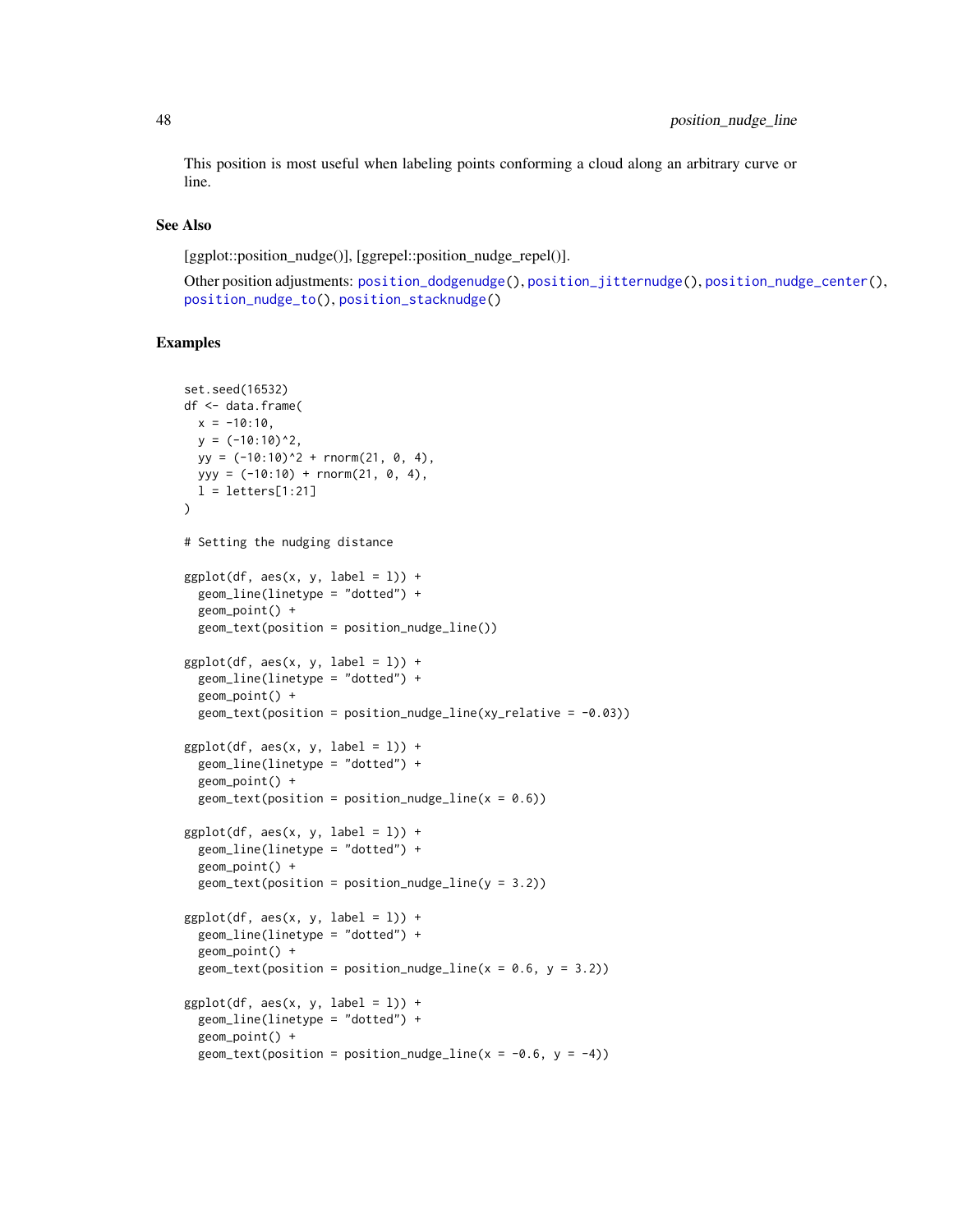```
# Other curves, using defaults
ggplot(df, aes(x, -y, label = 1)) +geom_line(linetype = "dotted") +
 geom_point() +
 geom_text(position = position_nudge_line())
ggplot(df, aes(x, y - 40, label = 1)) +geom_line(linetype = "dotted") +
 geom_point() +
 geom_text(position = position_nudge_line())
ggplot(subset(df, x >= 0), aes(y, sqrt(y), label = 1)) +geom_line(linetype = "dotted") +
 geom_point() +
 geom_text(position = position_nudge_line())
# nudging outwards and downwards from a curve
ggplot(subset(df, x >= 0), aes(y, sqrt(y), label = 1)) +geom_line(linetype = "dotted") +
 geom_point() +
 geom_text(position = position_nudge_line(xy_relative = -0.03))
# an arbitrary straight line
ggplot(df, aes(x, x * 2 + 5, label = 1)) +geom_abline(intercept = 5, slope = 2, linetype = "dotted") +
 geom_point() +
 geom_text(position = position_nudge_line(abline = c(5, 2)))
# Points scattered near a curve or line, we use 'direction = "split"'
ggplot(subset(df, x >= 0), aes(x, yy)) +stat_smooth(method = "lm", formula = y \sim x) +
 geom_point() +
 geom_text(aes(label = l),
           position = position_nudge_line(direction = "split"))
ggplot(df, aes(x)) +geom\_line(aes(y = y), linetype = "dotted") +
 geom_point(aes(y = yy)) +
 geom\_text(aes(y = yy, label = 1),position = position_nudge_line(direction = "split"))
ggplot(subset(df, x >= 0), aes(y, yy)) +stat_smooth(method = "lm", formula = y \sim x) +
 geom_point() +
 geom_text(aes(label = l),
           position = position_nudge_line(direction = "split"))
# increasing the nudging for labels near the line
```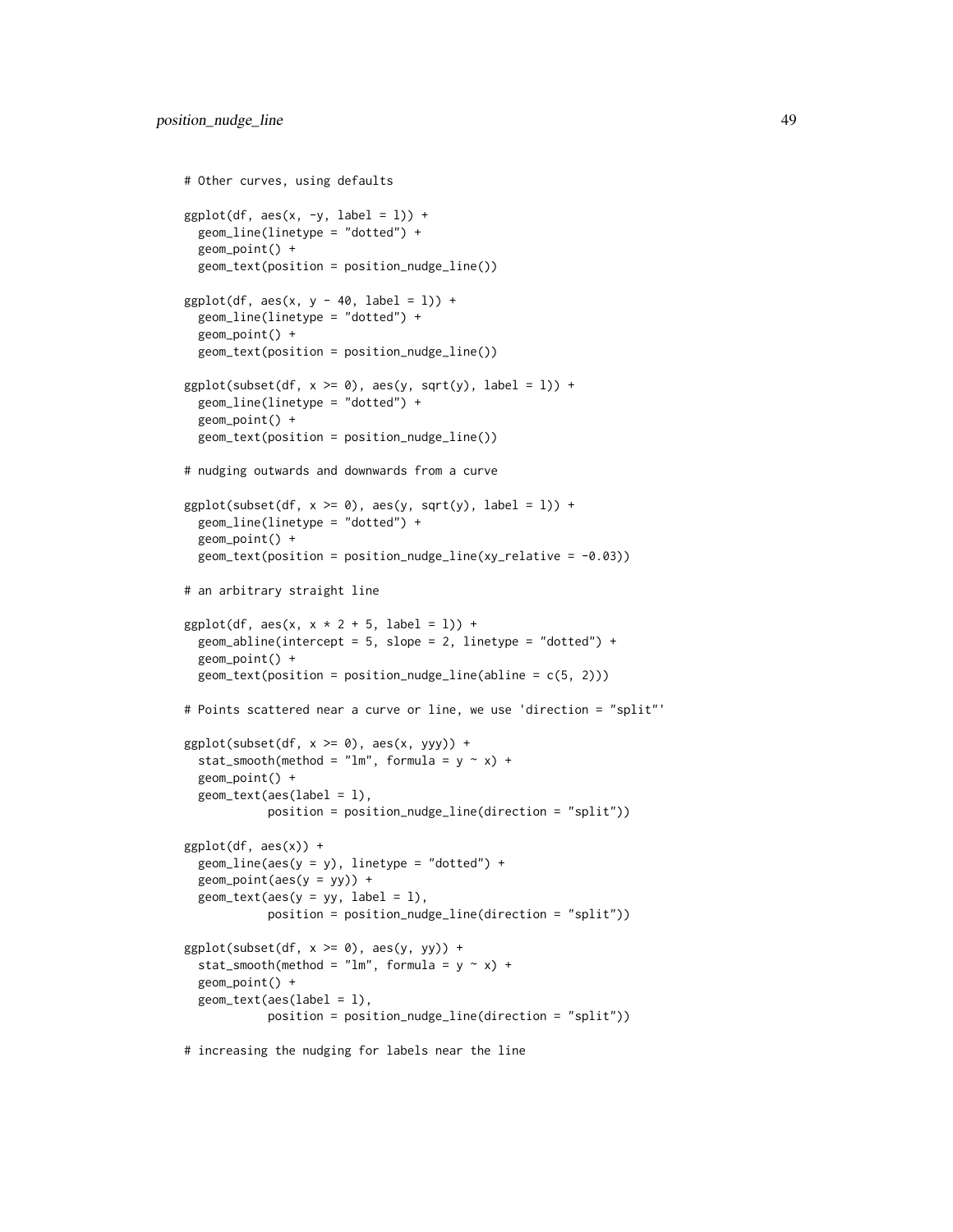```
ggplot(subset(df, x >= 0), aes(y, yy)) +stat_smooth(method = "lm", formula = y \sim x) +
 geom_point() +
 geom_text(aes(label = l),
            position = position_nudge_line(line_nudge = 2,
                                           direction = "split"))
# fitting a linear model instead of the default spline
ggplot(subset(df, x >= 0), aes(y, yy)) +stat_smooth(method = "lm", formula = y \sim x) +
 geom_point() +
 geom_text(aes(label = l),
            position = position_nudge_line(method = "lm",
                                           direction = "split"))
ggplot(subset(df, x >= 0), aes(x, x^2)) +stat_smooth(method = "lm", formula = y \sim poly(x, 2, raw = TRUE)) +
 geom_point() +
 geom_text(aes(label = l),
            position = position_nudge_line(method = "lm",
                                           formula = y \sim poly(x, 2, raw = TRUE))ggplot(subset(df, x >= 0), aes(x, x^2)) +stat_smooth(method = "lm", formula = y \sim x + I(x^2)) +
 geom_point() +
 geom_text(aes(label = l),
            position = position_nudge_line(method = "lm",
                                           formula = y \sim x + I(x^2))# grouping is supported
df \leq data.frame(x = rep(1:10, 2),
                 y = c(1:10, 10:1),
                 group = rep(c("a", "b"), c(10, 10)),1 = "+")
ggplot(df, aes(x, y, label = 1, color = group)) +geom_line(linetype = "dotted") +
 geom_text() +
 geom_text(position = position_nudge_line()) +
 geom_text(position = position_nudge_line(xy_relative = -0.03))
# one needs to ensure that grouping is in effect in the geoms with nudging
ggplot(df, aes(x, y, label = 1, color = group, group = group)) +geom_line(linetype = "dotted") +
 geom_text() +
 geom_text(color = "red",
            position = position_nudge_line()) +
 geom_text(color = "blue",
            position = position\_nudge\_line(xy\_relative = -0.03) +
```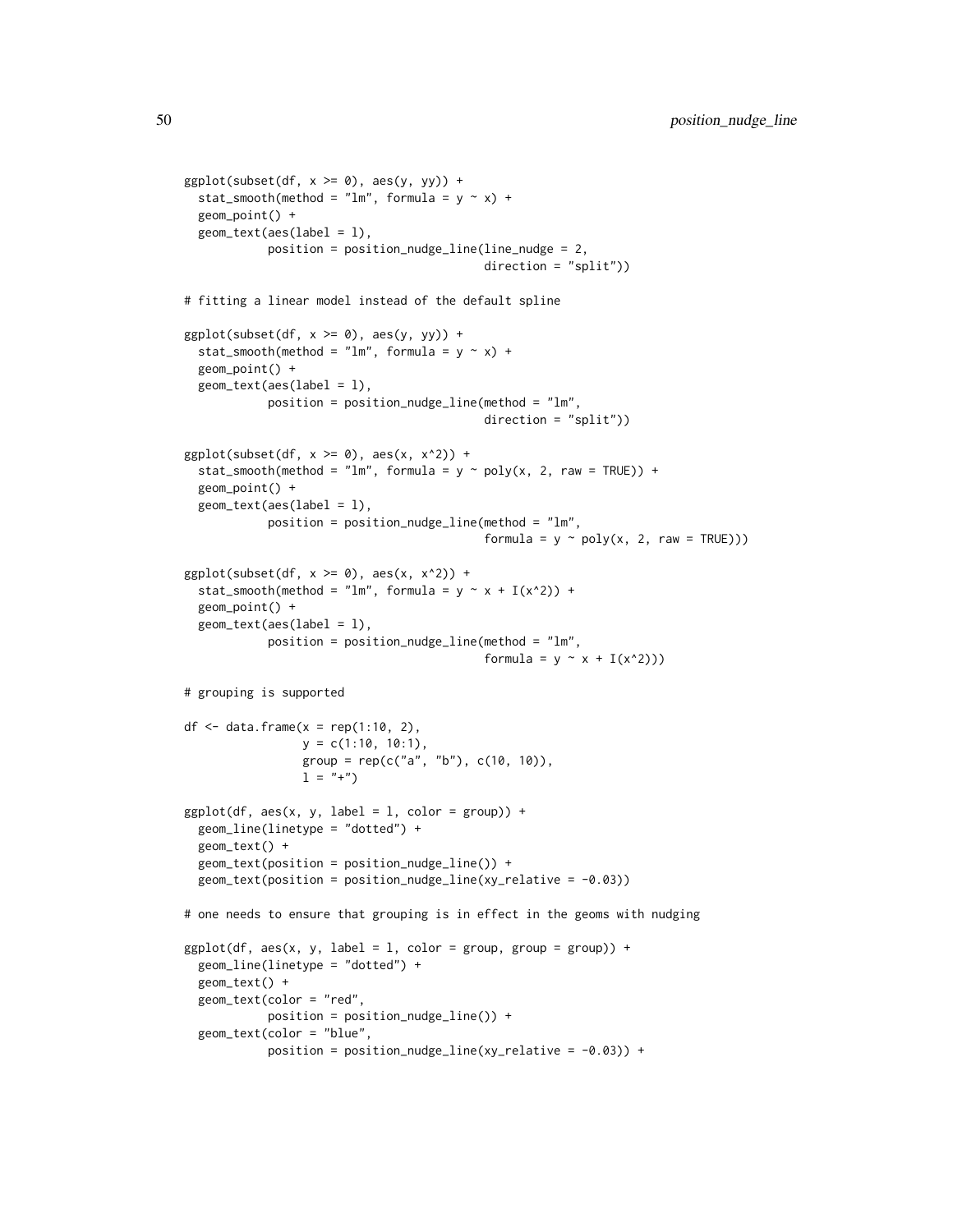# position\_nudge\_to 51

```
coord_equal()
# facets are also supported
ggplot(df, aes(x, y, label = 1)) +geom_line(linetype = "dotted") +
 geom_text() +
 geom_text(position = position_nudge_line(xy_relative = c(0.06, 0.03)),
            color = "red") +
 geom\_text(position = position\_nudge\_line(xy\_relative = -c(0.06, 0.03)),color = "blue") +facet_wrap(~group) +
 coord_equal(ratio = 1.5)
```
<span id="page-50-0"></span>position\_nudge\_to *Nudge labels to new positions*

### Description

'position\_nudge\_to()' is generally useful for adjusting the position of labels or text, both on a discrete or continuous scale. This version from package 'ggpmisc' differs from [ggplot2::position\_nudge] in that the coordinates of the new position are given directly, rather than as a displacement from the original location. As other position functions in this package, it preserves the original position to allow the text to be linked back to its original position with a segment or arrow.

# Usage

```
position_nudge_to(x = NULL, y = NULL, kept.origin = "original")
```
### Arguments

| x, y | Coordinates of the destination position. A numeric vector of length 1, or of the  |
|------|-----------------------------------------------------------------------------------|
|      | same length as rows there are in 'data'. The default, 'NULL', leaves the original |
|      | coordinates unchanged.                                                            |
|      |                                                                                   |

#### kept.origin One of "original" or "none".

# Details

The new 'x' or 'y' replace the original ones, while the original coordinates are returned in 'x\_orig' and 'y\_orig'.

#### Value

A "Position" object.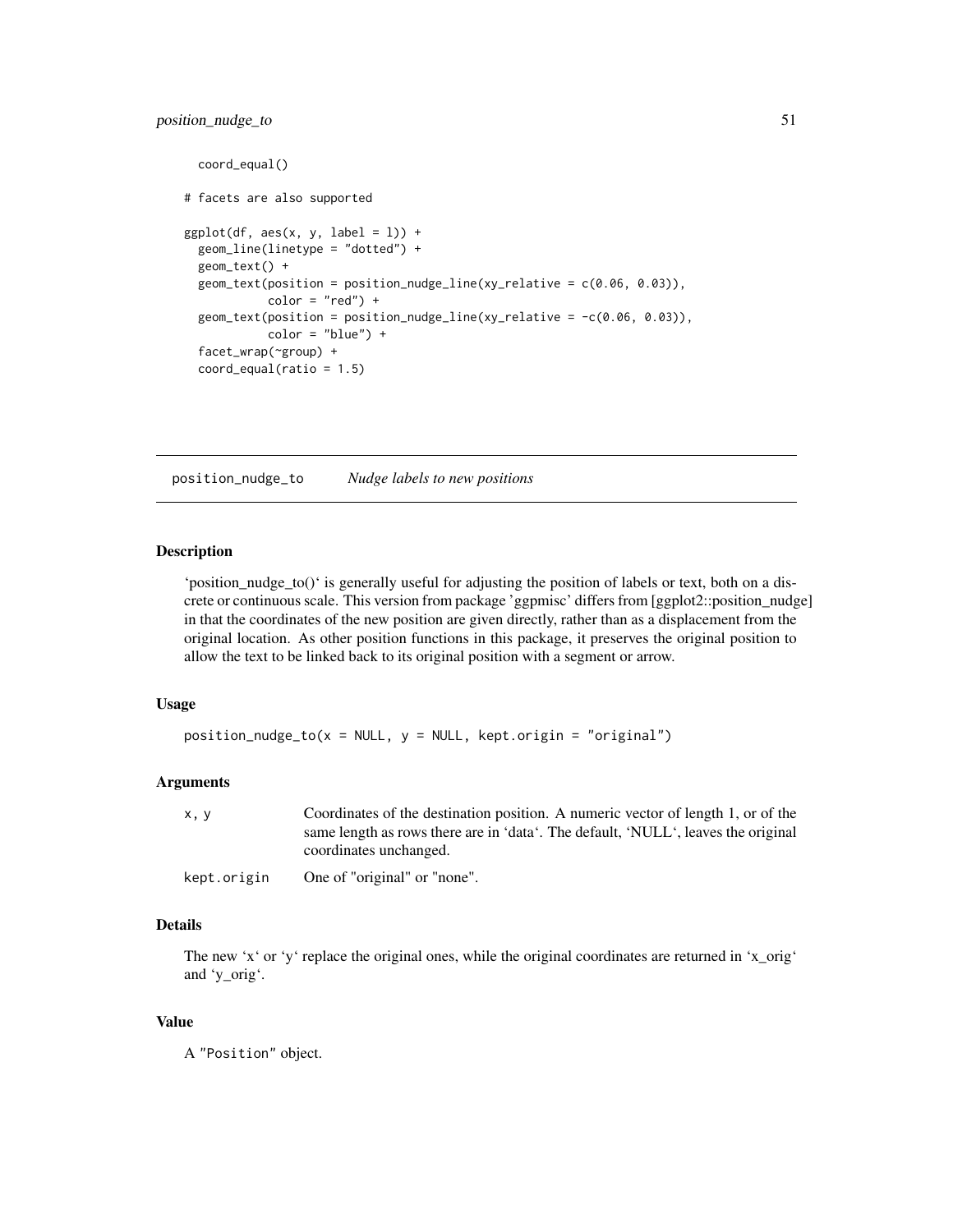## See Also

[ggplot::position\_nudge()], [ggrepel::position\_nudge\_repel()].

```
Other position adjustments: position_dodgenudge(), position_jitternudge(), position_nudge_center(),
position_nudge_line(), position_stacknudge()
```
#### Examples

```
df <- data.frame(
  x = c(1, 3, 2, 5, 4, 2.5),
  y = c(2, 1, 2.5, 1.8, 2.8, 1.5),
 label = c("abc", "cd", "d", "c", "bcd", "a")\mathcal{L}ggplot(df, aes(x, y, label = label)) +geom_point() +
  geom\_text(position = position\_nudge\_to(y = 3))
ggplot(df, aes(x, y, label = label)) +geom_point() +
  geom\_text_s(position = position\_nudge_to(y = 3),
                    vjust = -0.2
```
<span id="page-51-0"></span>position\_stacknudge *Combined positions stack and nudge*

# Description

'position\_stacknudge()' is useful when labelling plots such as stacked bars, stacked columns, stacked lines, etc. In contrast to [ggplot2::position\_nudge], 'position\_stacknudge()' returns in 'data' both the original coordinates and the nudged coordinates.

```
position_stacknudge(
  vjust = 1,
  reverse = FALSE,
  x = 0,
  y = 0,
  direction = "none",
  kept.origin = "stacked"
)
position_fillnudge(
  vjust = 1,
  reverse = FALSE,
  x = 0,
```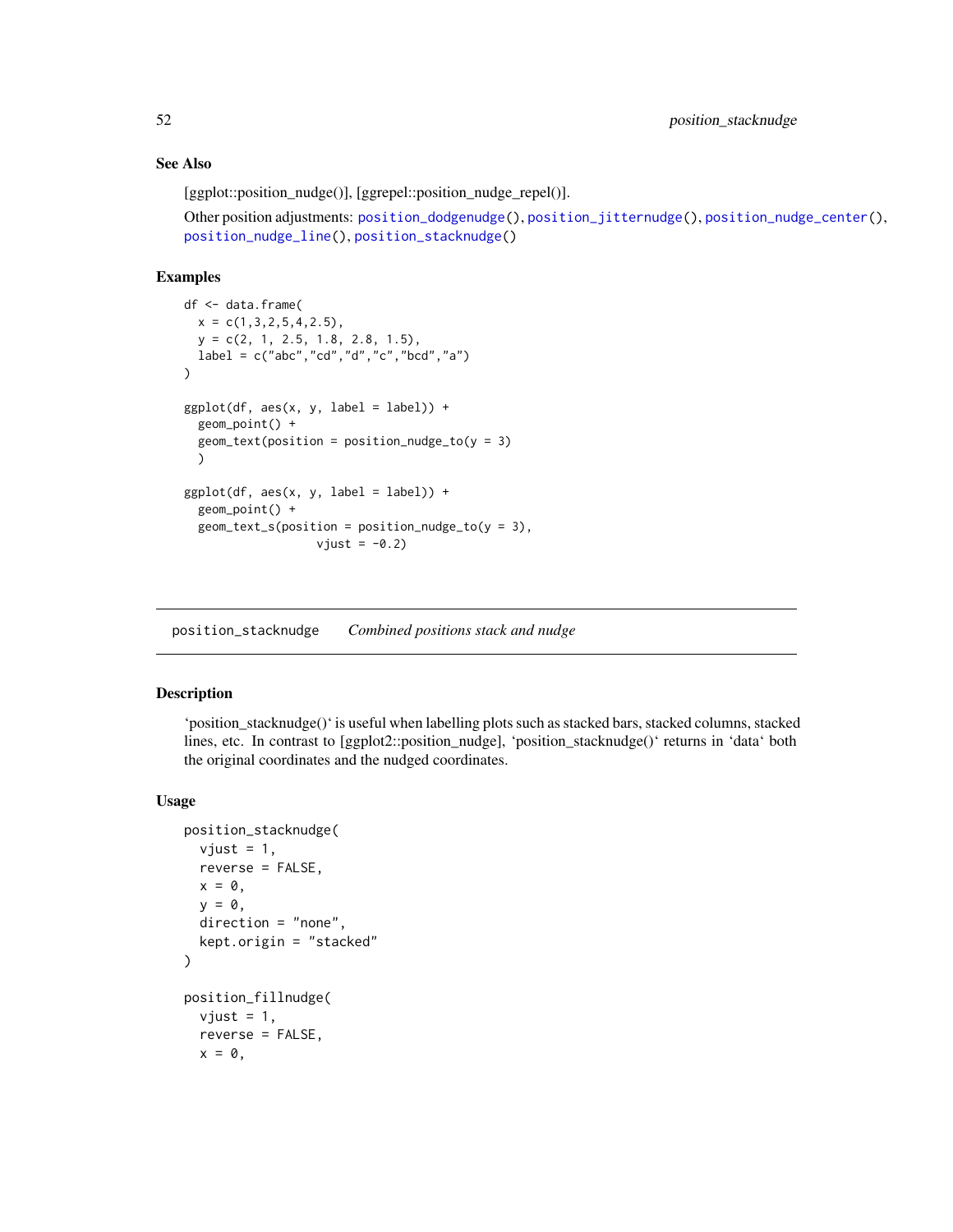position\_stacknudge 53

```
y = 0,
 direction = "none",
 kept.origin = "stacked"
\lambdaposition_stack_keep(vjust = 1, reverse = FALSE)
position_fill_keep(vjust = 1, reverse = FALSE)
```
### Arguments

| vjust       | Vertical adjustment for geoms that have a position (like points or lines), not a<br>dimension (like bars or areas). Set to $0$ to align with the bottom, $0.5$ for the<br>middle, and 1 (the default) for the top.                                 |
|-------------|----------------------------------------------------------------------------------------------------------------------------------------------------------------------------------------------------------------------------------------------------|
| reverse     | If TRUE, will reverse the default stacking order. This is useful if you're rotating<br>both the plot and legend.                                                                                                                                   |
| x, y        | Amount of vertical and horizontal distance to move. A numeric vector of length<br>1, or of the same length as rows there are in 'data',                                                                                                            |
| direction   | One of "none", "split", "split.x" or "split.y". A value of "none" replicates the<br>behavior of [ggplot2::position_nudge]. At the moment "split" changes the sign<br>of the nudge at zero, which is suiable for column plots with negative slices. |
| kept.origin | One of "original", "stacked" or "none".                                                                                                                                                                                                            |

# Details

This position function is backwards compatible with [ggplot2::position\_nudge] but extends it by adding support for stacking and for the repulsive geometries from package 'ggrepel'.

The wrapper 'position\_nudge\_keep()' with exactly the same signature and behaviour as [ggplot2::position\_nudge] provides an easier to remember name when the desire is only to have access to both the original and nudged coordinates.

# Value

A "Position" object.

### Author(s)

Michał Krassowski, edited by Pedro J. Aphalo.

### Source

<https://github.com/slowkow/ggrepel/issues/161>.

#### See Also

[ggplot2::position\_nudge()], [ggrepel::position\_nudge\_repel()].

Other position adjustments: [position\\_dodgenudge\(](#page-35-0)), [position\\_jitternudge\(](#page-37-0)), [position\\_nudge\\_center\(](#page-40-0)), [position\\_nudge\\_line\(](#page-45-0)), [position\\_nudge\\_to\(](#page-50-0))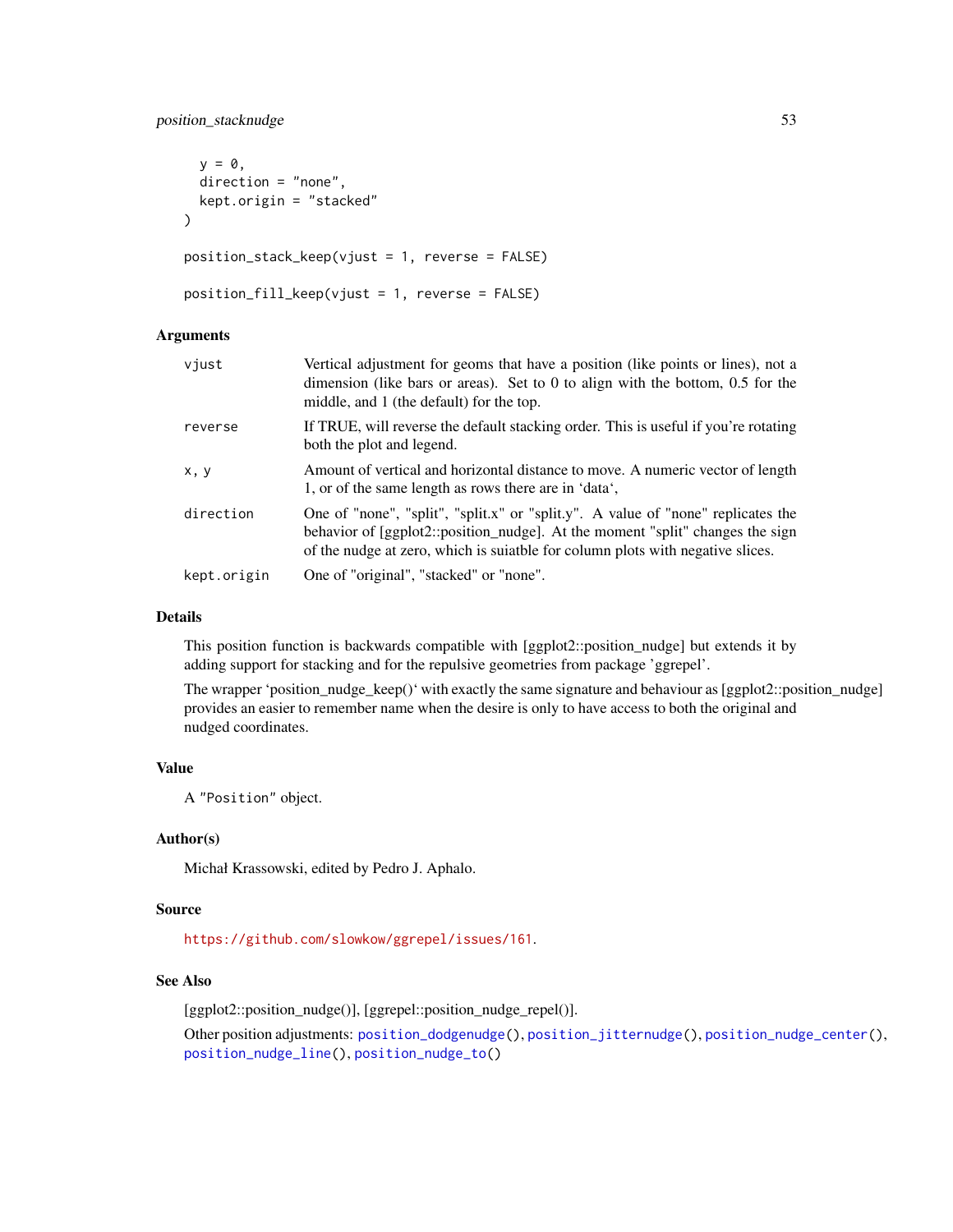```
df <- data.frame(x1 = c(1, 2, 1, 3, -1),
                 x2 = c("a", "a", "b", "b", "b"),
                 grp = c("some long name", "other name", "some name",
                         "another name", "some long name"))
# Add labels to a horizontal column plot (stacked by default)
ggplot(data = df, aes(x1, x2, group = grp)) +geom\_col(aes(fill = grp), width=0.5) +
 geom\_vline(xintercept = 0) +geom_text(
   aes(label = grp),
   position = position_stacknudge(vjust = 0.5, y = 0.3)) +
  theme(legend.position = "none")
# Add labels to a vertical column plot (stacked by default)
ggplot(data = df, aes(x2, x1, group = grp)) +geom\_col(aes(fill = grp), width=0.5) +
 geom\_vline(xintercept = 0) +geom_text(
   aes(label = grp),
   position = position_stacknudge(vjust = 0.5, x = -0.3),
    angle = 90) +
 theme(legend.position = "none")
# Add labels to a vertical column plot (stacked by default)
ggplot(data = subset(df, x1 >= 0), aes(x2, x1, group = grp)) +geom\_col(aes(fill = grp), width=0.5, position = position_fill() +
 geom\_vline(xintercept = 0) +geom_text(
   aes(label = grp),
   position = position_fillnudge(vjust = 0.5, x = -0.3),
    angle = 90) +
 theme(legend.position = "none")
# Add label at a fixed distance from the top of each column slice
ggplot(data = df, aes(x2, x1, group = grp)) +geom\_col(aes(fill = grp), width=0.5) +
 geom\_vline(xintercept = 0) +geom_text(
   aes(label = grp),
   position = position_stacknudge(vjust = 1, y = -0.2)) +
 theme(legend.position = "none")
# Use geom_text_s(), geom_text_repel() or geom_label_repel() to link
# label to labelled segment or object with an arrow
ggplot(data = df, aes(x1, x2, group = grp)) +geom\_col(aes(fill = grp), width=0.5) +
 geom_vline(xintercept = 0) +
 geom_text_s(
   aes(label = grp),
```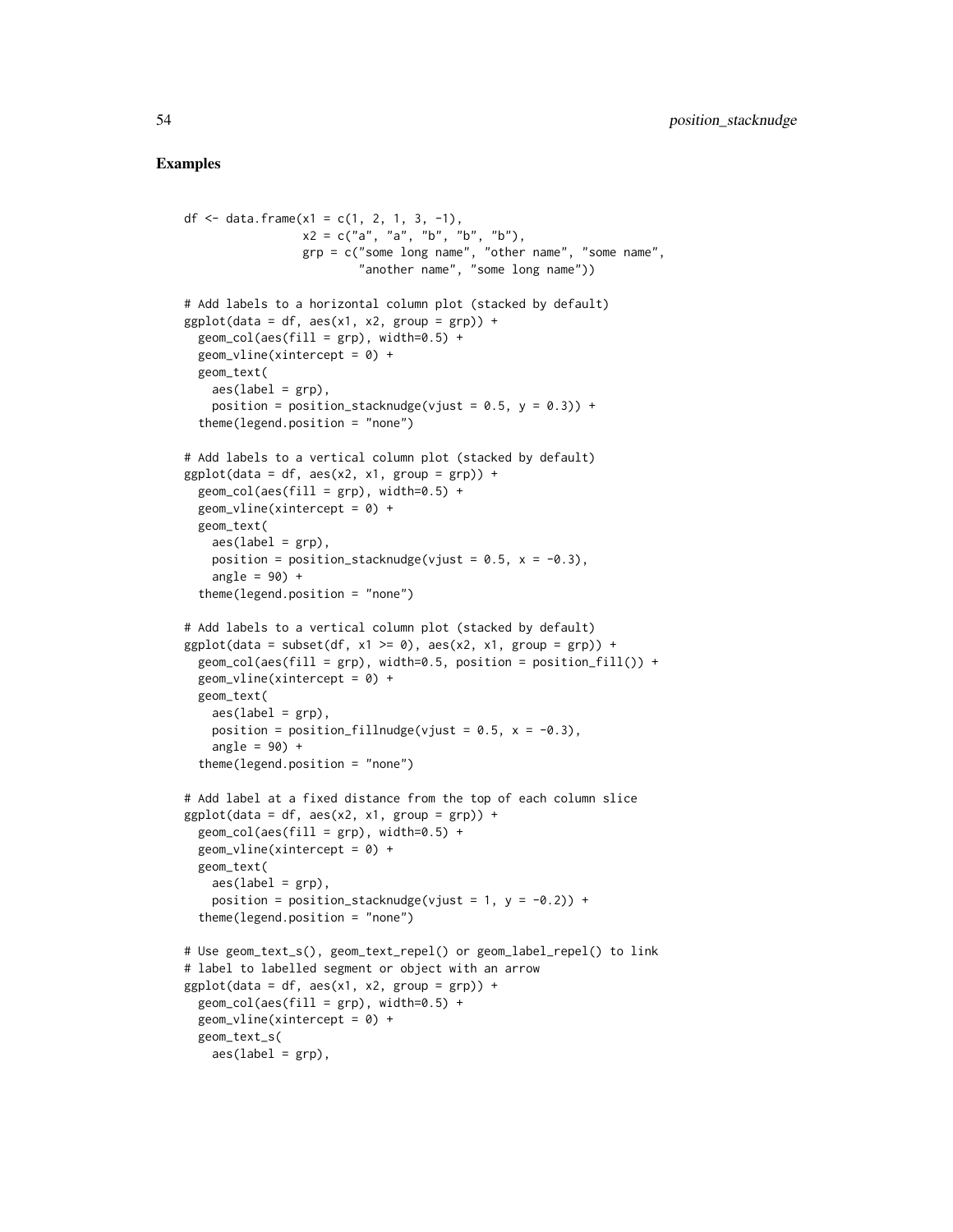```
position = position_stacknudge(vjust = 0.5, y = 0.4),
  vjust = "bottom") +theme(legend.position = "none")
```
scale\_continuous\_npc *Position scales for continuous data (npcx & npcy)*

# **Description**

'scale\_npcx\_continuous()' and 'scale\_npcy\_continuous()' are scales for continuous npcx and npcy aesthetics expressed in "npc" units. There are no variants. Obviously limits are always the full range of "npc" units and transformations meaningless. These scales are used by the newly defined aesthetics npcx and npcy.

#### Usage

```
scale_npcx_continuous(...)
```

```
scale_npcy_continuous(...)
```
# Arguments

... Other arguments passed on to 'continuous\_scale()'

#### Value

A "Scale" object.

stat\_apply\_group *Apply a function to x or y values*

### **Description**

stat\_summary\_xy() and stat\_centroid() are similar to ggplot2::stat\_summary() but summarize both x and y values in the same plot layer. Differently to stat\_summary() no grouping based on data values is done; the grouping respected is that already present based on mappings to aesthetics. This makes it possible to highlight the actual location of the centroid with geom\_point(), geom\_text(), and similar geometries. Instead, if we use geom\_rug() they are only a convenience avoiding the need to add two separate layers and flipping one of them using orientation = "y".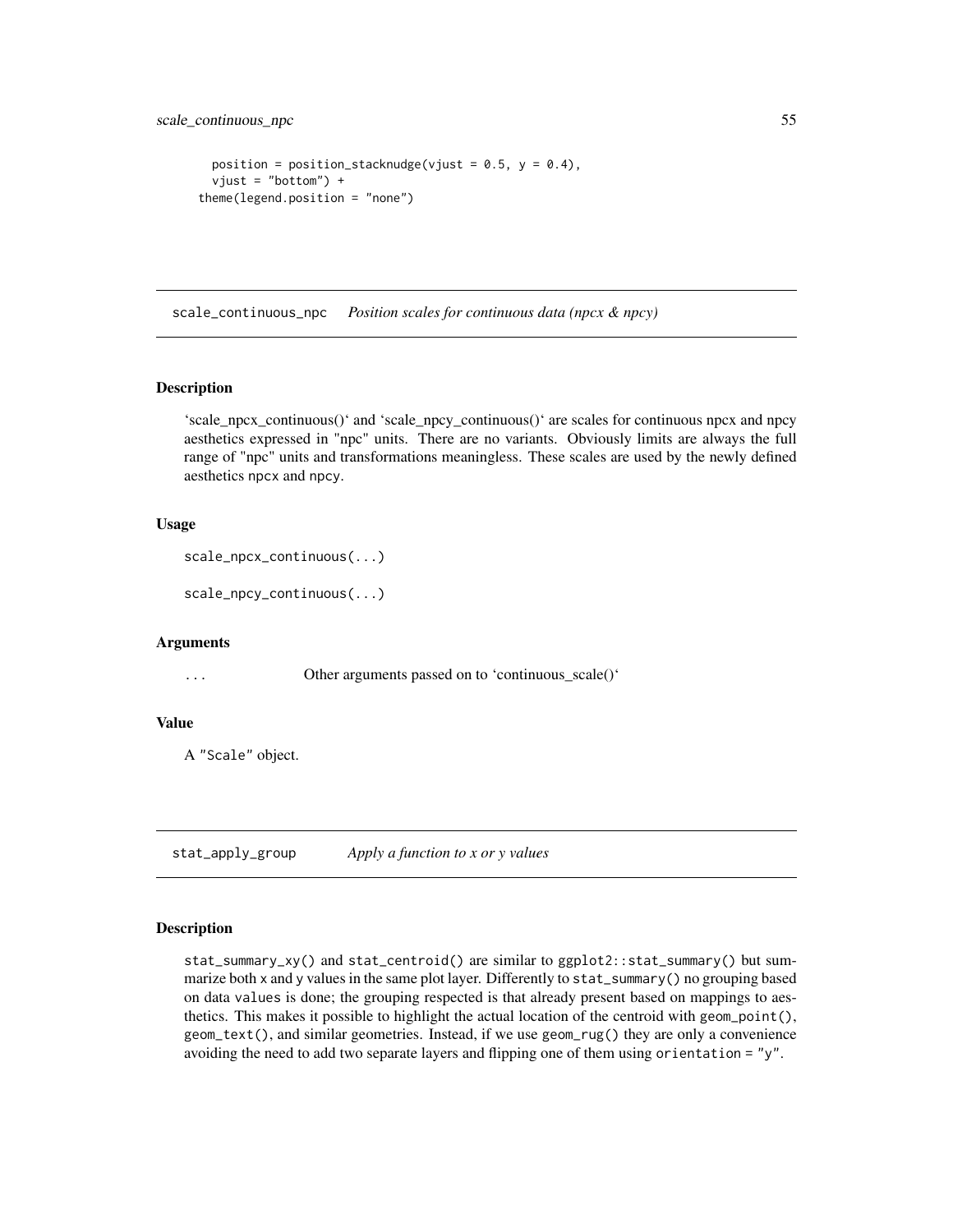# Usage

```
stat_apply_group(
  mapping = NULL,
  data = NULL,geom = "line",. fun.x = NULL,.fun.x.args = list(),
  .fun.y = NULL,.fun.y.args = list(),
  position = "identity",
  na.rm = FALSE,show.legend = FALSE,
  inherit.aes = TRUE,
  ...
\mathcal{L}stat_summary_xy(
  mapping = NULL,
  data = NULL,geom = "point",
  . fun.x = NULL,.fun.x.args = list(),
  . fun.y = NULL,
  .fun.y.args = list(),position = "identity",
  na.rm = FALSE,
  show.legend = FALSE,
  inherit.aes = TRUE,
  ...
)
stat_centroid(
  mapping = NULL,
  data = NULL,geom = "point",
  . fun = NULL,
  .fun.args = list(),
  position = "identity",
  na.rm = FALSE,
  show.legend = FALSE,
  inherit.aes = TRUE,
  ...
)
```
# Arguments

mapping The [aes](#page-0-0)thetic mapping, usually constructed with aes. Only needs to be set at the layer level if you are overriding the plot defaults.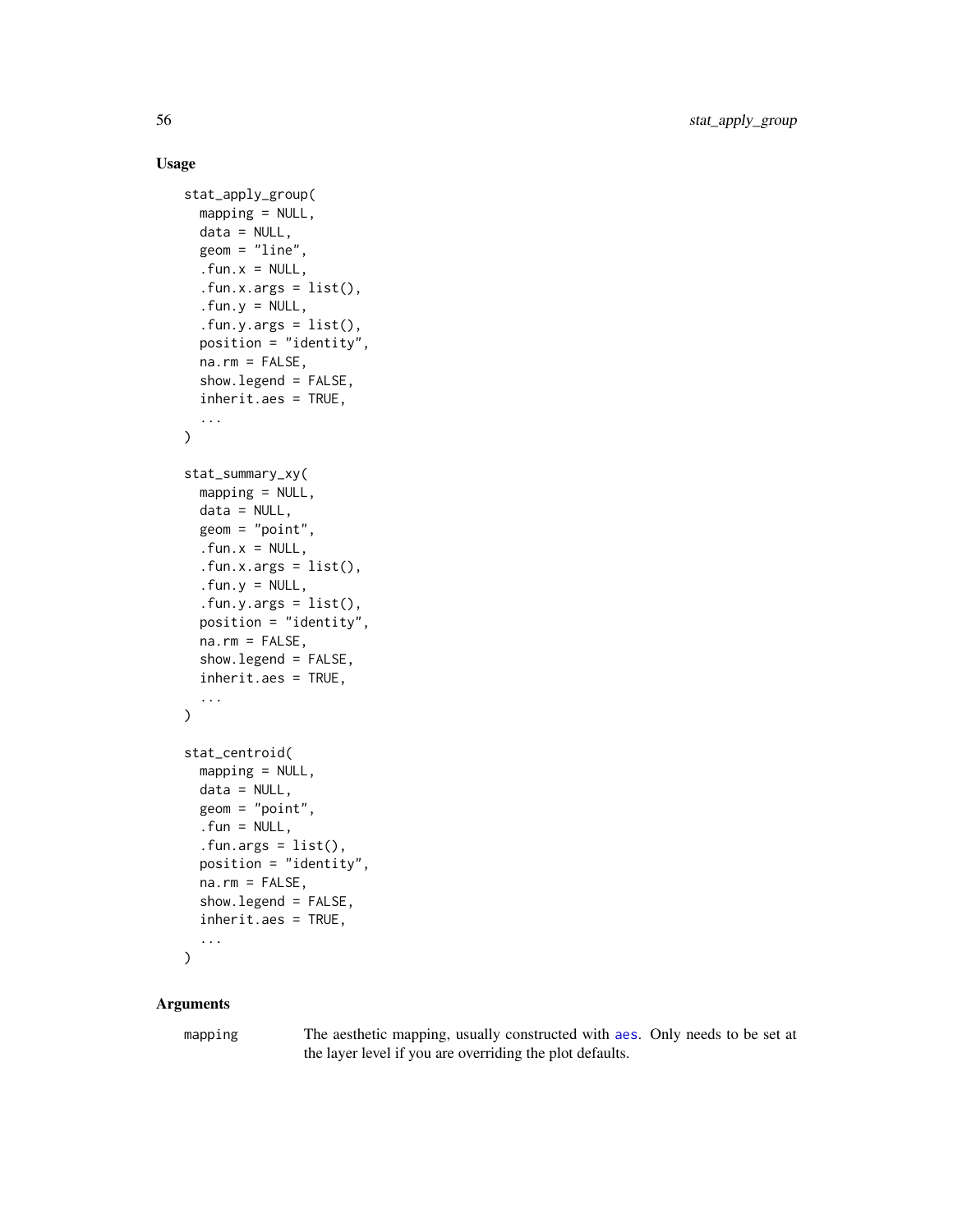| data                 | A layer specific dataset - only needed if you want to override the plot defaults.                                                                                                                                                                   |
|----------------------|-----------------------------------------------------------------------------------------------------------------------------------------------------------------------------------------------------------------------------------------------------|
| geom                 | The geometric object to use display the data                                                                                                                                                                                                        |
| .fun.x, .fun.y, .fun |                                                                                                                                                                                                                                                     |
|                      | function to be applied or the name of the function to be applied as a character<br>string.                                                                                                                                                          |
|                      | .fun.x.args, .fun.y.args, .fun.args                                                                                                                                                                                                                 |
|                      | additional arguments to be passed to the function as a named list.                                                                                                                                                                                  |
| position             | The position adjustment to use for overlapping points on this layer                                                                                                                                                                                 |
| na.rm                | a logical value indicating whether NA values should be stripped before the com-<br>putation proceeds.                                                                                                                                               |
| show.legend          | logical. Should this layer be included in the legends? NA, the default, includes if<br>any aesthetics are mapped. FALSE never includes, and TRUE always includes.                                                                                   |
| inherit.aes          | If FALSE, overrides the default aesthetics, rather than combining with them.<br>This is most useful for helper functions that define both data and aesthetics and<br>shouldn't inherit behaviour from the default plot specification, e.g. borders. |
| .                    | other arguments passed on to layer. This can include aesthetics whose values<br>you want to set, not map. See layer for more details.                                                                                                               |

# Details

stat\_apply\_group applies functions to data. When possible it is preferable to use transformations through scales or summary functions such as ggplot2::stat\_summary(), stat\_summary\_xy() or stat\_centroid(). There are some computations that are not scale transformations but are not usual summaries either, as the number of data values does not decrease all the way to one row per group. A typical case for a summary is the computation of quantiles. For transformations are cumulative ones, e.g., using cumsum(), runmed() and similar functions. Obviously, it is always possible to apply such functions to the data before plotting and passing them to a single layer function. However, it can be useful to apply such functions on-the-fly to ensure that grouping is consistent between computations and aesthetics. One particularity of these statistics is that they can apply simultaneously different functions to x values and to y values when needed. In contrast to these statistics, [geom\\_smooth](#page-0-0) applies a function that takes both x and y values as arguments.

These four statistics are similar. They differ on whether they return a single or multiple rows of data per group.

#### Value

A data frame with the same variables as the data input, with either a single or multiple rows, with the values of x and y variables replaced by the values returned by the applied functions, or possibly filled with NA if no function was supplied or available by default. If the applied function returns a named vector, the names are copied into columns x names and/or y names. If the summary function applied returns a one row data frame, it will be column bound keeping the column names, but overwritting columns x and/or y with y from the summary data frame. In the names returned by .fun.x the letter "y" is replaced by "x". These allows the use of the same functions as in ggplot2::stat\_summary().

 $x$  x-value as returned by . fun.x, with names removed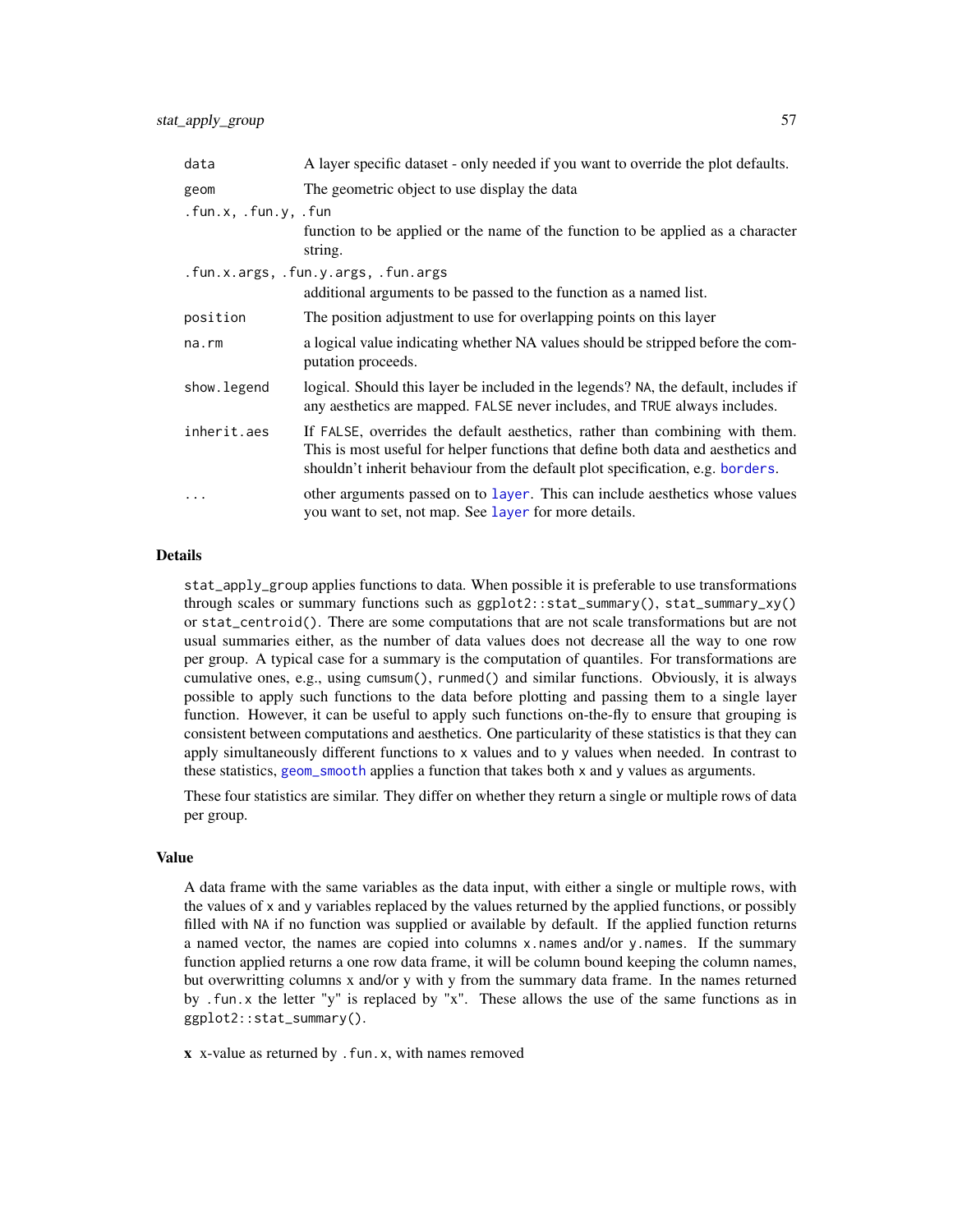y y-value as returned by .fun.y, with names removed **x.names** if the x-value returned by . fun. x is named, these names y.names if the y-value returned by . fun.y is named, these names xmin, xmax values returned by . fun. x under these names, if present ymin, ymax values returned by . fun.y under these names, if present <other> additional values as returned by .fun.y under other names

### Note

The applied function(s) must accept as first argument a vector that matches the variables mapped to x or y aesthetics. For stat\_summary\_xy() and stat\_centroid() the function(s) to be applied is(are) expected to return a vector of length 1 or a data frame with only one row, as mean\_se(), mean\_cl\_normal() mean\_cl\_boot(), mean\_sdl() and median\_hilow() from 'ggplot2' do.

For stat\_apply\_group the vectors returned by the the functions applied to x and y must be of exactly the same length. When only one of .fun.x or .fun.y are passed a function as argument, the other variable in the returned data is filled with NA\_real\_. If other values are desired, they can be set by means of a user-defined function.

### References

Answers to question "R ggplot on-the-fly calculation by grouping variable" at [https://stackoverf](https://stackoverflow.com/questions/51412522)low. [com/questions/51412522](https://stackoverflow.com/questions/51412522).

```
set.seed(123456)
my.df \leq data.frame(X = rep(1:20,2),
                    Y = runif(40),
                    category = rep(c("A", "B"), each = 20))
```

```
# make sure rows are ordered for X as we will use functions that rely on this
my.df <- my.df[order(my.df[["X"]]), ]
```

```
# Centroid
ggplot(my.df, aes(x = X, y = Y, colour = category)) +stat_centroid(shape = "cross", size = 6) +
 geom_point()
ggplot(my.df, aes(x = X, y = Y, colour = category)) +stat_centroid(geom = "rug", size = 1.5, .fun = median) +
 geom_point()
ggplot(my.df, aes(x = X, y = Y, colour = category)) +stat_centroid(geom = "text", aes(label = category)) +
 geom_point()
# quantiles
ggplot(my.df, aes(x = X, y = Y, colour = category)) +geom_point() +
```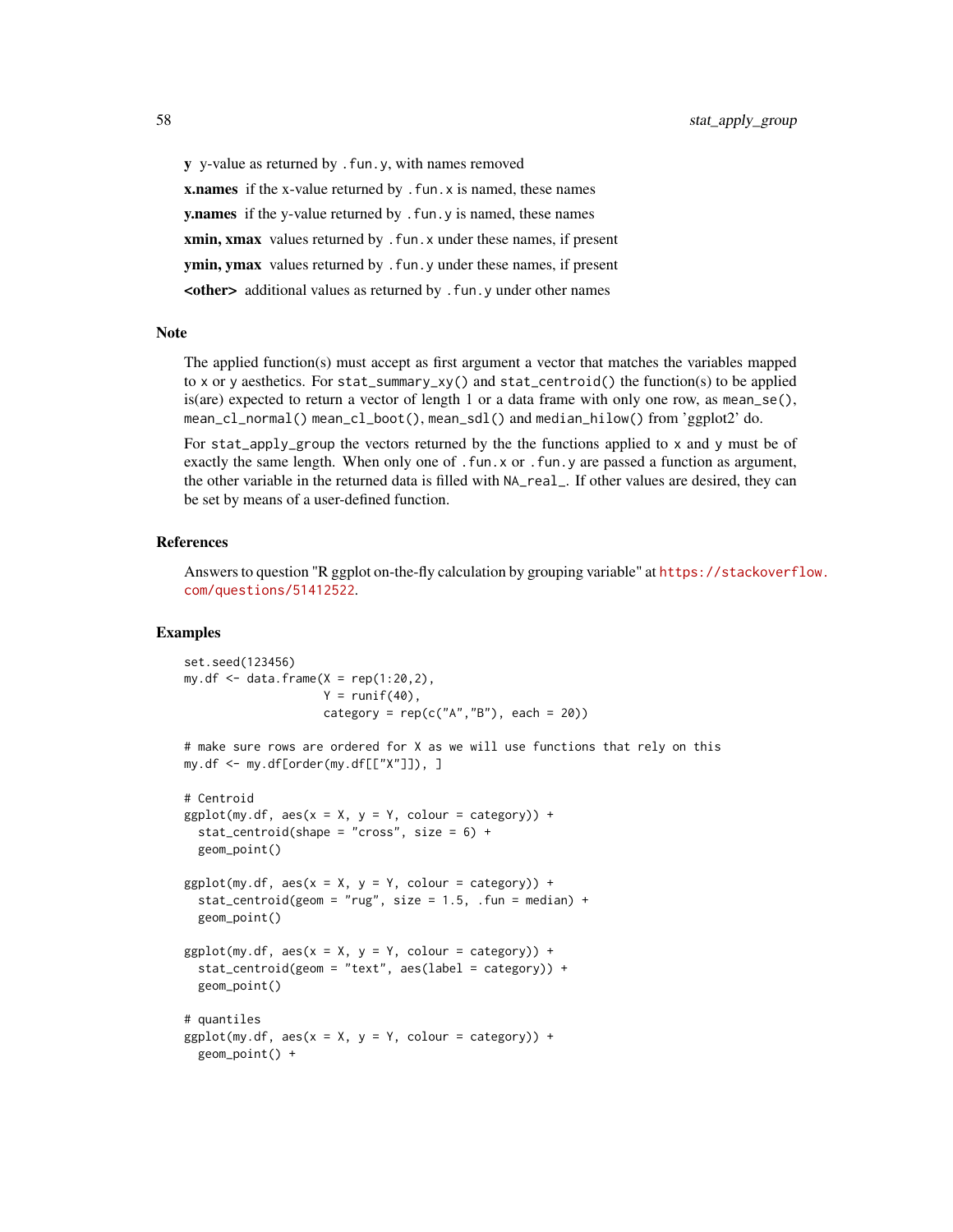```
stat_apply_group(geom = "rug", .fun.y = quantile, .fun.x = quantile)
ggplot(my.df, aes(x = X, y = Y)) +geom_point() +
 stat_apply_group(geom = "rug", sides = "lr", color = "darkred",
                   fun.y = quantile) +stat_apply_group(geom = "text", hjust = "right", color = "darkred",
                   .fun.y = quantile,
                   .fun.x = function(x) \{rep(22, 5)\}, # set x to 22
                  mapping = aes(label = after_stat(y.name))) +expand_limits(x = 21)
my.probs <- c(0.25, 0.5, 0.75)
ggplot(my.df, aes(x = X, y = Y, colour = category)) +
 geom_point() +
 stat_apply_group(geom = "hline",
                  aes(yintercept = after_stat(y)),
                   .fun.y = quantile,
                   .fun.y.args = list(probs = my.probs))
# cummulative summaries
ggplot(my.df, aes(x = X, y = Y, colour = category)) +
 stat_apply_group(.fun.x = function(x) \{x\},
                   .fun.y = cummax)ggplot(my.df, aes(x = X, y = Y, colour = category)) +stat\_apply\_group(.fun.x = cumsum, .fun.y = cumsum)# diff returns a shorter vector by 1 for each group
ggplot(my.df, aes(x = X, y = Y, colour = category)) +stat_apply_group(.fun.x = function(x) \{x[-1L]\},\. fun.y = diff, na.rm = TRUE)
# Running summaries
ggplot(my.df, aes(x = X, y = Y, colour = category)) +geom_point() +
 stat\_apply\_group(.fun.x = function(x) {x},.fun.y = runmed, .fun.y.args = list(k = 5))
# Rescaling per group
ggplot(my.df, aes(x = X, y = Y, colour = category)) +stat\_apply\_group( .fun.x = function(x) \{x\},.fun.y = function(x) {(x - min(x)) / (max(x) - min(x))})
# inspecting the returned data
if (requireNamespace("gginnards", quietly = TRUE)) {
 library(gginnards)
 ggplot(my.df, aes(x = X, y = Y, colour = category)) +stat_centroid(.fun = mean_se, geom = "debug")
 ggplot(my.df, aes(x = X, y = Y, colour = category)) +stat_summary_xy(.fun.y = mean_se, geom = "debug")
```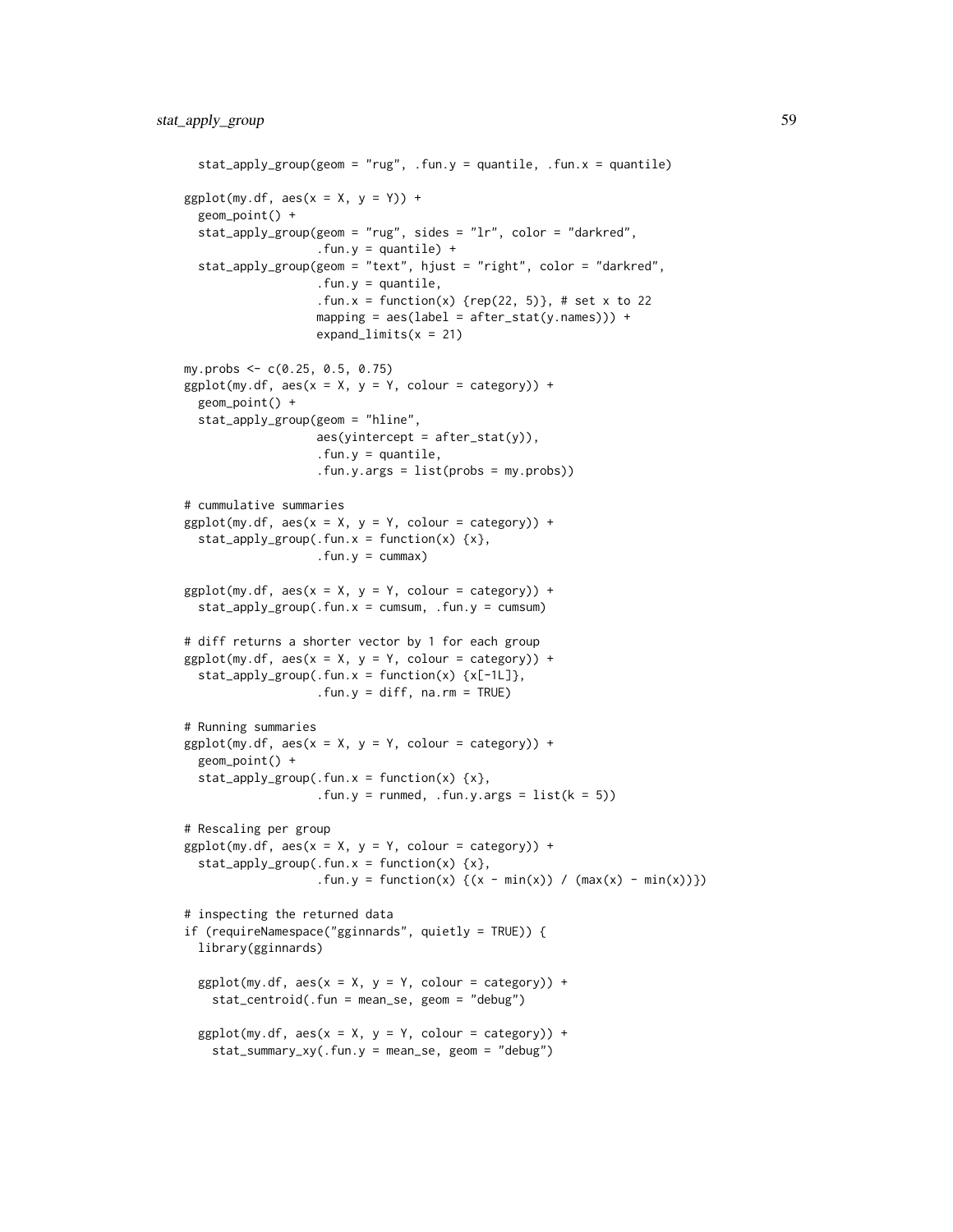```
ggplot(my.df, aes(x = X, y = Y, colour = category)) +stat_apply_group(.fun.y = cumsum, geom = "debug")
 ggplot(my.df, aes(x = X, y = Y, colour = category)) +
   geom_point() +
    stat_apply_group(geom = "debug",
                    . fun.x = quantile,
                    .fun.x.args = list(probs = my.probs),
                    fun.y = quantile,.fun.y.args = list(probs = my.probs))
}
```
<span id="page-59-0"></span>stat\_dens1d\_filter *Filter observations by local 1D density*

#### Description

stat\_dens1d\_filter Filters-out/filters-in observations in regions of a plot panel with high density of observations, based on the values mapped to one of x and y aesthetics. stat\_dens1d\_filter\_g does the same filtering by group instead of by panel. This second stat is useful for highlighting observations, while the first one tends to be most useful when the aim is to prevent clashes among text labels.

```
stat_dens1d_filter(
  mapping = NULL,
  data = NULL,geom = "point",
 position = "identity",
  ...,
  keep.fraction = 0.1,
  keep.number = Inf,
  keep.sparse = TRUE,
  invert.selection = FALSE,
  bw = "SJ",kernel = "gaussian",
  adjust = 1,
 n = 512,
  orientation = "x",na.rm = TRUE,show.legend = FALSE,
  inherit.aes = TRUE
)
stat_dens1d_filter_g(
```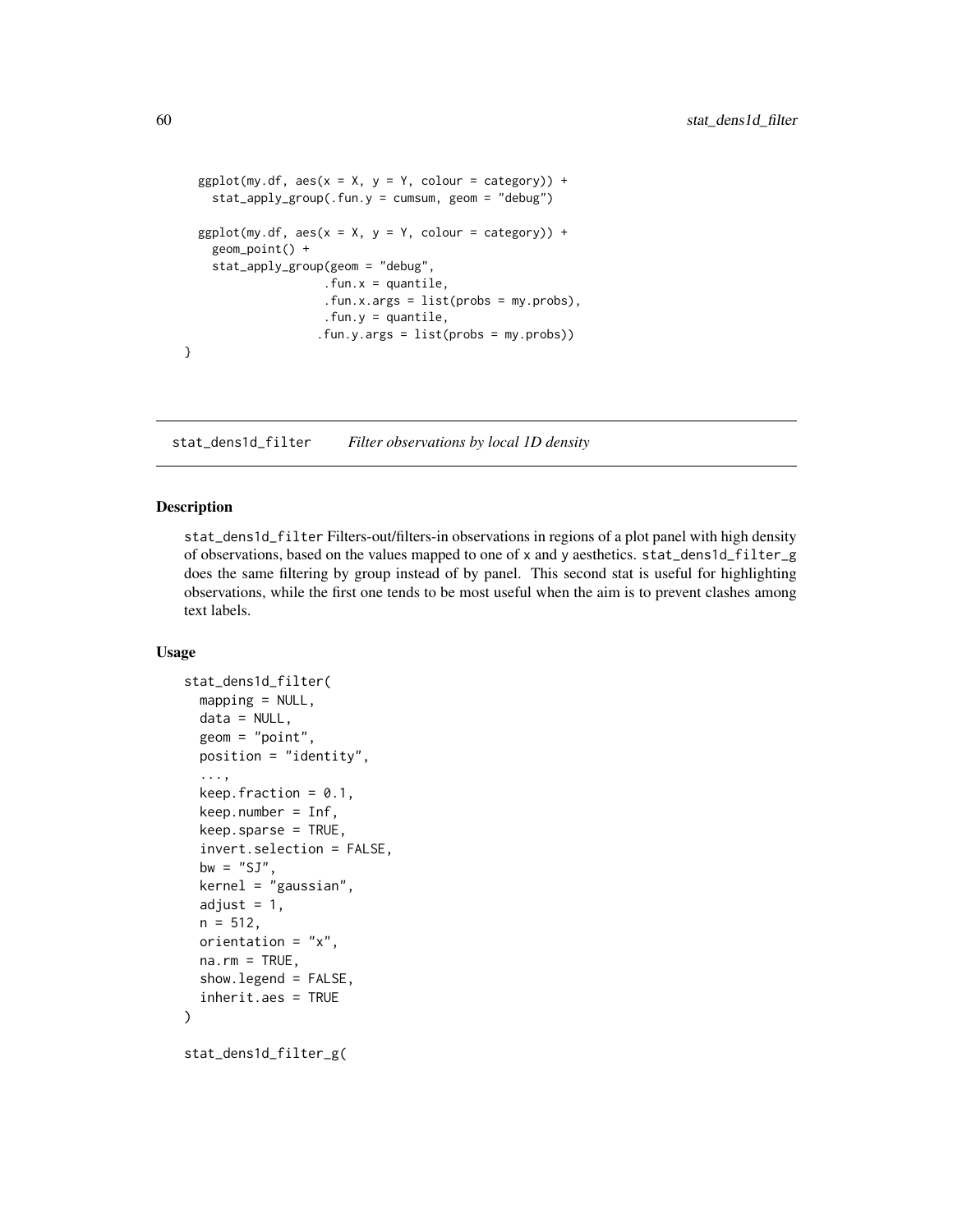# stat\_dens1d\_filter 61

```
mapping = NULL,
data = NULL,geom = "point",position = "identity",
keep.fraction = 0.1,
keep.number = Inf,
keep.sparse = TRUE,
invert.selection = FALSE,
na.rm = TRUE,show.legend = FALSE,
inherit.aes = TRUE,
bw = "SJ",adjust = 1,kernel = "gaussian",
n = 512,orientation = "x",...
```
# Arguments

 $\mathcal{L}$ 

| mapping          | The aesthetic mapping, usually constructed with aes or aes_. Only needs to be<br>set at the layer level if you are overriding the plot defaults.                                                                                                                                                                 |  |
|------------------|------------------------------------------------------------------------------------------------------------------------------------------------------------------------------------------------------------------------------------------------------------------------------------------------------------------|--|
| data             | A layer specific dataset - only needed if you want to override the plot defaults.                                                                                                                                                                                                                                |  |
| geom             | The geometric object to use display the data.                                                                                                                                                                                                                                                                    |  |
| position         | The position adjustment to use for overlapping points on this layer                                                                                                                                                                                                                                              |  |
| $\ddots$         | other arguments passed on to layer. This can include aesthetics whose values<br>you want to set, not map. See layer for more details.                                                                                                                                                                            |  |
| keep.fraction    | numeric $[01]$ . The fraction of the observations (or rows) in data to be retained.                                                                                                                                                                                                                              |  |
| keep.number      | integer Set the maximum number of observations to retain, effective only if<br>obeying keep. fraction would result in a larger number.                                                                                                                                                                           |  |
| keep.sparse      | logical If TRUE, the default, observations from the more sparse regions are re-<br>tained, if FALSE those from the densest regions.                                                                                                                                                                              |  |
| invert.selection |                                                                                                                                                                                                                                                                                                                  |  |
|                  | logical If TRUE, the complement of the selected rows are returned.                                                                                                                                                                                                                                               |  |
| bw               | numeric or character The smoothing bandwidth to be used. If numeric, the<br>standard deviation of the smoothing kernel. If character, a rule to choose the<br>bandwidth, as listed in bw. nrd.                                                                                                                   |  |
| kernel           | character See density for details.                                                                                                                                                                                                                                                                               |  |
| adjust           | numeric A multiplicative bandwidth adjustment. This makes it possible to adjust<br>the bandwidth while still using the a bandwidth estimator through an argument<br>passed to bw. The larger the value passed to adjust the stronger the smoothing,<br>hence decreasing sensitivity to local changes in density. |  |
| n                | numeric Number of equally spaced points at which the density is to be estimated<br>for applying the cut point. See density for details.                                                                                                                                                                          |  |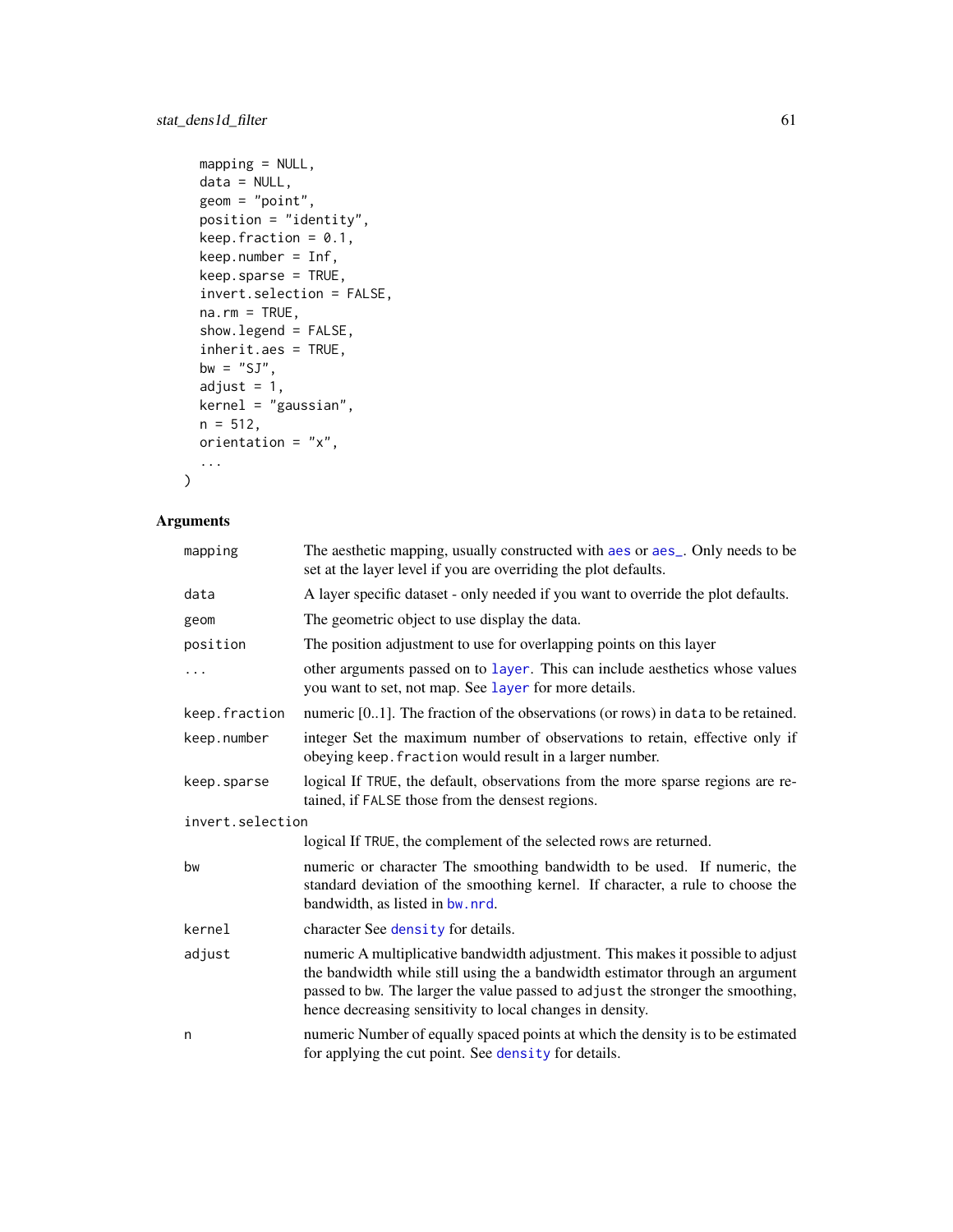| orientation | character The aesthetic along which density is computed. Given explicitly by<br>setting orientation to either "x" or "y".                                                                                                                           |
|-------------|-----------------------------------------------------------------------------------------------------------------------------------------------------------------------------------------------------------------------------------------------------|
| na.rm       | a logical value indicating whether NA values should be stripped before the com-<br>putation proceeds.                                                                                                                                               |
| show.legend | logical. Should this layer be included in the legends? NA, the default, includes if<br>any aesthetics are mapped. FALSE never includes, and TRUE always includes.                                                                                   |
| inherit.aes | If FALSE, overrides the default aesthetics, rather than combining with them.<br>This is most useful for helper functions that define both data and aesthetics and<br>shouldn't inherit behaviour from the default plot specification, e.g. borders. |

# Value

A plot layer instance. Using as output data a subset of the rows in input data retained based on a 1D filtering criterion.

# See Also

[density](#page-0-0) used internally.

Other statistics returning a subset of data: [stat\\_dens1d\\_labels\(](#page-63-0)), [stat\\_dens2d\\_filter\(](#page-66-0)), [stat\\_dens2d\\_labels\(](#page-70-0))

```
random_string <-
  function(len = 6) {
   paste(sample(letters, len, replace = TRUE), collapse = "")
  }
# Make random data.
set.seed(1001)
d <- tibble::tibble(
 x = \text{norm}(100),
 y = rnorm(100),
  group = rep(c("A", "B"), c(50, 50)),lab = replicate(100, { random_string() })
)
d$xg <- d$x
d$xg[51:100] <- d$xg[51:100] + 1
# highlight the 1/10 of observations in sparsest regions of the plot
ggplot(data = d, aes(x, y)) +geom_point() +
  geom_rug(sides = "b") +
  stat_dens1d_filter(colour = "red") +
  stat_dens1d_filter(geom = "rug", colour = "red", sides = "b")
# highlight the 1/4 of observations in densest regions of the plot
ggplot(data = d, aes(x, y)) +geom_point() +
  geom_rug(sides = "b") +
```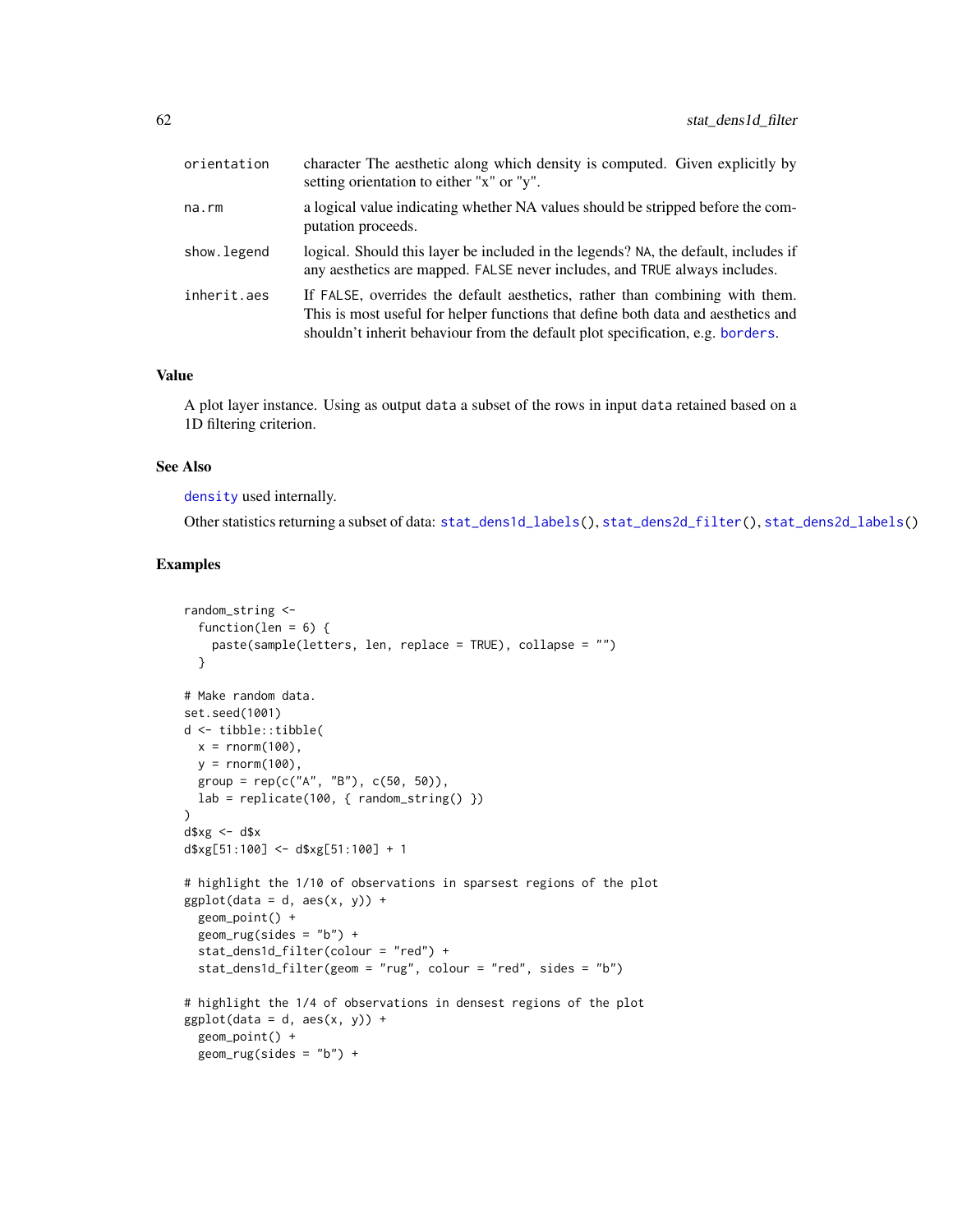```
stat_dens1d_filter(colour = "blue",
                    keep.fraction = 1/4, keep.sparse = FALSE) +
 stat_dens1d_filter(geom = "rug", colour = "blue",
                    keep.fraction = 1/4, keep.sparse = FALSE,
                     sides = "b")
# switching axes
ggplot(data = d, aes(x, y)) +geom_point() +
 geom_rug(sides = "l") +
 stat_dens1d_filter(colour = "red", orientation = "y") +
 stat_dens1d_filter(geom = "rug", colour = "red", orientation = "y",
                     sides = "1")
# highlight 1/10 plus 1/10 observations in high and low density regions
ggplot(data = d, aes(x, y)) +geom_point() +
 geom_rug(sides = "b") +
 stat_dens1d_filter(colour = "red") +
 stat_dens1d_filter(geom = "rug", colour = "red", sides = "b") +
 stat_dens1d_filter(colour = "blue", keep.sparse = FALSE) +
 stat_dens1d_filter(geom = "rug",
                    colour = "blue", keep.sparse = FALSE, sides = "b")
# selecting the 1/10 observations in sparsest regions and their complement
ggplot(data = d, aes(x, y)) +stat_dens1d_filter(colour = "red") +
 stat_dens1d_filter(geom = "rug", colour = "red", sides = "b") +
 stat_dens1d_filter(colour = "blue", invert.selection = TRUE) +
 stat_dens1d_filter(geom = "rug",
                    colour = "blue", invert.selection = TRUE, sides = "b")
# density filtering done jointly across groups
ggplot(data = d, aes(xg, y, colour = group)) +geom_point() +
 geom_rug(sides = "b", colour = "black") +stat_dens1d_filter(shape = 1, size = 3, keep.fraction = 1/4, adjust = 2)
# density filtering done independently for each group
ggplot(data = d, aes(xg, y, colour = group)) +geom_point() +
 geom_rug(sides = "b") +stat_dens1d_filter_g(shape = 1, size = 3, keep.fraction = 1/4, adjust = 2)
# density filtering done jointly across groups by overriding grouping
ggplot(data = d, aes(xg, y, colour = group)) +geom_point() +
 geom_rug(sides = "b") +stat_dens1d_filter_g(colour = "black",
                       shape = 1, size = 3, keep. fraction = 1/4, adjust = 2)
# label observations
ggplot(data = d, aes(x, y, label = lab, colour = group)) +
```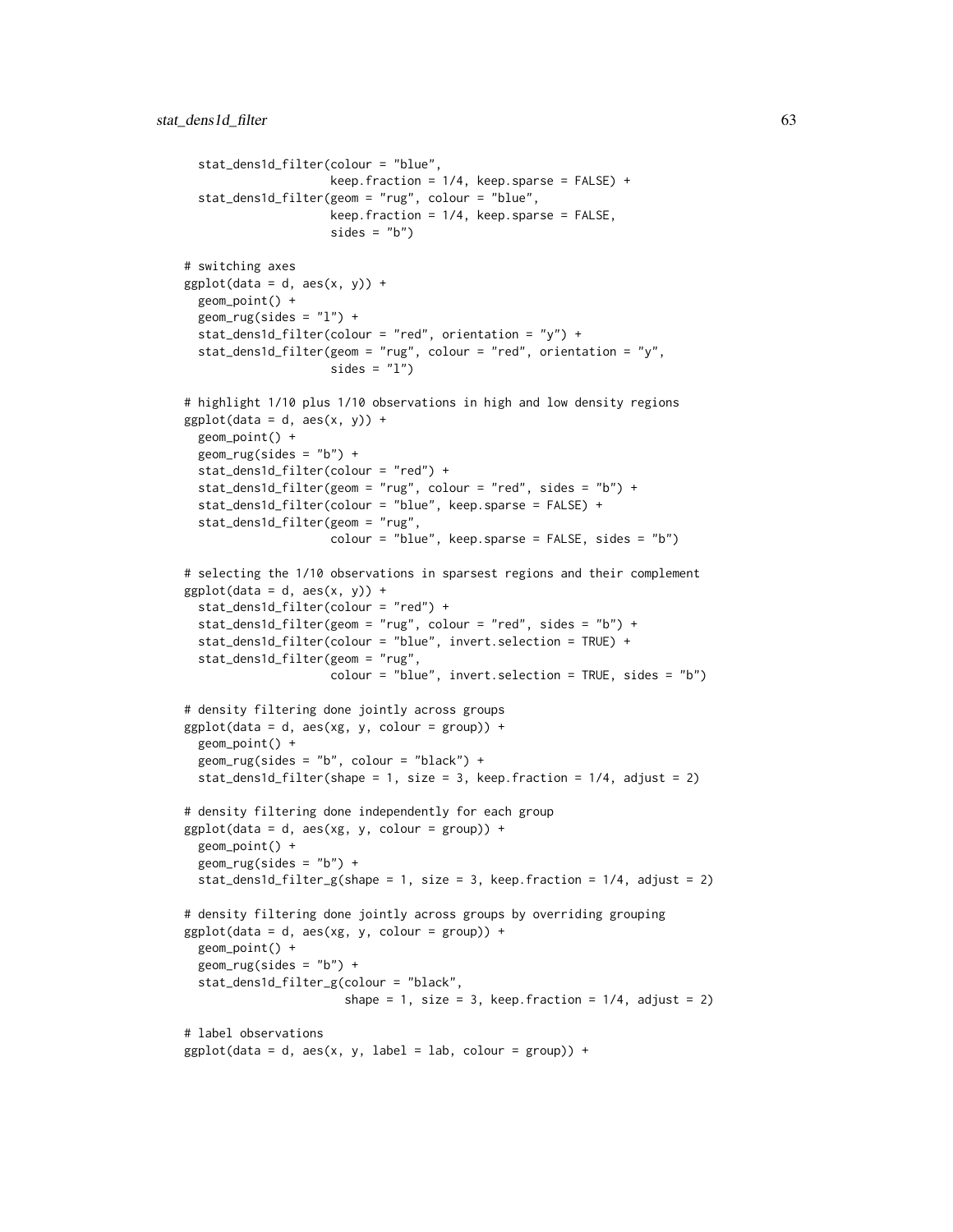```
geom_point() +
 stat_dens1d_filter(geom = "text", hjust = "outward")
# repulsive labels with ggrepel::geom_text_repel()
ggrepel.installed <- requireNamespace("ggrepel", quietly = TRUE)
if (ggrepel.installed) {
 library(ggrepel)
 ggplot(data = d, aes(x, y, label = lab, colour = group)) +geom_point() +
   stat_dens1d_filter(geom = "text_repel")
}
```
<span id="page-63-0"></span>stat\_dens1d\_labels *Replace labels in data based on 1D density*

#### Description

stat\_dens1d\_labels() Sets values mapped to the label aesthetic to "" or a user provided character string based on the local density in regions of a plot panel. Its main use is together with repulsive geoms from package [ggrepel](#page-0-0). If there is no mapping to label in data, the mapping is set to rownames(data), with a message.

```
stat_dens1d_labels(
 mapping = NULL,data = NULL,geom = "text"position = "identity",
  ...,
  keep.fraction = 0.1,
 keep.number = Inf,
 keep.sparse = TRUE,
  invert.selection = FALSE,
 bw = "SJ",kernel = "gaussian",
  adjust = 1,
 n = 512,
  orientation = "x".label.fill = "",na.rm = TRUE,show.legend = FALSE,
  inherit.aes = TRUE
)
```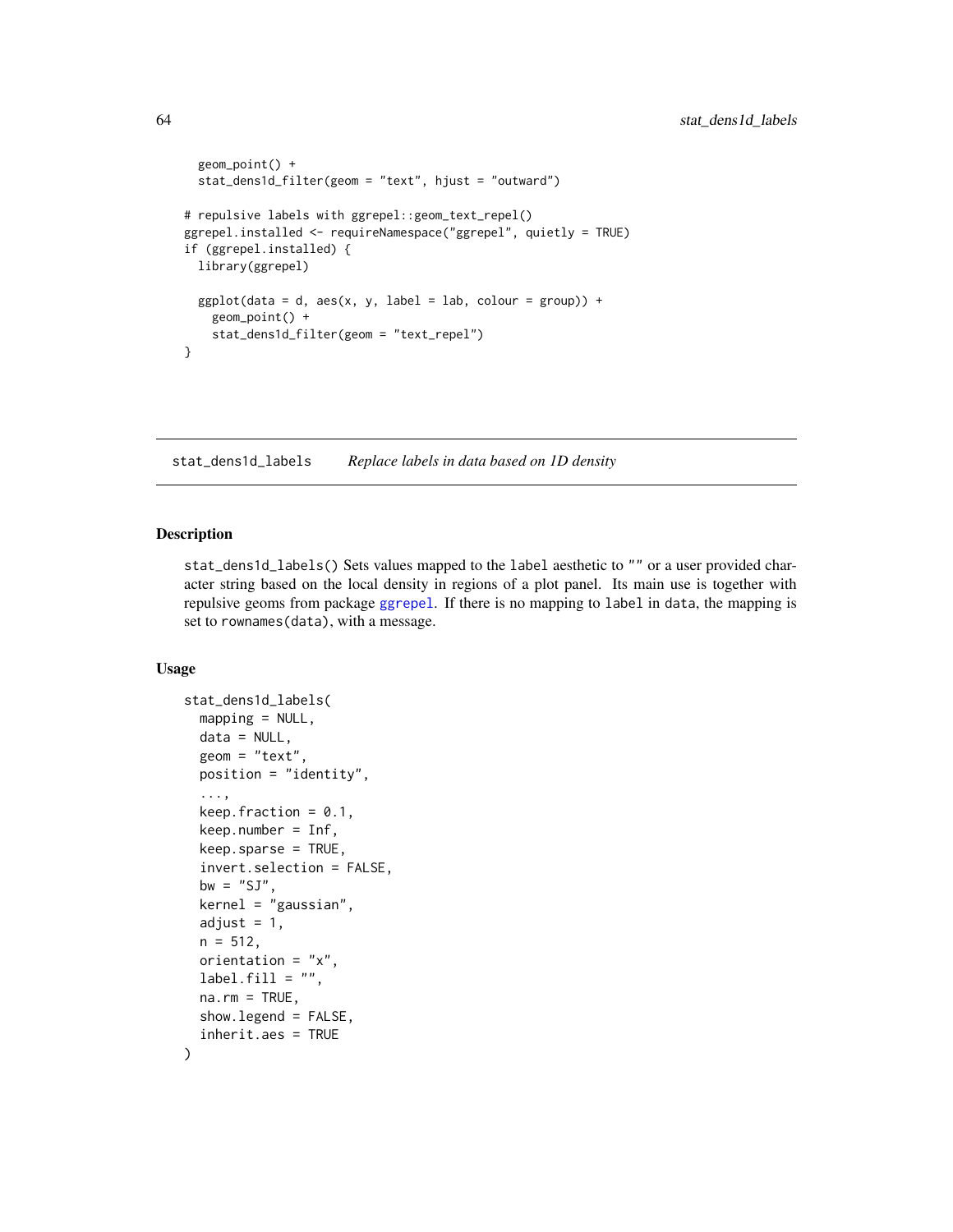# Arguments

| mapping          | The aesthetic mapping, usually constructed with aes or aes_. Only needs to be<br>set at the layer level if you are overriding the plot defaults.                                                                                                                                                                 |
|------------------|------------------------------------------------------------------------------------------------------------------------------------------------------------------------------------------------------------------------------------------------------------------------------------------------------------------|
| data             | A layer specific dataset - only needed if you want to override the plot defaults.                                                                                                                                                                                                                                |
| geom             | The geometric object to use display the data.                                                                                                                                                                                                                                                                    |
| position         | The position adjustment to use for overlapping points on this layer                                                                                                                                                                                                                                              |
| $\ddots$         | other arguments passed on to layer. This can include aesthetics whose values<br>you want to set, not map. See layer for more details.                                                                                                                                                                            |
| keep.fraction    | numeric [01]. The fraction of the observations (or rows) in data to be retained.                                                                                                                                                                                                                                 |
| keep.number      | integer Set the maximum number of observations to retain, effective only if<br>obeying keep. fraction would result in a larger number.                                                                                                                                                                           |
| keep.sparse      | logical If TRUE, the default, observations from the more sparse regions are re-<br>tained, if FALSE those from the densest regions.                                                                                                                                                                              |
| invert.selection |                                                                                                                                                                                                                                                                                                                  |
|                  | logical If TRUE, the complement of the selected rows are returned.                                                                                                                                                                                                                                               |
| bw               | numeric or character The smoothing bandwidth to be used. If numeric, the<br>standard deviation of the smoothing kernel. If character, a rule to choose the<br>bandwidth, as listed in bw. nrd.                                                                                                                   |
| kernel           | character See density for details.                                                                                                                                                                                                                                                                               |
| adjust           | numeric A multiplicative bandwidth adjustment. This makes it possible to adjust<br>the bandwidth while still using the a bandwidth estimator through an argument<br>passed to bw. The larger the value passed to adjust the stronger the smoothing,<br>hence decreasing sensitivity to local changes in density. |
| n                | numeric Number of equally spaced points at which the density is to be estimated<br>for applying the cut point. See density for details.                                                                                                                                                                          |
| orientation      | character The aesthetic along which density is computed. Given explicitly by<br>setting orientation to either "x" or "y".                                                                                                                                                                                        |
| label.fill       | character vector of length 1 or a function.                                                                                                                                                                                                                                                                      |
| na.rm            | a logical value indicating whether NA values should be stripped before the com-<br>putation proceeds.                                                                                                                                                                                                            |
| show.legend      | logical. Should this layer be included in the legends? NA, the default, includes if<br>any aesthetics are mapped. FALSE never includes, and TRUE always includes.                                                                                                                                                |
| inherit.aes      | If FALSE, overrides the default aesthetics, rather than combining with them.<br>This is most useful for helper functions that define both data and aesthetics and<br>shouldn't inherit behaviour from the default plot specification, e.g. borders.                                                              |

# Details

stat\_dens1d\_labels() is designed to work together with statistics from package 'ggrepel'. To avoid text labels being plotted over unlabelled points the corresponding rows in data need to be retained but labels replaced with the empty character string, "". This makes [stat\\_dens1d\\_filter](#page-59-0) unsuitable for the task. Non-the-less stat\_dens1d\_labels() could be useful in some other cases, as the substitution character string can be set by the user.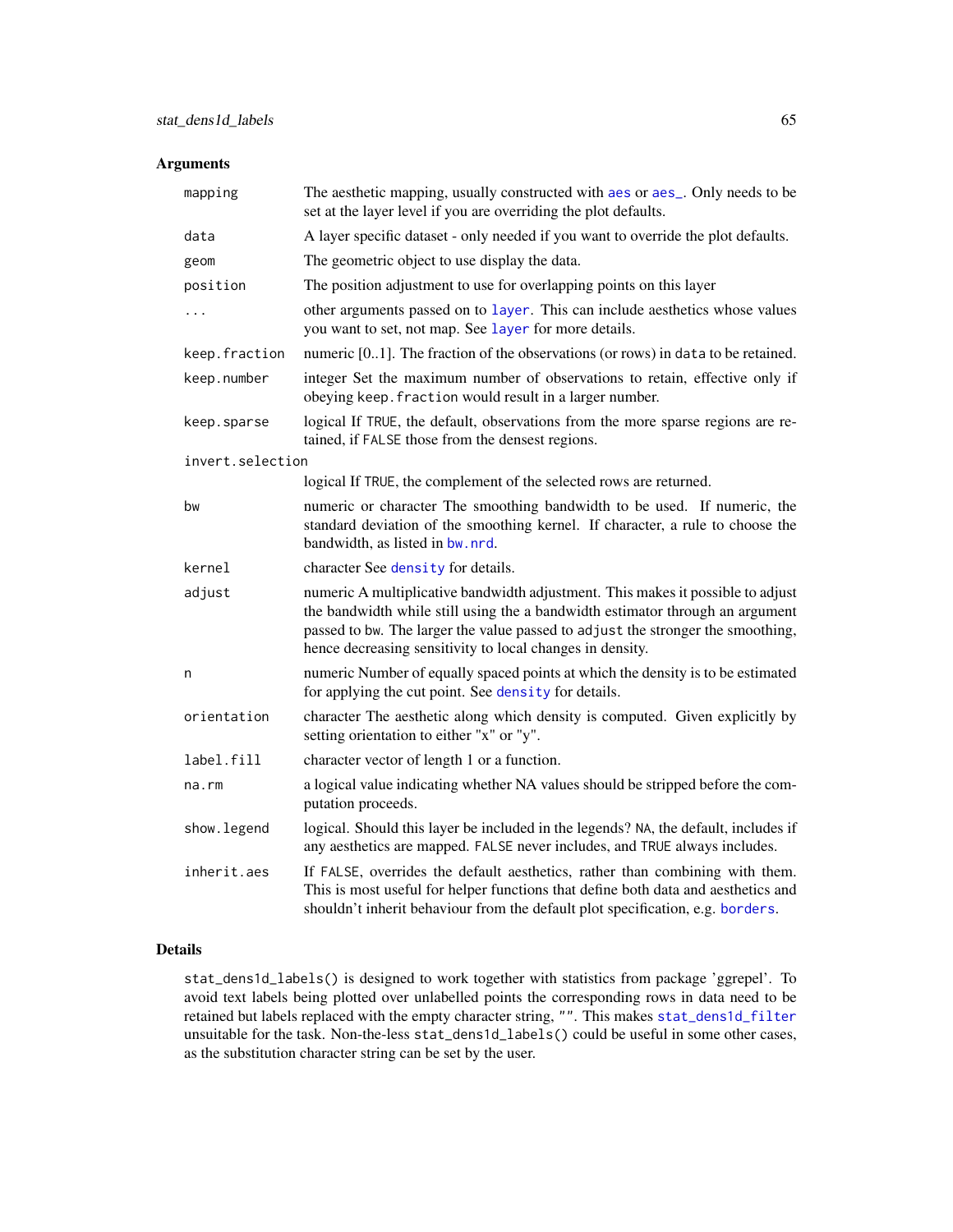# Value

A plot layer instance. Using as output data the input data after value substitution based on a 1D the filtering criterion.

# See Also

[density](#page-0-0) used internally.

Other statistics returning a subset of data: [stat\\_dens1d\\_filter\(](#page-59-0)), [stat\\_dens2d\\_filter\(](#page-66-0)), [stat\\_dens2d\\_labels\(](#page-70-0))

```
random_string <-
  function(len = 6) {
   paste(sample(letters, len, replace = TRUE), collapse = "")
  }
# Make random data.
set.seed(1005)
d <- tibble::tibble(
 x = rnorm(100),
 y = rnorm(100),
 group = rep(c("A", "B"), c(50, 50)),lab = replicate(100, { random_string() })
\lambda# using defaults
ggplot(data = d, aes(x, y, label = lab)) +geom_point() +
  stat_dens1d_labels()
ggrepel.installed <- requireNamespace("ggrepel", quietly = TRUE)
if (ggrepel.installed) {
  library(ggrepel)
# using defaults
  ggplot(data = d, aes(x, y, label = lab)) +geom_point() +
    stat_dens1d_labels(geom = "text_repel")
# if no mapping to label is found, it is set row names
  ggplot(data = d, aes(x, y)) +geom_point() +
    stat_dens1d_labels(geom = "text_repel")
# using defaults, along y-axis
  ggplot(data = d, aes(x, y, label = lab)) +geom_point() +
    stat_dens1d_labels(orientation = "y", geom = "text_repel")
# example labelling with coordiantes
```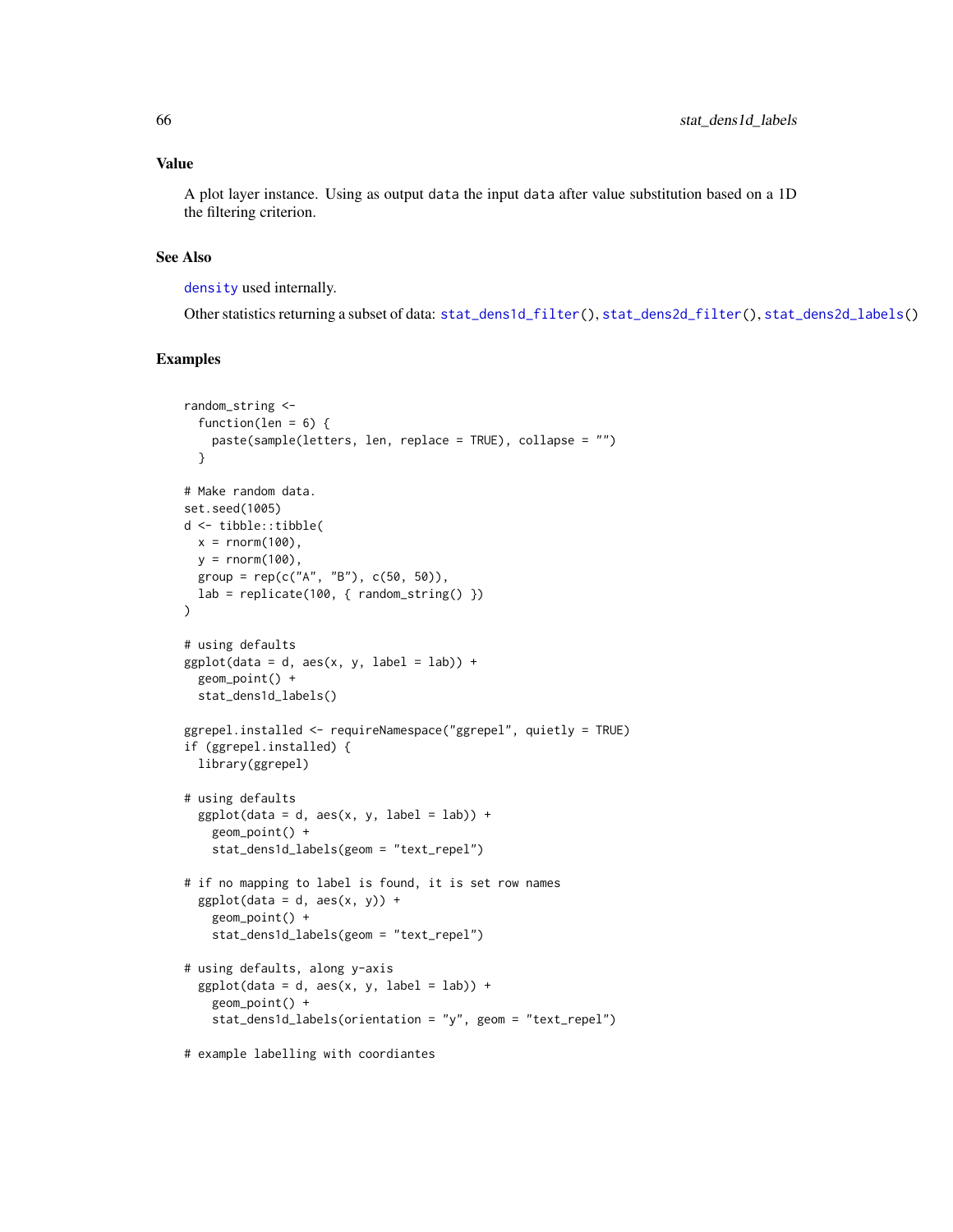```
ggplot(data = d, aes(x, y, label = sprintf("x = %.2f\ny = %.2f", x, y))) +geom_point() +
    stat_dens1d_filter(colour = "red") +
   stat_dens1d_labels(geom = "text_repel", colour = "red", size = 3)
  ggplot(data = d, aes(x, y, label = lab, colour = group)) +geom_point() +
    stat_dens1d_labels(geom = "text_repel")
 ggplot(data = d, aes(x, y, label = lab, colour = group)) +geom_point() +
    stat_dens1d_labels(geom = "text_repel", label.fill = NA)
# we keep labels starting with "a" across the whole plot, but all in sparse
# regions. To achieve this we pass as argument to label.fill a fucntion
# instead of a character string.
 label.fun <- function(x) {ifelse(grepl("^a", x), x, "")}
 ggplot(data = d, aes(x, y, label = lab, colour = group)) +geom_point() +
    stat_dens1d_labels(geom = "text_repel", label.fill = label.fun)
}
# Using geom_debug() we can see that all 100 rows in \code{d} are
# returned. But only those labelled in the previous example still contain
# the original labels.
gginnards.installed <- requireNamespace("gginnards", quietly = TRUE)
if (gginnards.installed) {
 library(gginnards)
 ggplot(data = d, aes(x, y, label = lab)) +geom_point() +
    stat_dens1d_labels(geom = "debug")
}
```
<span id="page-66-0"></span>stat\_dens2d\_filter *Filter observations by local 2D density*

## Description

stat\_dens2d\_filter Filters-out/filters-in observations in regions of a plot panel with high density of observations, based on the values mapped to both x and y aesthetics. stat\_dens2d\_filter\_g does the filtering by group instead of by panel. This second stat is useful for highlighting observations, while the first one tends to be most useful when the aim is to prevent clashes among text labels.

```
stat_dens2d_filter(
```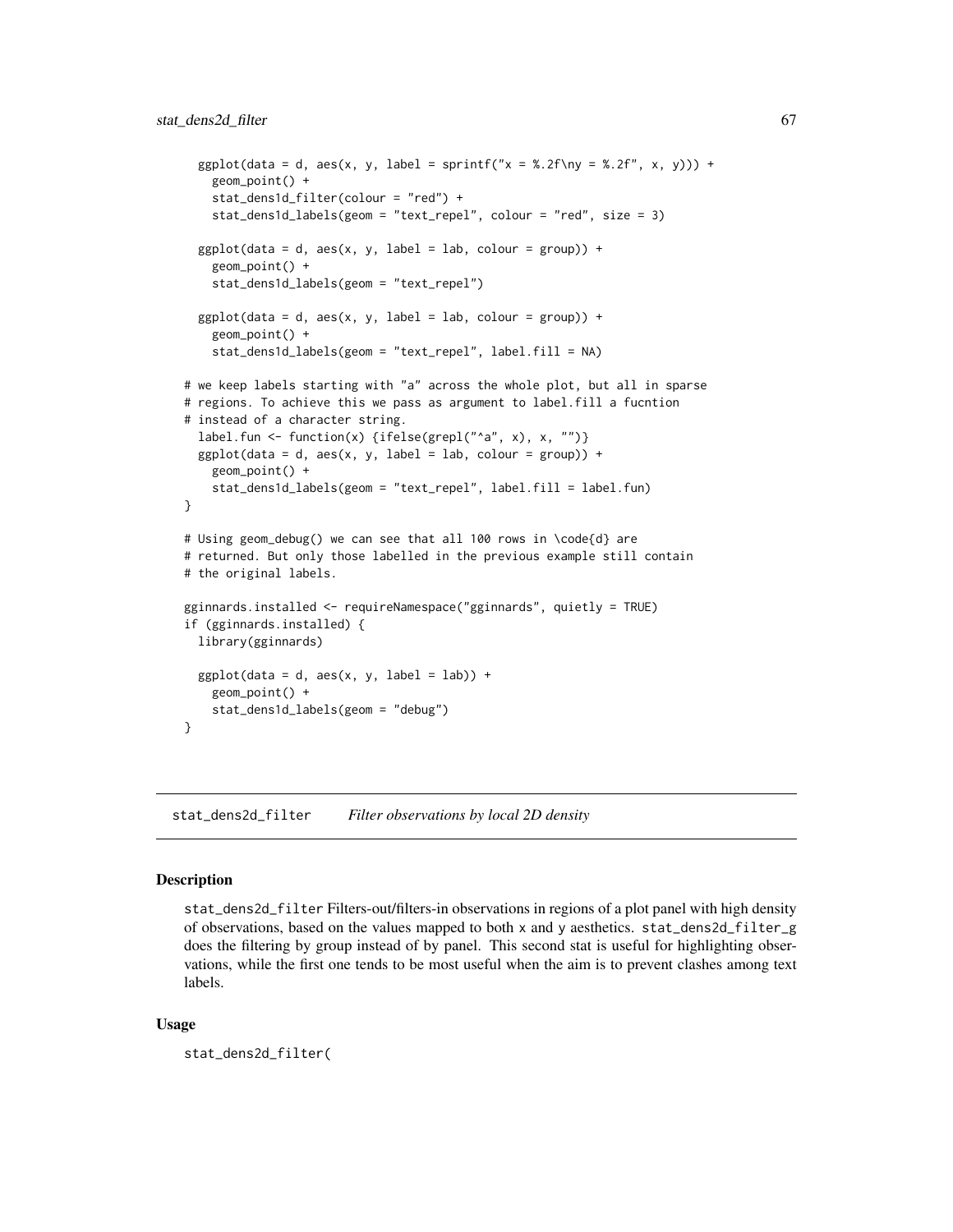```
mapping = NULL,
  data = NULL,geom = "point",
 position = "identity",
  keep.fraction = 0.1,
  keep.number = Inf,
  keep.sparse = TRUE,
  invert.selection = FALSE,
  na.rm = TRUE,show.legend = FALSE,
  inherit.aes = TRUE,
 h = NULL,n = NULL,...
\mathcal{L}stat_dens2d_filter_g(
 mapping = NULL,data = NULL,geom = "point",
  position = "identity",
  keep.fraction = 0.1,
  keep.number = Inf,
  keep.sparse = TRUE,
  invert.selection = FALSE,
  na.rm = TRUE,show.legend = FALSE,
  inherit.aes = TRUE,
  h = NULL,n = NULL,...
\mathcal{L}
```
# Arguments

| The aesthetic mapping, usually constructed with a es or a es_. Only needs to be<br>set at the layer level if you are overriding the plot defaults. |  |
|----------------------------------------------------------------------------------------------------------------------------------------------------|--|
| A layer specific dataset - only needed if you want to override the plot defaults.                                                                  |  |
| The geometric object to use display the data.                                                                                                      |  |
| The position adjustment to use for overlapping points on this layer                                                                                |  |
| numeric $[01]$ . The fraction of the observations (or rows) in data to be retained.                                                                |  |
| integer Set the maximum number of observations to retain, effective only if<br>obeying keep. fraction would result in a larger number.             |  |
| logical If TRUE, the default, observations from the more sparse regions are re-<br>tained, if FALSE those from the densest regions.                |  |
| invert.selection                                                                                                                                   |  |
|                                                                                                                                                    |  |

logical If TRUE, the complement of the selected rows are returned.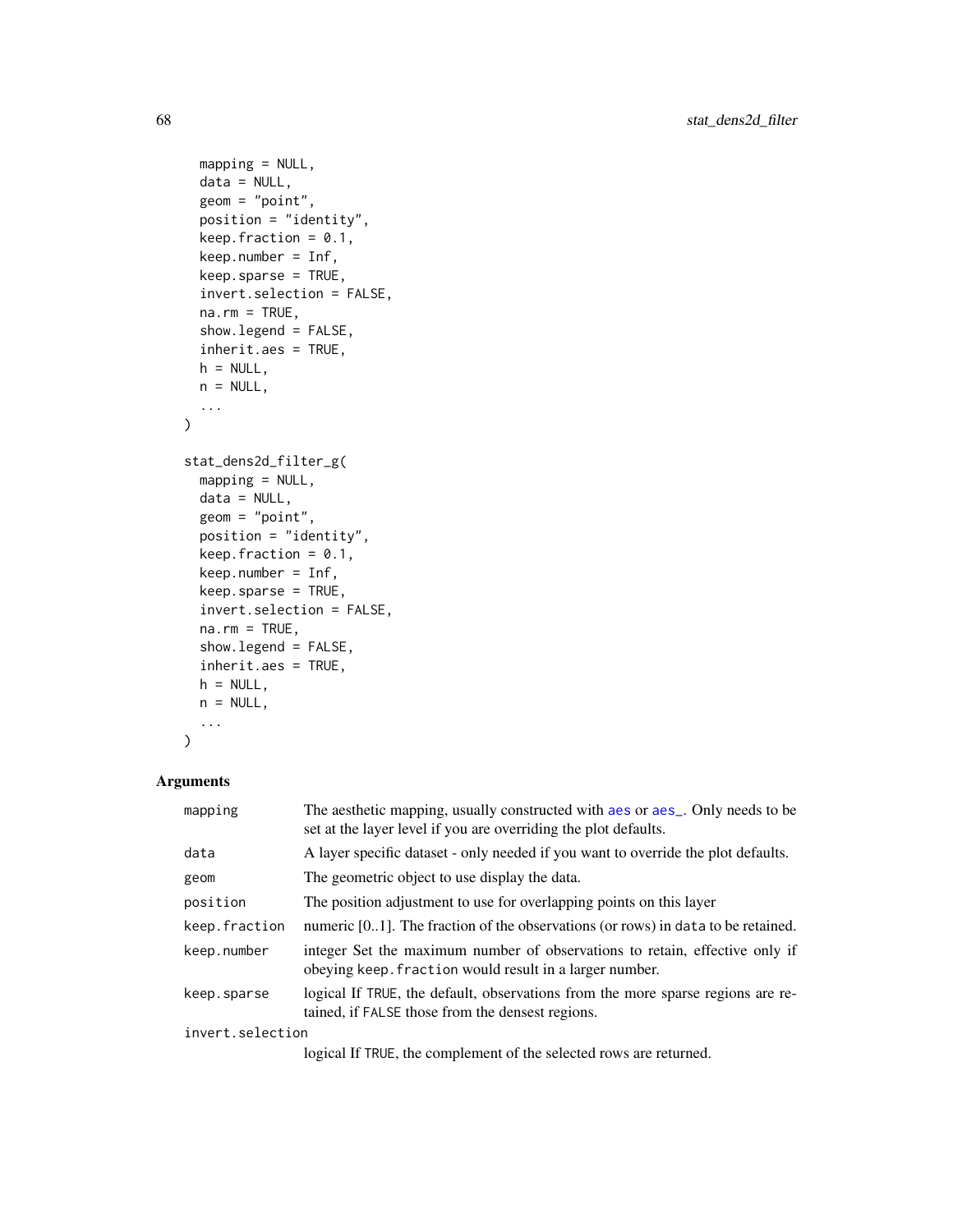| na.rm        | a logical value indicating whether NA values should be stripped before the com-<br>putation proceeds.                                                                                                                                               |
|--------------|-----------------------------------------------------------------------------------------------------------------------------------------------------------------------------------------------------------------------------------------------------|
| show. legend | logical. Should this layer be included in the legends? NA, the default, includes if<br>any aesthetics are mapped. FALSE never includes, and TRUE always includes.                                                                                   |
| inherit.aes  | If FALSE, overrides the default aesthetics, rather than combining with them.<br>This is most useful for helper functions that define both data and aesthetics and<br>shouldn't inherit behaviour from the default plot specification, e.g. borders. |
| h            | vector of bandwidths for x and y directions. Defaults to normal reference band-<br>width (see bandwidth.nrd). A scalar value will be taken to apply to both direc-<br>tions.                                                                        |
| n            | Number of grid points in each direction. Can be scalar or a length-2 integer<br>vector                                                                                                                                                              |
| $\cdot$      | other arguments passed on to layer. This can include aesthetics whose values<br>you want to set, not map. See layer for more details.                                                                                                               |

#### Value

A plot layer instance. Using as output data a subset of the rows in input data retained based on a 2D-density-based filtering criterion.

# See Also

[kde2d](#page-0-0) used internally.

Other statistics returning a subset of data: [stat\\_dens1d\\_filter\(](#page-59-0)), [stat\\_dens1d\\_labels\(](#page-63-0)), [stat\\_dens2d\\_labels\(](#page-70-0))

```
random_string <-
  function(len = 6) {
    paste(sample(letters, len, replace = TRUE), collapse = "")
  }
# Make random data.
set.seed(1001)
d <- tibble::tibble(
 x = rnorm(100),
 y = rnorm(100),
 group = rep(c("A", "B"), c(50, 50)),lab = replicate(100, { random_string() })
\mathcal{L}# filter (and here highlight) 1/10 observations in sparsest regions
ggplot(data = d, aes(x, y)) +geom_point() +
  stat_dens2d_filter(colour = "red")
# filter observations not in the sparsest regions
ggplot(data = d, aes(x, y)) +
```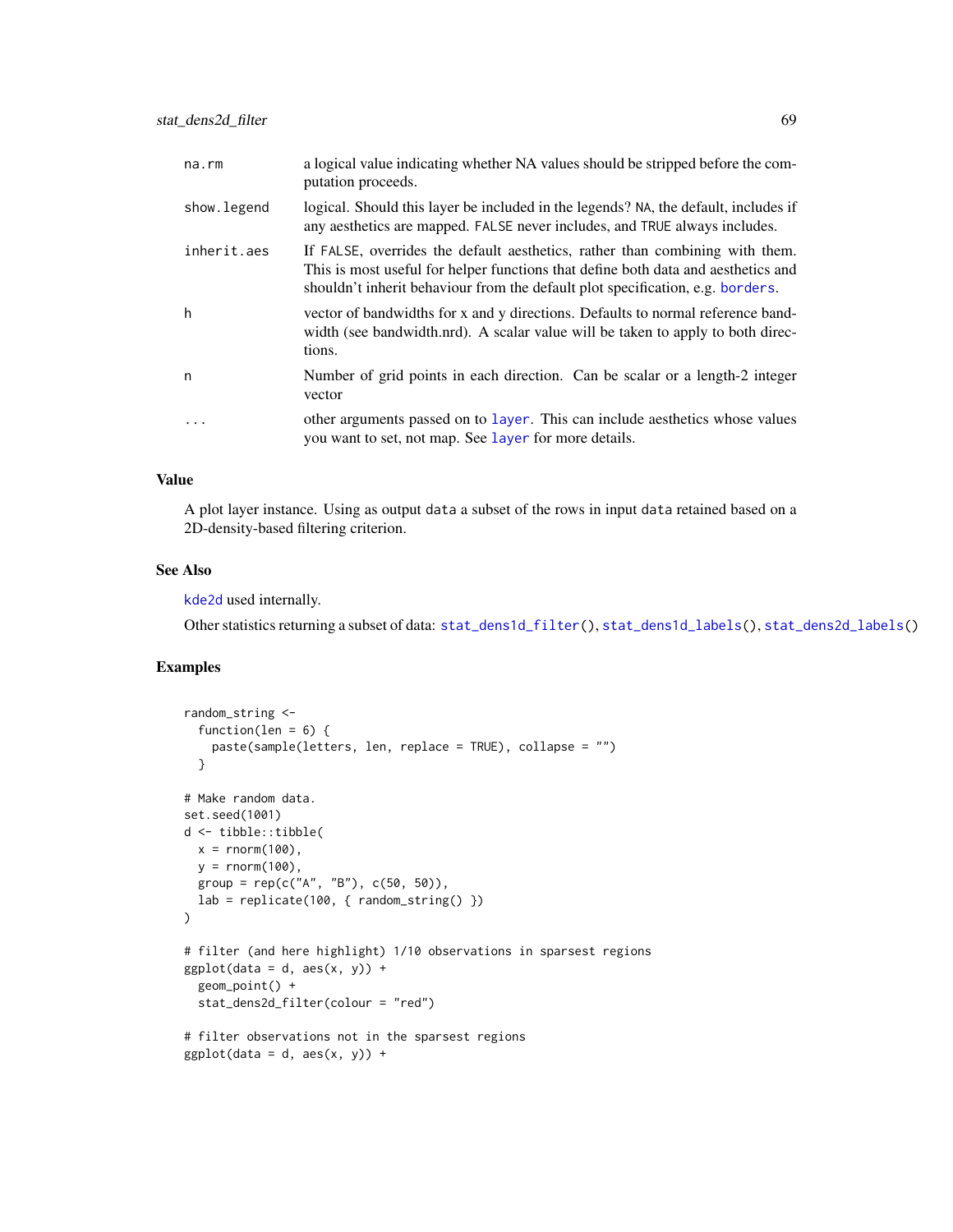```
geom_point() +
 stat_dens2d_filter(colour = "blue", invert.selection = TRUE)
# filter observations in dense regions of the plot
ggplot(data = d, aes(x, y)) +geom_point() +
 stat_dens2d_filter(colour = "blue", keep.sparse = FALSE)
# filter 1/2 the observations
ggplot(data = d, aes(x, y)) +geom_point() +
 stat_dens2d_filter(colour = "red", keep.fraction = 0.5)
# filter 1/2 the observations but cap their number to maximum 12 observations
ggplot(data = d, aes(x, y)) +geom_point() +
 stat_dens2d_filter(colour = "red",
                    keep.fraction = 0.5,
                    keep.number = 12)
# density filtering done jointly across groups
ggplot(data = d, aes(x, y, colour = group)) +geom_point() +
 stat_dens2d_filter(shape = 1, size = 3, keep.fraction = 1/4)
# density filtering done independently for each group
ggplot(data = d, aes(x, y, colour = group)) +geom_point() +
 stat_dens2d_filter_g(shape = 1, size = 3, keep.fraction = 1/4)
# density filtering done jointly across groups by overriding grouping
ggplot(data = d, aes(x, y, colour = group)) +geom_point() +
 stat_dens2d_filter_g(colour = "black",
                       shape = 1, size = 3, keep. fraction = 1/4)
# label observations
ggplot(data = d, aes(x, y, label = lab, colour = group)) +geom_point() +
 stat_dens2d_filter(geom = "text")
# repulsive labels with ggrepel::geom_text_repel()
ggrepel.installed <- requireNamespace("ggrepel", quietly = TRUE)
if (ggrepel.installed) {
 library(ggrepel)
 ggplot(data = d, aes(x, y, label = lab, colour = group)) +geom_point() +
   stat_dens2d_filter(geom = "text_repel")
}
```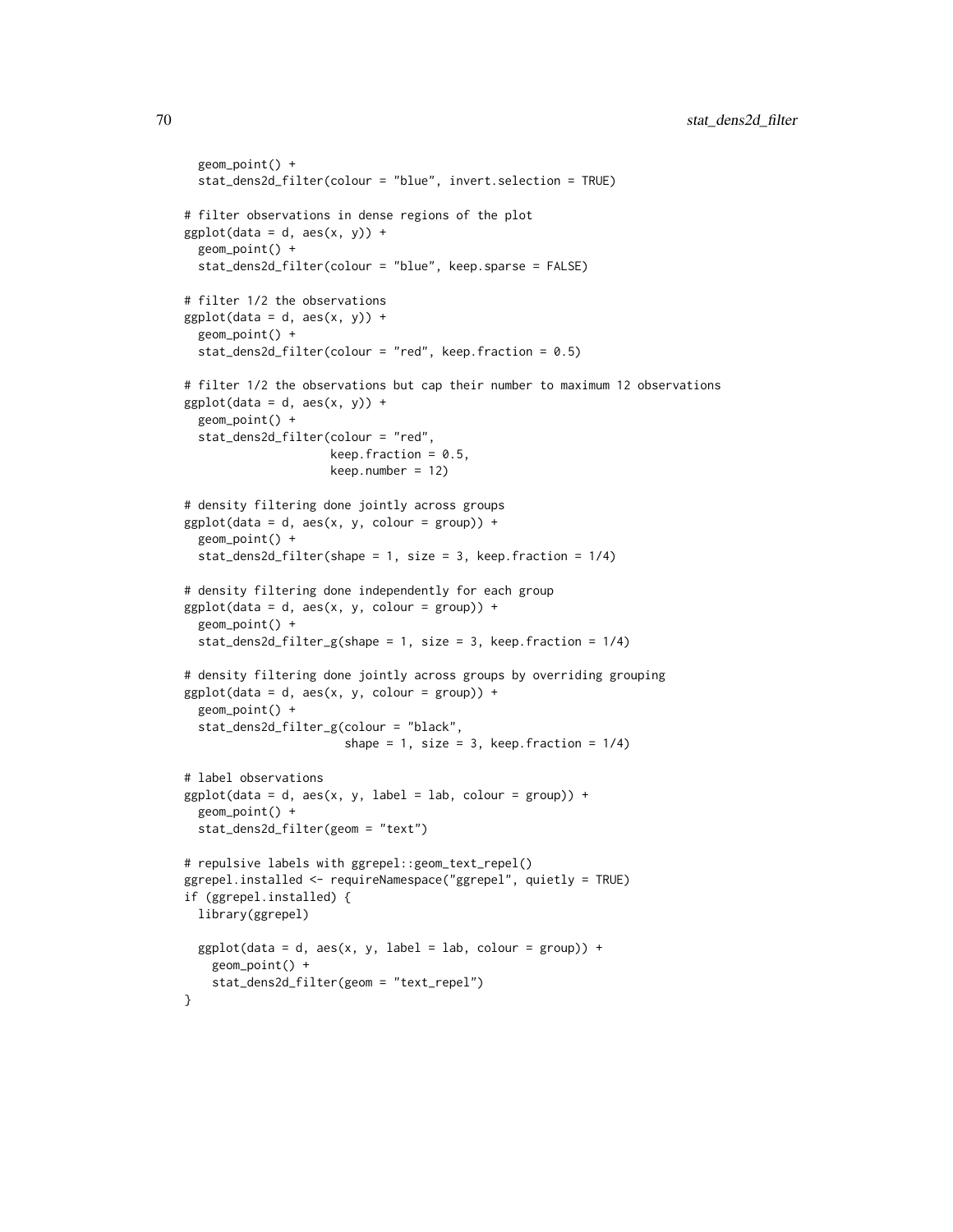<span id="page-70-0"></span>stat\_dens2d\_labels *Replace labels in data based on 2D density*

### Description

stat\_dens2d\_labels() Sets values mapped to the label aesthetic to "" or a user provided character string based on the local density in regions of a plot panel. Its main use is together with repulsive geoms from package [ggrepel](#page-0-0). If there is no mapping to label in data, the mapping is set to rownames(data), with a message.

#### Usage

```
stat_dens2d_labels(
 mapping = NULL,
 data = NULL,
  geom = "text",
 position = "identity",
  ...,
  keep.fraction = 0.1,
 keep.number = Inf,
 keep.sparse = TRUE,
  invert.selection = FALSE,
 h = NULL,n = NULL,label.fill = "",na.rm = TRUE,show.legend = FALSE,
  inherit.aes = TRUE
\mathcal{E}
```
# Arguments

| mapping       | The aesthetic mapping, usually constructed with a es or a es_. Only needs to be<br>set at the layer level if you are overriding the plot defaults. |
|---------------|----------------------------------------------------------------------------------------------------------------------------------------------------|
| data          | A layer specific dataset - only needed if you want to override the plot defaults.                                                                  |
| geom          | The geometric object to use display the data.                                                                                                      |
| position      | The position adjustment to use for overlapping points on this layer                                                                                |
| .             | other arguments passed on to layer. This can include aesthetics whose values<br>you want to set, not map. See layer for more details.              |
| keep.fraction | numeric $[01]$ . The fraction of the observations (or rows) in data to be retained.                                                                |
| keep.number   | integer Set the maximum number of observations to retain, effective only if<br>obeying keep. fraction would result in a larger number.             |
| keep.sparse   | logical If TRUE, the default, observations from the more sparse regions are re-<br>tained, if FALSE those from the densest regions.                |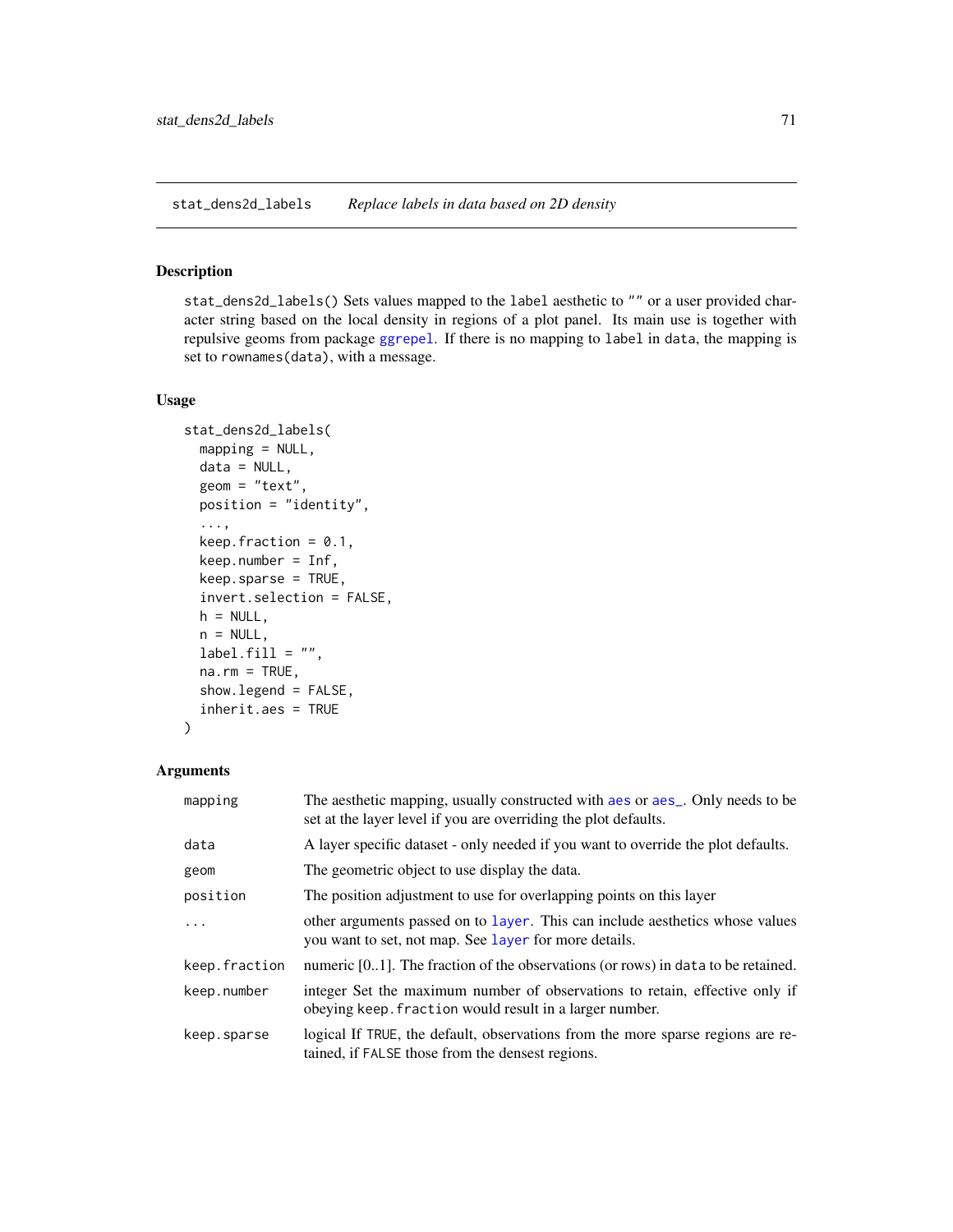| invert.selection |                                                                                                                                                                                                                                                     |  |
|------------------|-----------------------------------------------------------------------------------------------------------------------------------------------------------------------------------------------------------------------------------------------------|--|
|                  | logical If TRUE, the complement of the selected rows are returned.                                                                                                                                                                                  |  |
| h                | vector of bandwidths for x and y directions. Defaults to normal reference band-<br>width (see bandwidth.nrd). A scalar value will be taken to apply to both direc-<br>tions.                                                                        |  |
| n                | Number of grid points in each direction. Can be scalar or a length-2 integer<br>vector                                                                                                                                                              |  |
| label.fill       | character vector of length 1 or a function.                                                                                                                                                                                                         |  |
| $na$ . $rm$      | a logical value indicating whether NA values should be stripped before the com-<br>putation proceeds.                                                                                                                                               |  |
| show. legend     | logical. Should this layer be included in the legends? NA, the default, includes if<br>any aesthetics are mapped. FALSE never includes, and TRUE always includes.                                                                                   |  |
| inherit.aes      | If FALSE, overrides the default aesthetics, rather than combining with them.<br>This is most useful for helper functions that define both data and aesthetics and<br>shouldn't inherit behaviour from the default plot specification, e.g. borders. |  |

# Details

stat\_dens2d\_labels() is designed to work together with statistics from package 'ggrepel'. To avoid text labels being plotted over unlabelled points the corresponding rows in data need to be retained but labels replaced with the empty character string, "". This makes [stat\\_dens2d\\_filter](#page-66-0) unsuitable for the task. Non-the-less stat\_dens2d\_labels() could be useful in some other cases, as the substitution character string can be set by the user.

# Value

A plot layer instance. Using as output data the input data after value substitution based on a 2D the filtering criterion.

# See Also

[kde2d](#page-0-0) used internally.

Other statistics returning a subset of data: [stat\\_dens1d\\_filter\(](#page-59-0)), [stat\\_dens1d\\_labels\(](#page-63-0)), [stat\\_dens2d\\_filter\(](#page-66-0))

```
random_string <-
 function(len = 6) {
   paste(sample(letters, len, replace = TRUE), collapse = "")
 }
# Make random data.
set.seed(1001)
d <- tibble::tibble(
 x = \text{norm}(100),
 y = rnorm(100),
 group = rep(c("A", "B"), c(50, 50)),
```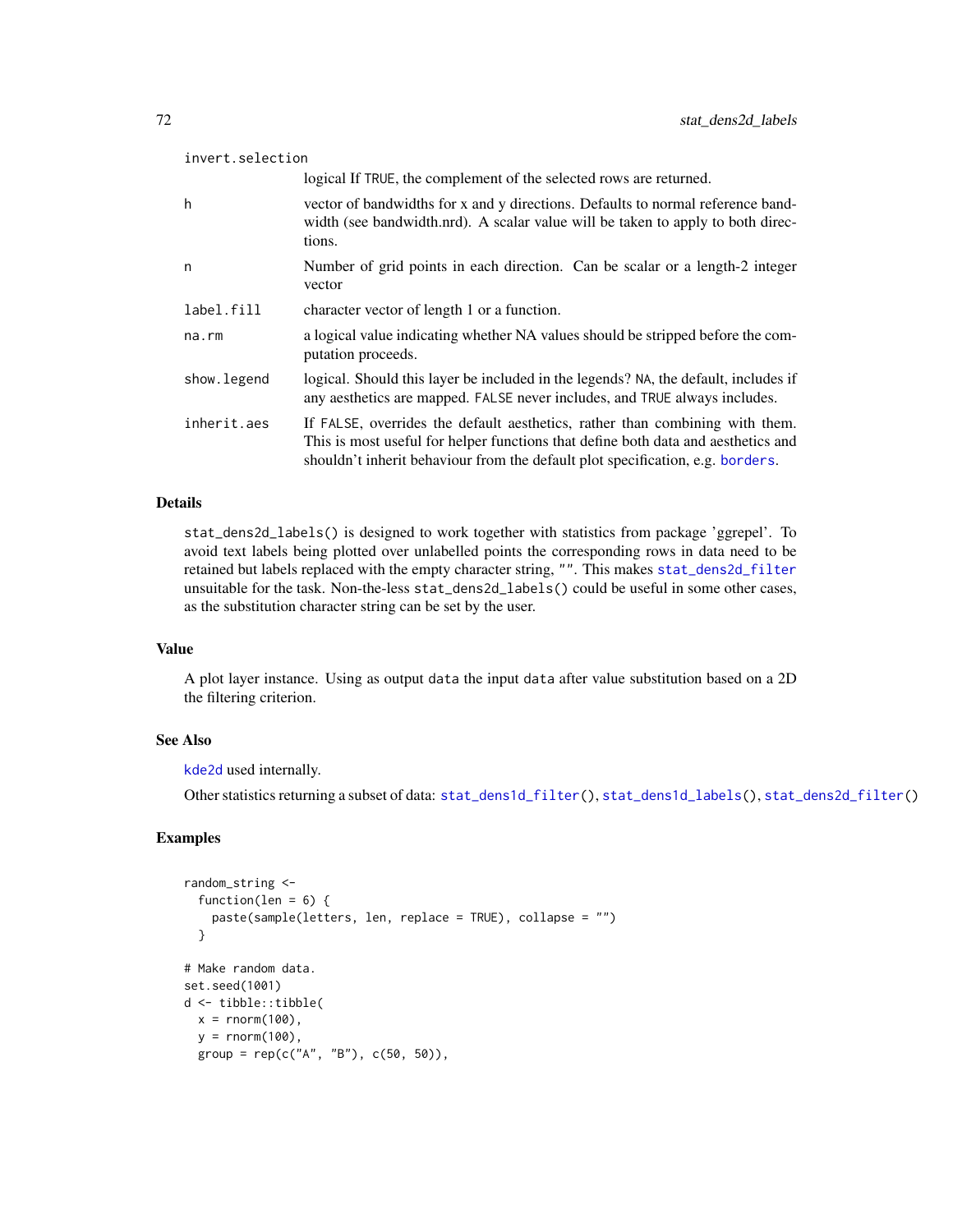```
lab = replicate(100, { random\_string() })\lambda# using defaults
ggplot(data = d, aes(x, y, label = lab)) +geom_point() +
 stat_dens2d_labels()
ggplot(data = d, aes(x, y, label = lab)) +geom_point() +
 stat_dens2d_labels(geom = "text_s",
                    position = position_nudge_center(x = 0.1, y = 0.1,
                                                      center_x = mean,center_y = mean),vjust = "outward_mean", hjust = "outward_mean") +
 expand_limits(x = c(-4, 4.5))
ggrepel.installed <- requireNamespace("ggrepel", quietly = TRUE)
if (ggrepel.installed) {
 library(ggrepel)
 ggplot(data = d, aes(x, y, label = lab, colour = group)) +geom_point() +
   stat_dens2d_labels(geom = "text_repel")
 ggplot(data = d, aes(x, y, label = lab, colour = group)) +geom_point() +
    stat_dens2d_labels(geom = "text_repel", label.fill = NA)
# we keep labels starting with "a" across the whole plot, but all in sparse
# regions. To achieve this we pass as argument to label.fill a fucntion
# instead of a character string.
 label.fun <- function(x) {ifelse(grepl("^a", x), x, "")}
 ggplot(data = d, aes(x, y, label = lab, colour = group)) +geom_point() +
   stat_dens2d_labels(geom = "text_repel", label.fill = label.fun)
}
# Using geom_debug() we can see that all 100 rows in \code{d} are
# returned. But only those labelled in the previous example still contain
# the original labels.
gginnards.installed <- requireNamespace("gginnards", quietly = TRUE)
if (gginnards.installed) {
 library(gginnards)
 ggplot(data = d, aes(x, y, label = lab)) +geom_point() +
   stat_dens2d_labels(geom = "debug")
}
```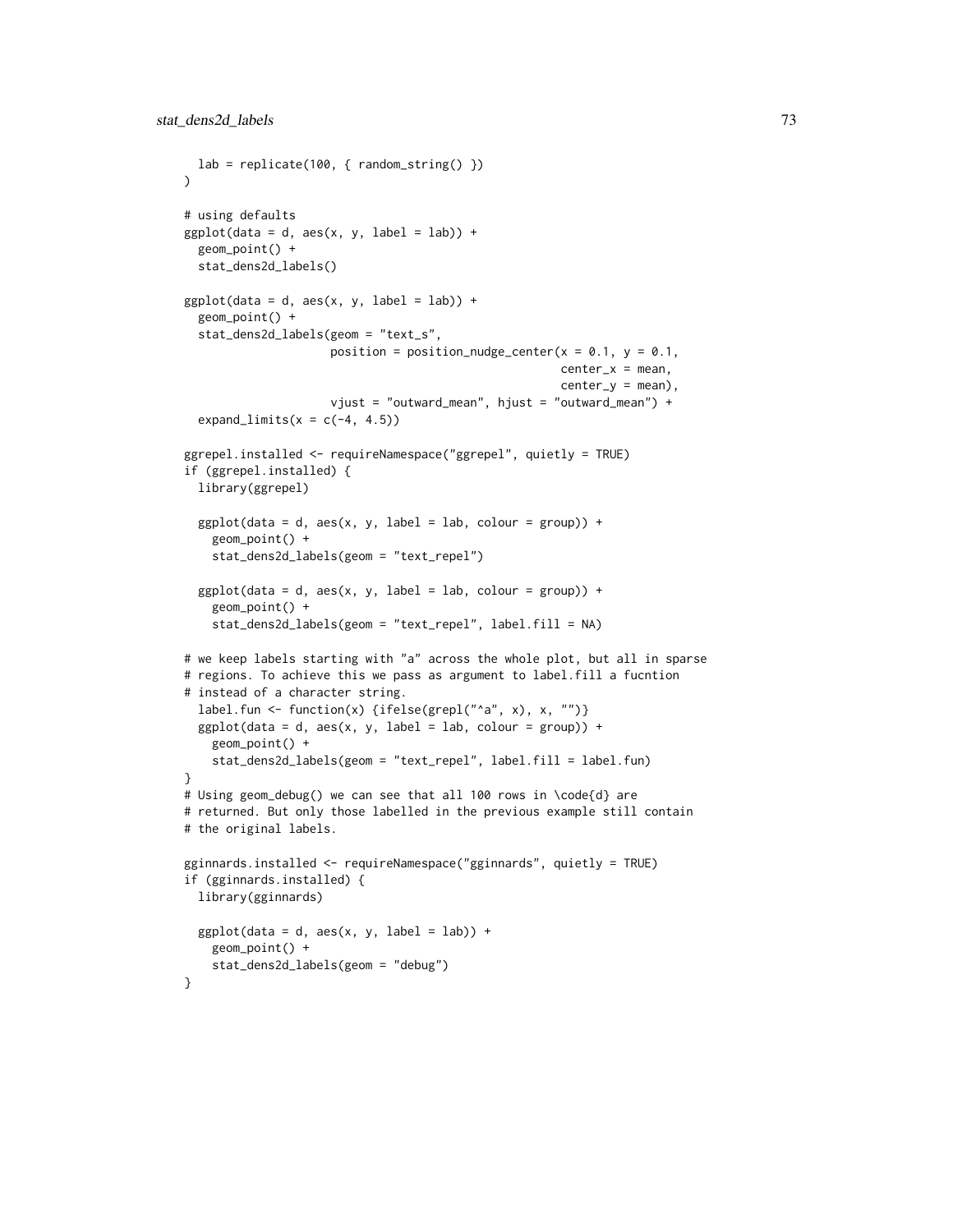<span id="page-73-0"></span>

## Description

stat\_fmt\_tb selects, reorders and/or renames columns and or rows of a tibble nested in data. This stat is intended to be used to pre-process tibble objects mapped to the label aesthetic before adding them to a plot with geom\_table.

## Usage

```
stat_fmt_tb(
 mapping = NULL,
 data = NULL,geom = "table",
  tb.vars = NULL,
  tb.rows = NULL,
  digits = 3,
 position = "identity",
  table.theme = NULL,
  table.rownames = FALSE,
  table.colnames = TRUE,
  table.hjust = 0.5,
 parse = FALSE,
 na.rm = FALSE,
  show.legend = FALSE,
  inherit.aes = TRUE,
  ...
)
```
## Arguments

| mapping                        | The aesthetic mapping, usually constructed with a es or a es_. Only needs to be<br>set at the layer level if you are overriding the plot defaults. |  |
|--------------------------------|----------------------------------------------------------------------------------------------------------------------------------------------------|--|
| data                           | A layer specific dataset - only needed if you want to override the plot defaults.                                                                  |  |
| geom                           | The geometric object to use display the data                                                                                                       |  |
| tb.vars, tb.rows               |                                                                                                                                                    |  |
|                                | character or numeric vectors, optionally named, used to select and/or rename<br>the columns or rows in the table returned.                         |  |
| digits                         | integer indicating the number of significant digits to be retained in data.                                                                        |  |
| position                       | The position adjustment to use for overlapping points on this layer                                                                                |  |
| table.theme                    | NULL, list or function A gridExtra theme definition, or a constructor for a<br>ttheme or NULL for default.                                         |  |
| table.rownames, table.colnames |                                                                                                                                                    |  |
|                                | logical flag to enable or disabling printing of row names and column names.                                                                        |  |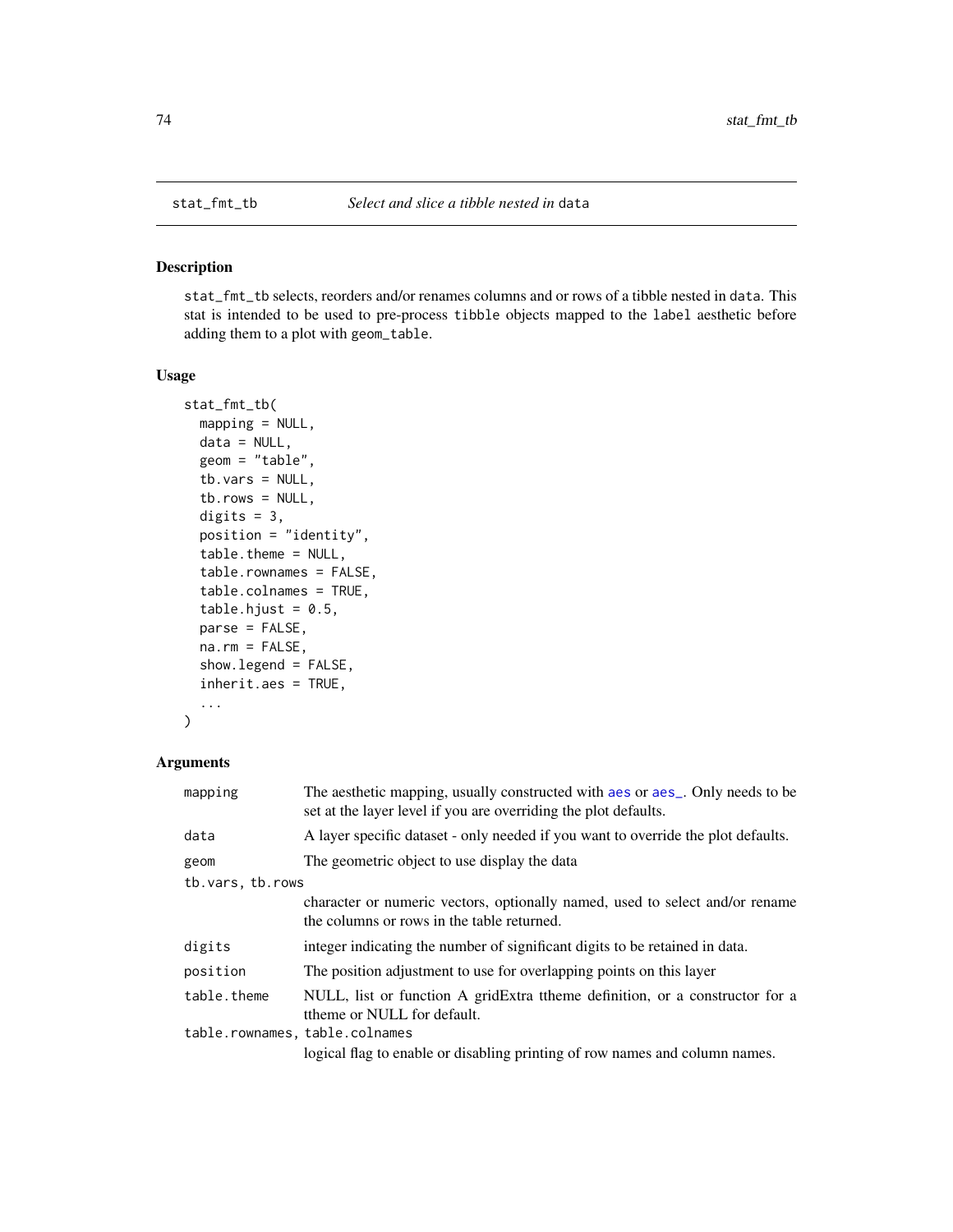<span id="page-74-0"></span>

| table.hjust | numeric Horizontal justification for the core and column headings of the table.                                                                                                                                                                     |
|-------------|-----------------------------------------------------------------------------------------------------------------------------------------------------------------------------------------------------------------------------------------------------|
| parse       | If TRUE, the labels will be parsed into expressions and displayed as described<br>in ?plotmath.                                                                                                                                                     |
| na.rm       | a logical indicating whether NA values should be stripped before the computa-<br>tion proceeds.                                                                                                                                                     |
| show.legend | logical. Should this layer be included in the legends? NA, the default, includes if<br>any aesthetics are mapped. FALSE never includes, and TRUE always includes.                                                                                   |
| inherit.aes | If FALSE, overrides the default aesthetics, rather than combining with them.<br>This is most useful for helper functions that define both data and aesthetics and<br>shouldn't inherit behaviour from the default plot specification, e.g. borders. |
| $\cdot$     | other arguments passed on to layer. This can include aesthetics whose values<br>you want to set, not map. See layer for more details.                                                                                                               |

## Value

A plot layer instance. Using as output data a copy of the input data in which the data frames mapped to label have been modified.

#### Computed variables

The output of sequentially applying [slice](#page-0-0) with tb.rows as argument and [select](#page-0-0) with tb.vars to a list variable list mapped to label and containing a single tibble per row in data.

#### See Also

See [geom\\_table](#page-23-0) for details on how tables respond to mapped aesthetics and table themes. For details on predefined table themes see [ttheme\\_gtdefault](#page-79-0).

```
my.df < -tibble::tibble(
   x = c(1, 2),
   y = c(0, 4),
   group = c("A", "B"),
   tbs = list(a = tibble::tibble(Xa = 1:6, Y = rep(c("x", "y"), 3)),b = tibble::tibble(Xb = 1:3, Y = "x")))
ggplot(my.df, aes(x, y, label = tbs)) +stat_fmt_tb() +
  expand_limits(x = c(0,3), y = c(-2, 6))
# Hide column names, diplay row names
ggplot(my.df, aes(x, y, label = tbs)) +stat_fmt_tb(table.colnames = FALSE,
              table. rownames = TRUE) +
  expand_limits(x = c(0,3), y = c(-2, 6))
# Use a theme for the table
```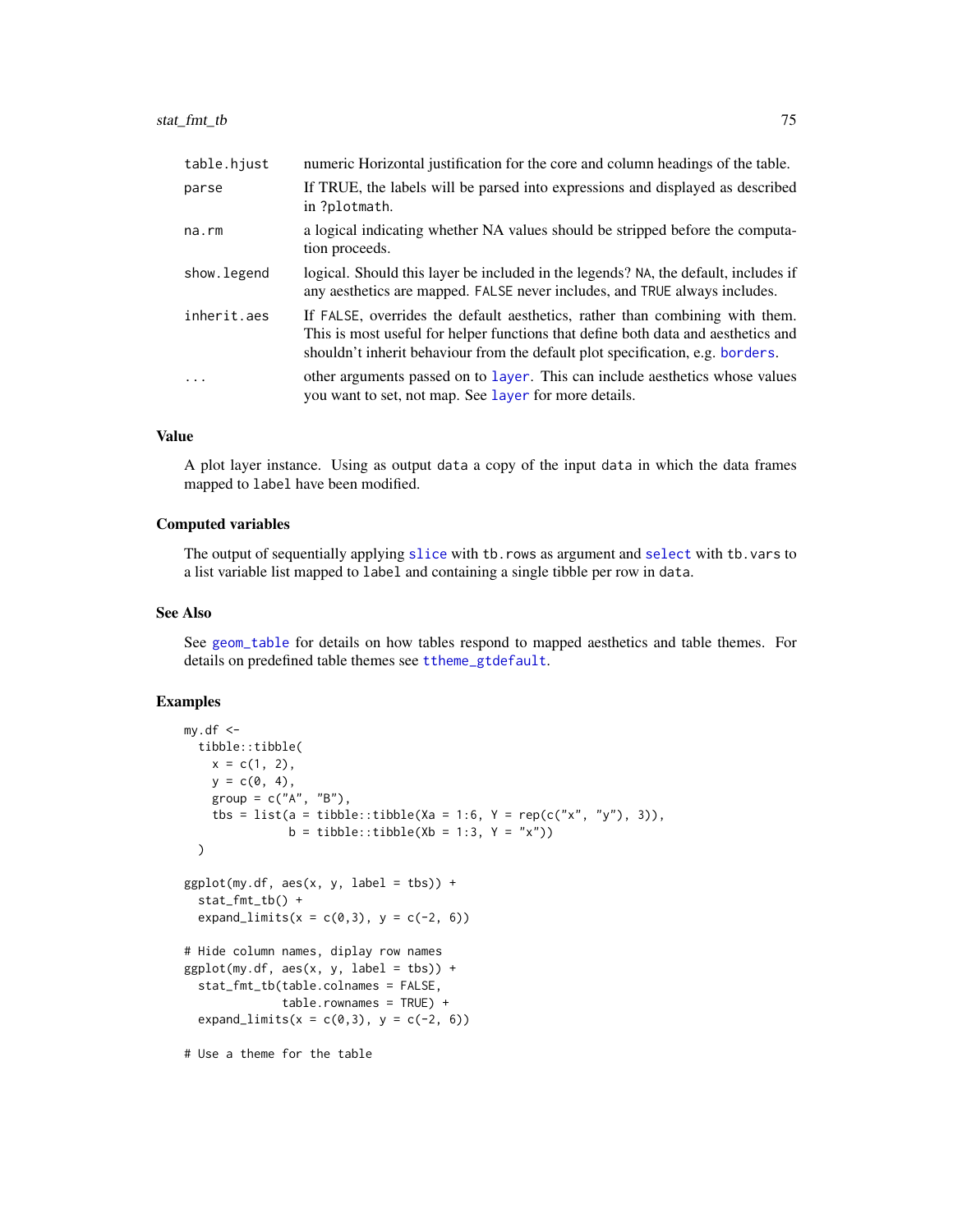```
ggplot(my.df, aes(x, y, label = tbs)) +stat_fmt_tb(table.theme = ttheme_gtlight) +
 expand_limits(x = c(0,3), y = c(-2, 6))
# selection and renaming by column position
ggplot(my.df, aes(x, y, label = tbs)) +stat_fmt_tb(tb.vars = c(value = 1, group = 2),
               tb.rows = 1:3) +
 expand_limits(x = c(0,3), y = c(-2, 6))
# selection, reordering and renaming by column position
ggplot(my.df, aes(x, y, label = tbs)) +stat_fmt_tb(tb.vars = c(group = 2, value = 1),tb. rows = 1:3) +expand_limits(x = c(0,3), y = c(-2, 6))
# selection and renaming, using partial matching to column name
ggplot(my.df, aes(x, y, label = tbs)) +stat_fmt_tb(tb.vars = c(value = "X", group = "Y"),
              tb.rows = 1:3) +
 expand_limits(x = c(0,3), y = c(-2, 6))
```
stat\_quadrant\_counts *Number of observations in quadrants*

#### Description

stat\_quadrant\_counts() counts the number of observations in each quadrant of a plot panel. By default it adds a text label to the far corner of each quadrant. It can also be used to obtain the total number of observations in each of two pairs of quadrants or in the whole panel. Grouping is ignored, so en every case a single count is computed for each quadrant in a plot panel.

#### Usage

```
stat_quadrant_counts(
 mapping = NULL,data = NULL,geom = "text_npc",
 position = "identity",
  quadrants = NULL,
 pool.along = "none",
 xintercept = 0,
 vintercept = 0,
  label.x = NULL,label.v = NULL,na.rm = FALSE,show.legend = FALSE,
 inherit.aes = TRUE,
```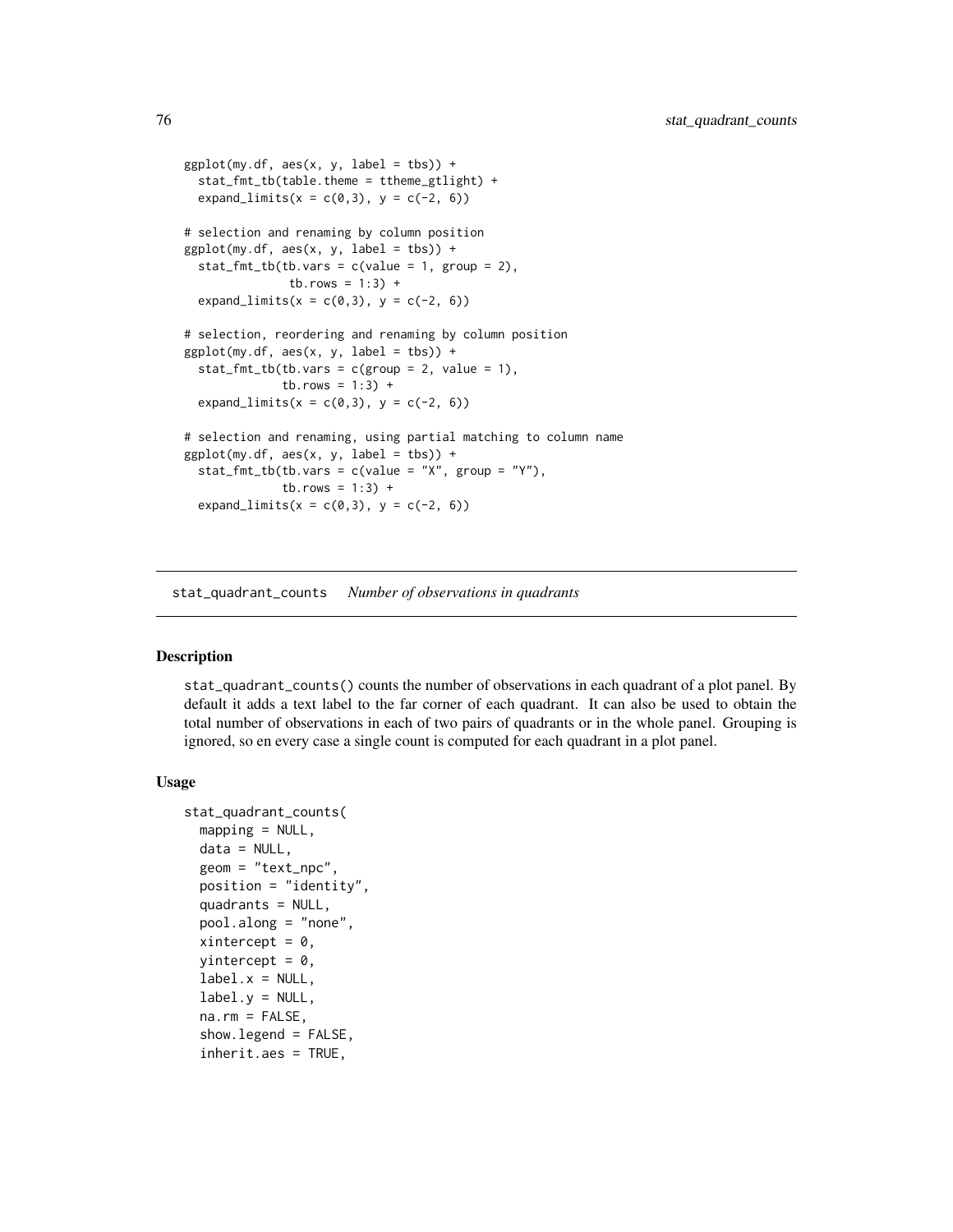<span id="page-76-0"></span>...  $\lambda$ 

# Arguments

| mapping                | The aesthetic mapping, usually constructed with aes or aes_. Only needs to be<br>set at the layer level if you are overriding the plot defaults.                                                                                                     |
|------------------------|------------------------------------------------------------------------------------------------------------------------------------------------------------------------------------------------------------------------------------------------------|
| data                   | A layer specific dataset - only needed if you want to override the plot defaults.                                                                                                                                                                    |
| geom                   | The geometric object to use display the data                                                                                                                                                                                                         |
| position               | The position adjustment to use for overlapping points on this layer                                                                                                                                                                                  |
| quadrants              | integer vector indicating which quadrants are of interest, with a OL indicating<br>the whole plot.                                                                                                                                                   |
| pool.along             | character, one of "none", "x" or "y", indicating which quadrants to pool to cal-<br>culate counts by pair of quadrants.                                                                                                                              |
| xintercept, yintercept |                                                                                                                                                                                                                                                      |
|                        | numeric the coordinates of the origin of the quadrants.                                                                                                                                                                                              |
| label.x, label.y       |                                                                                                                                                                                                                                                      |
|                        | numeric Coordinates (in npc units) to be used for absolute positioning of the<br>labels.                                                                                                                                                             |
| na.rm                  | a logical indicating whether NA values should be stripped before the computa-<br>tion proceeds.                                                                                                                                                      |
| show.legend            | logical. Should this layer be included in the legends? NA, the default, includes if<br>any aesthetics are mapped. FALSE never includes, and TRUE always includes.                                                                                    |
| inherit.aes            | If FALSE, overrides the default aesthetics, rather than combining with them. This<br>is most useful for helper functions that define both data and aesthetics and should<br>not inherit behaviour from the default plot specification, e.g. borders. |
| $\cdots$               | other arguments passed on to layer. This can include aesthetics whose values<br>you want to set, not map. See layer for more details.                                                                                                                |

## Details

This statistic can be used to automatically count observations in each of the four quadrants of a plot, and by default add these counts as text labels. Values exactly equal to xintercept or yintercept are counted together with those larger than the intercepts. An argument value of zero, passed to formal parameter quadrants is interpreted as a request for the count of all observations in each plot panel.

The default origin of quadrants is at xintercept =  $0$ , yintercept =  $0$ . Also by default, counts are computed for all quadrants within the \$x\$ and \$y\$ scale limits, but ignoring any marginal scale expansion. The default positions of the labels is in the farthest corner or edge of each quadrant using npc coordinates. Consequently, when using facets even with free limits for \$x\$ and \$y\$ axes, the location of the labels is consistent across panels. This is achieved by use of geom = "text\_npc" or geom = "label\_npc". To pass the positions in native data units, pass geom = "text" explicitly as argument.

#### Value

A plot layer instance. Using as output data the counts of observations per plot quadrant.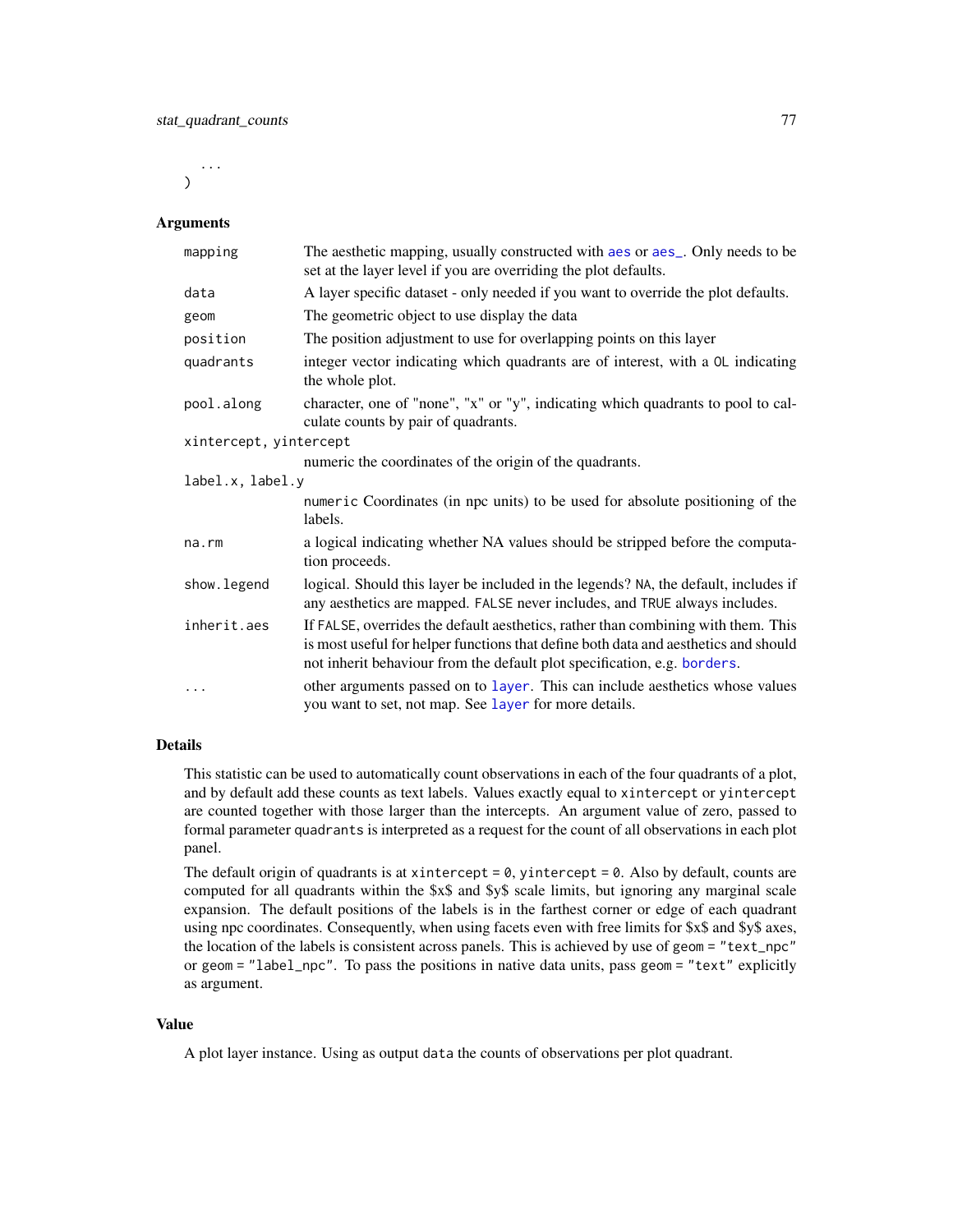## Computed variables

Data frame with one to four rows, one for each quadrant for which counts are counted in data.

quadrant integer, one of 0:4

x x value of label position in data units

y y value of label position in data units

npcx x value of label position in npc units

npcy y value of label position in npc units

count number of observations

As shown in one example below [geom\\_debug](#page-0-0) can be used to print the computed values returned by any statistic. The output shown includes also values mapped to aesthetics, like label in the example.

## See Also

.

Other Functions for quadrant and volcano plots: [geom\\_quadrant\\_lines\(](#page-21-0))

```
# generate artificial data
set.seed(4321)
x \le -1:100y \le - rnorm(length(x), mean = 10)
my.data \leftarrow data.frame(x, y)ggplot(my.data, aes(x, y)) +
  geom_point() +
  stat_quadrant_counts()
# We use geom_debug() to see the computed values
gginnards.installed <- requireNamespace("gginnards", quietly = TRUE)
if (gginnards.installed) {
  library(gginnards)
  ggplot(my.data, aes(x, y)) +geom_point() +
    stat_quadrant_counts(geom = "debug")
}
ggplot(my.data, aes(x, y)) +geom_point() +
 stat_quadrant_counts(aes(label = sprintf("%i observations", stat(count)))) +
 expand_limits(y = 12.7)
ggplot(my.data, aes(x, y)) +geom_quadrant_lines(colour = "blue", xintercept = 50, yintercept = 10) +
```
<span id="page-77-0"></span>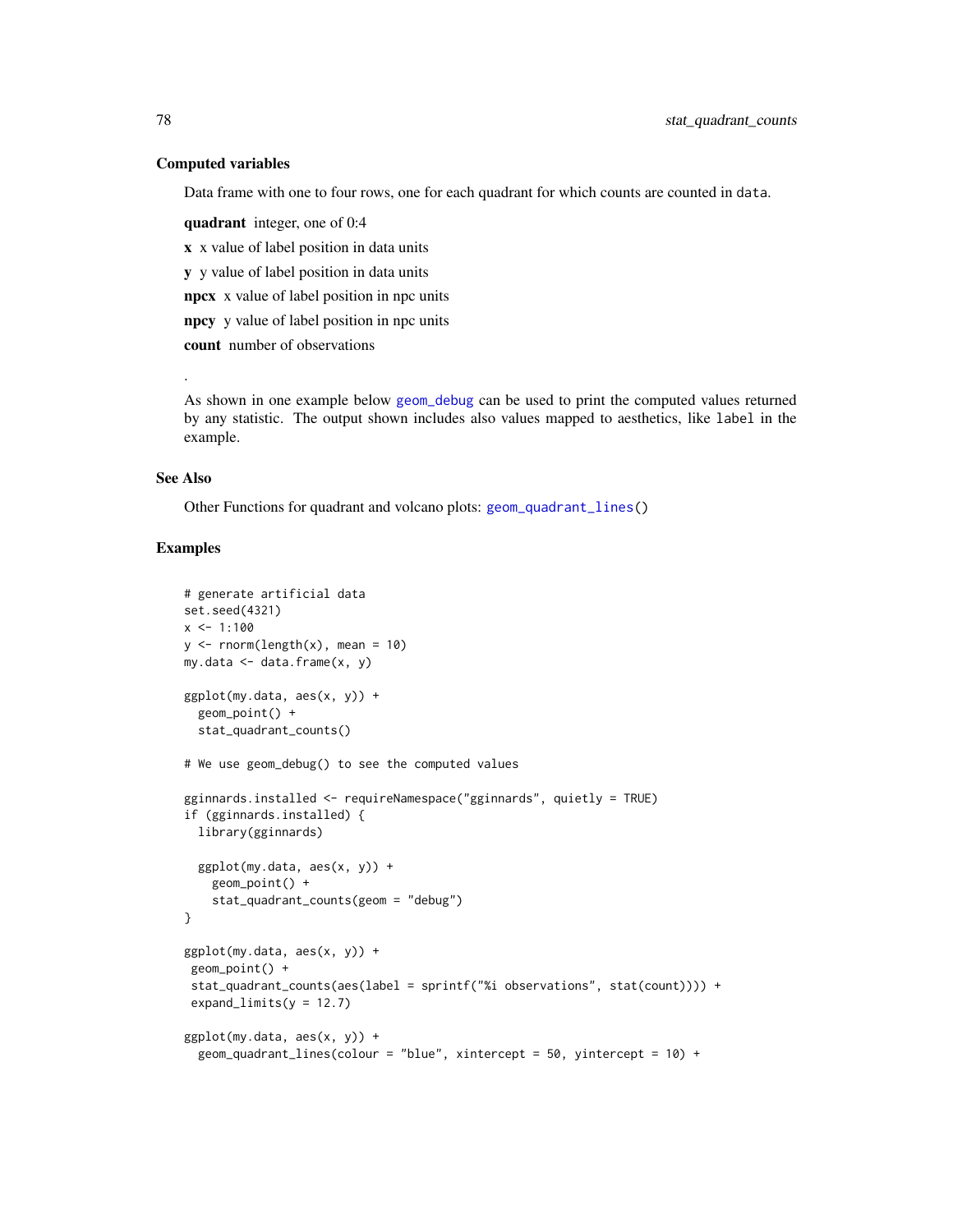```
stat_quadrant_counts(colour = "blue", xintercept = 50, yintercept = 10) +
 geom_point() +
 scale_y_continuous(expand = expansion(mult = 0.15, add = 0))
ggplot(my.data, aes(x, y)) +geom_quadrant_lines(colour = "blue",
                      pool.along = "x", yintercept = 10) +
 stat_quadrant_counts(colour = "blue", label.x = "right",
                      pool.along = "x", yintercept = 10) +
 geom_point() +
 expand_limits(y = c(7, 13))
ggplot(my.data, aes(x, y)) +
 geom_point() +
 stat_quadrant_counts(quadrants = 0, label.x = "left", label.y = "bottom")
ggplot(my.data, aes(x, y)) +
 geom_point() +
 stat_quadrant_counts(geom = "text") # use "tex" instead
```
try\_data\_frame *Convert an R object into a tibble*

#### Description

This functions tries to convert any R object into a data.frame object. If  $x$  is already a data.frame, it is returned as is. If it is a list or a vector it is converted by means of as.data.frame(). If of any other type, a conversion into an object of class xts is attempted by means of try.xts() and if successful the xts object is converted into a data frame with a variable time containing times as POSIXct and the remaining data columns with the time series data. In this conversion row names are stripped.

#### Usage

```
try_data_frame(
 x,
  time.resolution = "month",
 as.numeric = FALSE,
  col.names = NULL
)
try_tibble(x, time.resolution = "month", as.numeric = FALSE, col.names = NULL)
```
## Arguments

x An R object time.resolution

character The time unit to which the returned time values will be rounded.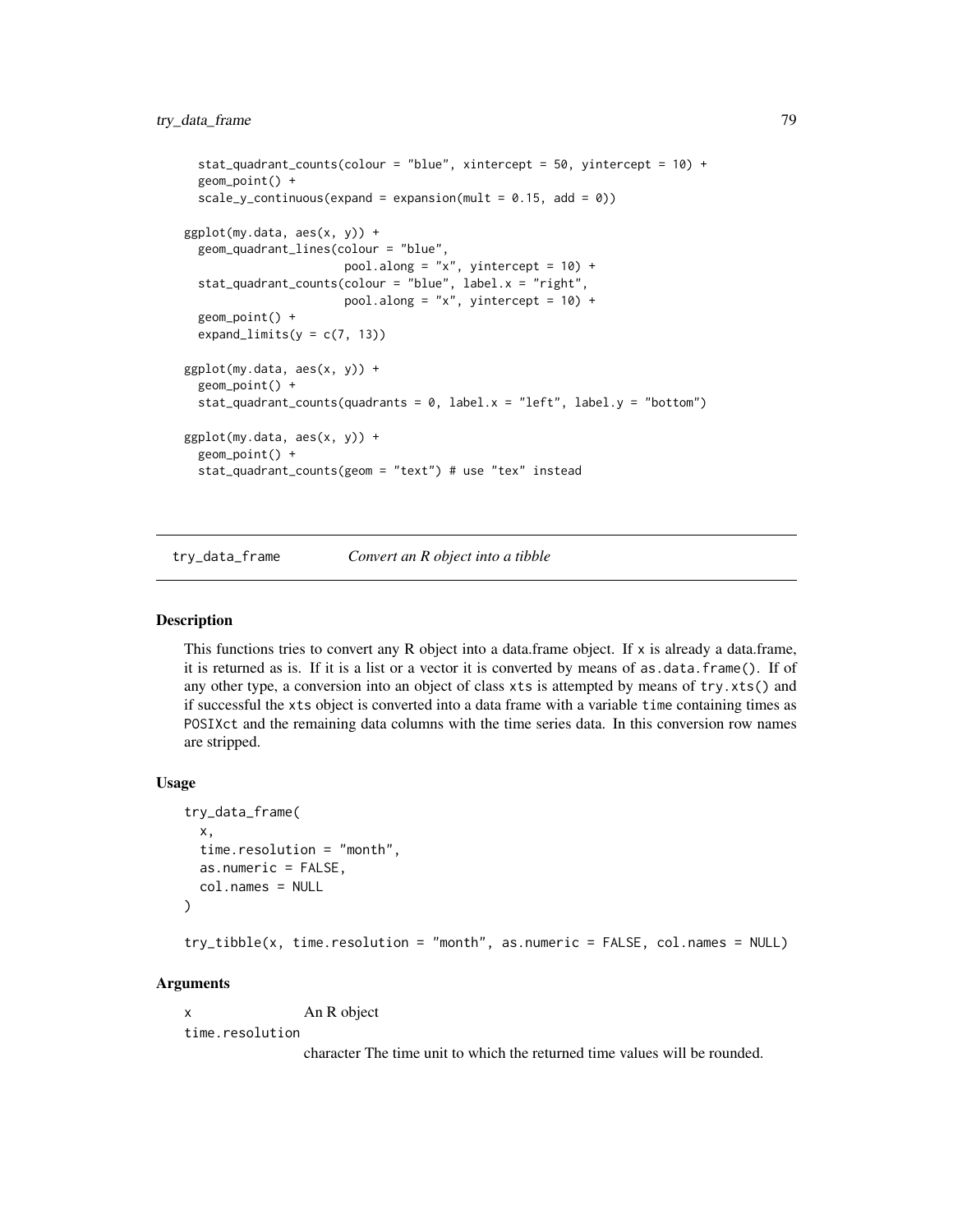<span id="page-79-1"></span>

| as.numeric | logical If TRUE convert time to numeric, expressed as fractional calendar years. |
|------------|----------------------------------------------------------------------------------|
| col.names  | character vector                                                                 |

## Value

A tibble:: tibble object, derived from data.frame.

#### Warning!

The time zone was set to "UTC" by try.xts() in the test cases I used. Setting TZ to "UTC" can cause some trouble as several frequently used functions have as default the local or system TZ and will apply a conversion before printing or plotting time data, which in addition is affected by summer/winter time transitions. This should be taken into account as even for yearly data when conversion is to POSIXct a day (1st of January) will be set, but then shifted some hours if printed on a TZ different from "UTC". I recommend reading the documentation of package [lubridate-package](#page-0-0) where the irregularities of time data and the difficulties they cause are very well described. In many cases when working with time series with yearly observations it is best to work with numeric values for years.

## **Note**

This function can be used to easily convert time series data into a format that can be easily plotted with package ggplot2. try\_tibble is another name for try\_data\_frame which tracks the separation and re-naming of data\_frame into tibble::tibble in the imported packages.

## Examples

```
class(lynx)
try_tibble(lynx)
try_tibble(lynx, as.numeric = TRUE)
try_tibble(lynx, "year")
class(austres)
try_tibble(austres)
try_tibble(austres, as.numeric = TRUE)
try_tibble(austres, "quarter")
class(cars)
try_tibble(cars)
```
<span id="page-79-0"></span>ttheme\_gtdefault *Table themes*

#### Description

Additional theme constructors for use with [geom\\_table](#page-23-0).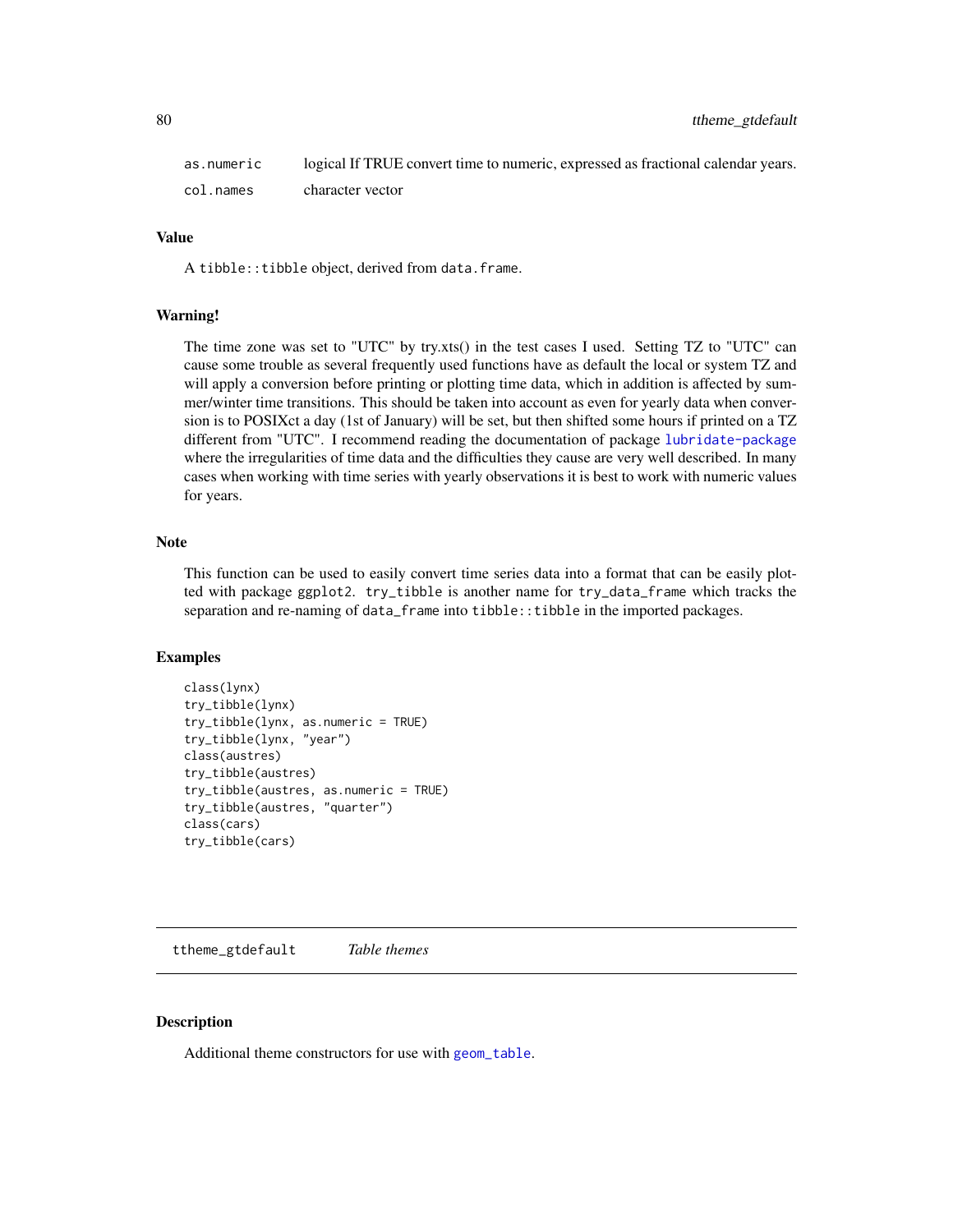ttheme\_gtdefault 81

# Usage

```
ttheme_gtdefault(
 base_size = 10,
 base_colour = "black",
 base_family = "",
 parse = FALSE,
 padding = unit(c(0.8, 0.6), "char"),...
\lambdattheme_gtminimal(
  base_size = 10,
 base_colour = "black",
 base_family = ",
 parse = FALSE,
 padding = unit(c(0.5, 0.4), "char"),...
\mathcal{L}ttheme_gtbw(
 base_size = 10,
 base_colour = "black",
 base_family = "",
 parse = FALSE,
 padding = unit(c(1, 0.6), 'char'),
  ...
\mathcal{L}ttheme_gtplain(
  base_size = 10,
 base_colour = "black",
 base_family = ",
 parse = FALSE,
 padding = unit(c(0.8, 0.6), "char"),...
\mathcal{L}ttheme_gtdark(
 base_size = 10,
 base_colour = "grey90",
 base_family = "",
 parse = FALSE,
 padding = unit(c(0.8, 0.6), "char"),
  ...
\mathcal{L}ttheme_gtlight(
 base_size = 10,
```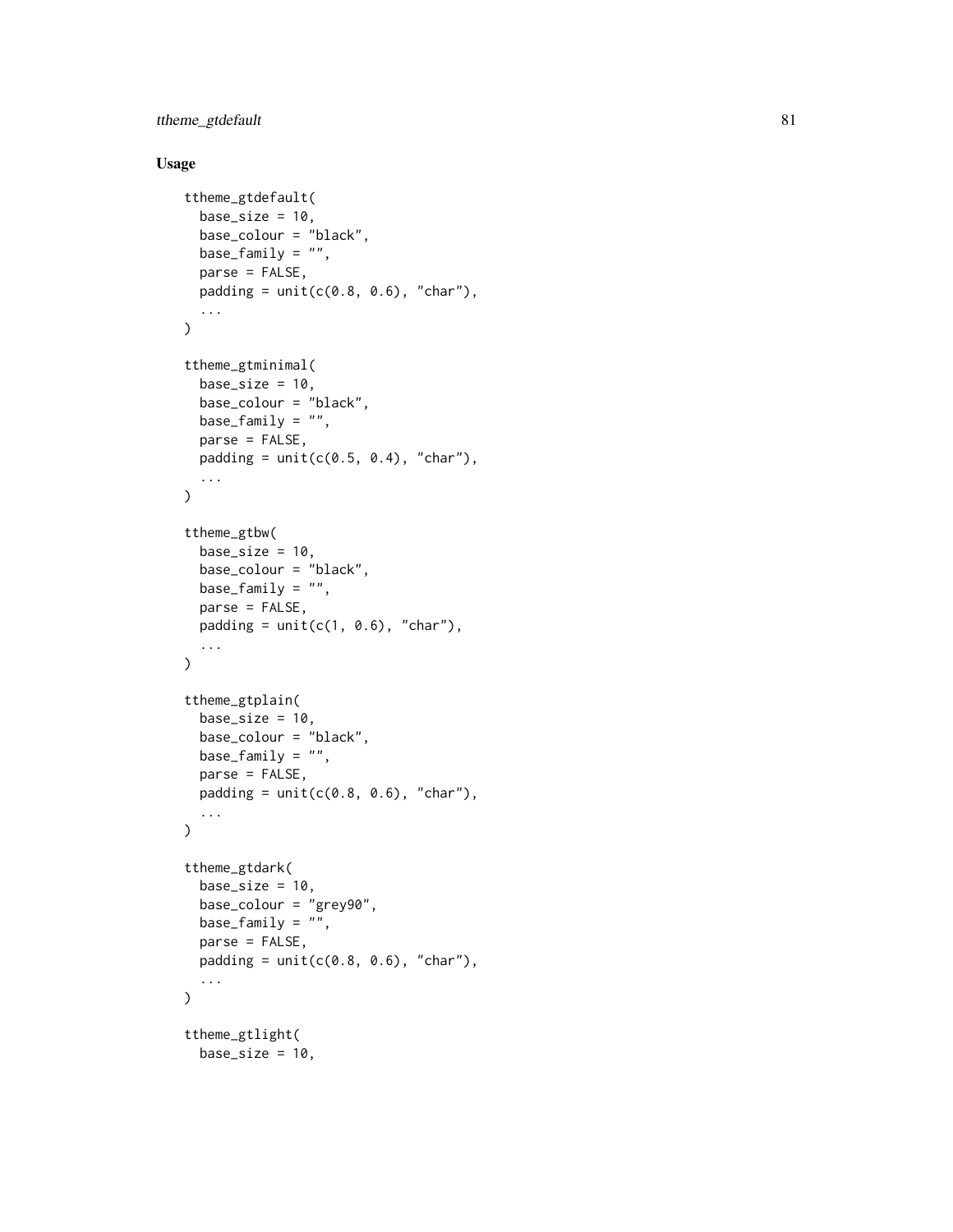```
base_colour = "grey10",
  base_family = ",
 parse = FALSE,
 padding = unit(c(0.8, 0.6), "char"),...
\mathcal{L}ttheme_gtsimple(
  base_size = 10,
 base_colour = "grey10",
 base_family = ",
 parse = FALSE,
 padding = unit(c(0.5, 0.4), "char"),...
)
ttheme_gtstripes(
 base_size = 10,
 base_colour = "grey10",
 base_family = \overline{''},
 parse = FALSE,
 padding = unit(c(0.8, 0.6), "char"),...
)
```
# Arguments

| base_size   | numeric, default font size.                                                                      |
|-------------|--------------------------------------------------------------------------------------------------|
| base_colour | default font colour.                                                                             |
| base_family | default font family.                                                                             |
| parse       | logical, default behaviour for parsing text as plotmath.                                         |
| padding     | length-2 unit vector specifying the horizontal and vertical padding of text within<br>each cell. |
| $\cdots$    | further arguments to control the gtable.                                                         |

## Details

Depending on the theme, the base\_colour, which is mapped to the colour aesthetic if present, is applied to only the text elements, or to the text elements and rules. The difference is exemplified below.

## Value

A list object that can be used as ttheme in the construction of tables with functions from package 'gridExtra'.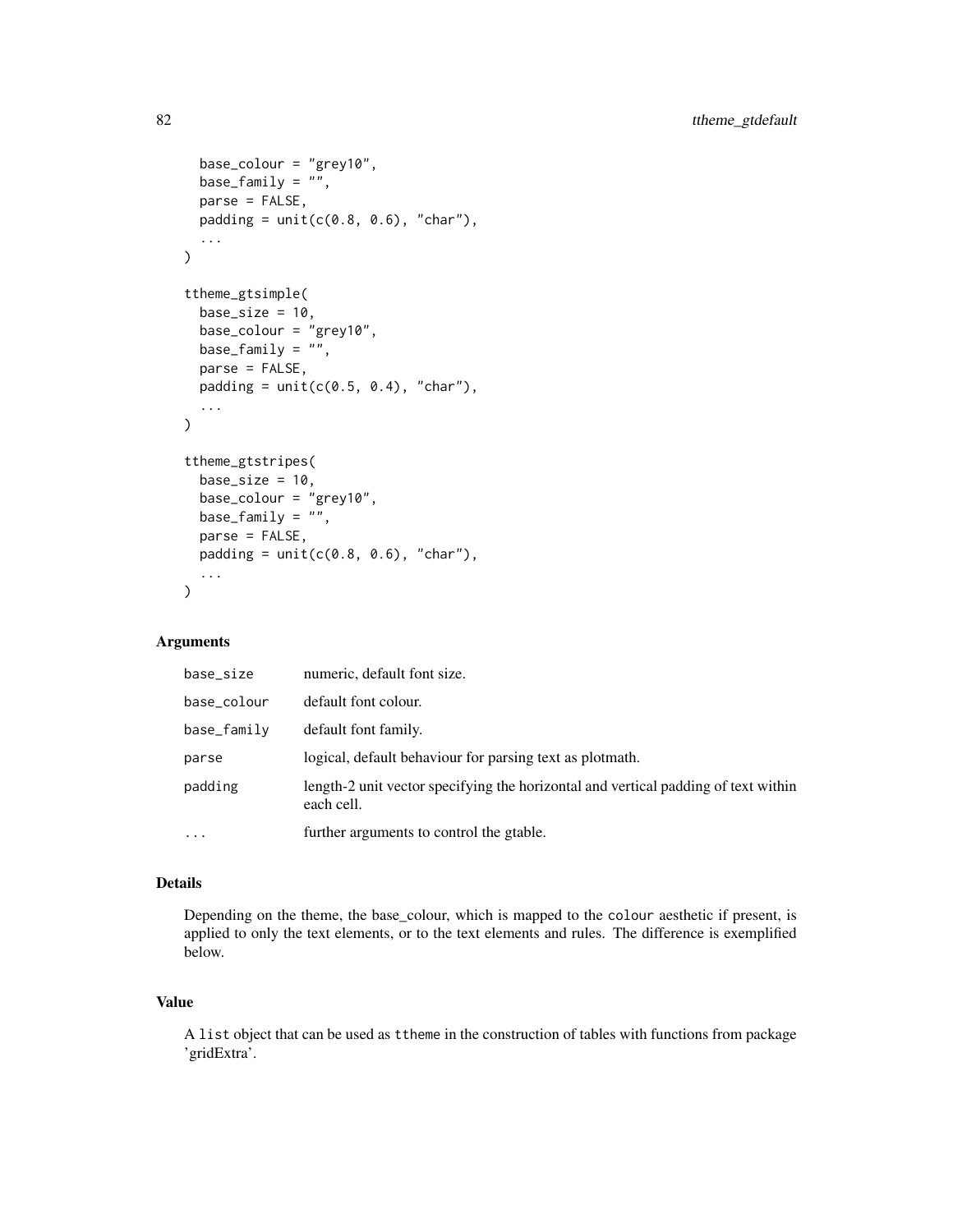## <span id="page-82-0"></span>ttheme\_gtdefault 83

## Note

These theme constructors are wrappers on gridExtra::ttheme\_default() and gridExtra::ttheme\_minimal(). They can also be used with [grid.table](#page-0-0) if desired.

```
library(dplyr)
library(tibble)
mtcars %>%
  group_by(cyl) %>%
  summarize(wt = mean(wt), mpg = mean(mpg)) %>%
  ungroup() %>%
  mutate(wt = sprintf("%, 2f", wt),mpg = sprint f("%, 1f", mpg) -> tb
df <- tibble(x = 5.45, y = 34, tb = list(tb))
# Same as the default theme constructor
ggplot(mtcars, aes(wt, mpg, colour = factor(cyl))) +geom_point() +
  geom\_table(data = df, aes(x = x, y = y, label = tb),table.theme = ttheme_gtdefault) +
  theme_classic()
# Minimal theme constructor
ggplot(mtcars, aes(wt, mpg, colour = factor(cyl))) +geom_point() +
  geom_table(data = df, aes(x = x, y = y, label = tb),
             table.theme = ttheme_gtminimal) +
  theme_classic()
# A theme with white background
ggplot(mtcars, aes(wt, mpg, colour = factor(cyl))) +geom_point() +
  geom_table(data = df, aes(x = x, y = y, label = tb),
             table. theme = ttheme_gtbw) +
  theme_bw()
# Default colour of theme superceded by aesthetic constant
ggplot(mtcars, aes(wt, mpg, colour = factor(cyl))) +geom_point() +
  geom\_table(data = df, aes(x = x, y = y, label = tb),table.theme = ttheme_gtbw, colour = "darkblue") +
  theme_bw()
# A theme with dark background
ggplot(mtcars, aes(wt, mpg, colour = factor(cyl))) +
  geom_point() +
  geom_table(data = df, aes(x = x, y = y, label = tb),
             table.theme = ttheme_gtdark) +
  theme_dark()
```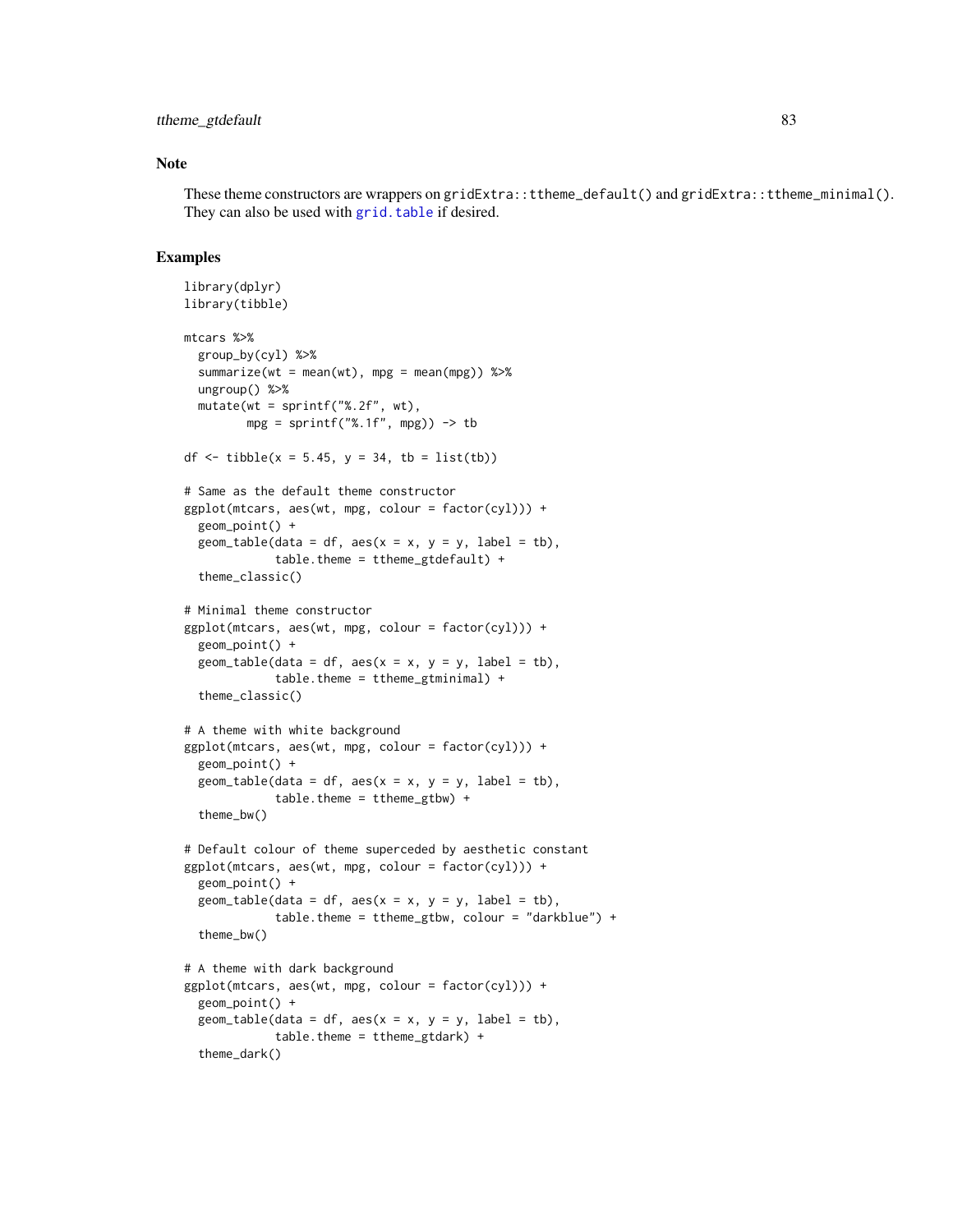```
# Default colour of theme superceded by aesthetic constant
ggplot(mtcars, aes(wt, mpg, colour = factor(cyl))) +
 geom_point() +
 geom_table(data = df, aes(x = x, y = y, label = tb),
             table.theme = ttheme_gtdark, colour = "yellow") +
 theme_dark()
# A theme with light background
ggplot(mtcars, aes(wt, mpg, colour = factor(cyl))) +
 geom_point() +
 geom\_table(data = df, aes(x = x, y = y, label = tb),table.theme = ttheme_gtlight)
# Default colour of theme superceded by aesthetic constant
ggplot(mtcars, aes(wt, mpg, colour = factor(cyl))) +
 geom_point() +
 geom_table(data = df, aes(x = x, y = y, label = tb),
             table.theme = ttheme_gtlight, colour = "darkred")
# Default colour of theme superceded by aesthetic constant
ggplot(mtcars, aes(wt, mpg, colour = factor(cyl))) +
 geom_point() +
 geom\_table(data = df, aes(x = x, y = y, label = tb),table.theme = ttheme_gtsimple)
# Default colour of theme superceded by aesthetic constant
ggplot(mtcars, aes(wt, mpg, colour = factor(cyl))) +geom_point() +
 geom\_table(data = df, aes(x = x, y = y, label = tb),table.theme = ttheme_gtstripes) +
 theme_dark()
```
ttheme\_set *Set default table theme*

#### Description

Set R option to the theme to use as current default. This function is implemented differently but is used in the same way as  $ggplot2$ ::theme\_set() but affects the default table-theme instead of the plot theme.

## Usage

```
ttheme_set(table.theme = NULL)
```
#### Arguments

table.theme NULL, list or function A gridExtra ttheme defintion, or a constructor for a ttheme or NULL for default.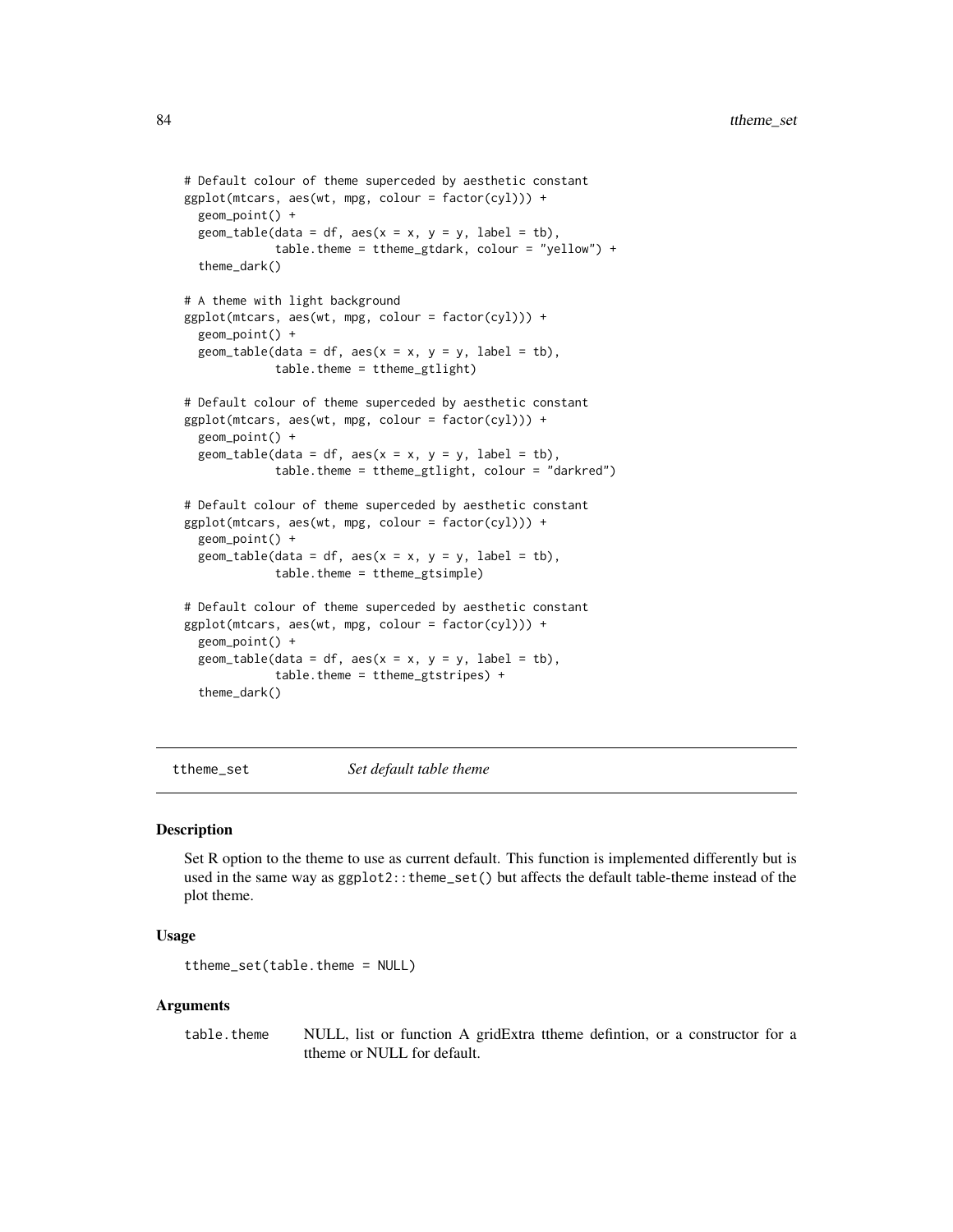# ttheme\_set 85

## Value

A named list with the previous value of the option.

## Note

The ttheme is set when a plot object is constructed, and consequently the option setting does not affect rendering of ready built plot objects.

```
library(dplyr)
library(tibble)
mtcars %>%
  group_by(cyl) %>%
  summarize(wt = mean(wt), mpg = mean(mpg)) %>%
  ungroup() %>%
  mutate(wt = sprintf("%.2f", wt),
         mpg = sprintf("%, 1f", mpg)) \rightarrow tbdf <- tibble(x = 5.45, y = 34, tb = list(tb))
# Same as the default theme constructor
ggplot(mtcars, aes(wt, mpg, colour = factor(cyl))) +
  geom_point() +
  geom_table(data = df, aes(x = x, y = y, label = tb))
# set a new default
old_ttheme <- ttheme_set(ttheme_gtstripes)
ggplot(mtcars, aes(wt, mpg, colour = factor(cyl))) +
  geom_point() +
  geom_table(data = df, aes(x = x, y = y, label = tb))
# restore previous setting
ttheme_set(old_ttheme)
```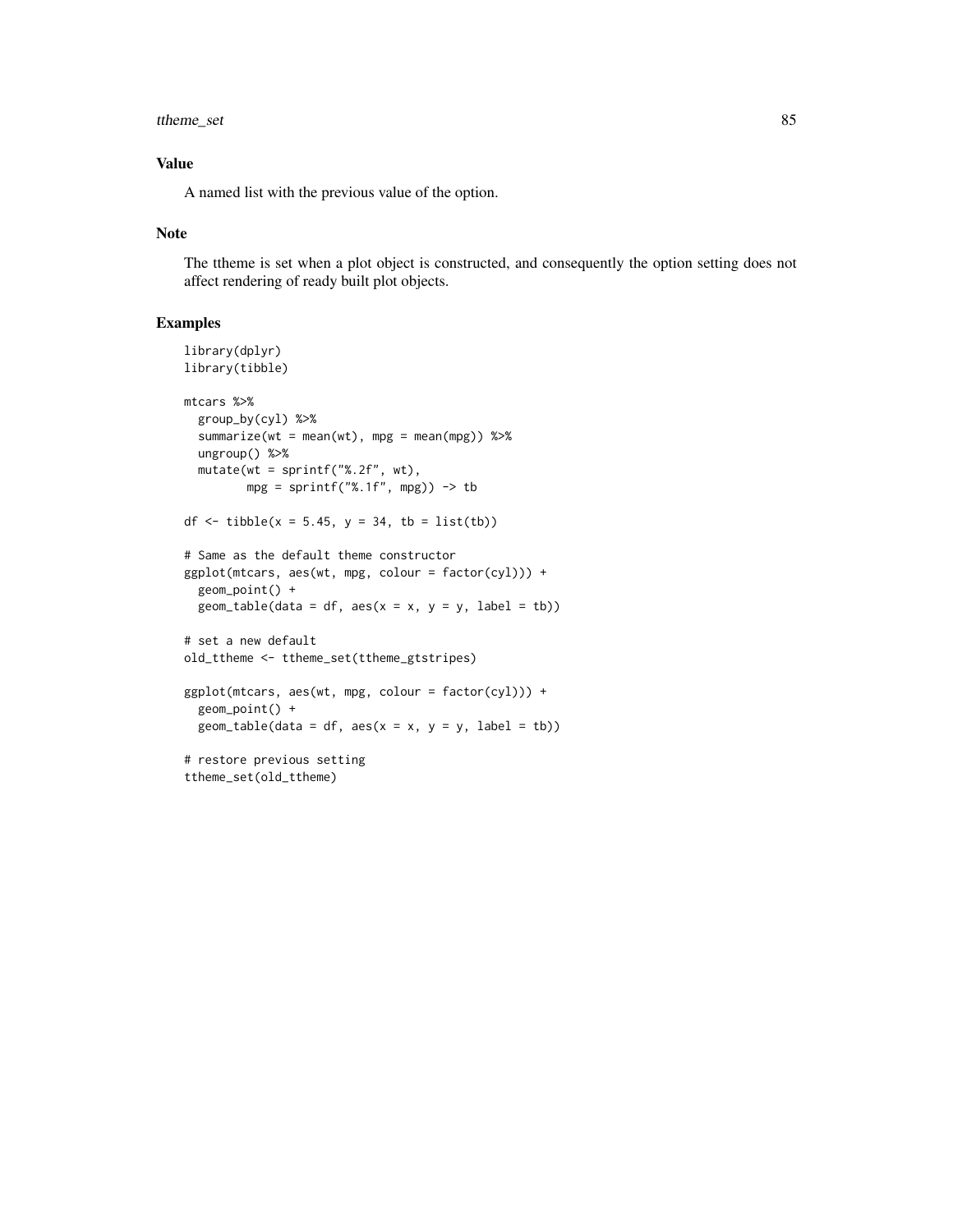# **Index**

```
∗ Functions for quadrant and volcano plots
    geom_quadrant_lines, 22
    stat_quadrant_counts, 76
∗ Geometries for marginal annotations in
         ggplots
    geom_x_margin_arrow, 29
    geom_x_margin_grob, 31
    geom_x_margin_point, 32
∗ geometries adding layers with insets
    geom_grob, 6
    geom_plot, 16
    geom_table, 24
∗ geometries for adding insets to ggplots
    ttheme_gtdefault, 80
∗ position adjustments
    position_dodgenudge, 36
    position_jitternudge, 38
    position_nudge_center, 41
    position_nudge_line, 46
    position_nudge_to, 51
    position_stacknudge, 52
∗ statistics returning a subset of data
    stat_dens1d_filter, 60
    stat_dens1d_labels, 64
    stat_dens2d_filter, 67
    stat_dens2d_labels, 71
∗ summary stats
    stat_apply_group, 55
aes, 7, 10, 17, 20, 23, 25, 30, 31, 33, 56, 61,
         65, 68, 71, 74, 77
aes_, 7, 10, 17, 23, 25, 30, 31, 33, 61, 65, 68,
         71, 74, 77
annotate, 4, 8, 18, 19, 27
annotation_custom, 18
arrow, 7, 13, 17, 21, 26
borders, 7, 10, 13, 17, 21, 23, 26, 30, 32, 34,
         57, 62, 65, 69, 72, 75, 77
bw.nrd, 61, 65
```
density, *[61,](#page-60-0) [62](#page-61-0)*, *[65,](#page-64-0) [66](#page-65-0)* geom\_abline, *[24](#page-23-1)* geom\_debug, *[78](#page-77-0)* geom\_grob, [6,](#page-5-0) *[19](#page-18-0)*, *[27](#page-26-0)* geom\_grob\_npc *(*geom\_grob*)*, [6](#page-5-0) geom\_label, *[16](#page-15-0)* geom\_label\_npc, [9](#page-8-0) geom\_label\_repel, *[14](#page-13-0)* geom\_label\_s, [12](#page-11-0) geom\_plot, *[8](#page-7-0)*, [16,](#page-15-0) *[19](#page-18-0)*, *[27](#page-26-0)* geom\_plot\_npc *(*geom\_plot*)*, [16](#page-15-0) geom\_point, *[21](#page-20-0)* geom\_point\_s, [20](#page-19-0) geom\_quadrant\_lines, [22,](#page-21-1) *[78](#page-77-0)* geom\_smooth, *[57](#page-56-0)* geom\_table, *[8](#page-7-0)*, *[19](#page-18-0)*, [24,](#page-23-1) *[75](#page-74-0)*, *[80](#page-79-1)* geom\_table\_npc *(*geom\_table*)*, [24](#page-23-1) geom\_text, *[6,](#page-5-0) [7](#page-6-0)*, *[11](#page-10-0)*, *[17](#page-16-0)*, *[24](#page-23-1)*, *[26](#page-25-0)* geom\_text\_npc *(*geom\_label\_npc*)*, [9](#page-8-0) geom\_text\_repel, *[21](#page-20-0)* geom\_text\_s, *[6,](#page-5-0) [7](#page-6-0)*, *[16,](#page-15-0) [17](#page-16-0)*, *[21](#page-20-0)*, *[24](#page-23-1)*, *[26](#page-25-0)* geom\_text\_s *(*geom\_label\_s*)*, [12](#page-11-0) geom\_vhlines *(*geom\_quadrant\_lines*)*, [22](#page-21-1) geom\_x\_margin\_arrow, [29,](#page-28-0) *[32](#page-31-0)*, *[34](#page-33-0)* geom\_x\_margin\_grob, *[30](#page-29-0)*, [31,](#page-30-0) *[34](#page-33-0)* geom\_x\_margin\_point, *[30](#page-29-0)*, *[32](#page-31-0)*, [32](#page-31-0) geom\_y\_margin\_arrow *(*geom\_x\_margin\_arrow*)*, [29](#page-28-0) geom\_y\_margin\_grob *(*geom\_x\_margin\_grob*)*, [31](#page-30-0) geom\_y\_margin\_point *(*geom\_x\_margin\_point*)*, [32](#page-31-0) ggplot, [34,](#page-33-0) *[35](#page-34-0)* ggpp *(*ggpp-package*)*, [3](#page-2-0) ggpp-package, [3](#page-2-0) ggrepel, *[64](#page-63-0)*, *[71](#page-70-0)* grid.table, *[83](#page-82-0)*

kde2d, *[69](#page-68-0)*, *[72](#page-71-0)*